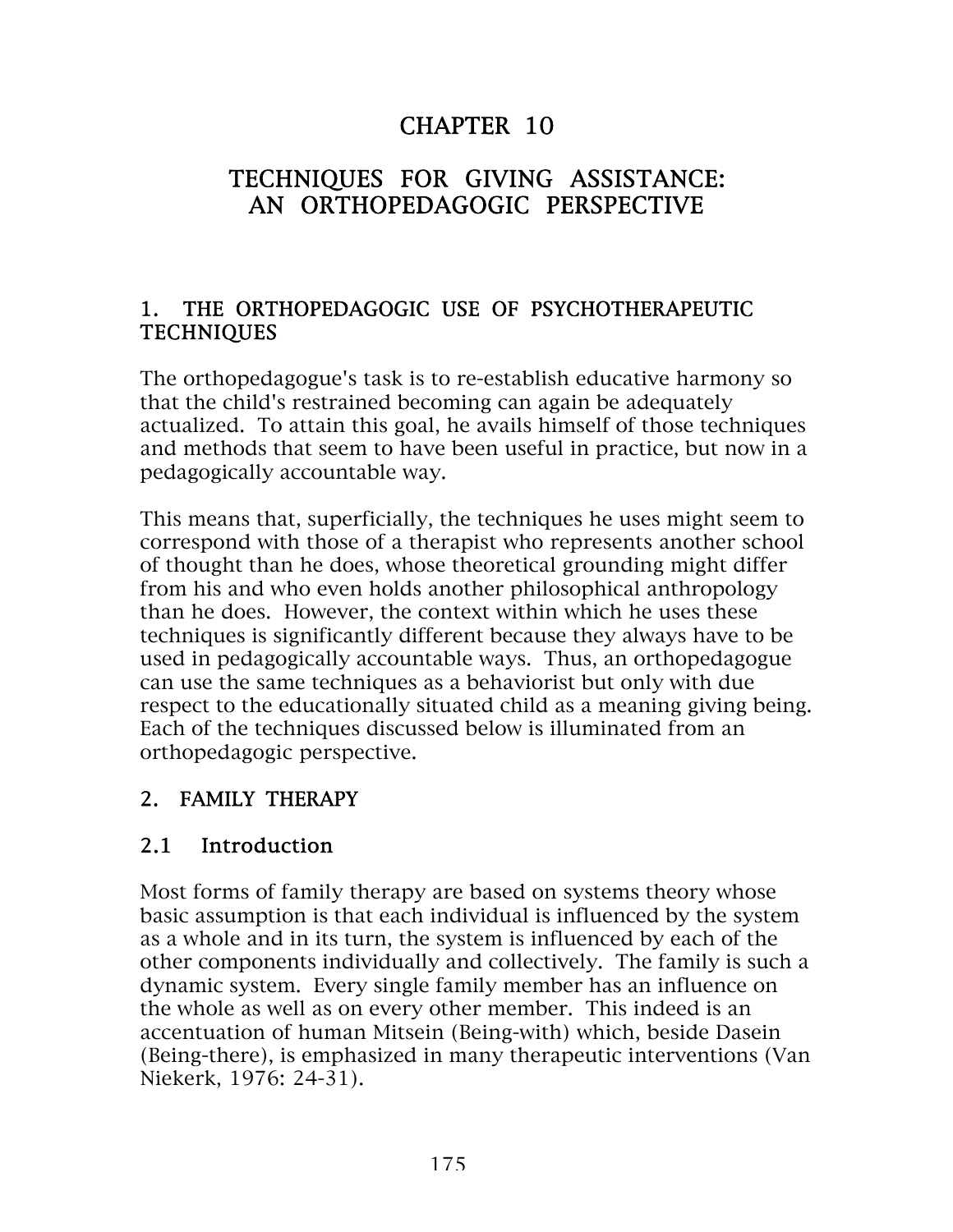To understand an individual's behavior, he and his situation need to be studied. In the case of an educationally distressed child, this means studying him in his educative situation, i.e., in the family household where primary educating takes place. For example, a mother intervenes with her son in specific ways depending, among other things, on her relationship with her other children as well as her husband. Her actions are further influenced by her perception of the child's relationship with his father as well as with his brothers and sisters.

Salvador Minuchin can be viewed as the founder of the structural approach. He has indicated that each family not only functions as a dynamic whole but also out of a variety of existing sub-systems (Minuchin, 1977). So, for example, the marital partners form a subsystem, the children another and the parent(s) and an individual child an additional sub-system. However, the relationship between the child and his parents is the most important sub-system in the becoming child's life. Thus, all orthopedagogic explorations of educative disharmony begin with this family situation.

There are a variety of approaches to family therapy espoused by psychologists, nurses, social workers, psychiatrists, marriage counselors and others; for example, there are the approaches of Ackerman (1972), Andolfi (1979), Haley (1967), Kaslow ((1977), Palazolli (1980; the Milan Group). However, Salvador Minuchin's approach appears to be very useful in an orthopedagogic context.

#### 2.2 The structural approach of Salvador Minuchin in pedagogic perspective

This approach is based on the following three fundamental axioms:

\* A person's behavior is not only the result of his intra-psychic life (an aspect of being human that is emphasized, e.g., by psychoanalysis);

\* A change in family structure contributes to a change in the behavior and inner psychic life of each member of the family. The attribution of changed meaning, and with that a change in behavior by the child in distressful becoming, compels his parents to redefine their attitudes toward him and each other;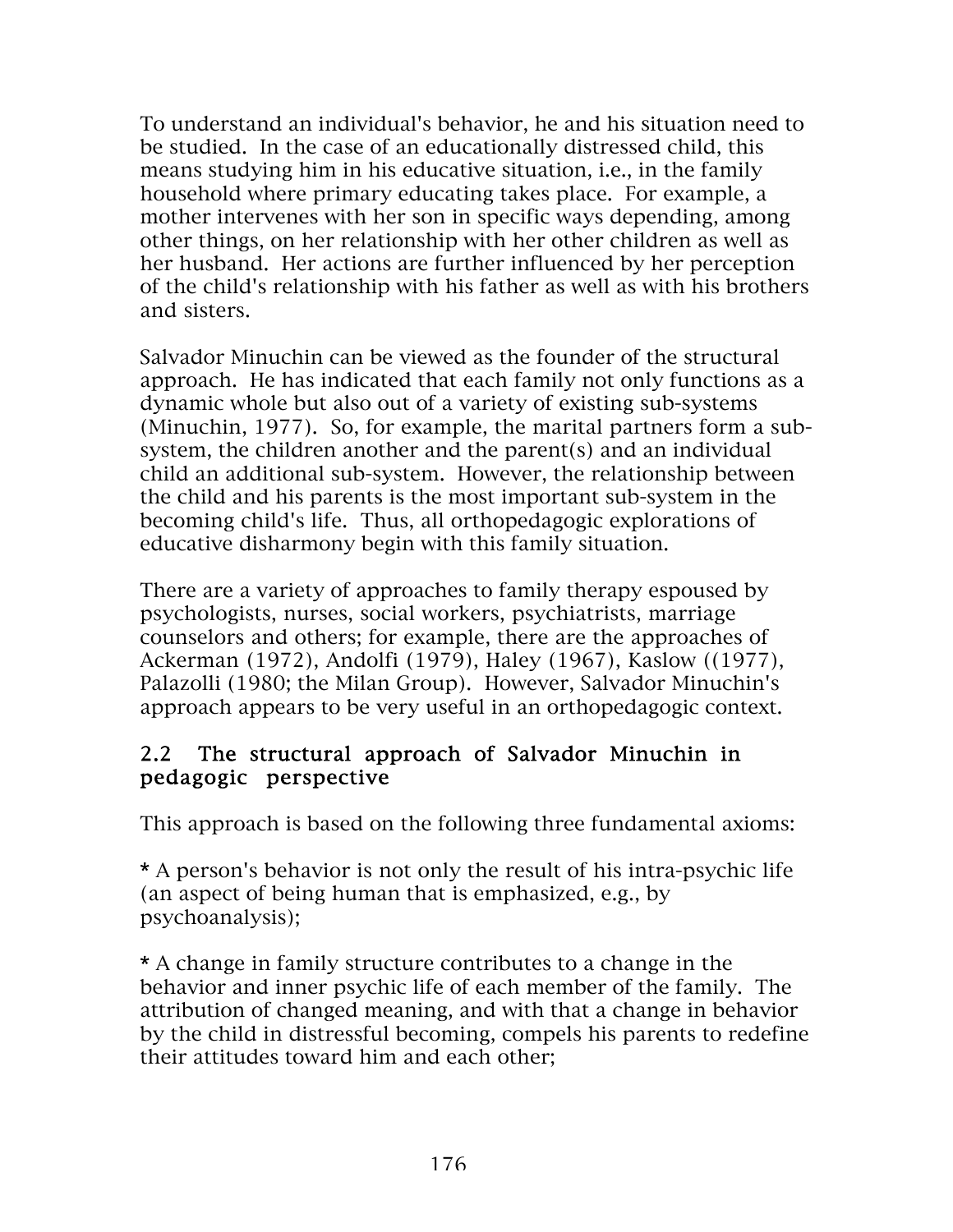\* Together, the therapist and family form a new sub-system, i.e., the therapeutic system.

By implementing exploratory media, the child's individual intrapsychic life and personal meanings are orthopedagogically explored during diagnostics. However, this is supplemented by an exploration of the child's family situation by means of a historicity conversation as well as by diagnostic family conversations.

According to Minuchin (1977), the symptoms the child shows are a manifestation of a dysfunctional family structure. Minuchin believes that as the family structure is changed to a harmonious, functional unity, the symptoms will disappear. From an orthopedagogic perspective, this seems like a one-sided emphasis. It ignores the child as a person with possibilities of choice, his own will and intentional directedness. No child is ever so surrendered to his family [or to anything else]. Although the child's inter-psychic life is highly valued by the pedotherapist and appropriately explored in and accommodated by therapy, just as much value is given to the child's intra-psychic life.

A family tends to resist change and is disposed to maintain the status quo. The family often brings about a symptom that will protect and preserve other specific "transactions". For example, a child can be kept little and his enuresis tolerated because it is gratifying for his mother to feel that she is indispensable and the child is dependent on her (Minuchin & Fishman, 1977: 51).

To be able to change a disharmonious family structure, it is necessary to keep in mind the characteristics of a harmonious family. This matter is now given attention.

## 2.3 Characteristics of a healthy family

The following characteristics are present in a harmonious family:

\* Clearly delimited sub-systems. The existing sub-systems have to be explored by the other non-members, and members of the subsystem must be allowed to fulfill their function without unnecessary interference, e.g., the marital partners, mother and baby, father and son;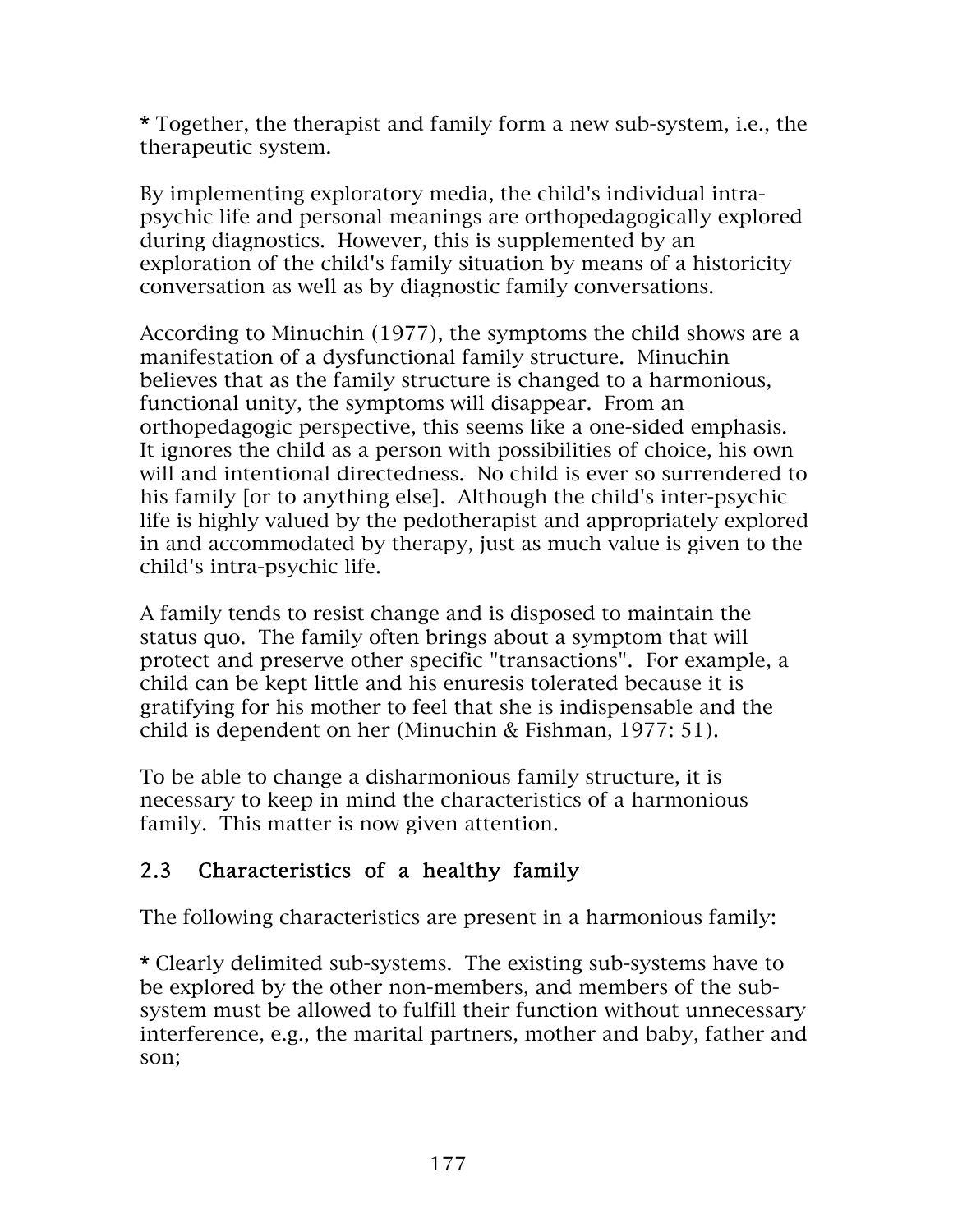\* There must be contact between the members of one sub-system and those in another. For example, marital partners must establish separate relationships with each of the children;

\* Family contact must be spread over the entire continuum from non-involvement to intense involvement. If all transactions emphasize one style of contact, dysfunction arises. For example, each child needs to lived-experience moments of privacy and individuality. There has to be a facet of his life which he does not have to share with his family household, such as playmates or schoolwork. However, there also must be shared interests;

\* There must be room for both family functions, namely, providing care and also for autonomy. That is, within a family, each member must be cared for and supported by the family but must also have the opportunity for emancipating and distancing. This holds for the adults and the children. A member must be able to function individually as well as in a group. For example, a woman in the family household should never merely be someone's spouse or mother, she must fulfill her own independent role;

\* Congruence. Clear verbal and non-verbal communication is a precondition. There has to be agreement between what is said and how it is said. This decreases the possibility for misunderstanding between the persons involved. The following elements influence the congruence of the event:

o the sender's meaning;

o the receiver's interpretation; and

o the circumstances.

These matters often figure as therapeutic content during individual parental guidance and where opportunities are created for the child to functionalize.

## 2.4 Family phases

A family changes as the family members become older and their interests and activities change. Rigidity leads to dysfunctionality. The following family phases are distinguished:

\* The post-marriage phase: the period immediately after marriage;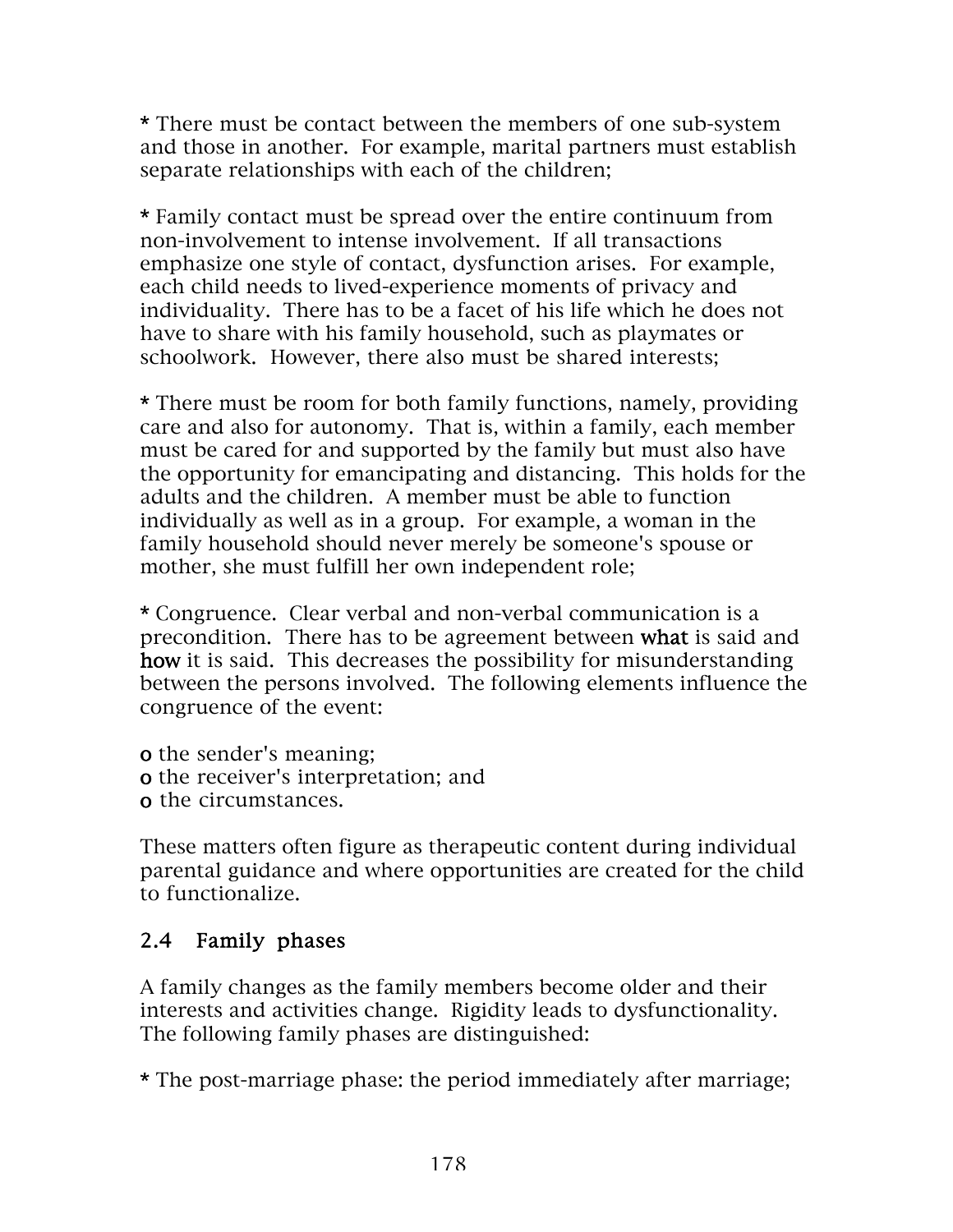\* The establishment phase: the parents establish themselves in occupations, obtain a residence and the children are born;

\* The phase of the family with children in primary school; \* The phase of the family with children in puberty and adolescence; parents are middle aged; occupational life is at a high point;

\* The phase where the children leave home and the parents retire (the so-called launching period);

\* The laying in nest period (only the marriage partners live in the house);

\* Single-parent phase: death of one of the marriage partners. The remaining parent still forms the core of the larger family unity.

## 2.5 Factors that necessitate family restructuring

Not all families function in such a harmonious way that the child in education can progress toward adulthood. Often family restructuring is necessary to bring about a favorable educative milieu because of:

\* Pressure on a family member as a consequence of contact with circumstances outside of the family. For example, a father experiencing problems at work;

\* Pressure on the whole family as a consequence of outside circumstances. For example, economic recession, a state of war, family members who must live with them, etc.;

\* Progression from one phase to another. For example, a child who is drafted into military service, who reaches puberty, etc.;

\* Tension as a result of an idiosyncratic problem in the family. For example, a retarded child, divorce, etc.

Dysfunctional families are disposed to try to maintain the status quo and resist change.

# 2.6 Mapping the family structure (Family diagnostics)

During the exploratory phase, the therapist maps the family structure by using the following symbols:

=== affiliation or particular attachment between members

-//- conflict between members

 coalition, that is, family members who conspire or group  $\int$  together to form a sub-system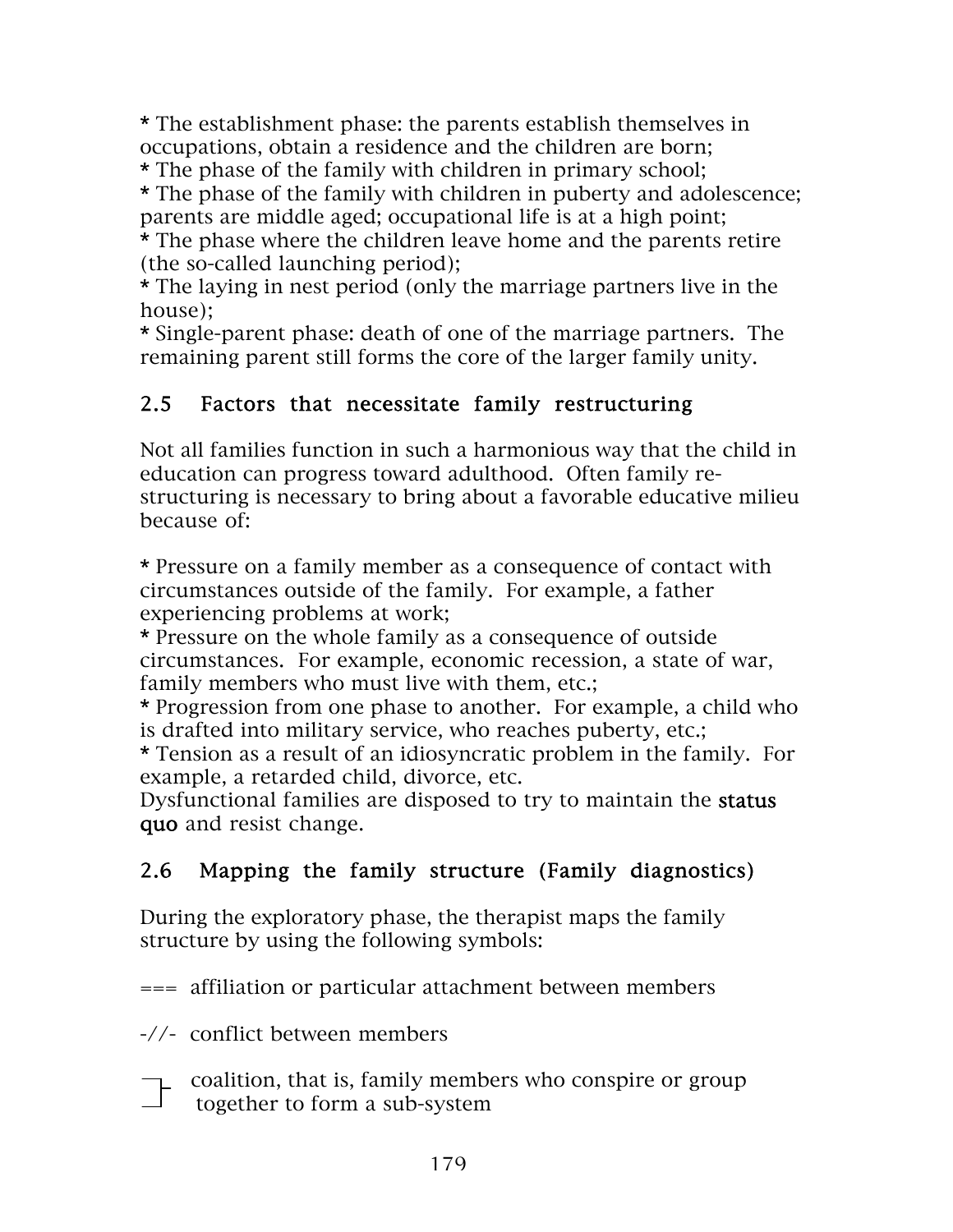\_\_\_\_ rigid boundary between members indicating non-involvement

--- clear boundary

. . . diffuse boundary

For example, if a father and a child form a coalition and are in conflict with the mother, this is indicated as follows:



Where a mother is over concerned about her children and the father is moved to the periphery, this can be indicated as follows:

$$
\begin{array}{c}\n\vdots \\
\vdots\n\end{array}
$$

The therapist constructs the map of the family after observing family interactions and referring to the facts obtained during the historicity conversation with the parents and the exploratory conversation with the child.

When the orthopedagogue has a clear image of the disharmony in the family structure that contributes, as an aspect of educational restraint, to the child's distress, he can plan his intervention.

### 2.7 Intervention

After the historicity conversation with the parents, the individual evaluation of the child and mapping the family structure, the family therapeutic intervention begins. Its aim is to change the disharmonious (or dysfunctional) structure of the family so that parent and child can actualize modified meanings in terms of altered behavior within the family.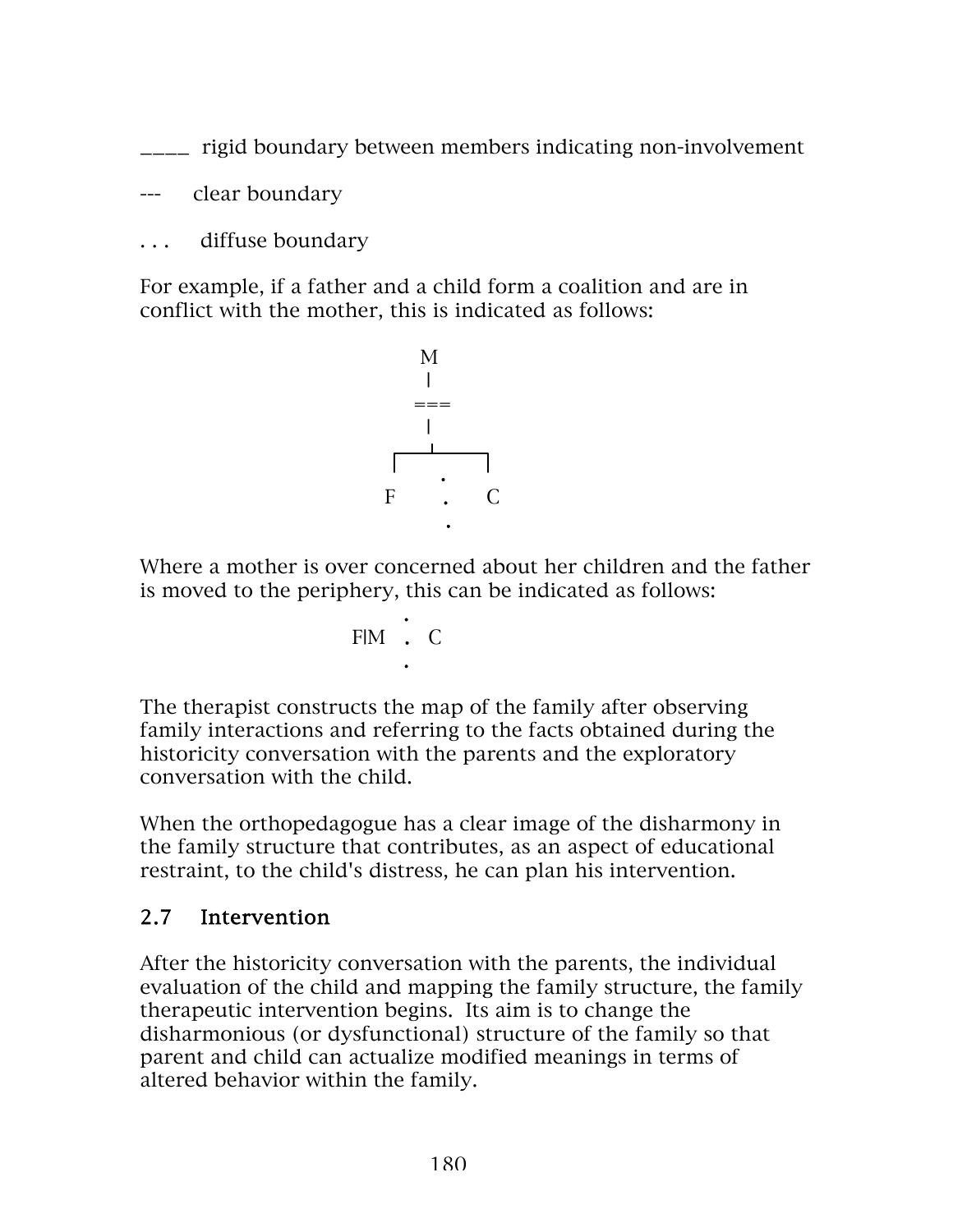The following strategies are used:

### \* Investigating the symptoms

The family usually comes forth with symptoms manifested by the noticeable person (child). For example, he fights with everybody, he is disobedient and difficult to handle, he wets his bed, etc.

The therapist then inquires about the family's view of the problem and with them he tries to find a new definition of their problem where the emphasis is shifted away from the "scapegoat". For example, a child feels inferior compared with the older children in the family, he feels he doesn't satisfy his parents' demands, he feels hemmed in and overwhelmed by... etc.

This procedure assumes that the child, as the conspicuous person, is ready to directly handle his problem.

The therapist leads the family discussion by asking questions and even by providing information. However, provoking a quarrel must be guarded against where the family tries to maintain its old views and then forms an alliance against the therapist and the child.

As a rule, the therapist recognizes the position of authority and leadership of the authority figure in the family (be it the father or mother) and only gives direction by asking questions such as: Are you sure?, Can you say why?, Clarify this for... etc.

The investigation of the symptom also leads to an **activation of** interactions among the family members. The therapist tries to break down pertinent barriers and re-shuffle established groupings.

The therapist selects the relevant information and data that the family has offered and **focuses** the discussion by enumerating, summing up, emphasizing, etc. Thus, the family is challenged to redefine the problem.

The emphasis on the new focus or resolution occurs by--

- \* repeating the message;
- \* re-arranging sitting places during the session;
- \* composing a written list or summary;
- \* insisting on eye contact;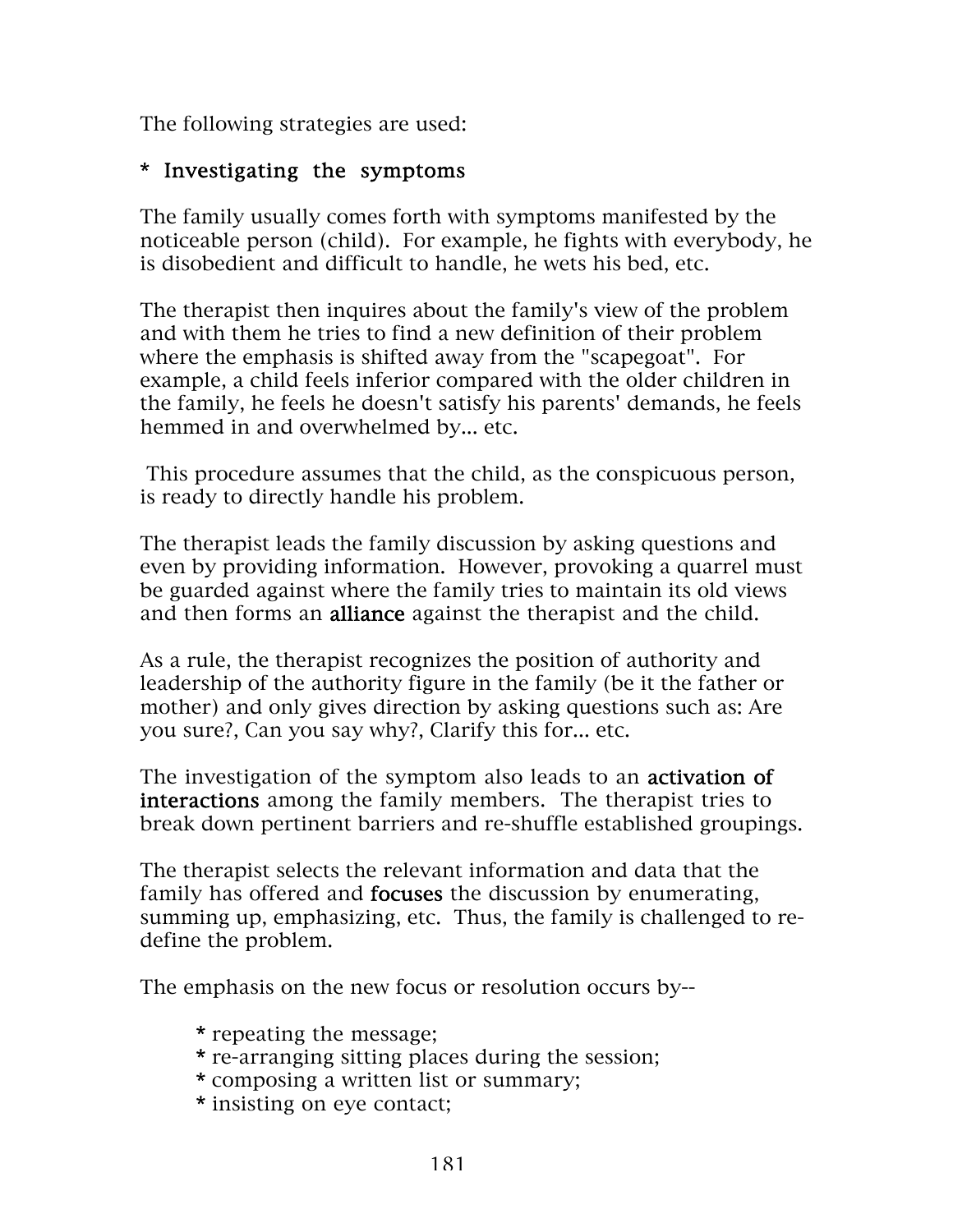- \* spelling out functional activities; and
- \* prolonging the discussion around the new definition of the problem when the family tries to escape into other topics of discussion.

### \* Investigating the family structure

The therapist tries to change the disharmonious family structure by:

\* Delimiting: limits are placed on the participation or role of a specific member/members, the theme of discussion is clearly delimited verbally. Non-verbal communication is used by the therapist to determine limits. A time limit also can be placed on the discussion;

\* Disturbing balance: the therapist joins a specific subsystem, e.g., the children, in order to convey their concern to the parents. By affiliating with a particular member, the therapist reinforces that member's position in the family hierarchy. The balance also can be disturbed by ignoring a particular member, e.g., someone who tries to work against the therapy (a child who becomes demanding).

\* Complimentarity: the therapist continually indicates the relevance of one person's behavior for the rest of the family. Each family member views the problem only from his own individual point of view and usually pursues his own interests. If a child acts infantile, the therapist can ask the parents if they are prepared to always have a four year old in the house, etc.

#### \* Investigating family reality

The therapist indicates to the family that they cannot maintain the existing order indefinitely. Different family members become older and slip into different phases of life. This necessitates a change in the family's view of itself. There is not always going to be a subsystem of "children". The number of persons who are viewed as "children" is going to change (Haley, 1980).

### 2.8 Concluding considerations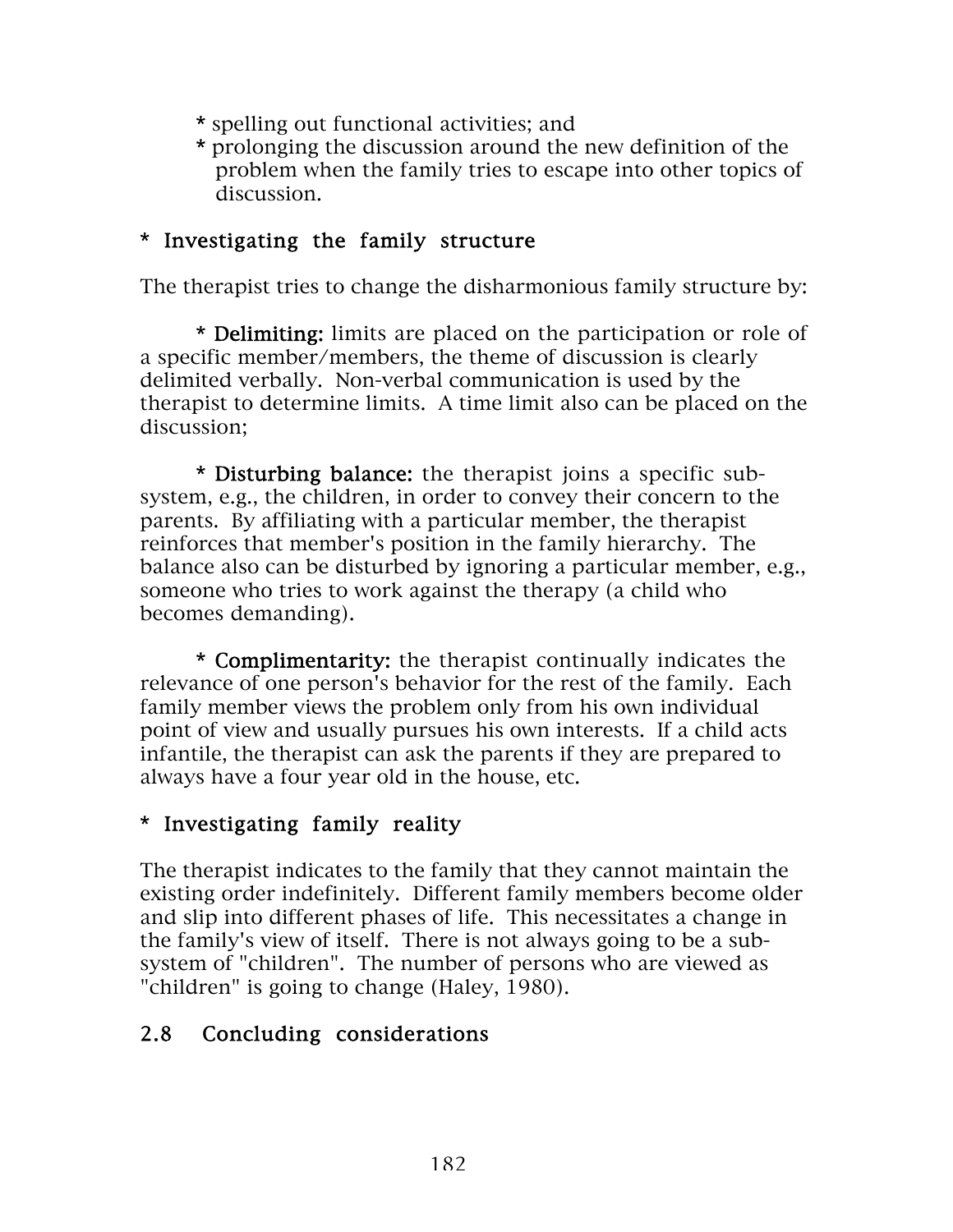Pedotherapeutically, family diagnostics and therapy always are supplemented by individual diagnostics and assistance because a person simultaneously is Dasein and Mitsein.

The family therapeutic sessions usually begin after the child is helped individually and the parents are guided to the extent that the child is prepared for and up to it. After the individual problem regarding the inadequate giving of meaning has received the attention of both the educator and the child, the broader family context is taken into account. The other family members (where applicable) are involved in the closing phase of intervention. The family is indeed restructured.

Young children (preschool and school beginners) are not involved in orthopedagogic family therapy since their attention span, level of verbal communication and possessed experience are still so attenuated that they hardly can participate in a family discussion. In addition, young children (and also older children in educative distress) are so dependent on and committed to the support of one or both parents that they find it upsetting to be present when family problems are discussed, especially when brothers and sisters with whom they compete are present. Often family therapy comes to marital issues in the presence of the children.

Orthopedagogic family therapy is always used on behalf of the child in educative distress. The parents' marital or other family problems are kept out of the arena unless they have direct relevance for the personal change of the specific child. As with all pedotherapy, family therapy has to be carefully planned and structured to insure that it serves the therapeutic aim.

In spite of the above limitations, family therapy is a very useful aid for each pedotherapist who has the well-being of the child-ineducation at heart.

## 3. PLAY THERAPY

## 3.1 Introduction

Play is one of those human activities that is difficult to define. Various researchers have described one or another aspect of play but a single acceptable definition is missing.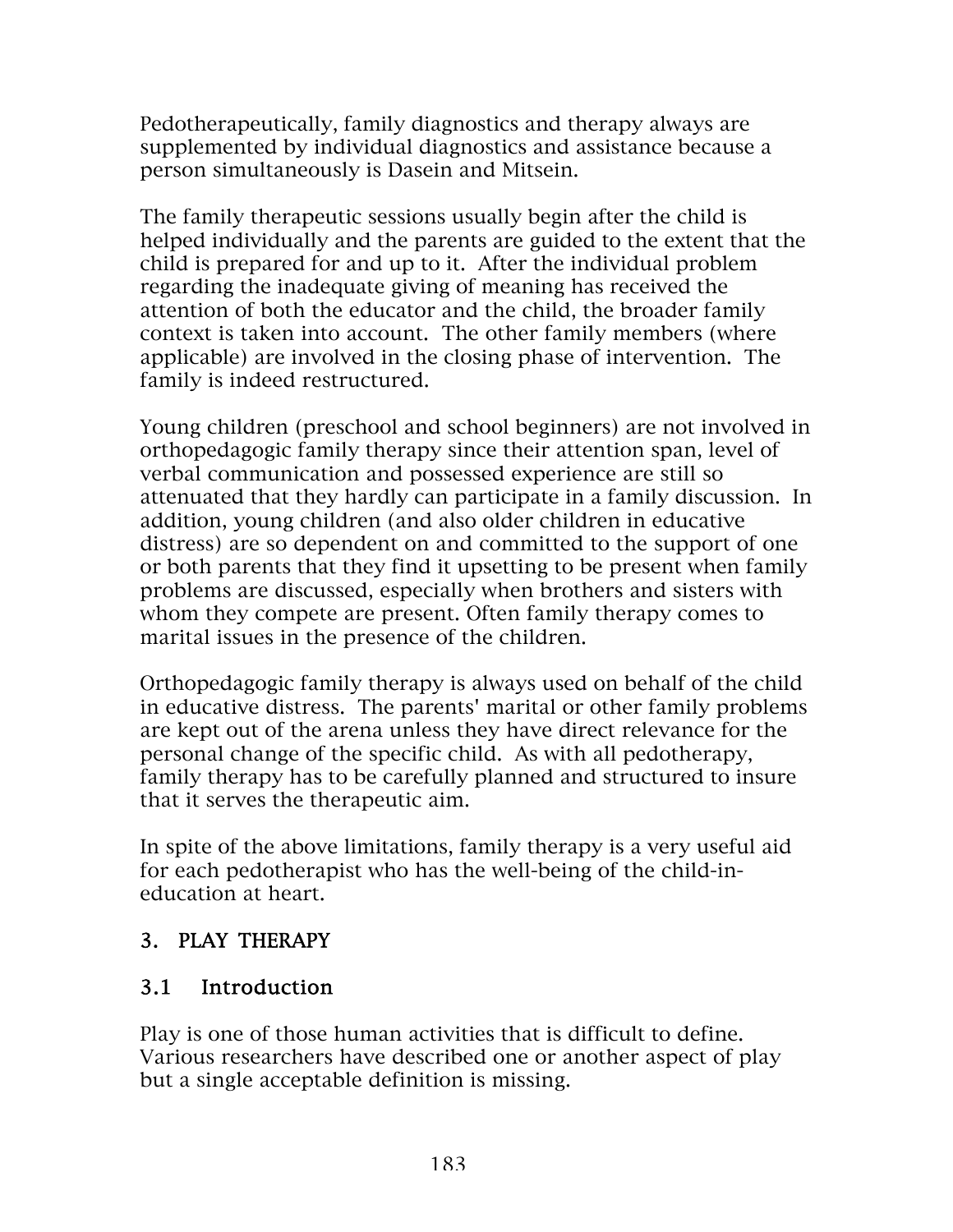Gilmore (1971) discusses some essentials of play that are relevant to pedotherapy. Play is an activity that serves no other aim than the activity itself. It is satisfying. By playing, a child practices activities he is going to pursue as an adult. Because of the child's incomplete cognitive formedness, as yet he can only incompletely structure his world. This lack is supplemented in his play. Play is a way of establishing relationships with reality. Through play, a child is continually broadening his horizons. Jackson and Todd (1950: 3) say play is "an activity distinct from both work and games, an activity which is pursued for its own sake and is free from compulsion inherent in the necessity of completing a task, as well as from the keen sense of rivalry which enters into most games" [In English].

It is important to indicate that play in itself is not therapeutic; however, it is a useful therapeutic aid. Even a non-directive play therapist such as Virginia Axline (1977: 73-135) doesn't allow a child to play unguided. The therapist is continually present and expresses and reflects the child's feelings, wishes, desires and meanings in such a way that they become orientational beacons for him. This gives him the opportunity to achieve cognitive order and structure. According to Van der Stoep and Louw (1976: 44), structuring and ordering are essentials of the teaching event. Unguided, a child can learn by playing but the result is only haphazard and often of little consequence as far as his educative distress is concerned.

Play is always informal and without any compulsion to attain a preestablished end-product or result. The emphasis is on the activity itself and not on the results. The player has the initiative to change his activity following his own choice or to conclude it. As soon as the player is under an obligation, it is a mandate and no longer play.

Often the therapist uses toys to give the child a task or a lesson to learn with an informal and playful tone. This is permissible in a didactic teaching situation but this must not be confused with the therapeutic use of play. In the latter situation, the child certainly can be invoked or invited to play but the choice to participate rests completely and entirely with him.

As soon as he has made a choice and taken a willful decision, he intentionally directs himself and begins to play. The therapist is free to play with the child and in doing so to influence the course of his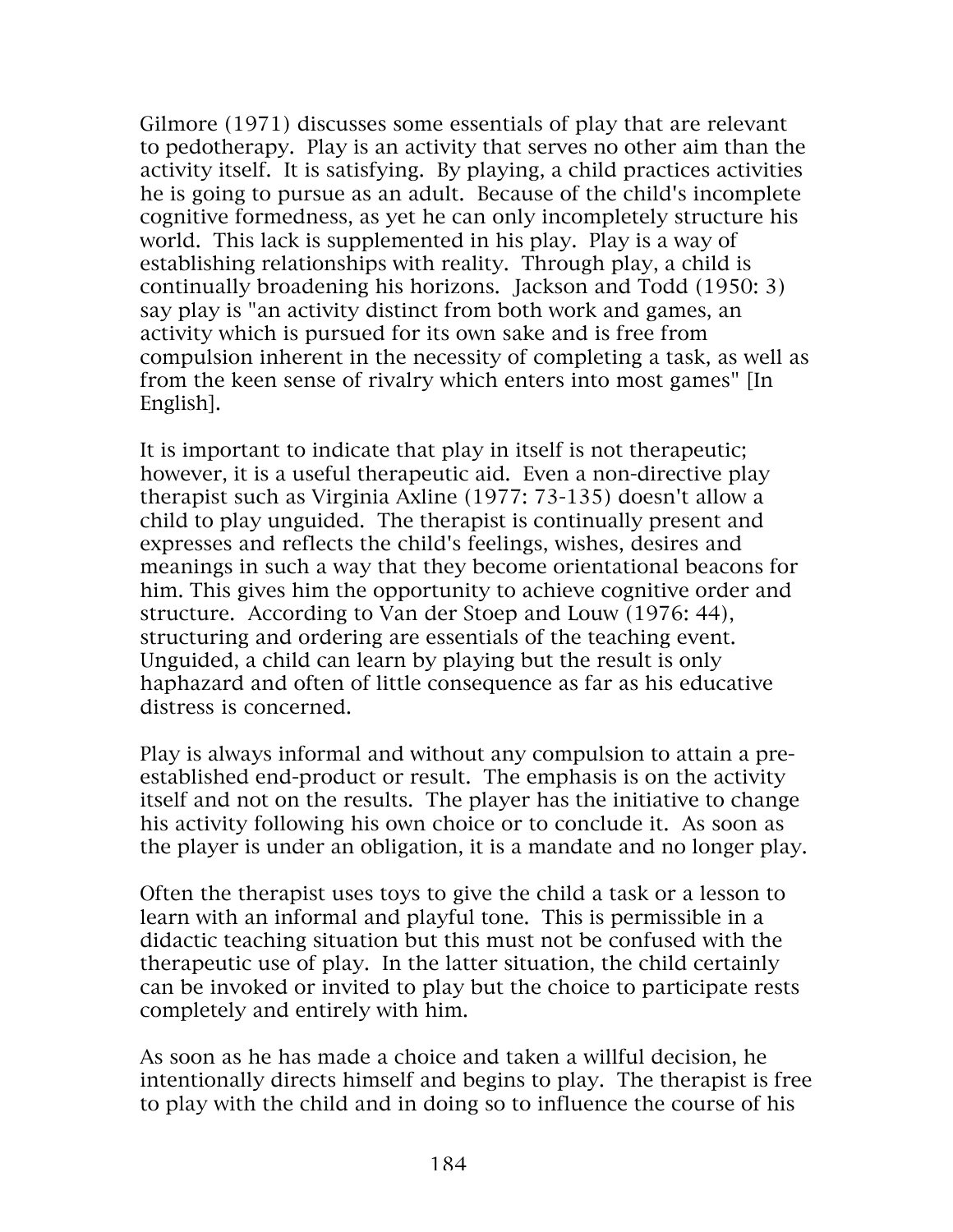play. However, as co-player, the child himself at any time can change or stop the course of the play. Thus, play always remains unpredictable.

In order to make use of therapeutically favorable moments that might arise, the therapist needs to have a thorough, comprehensive long-term plan. He should have in view differentiated aims, both implicit and explicit. Because of its essential nature, play therapy is fluid, flexible and unpredictable. Thus, the play therapist needs to be extremely sensitive in order to make use of changes in direction, new themes and possibilities and to exploit them therapeutically. This means that he has to be able to quickly change course, improvise, innovate and make adjustments. In addition, he continually remains master of the situation.

In many respects, pedotherapeutic play therapy corresponds to Jernberg's Theraplay [to be considered later]. In both cases the focus is on the child as a unique being. By means of play, an appeal is directed to the child to become involved in a search for a solution to his own problem. However, a pedotherapist is less drastic in his actions and will not go so far as to force himself on the child-- "intrude" in Jernberg's language. At most he will direct an appeal, but the child's human dignity is always highly regarded. The pedotherapist also structures and orders content for the child and is fully in control of the session. In this way he takes responsibility for the little bit of becoming occurring under his supervision. In this respect, pedotherapeutic play therapy is far removed from Axline's non-directive play therapy.

In pedotherapy, a child discovers that he is a gentle, worthy human being with whom the therapist gladly wants to establish a relationship. Because play is a serious situation for the child, there can be moments of great tension, especially during indirect play therapy. However, there always is an element of satisfaction although it is not overt "pleasure". Children enjoy pedotherapeutic play therapy and a pedotherapist worth his salt will too!

## 3.2 Classification of child play

## 3.2.1 Introduction

Child play appears in a variety of forms all of which are more or less therapeutically useful. At specific ages children show a preference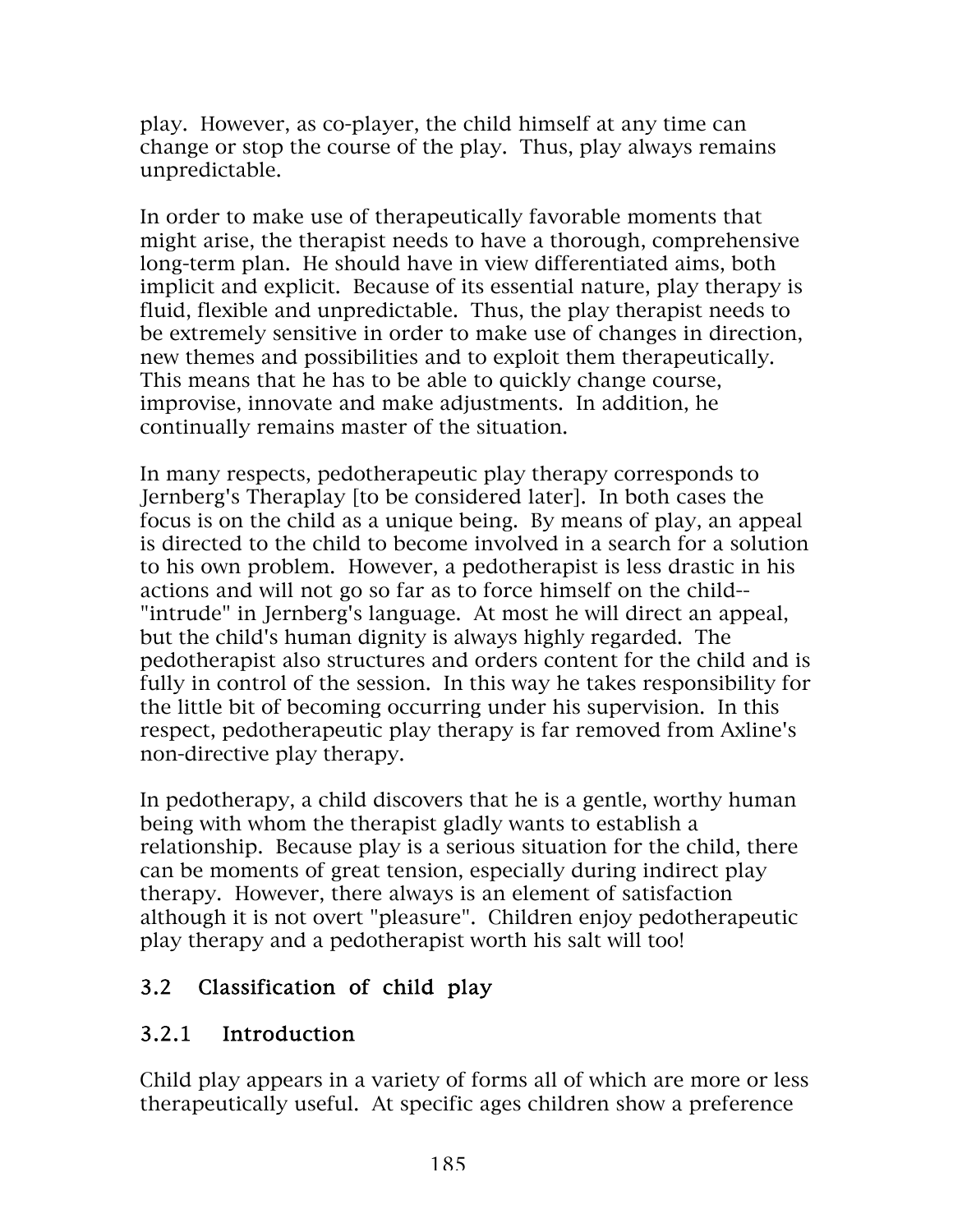for definite types of play. It is necessary that the pedotherapist is aware of them for the sake of their diagnostic value regarding the type of activities he can offer the child. For example, not all toddlers are equally ready to engage in role-playing. The therapist has to be prepared for this and be able to switch to another form of play. The following is a classification of the different sorts of child play.

## 3.2.2 Functional play

This includes running, jumping, climbing, balancing, swinging and all such physical activities that a person engages in daily. This type of play is rampant at about two years of age. The child can practice, ad nauseam, climbing up a step and jumping off, standing on one leg and calling: "Look Mom!" and crawling behind the sofa in the living room. At about ten years of age, this type of play once again is favored but now the activity is more complicated and risky. The ten year old sees how long he can stay under water, tries to ride backwards on his bike and climbs up onto the roof of the house.

# 3.2.3 Illusive play and role playing

From approximately three years children like to play imaginary games. During role playing the child apes someone. "I am the daddy" or bus driver or doctor and whoever else. This means he puts himself in the role of another person. Illusive play exceeds mere role playing and involves establishing a fictive world in which more than one character can play. This type of play is preferred for a long time but decreases in popularity at about ten years. However, it reappears in the teens but then in the form of daydreaming.

# 3.2.4 Constructive play

The child constructs something out of unstructured material such as material, paper, cardboard, wood, clay, etc. This also includes building activities with semi-structured material such as Erector sets, Lego blocks, weaving, tacks, thread. This type of play is highly valued in the preschool but children from six to eight years also enjoy it very much.

# 3.2.5 Competitive play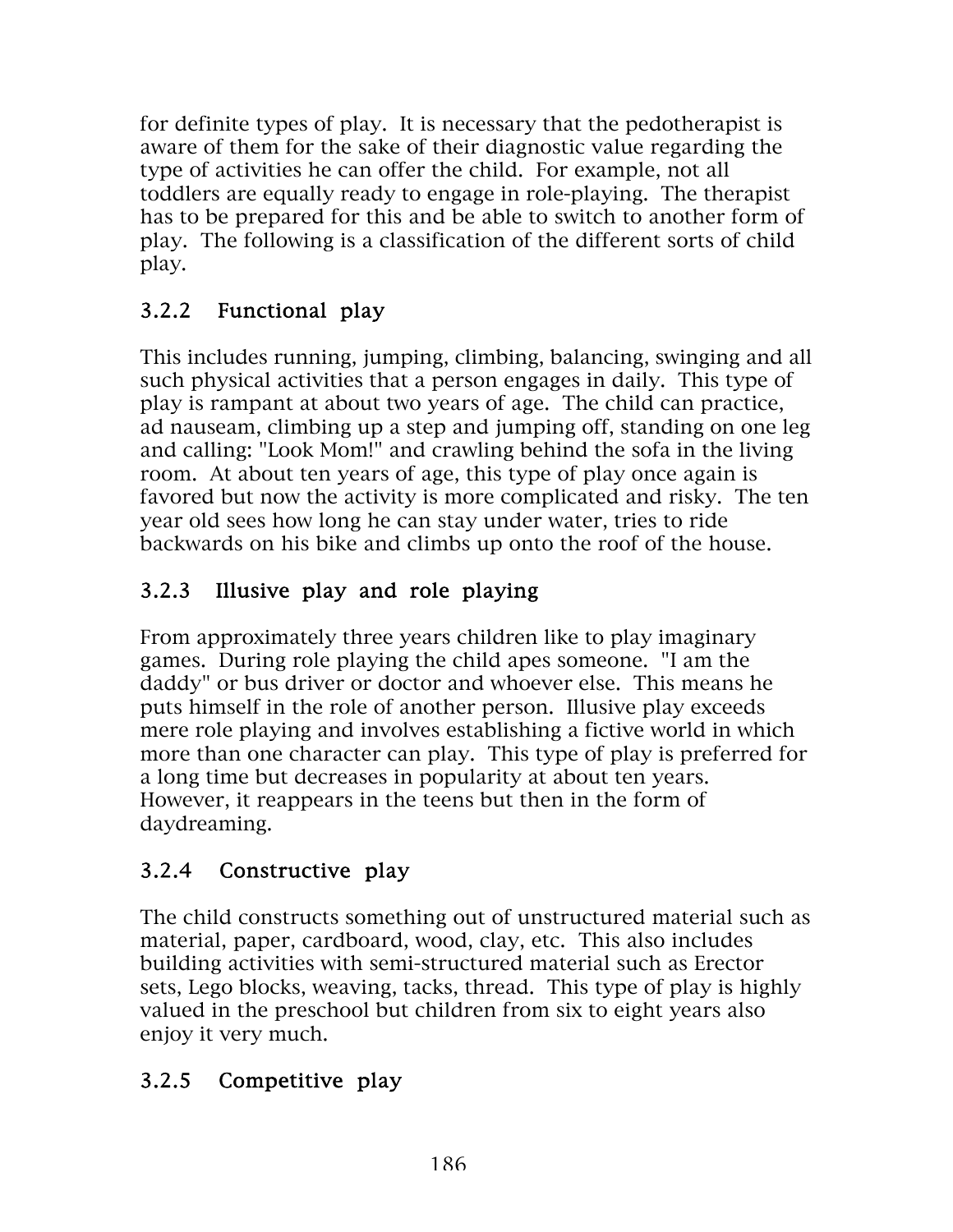All activities that have the nature of a competition or contest fall under this classification; jumping rope, hop scotch, marbles, snakes and ladders, hide and seek and those popular games that one generation of children acquires from another. There also appears to be seasonal preferences. There are very definite rules regarding the play, and the choice of sides or setting up teams is an entire ritual. Counting out rhymes such as "Inkie-pinkie-ponkie", "One for the money two for the show three to get ready and four to go", "One potato, two potato..." are so old that adults can remember them. This type of play remains popular and later, during the teens, evolves into organized team play and sports.

# 3.3 Direct play therapy

## 3.3.1 Introduction

This type of session is highly structured and carefully prepared. The pedotherapist selects play material and activities by which he will bring a specific, explicit aim within the child's reach. Indeed, the child has a choice, but a particular choice. The pedotherapist does not force his choice on the child as in the case of Theraplay (Jernberg, 1980). Irrespective of which activity the child chooses, the aim must still be attainable. The session is structured around the phases of its course that are explicated below.

## 3.3.2 Method

## \* Orientation

The therapist welcomes the child and explains that during the next half hour in this playroom they are going to be playing. The child may choose the toys he desires. The therapist should at all times make him feel welcome and verbally affirm his affection for him as well as his gladness to be with him. In addition, the therapist orients himself regarding the child's readiness to be queried, to take initiative, ability to deal with failures and possible competition, etc.

If the child has difficulty making a choice, the therapist helps him, e.g., by providing additional information, offering suggestions and asking questions. It might even be necessary to limit the choice further or change or water down the rules of the game.

### \* Questioning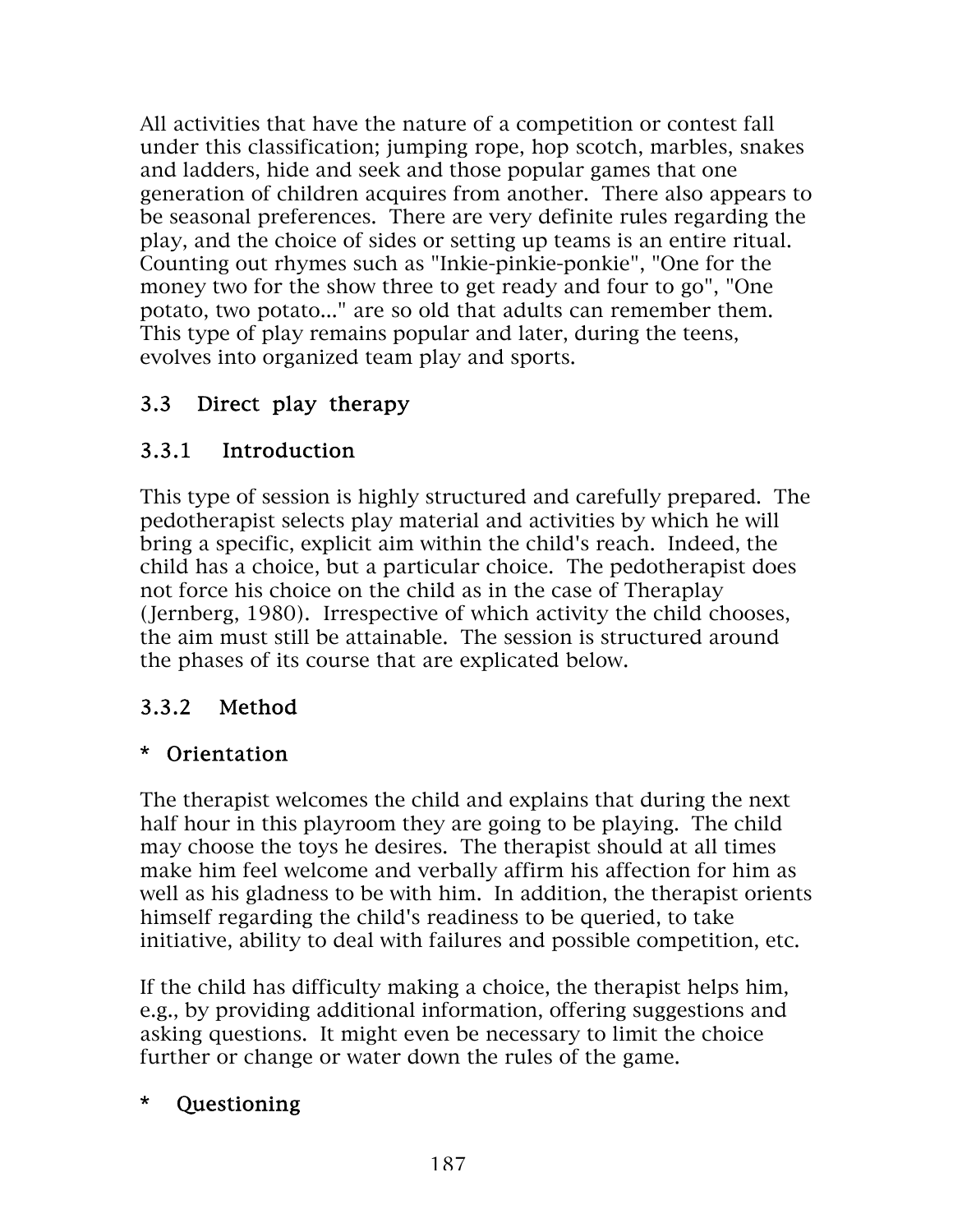During this phase the therapist initiates the play and lets the child know that a counter-performance is expected from him. The child is not allowed to withdraw into being a passive observer. Physical contact and eye contact are necessary when he is invited to participate. For example, the therapist can even climb into the sandbox and ask him to bring a little pail of water, roll a ball in his direction or even choose a glove doll (puppet) and ask him to help assemble it.

#### \* Exposition

During this phase the therapist gives new information, indicates relationships, points out similarities and differences, asks orienting questions, etc. He makes use of all opportunities to give praise and recognition and, by his own example, to show how failures or lost turns should be handled. He also shows that he enjoys the child's company and regards him highly even if he loses the game or if he can't think of new plans or if he can't carry out the right movements. Above all, he gives the child opportunities to be creative and to improvise where needed. Throughout the entire session, the therapist remains sensitively in touch with the child's affect. He identifies the feelings and expresses them as questions or asks them of the child himself. For example, "Does it make you angry when the little ball doesn't roll into the little hole?" or "Yeah, I also would feel disappointed if I couldn't manage this. Come, let's see if we can do this together". Control (checking) also occurs when, at the end of the session, the therapist discusses the play with the child, e.g., while they put things away together.

#### \* Functionalizing

Depending on the type of play that has occurred and the aims of the session, the therapist gives the child the opportunity to apply his new insights. Usually the parents are informed about his progress and they are encouraged to cooperate in providing him with relevant opportunities. For example, after the play session, the child might be more ready to wait for his turn and not feel put down if he doesn't have first choice. If the parents are able to notice and praise this at home, this will strengthen and consolidate the therapeutic gains.

### 3.3.3 Indications for direct play therapy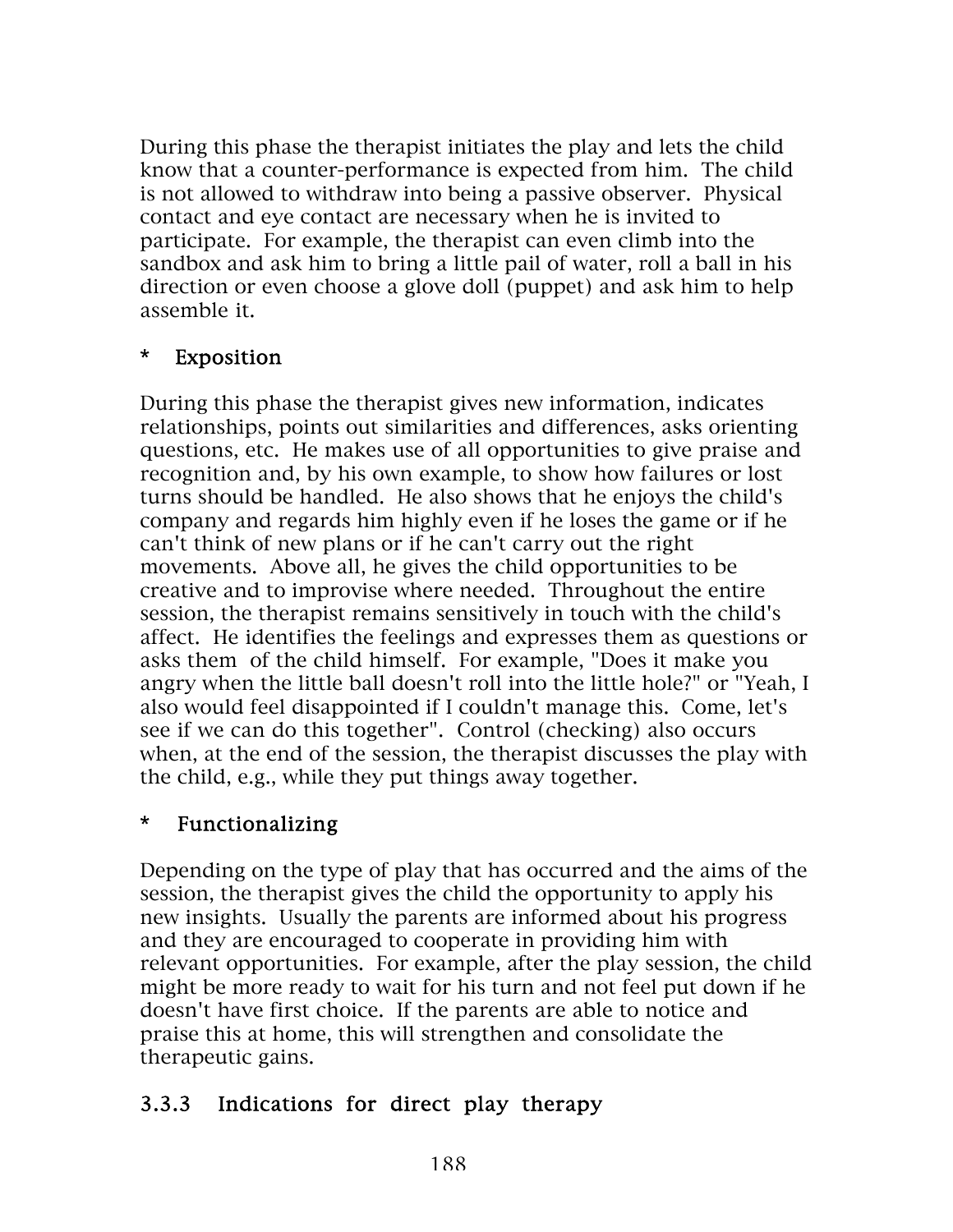This therapeutic technique seems to be of great value with--

- \* learning specific skills such as catching, throwing, balancing, muscle coordination;
- \* perceptual development;
- \* preparation for reading, writing and calculating;
- \* making ready for learning;
- \* language enrichment;
- \* improving self-concept;
- \* instilling knowledge of bodily connections;
- \* disciplining the unrestrained child;
- \* no or weak venturing attitude;
- \* distancing problems; and
- \* defective attending.

### 3.4 Indirect play therapy

### 3.4.1 Introduction

This technique is based on illusive play and role-playing and is useful for children of all ages. It is mistakenly assumed that indirect play therapy is only useful for small children or girls. This assumption rests on the prejudice of the therapist himself. Many pedotherapists (and especially men) are hesitant to venture into a play situation. Fortunately, it also is the case that many hesitant therapists are pleasantly surprised by their own ability to use play therapy successfully when they are able to try it. An indirect play session is a very enriching life occasion for the child and therapist. The fact that play media such as the Scene Test of Von Staabs are specifically designed for use with teenagers, or the fact that all children under sixteen studied at the child guidance clinic at Yale University in the U.S.A. were explored by play diagnosis, indicate the importance and versatility of indirect play therapy.

Indirect play therapy can readily be combined with a variety of other techniques such as the imaginary journey, art therapy, human modeling and drama therapy.

This technique requires that the therapist have particular skills such as expressivity, sensitivity, creativity, improvisational ability and above all the cognitive potentiality for structuring.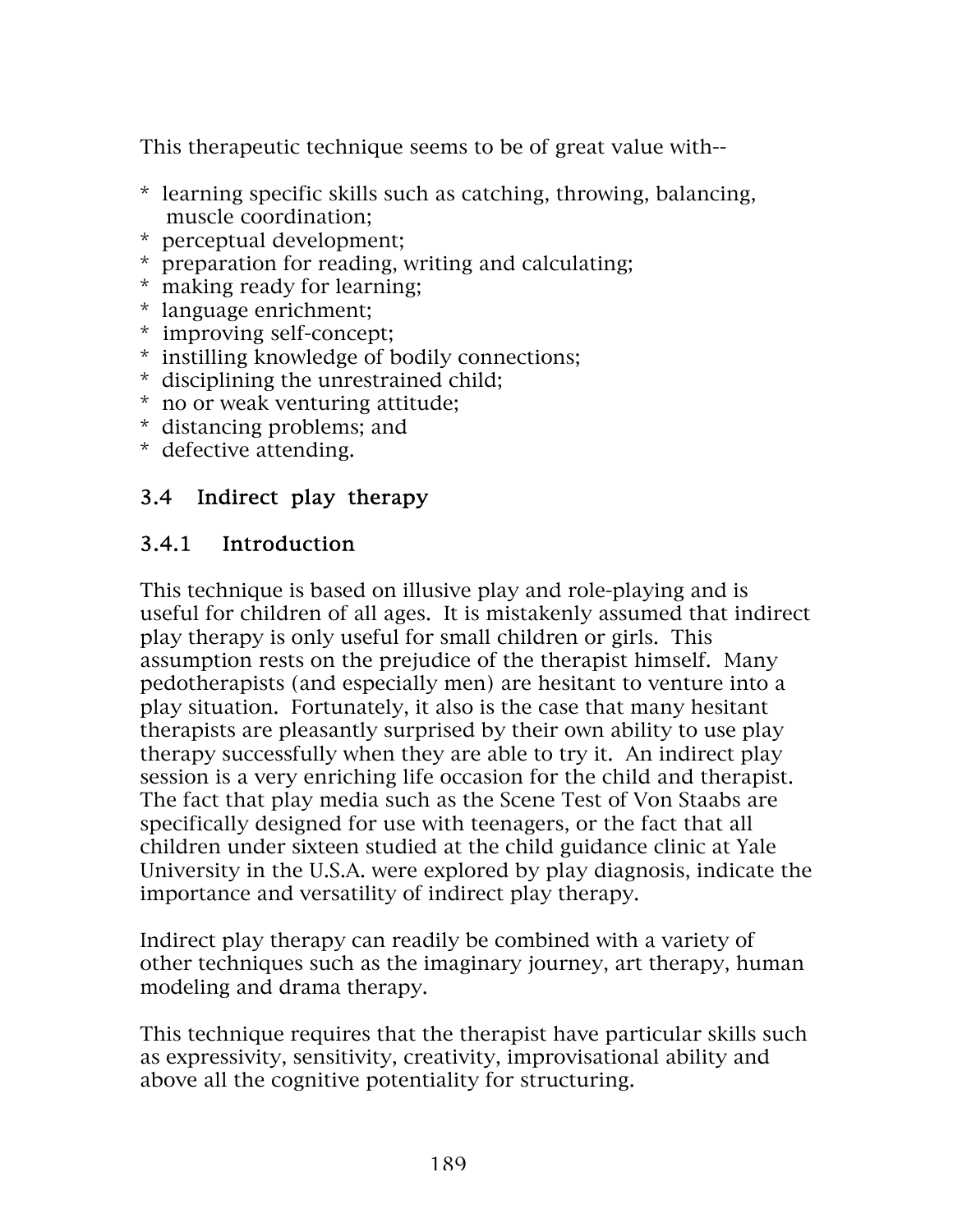A thorough exploration of the child's experiential world and situation and a solid comprehensive plan are necessary preparations. The indirect therapist has to be able to quickly identify and use the therapeutic possibilities in a play situation. This requires quick decisions, exploration of the unknown and a venturing together with the child.

# 3.4.2 Method

# \* Introduction

The therapist has to pay careful attention to any projections the child has made. He should refer to the historicity and diagnostic data and use all of it to understand as well as possible the child's present feelings, desires, attitudes and attunement. It is recommended that this be tabulated. Make sure the therapeutic aims, implicit as well as explicit, are kept in mind. The therapist has to be "up on" (prepared with respect to) all of these data because the directions that an indirect play session can take are unpredictable.

## \* Choice of room and play material

The ideal playroom has a carpeted area, a sandbox or pit, a toilet, a sink with faucet, open shelves, boxes, a table and chairs as well as floor cushions. The room must be cozy, homey and well lit. The walls and curtains should have a natural color and further there should be no pictures on the wall that can be suggestive to the child. A restrained child who remains concretely bound and who hesitates to venture in a fantasy world is very easily influenced by the pictures on the wall that then seemingly are met with the therapist's approval.

It is important that the therapist plan a special performance for the specific child by taking suitable play material out of the chests and putting them in view on the open shelves. It is offensive to a teenager if he is invited to participate in what seems like a preschool class. Also, a young child is overwhelmed by too much diversity or by complex play material that he cannot master.

If the therapist has incorrectly anticipated the child's preferences or level of readiness, he can select from any of the chests or drawers and his choice can be supplemented. Everything must never be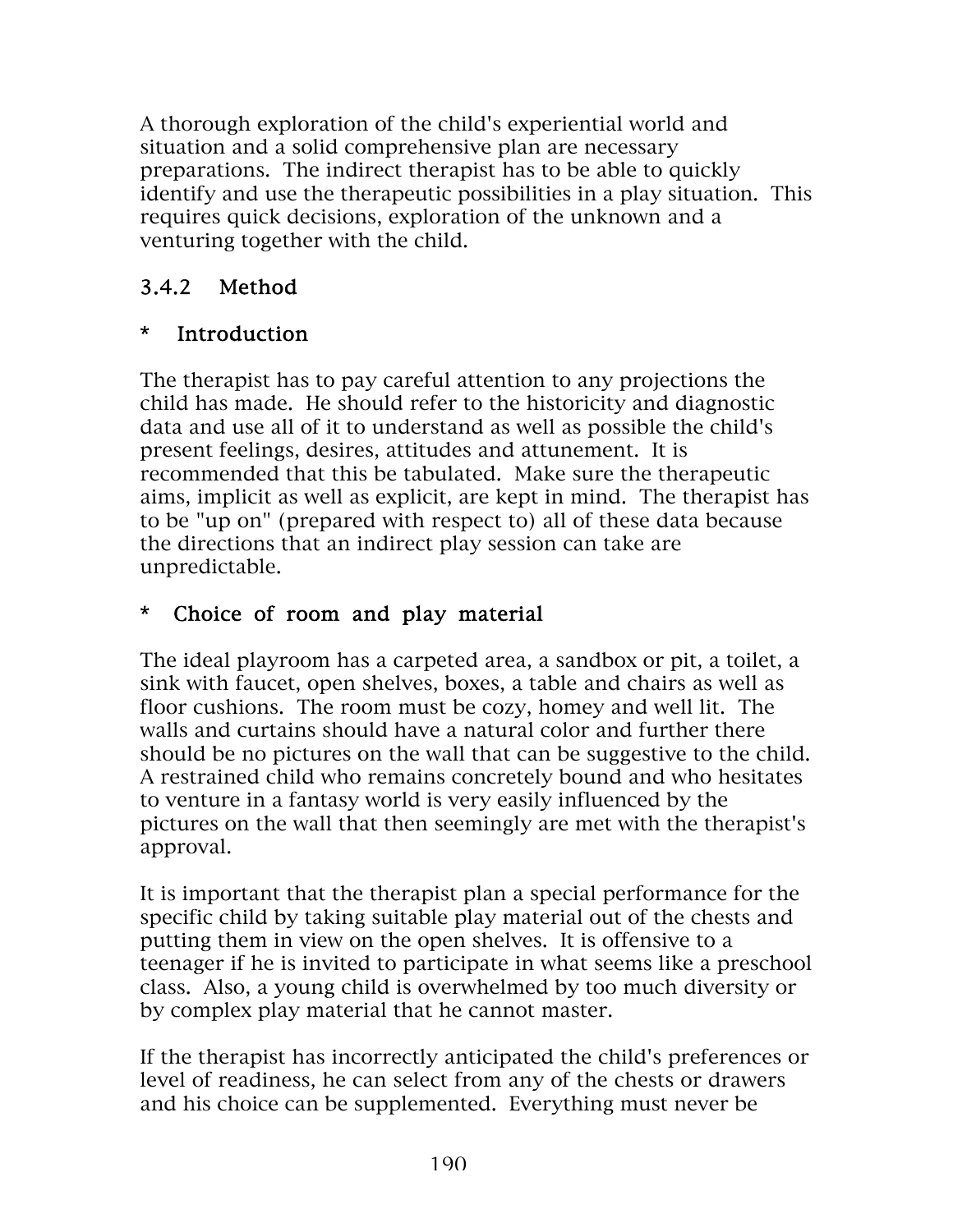shown all at once. A therapeutic playroom is structured in an orderly way and it is not a disorderly, messy place. Few things have such a restraining influence on child play as does incomplete, broken or dirty toys that still lie about where a previous child had put them.

## \* Orientation

An older child is asked to choose to sit at the table or on the floor cushions or the mat. A variety of toys are laid before him, e.g., human figures, animals, furniture, building blocks, little cars and other means of transportation. A glove-doll (puppet) also can be presented. It is necessary that a great variety of play materials be available, e.g., an old man, young man, boy, man in uniform, old woman, young woman, girl, authority figures (doctor, nurse, policeman, soldier), fantasy figures (witch, magician, clown). The child must have enough opportunity to explore and discuss the material. Some children spontaneously begin to unburden themselves and classify things. Others need to be encouraged.

Then the child is asked to construct a scene. Boys often enjoy this since they can view themselves as television scriptwriters and/or producers and can arrange the characters in the scene in any way they want.

The therapist has to be sensitive during this event and carefully note the sequence in which the child handles the material, the spatial ordering and context, as well as any expressions, projections or commentary that he might provide. At this stage, it is important that the therapist not talk too much or ask questions. Rather, he should be an interested on-looker.

Younger children are offered toys while they sit on the floor or in a sandbox. Soft cuddly little toys, a baby bottle, a plastic telephone, large building blocks and baby dolls must be included in the selection. The child is told that he may play with everything and that the therapist will gladly play together with him.

After the child has constructed a scene, the therapist can begin to ask questions and make sure that he understands the situation and knows who all the characters are.

### \* Questioning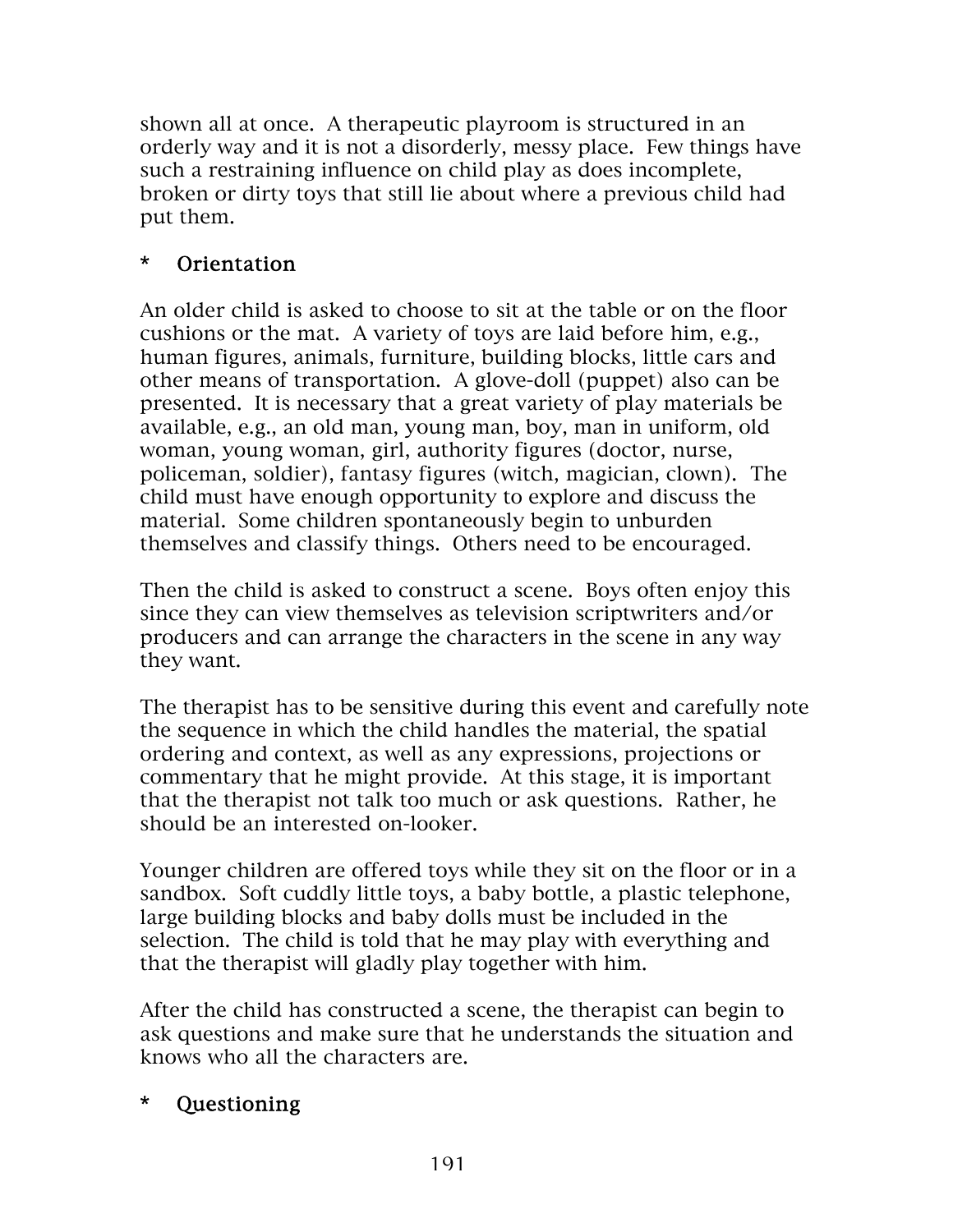The therapist sums up the situation and describes the scene. This gives the child the opportunity to help correct him if he has misunderstood the matter or to provide additional information.

Following this, the therapist formulates a challenge or problem regarding the play scene. For example: "I wonder why the little dog is outside alone?" or: "What can this person do now?" "Is the postman going to remain so afraid of dogs?"

It is not always necessary for the therapist to verbalize a question. Through non-verbal communication or by rearranging the scene (e.g., by moving the crocodile nearer to the baby), the child can be made aware of the unbearableness of the situation. The therapist is free to assume the role of one of the characters or to add a new one. Although the therapist plays with the child and helps give direction to the play, he must always remain a "play mate" and not dominate the child. If too much change occurs too quickly, the child feels alienated from the situation and withdraws himself.

#### \* Exposition

When the child accepts the challenge that is inherent in the question, he helps him search for a solution. It is important that the child's proposals are accepted and explored. Because it is a fictive, unreal situation, changes or modifications easily can be brought about. A child who arrives at the insight that his solution perhaps is not the best one, can disregard everything, cancel it and start over again without feeling embarrassed. This indeed is "playing". The television producer can say he is dissatisfied with the scene, and preferably a new script has to be written. The therapist offers proposals but does not force a decision.

The symbolic is never clarified for the child. However, the therapist observes in accordance with the child's unique situation and ensures that the situation is well investigated and that the child does not leave it or avoid it too quickly. However, he must be sensitive to and aware of the child's emotional nature and attunement. Under no circumstances should the child be allowed to get bogged down in his negative feelings. In his play, a child can reach such a level of anxiety that he summarily stops playing because it is too threatening. However, the sensitive therapist gives him the opportunity to explore negative feelings in his play but does not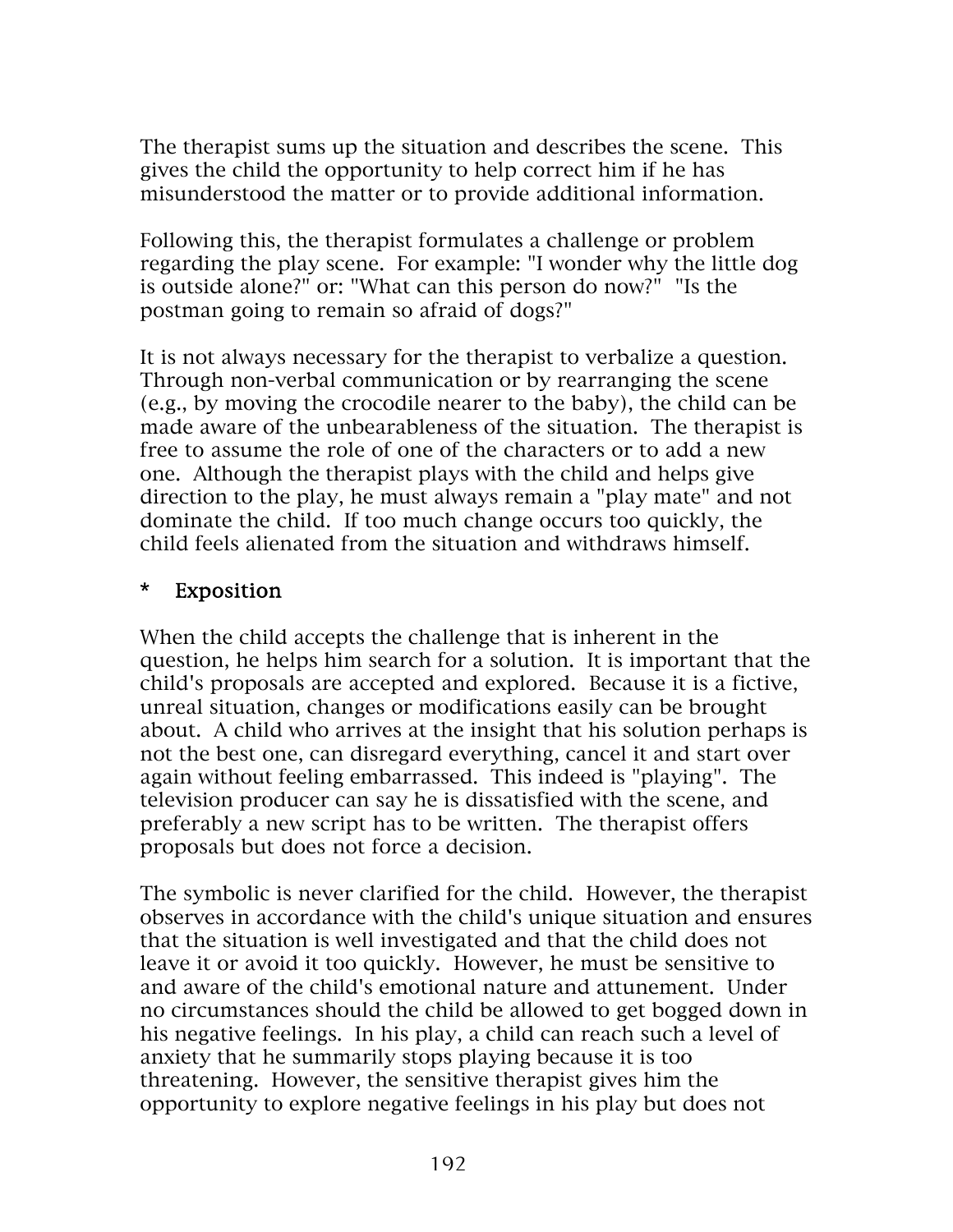abandon the child to them. Usually he protects him. The therapist assists and helps him when he cannot help himself.

The therapist also continually controls (checks) whether the implicit aims are attained. Ultimately the session must offer the child firm orientation beacons in terms of which he can help transform his own disharmonious situation into one that provides him space to live.

### \* Functionalizing

After the session ends, the child can be asked to draw, write a small piece, or tape record his commentary. A picture from a projective test can be placed before him and, as in the case of other techniques used by pedotherapists, in the periods between sessions opportunities are created for using the insight.

## 4. IMAGINARY JOURNEY

### 4.1 Introduction

The principle underlying this technique, namely that the therapist undertakes a journey or excursion with the child through his world of imagination, is as old as psychotherapy itself. Already in 1895, Freud had written about a similar procedure used with his patient Anna O. In 1922 Kretchmer designed a method he called Bildstreifendenken. This required that the patient reproduce his thoughts as a motion picture. Since then, many variations of this theme have arisen of which "The Guided Daydream" (Reve Eveille) of Robert Desoille and "Guided Affective Imagery" of Hanscarl Leuner certainly are the best known. Other forms such as "wandering in the woods" is equally known in this country (i.e., South Africa).

This technique, which is applied as indirect pedotherapy, is extremely suitable for use with children. In the words of M. J. Langeveld: "In the social interaction between adults and children, non-conceptual contact often plays a more important and central role than in the social interactions of adults with each other" [In Dutch] (Langeveld, 1955: 91).

The child is communicated with in such a way that the starkly conceptual nature of everyday language is exceeded. Symbols, metaphors and bodily expressions play a large role. Langeveld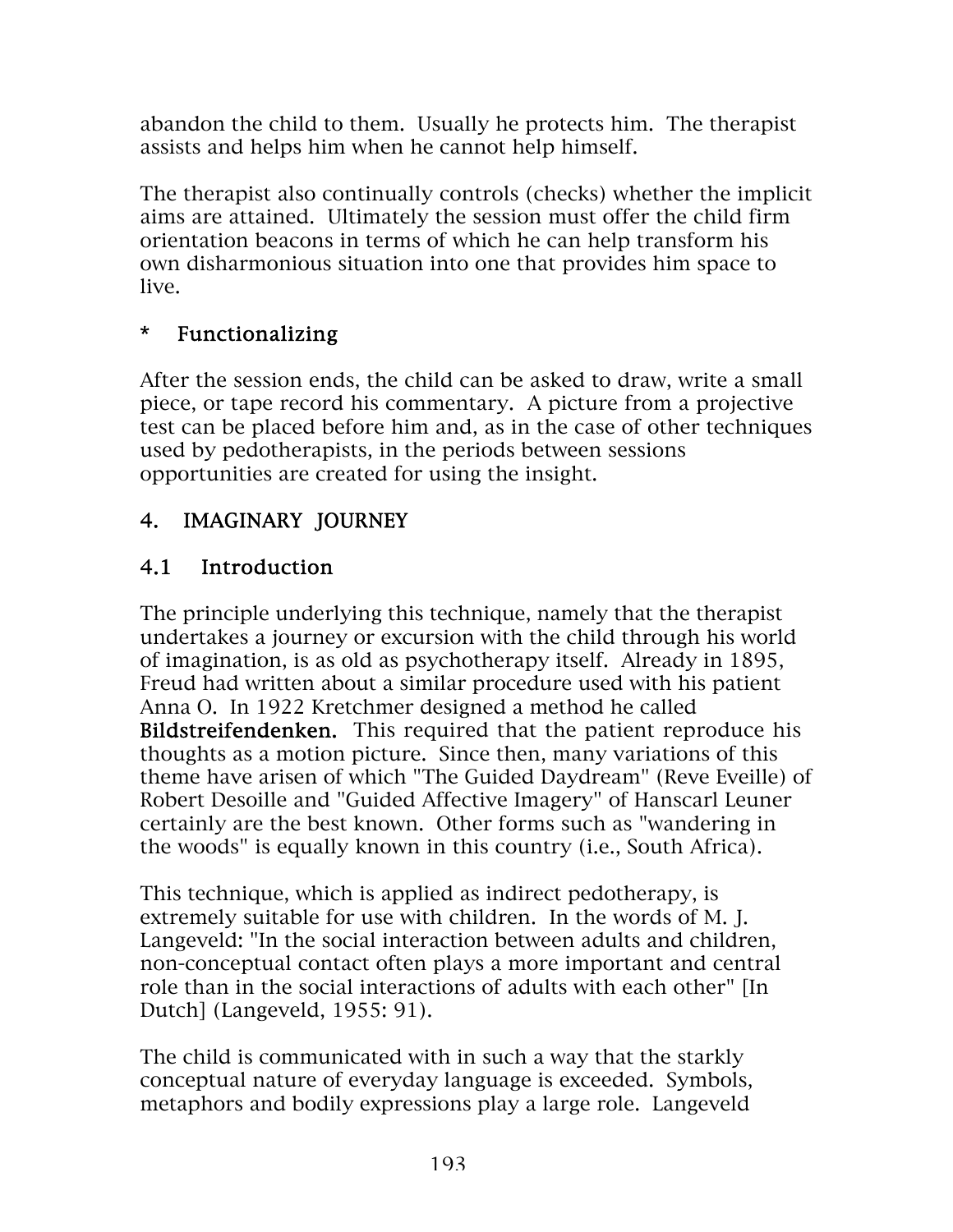indicates that attitude and gesture (both non-conceptual matters) are co-determinants of communication. "The body shows itself in these (attitudes and gestures). The communication between conversational partners already is actualized in the body" (Langeveld, 1955: 92).

This technique has great diagnostic value. However, care must be taken that this diagnostic value does not overshadow its pedotherapeutic application. Lubbers (1971: 98-105) indicates that the anxious child is inclined to very quickly allow the story to develop and in doing so to arrive at a glimpse of the unacceptable past. Thus, he makes use of a series of narrative images. It is the therapist's task to control the tempo of the story so the child has the opportunity to also explore and lived-experience the unacceptable. On the other hand, the affected child is inclined to continually get bogged down in his description of just such an alarming event. He circles around and around the point and in doing so becomes very tense. He gives an excessive image of suffering- that is, he concentrates on the emotional aspect and the story stagnates. The therapist has to provide help here.

During an imaginary journey, the child is given the opportunity to distance himself, to explore and to objectify. For him it is a matter of emancipation by which he lived-experiences that he is someone who can overcome problems and is able to accept responsibility for his actions. For him it is a matter of concentrated becoming and an adventure in which both therapist and child can participate with joy and wonder.

### 4.2 Indications and counter indications

This technique (especially in combination with play or art therapy) is suitable for use in the following cases:

\* children from four to their late teens who can easily fantasize;

- \* traumas;
- \* bed wetting;
- \* sleep disturbances;
- \* school phobia;
- \* weak self-concept;
- \* defective insight into own situation;
- \* problems of learning readiness;
- \* acceptance of physical defects;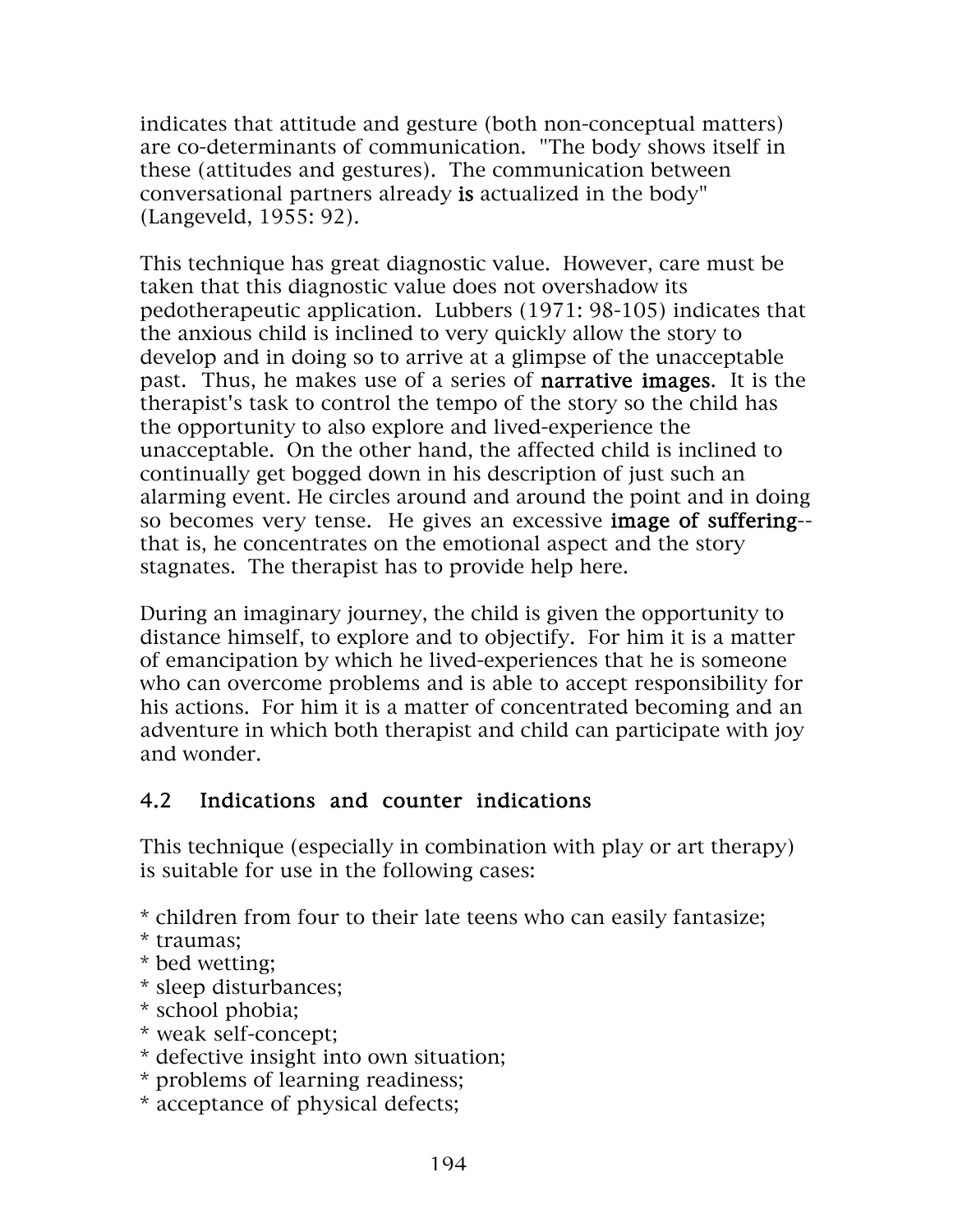\* assimilating changes in life circumstances, e.g., after changing schools, placement in foster-care, living in a boarding house, a second marriage for either parent, etc.; and

\* neurotic state no longer nourished by an existing conflict.

However, there also are definite limitations connected with this technique. The use of an imaginary journey is not recommended for the following cases:

\* weak interpersonal relationships;

\* feelings of guilt;

\* weak cognitive potentialities;

\* affectively blunted children; and

\* distrustful children or children who enter a relationship of trust with difficulty.

### 4.3 Method

#### \* Orientation

It possibly will be necessary to devote the beginning session or two to the orientation phase. Some children (and therapists) need a couple of opening sessions before this technique moves easily.

The child takes a seat in a comfortable position, preferably in an easy chair or on a mat. It is important that the therapist is able to sit physically near him and that they can make eye contact. However, it is not advisable that they sit on opposite sides of a desk or writing table. The child has to be able to look at the therapist but also be able to look away.

During the first session, he is asked to imagine and describe a field. This can be any piece of land. The therapist questions him about the vegetation, soil conditions, what is on the horizon and if there are any buildings or people in sight. (After the journey ends, this field is returned to).

During the orientation aspect of the following phases, there can again be a departure from the noted field and then a mountain can be climbed, a river followed up or down stream, a path that runs next to the train tracks or goes to the airport can be followed.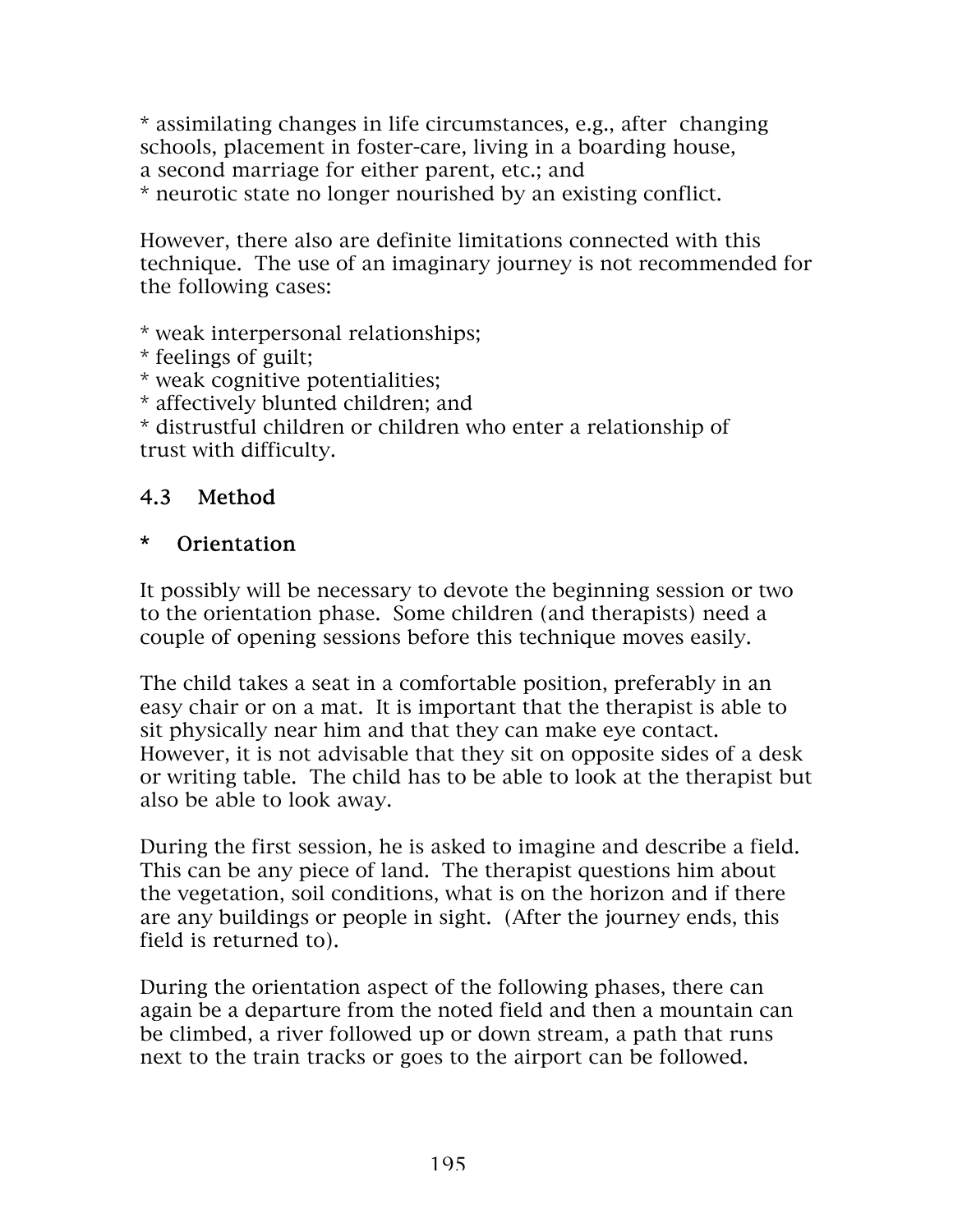However, it is not always necessary to depart from this neutral field. If the child easily fantasizes and has a supple imagination, the therapist can suggest the following orientational situations:

- \* on a magic carpet;
- \* is given an easy chair that flies;
- \* a key that can unlock any door;
- \* an automobile that doesn't run out of fuel;
- \* a spaceship, balloon, aerial cable car;
- \* a submarine;
- \* a ship or boat.

Starting from one or more of these situations, he is invited to go on a journey with the therapist.

### \* Questioning

The therapist chats with the child as little as possible and lets him understand clearly that it is he who must fantasize, think, make plans. The therapist's verbal intervention is mainly to ask about feelings and supplementary details. The therapist controls the balance between suffering and narrative images and questions the child anew by saying, for example: "Look in his eyes. How does he look? What do his clothes look like? or: What will happen now? What can we do? Look who is approaching!"

As a rule it is important to use the present tense. If the child says: "Hurry, we have run away", the therapist corrects this and says: "We are running away". The journey takes place in the present. When problems turns up, there has to be a search for solutions and plans need to be made.

### \* Exposition

During the course of the journey, when the child comes up against problems or barricades, it is necessary that the therapist by word, glance or gestures inform him that he (the therapist) supports him, that he is there, that he understands. Be on guard against intervening too quickly and solving the child's problem for him. The value of this technique is in the opportunity it provides the child to himself wrestle with a problem (from within the calming, protective and secure situation with the therapist). The child needs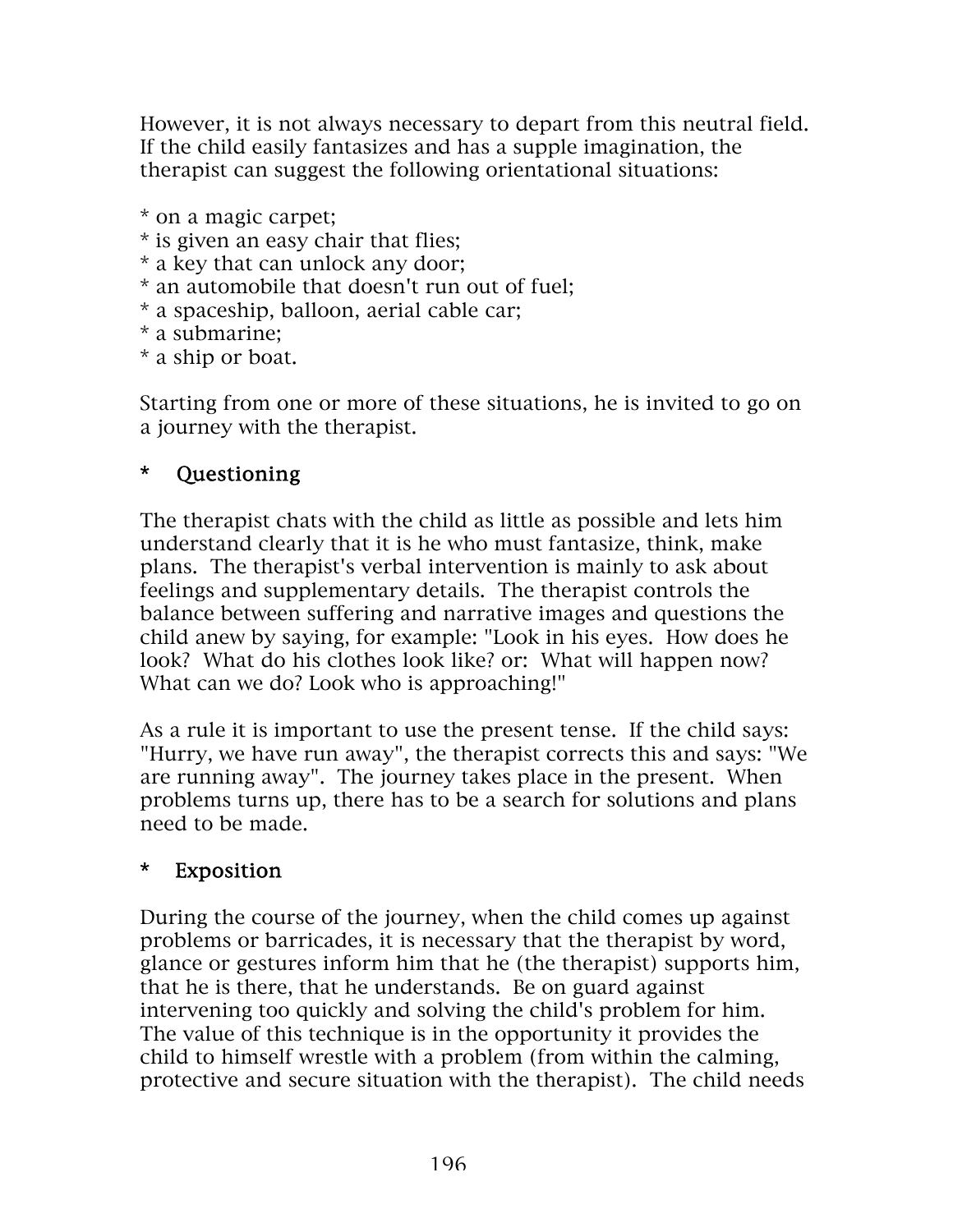to be encouraged not merely to "fight" or "flee" but to think more subtly and explore alternatives.

However, the therapist must not allow him to get bogged down in his helplessness and impotence. Leuner (1969: 16-21) keeps the following alternative strategies in mind:

\* The help of an outsider of the child's choice is enlisted. This can be a friendly, tame elephant or magician. However, the child chooses the symbol;

\* Confrontation: the therapist encourages the child to not be aggressive but to hold his own and stand up for his rights. For example: "Come, let us only stand still on the bridge and look him in the eye". Such a confrontation can last a long time and can elicit intense feelings in the child. The therapist needs to handle this situation very sensitively and continually give the child emotional support. It might even be necessary to physically touch him to assure him of support;

\* Nurturance: The one who menaces is fed in excess with tidbits. This discharges the great tension and a pleasant, comforting atmosphere arises;

\* Befriending and reconciling: By being good to the one who menaces, he can be enlisted as a friend and even as a protector; \* Exhaustion: The enemy is fought against or he is run around and chased away until he admits defeat and takes to his heels;

\* Annihilation: This is the most undesirable and also the most risky solution. The child can interpret this as an attack on himself, e.g., in cases where, in the narrative, he has symbolized his own failings. The shark that he wants to devour is possibly his own fear of stuttering;

\* Use of magical means, e.g., a rope ladder which can be stretched as long as is needed, a ray gun, a drop of water that can change into a river.

During this phase, the child not only experiences the therapist's comradeship and readiness to help, but he is given the opportunity to acquire new insights into and perspectives on his own situation in indirect ways. Meanings change.

It is extremely important that each session end on a positive note where a barricade is overcome and the child feels emotionally tranquil. It need not be necessary to return "home" (to the orienting situation of departure) after each session. The satisfied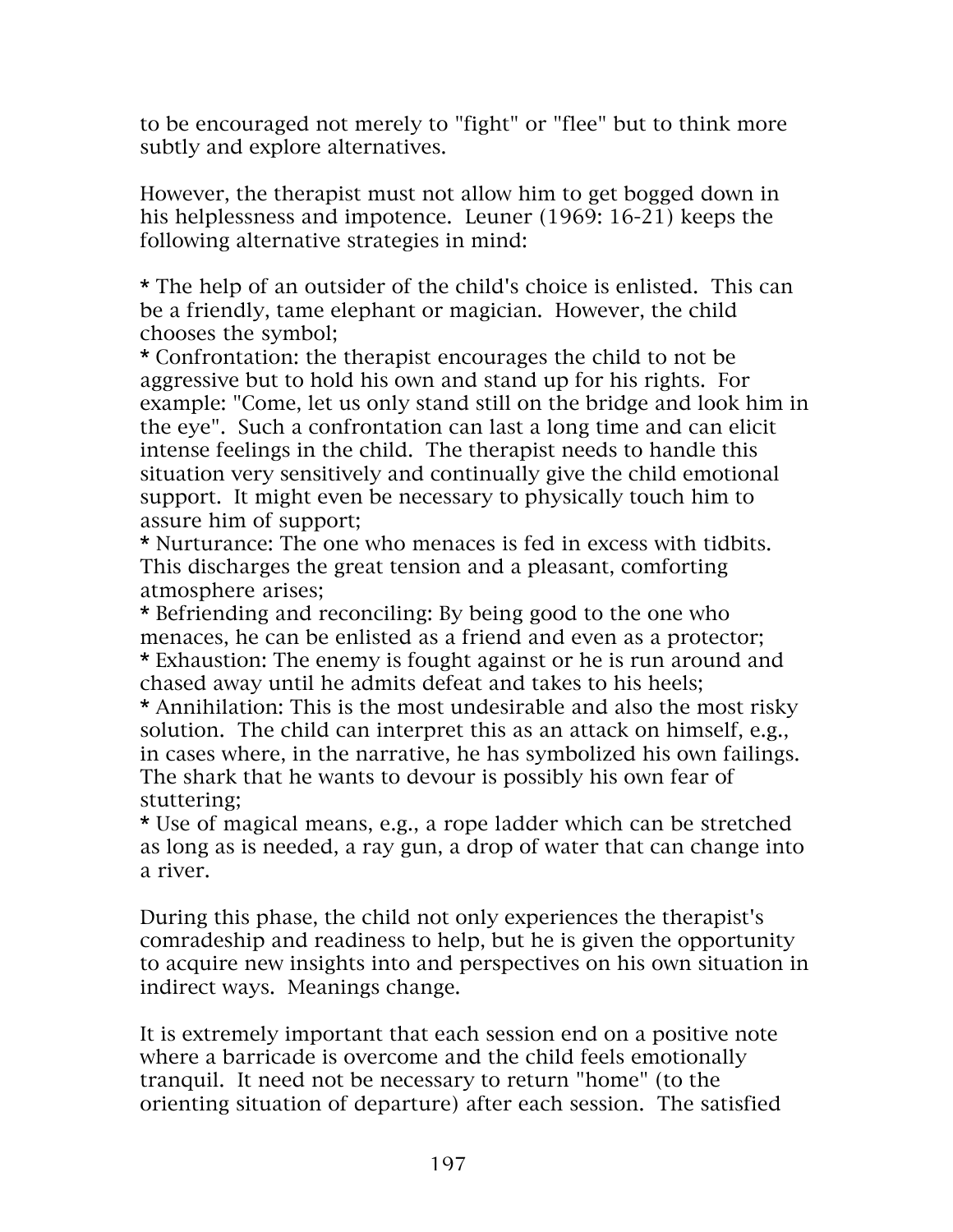travelers (therapist and child) can go rest on an island or can land on a star with their space ship for an overnight stay. This closing situation then serves as the orienting situation for the following session when the journey is continued.

## \* Functionalizing

After the barricade is overcome and the child has come to rest, there can be a discussion of what happened. Then he is given the opportunity to express the core of the matter in words and acquire a more cognitive and distanced way of ordering and structuring. In the case of a younger child, he can be given the opportunity to draw. Then the therapist can evaluate whether the transfer of meaning has occurred in terms of, among other things, his use of color, space and lines as well as the theme of the illustration.

## 5. BEHAVIOR MODIFICATION

### 5.1 Introduction

As a psychotherapeutic technique, behavior modification primarily is based on animal experiments carried out by behaviorists under laboratory conditions. However, modern techniques of behavior modification differ greatly from the earlier contributions of Pavlov, Skinner and Watson. Nowadays, no psychotherapist claims that he can make a child develop into anything desired.

No therapist who acts in a professional and ethical way can ever manipulate a child as if he were a being without a will or without his own values, norms and conscience. A child must always be viewed as someone with his own responsibilities and possibilities of choice. Because there are many misgivings about the philosophical anthropology underlying behavior modification as an intervention technique, unhappily, for many years pedotherapists threw out the baby with the bath water.

Behavior modification rests on the fact that repetition leads to habit formation. As with anyone, a child will only modify his behavior to the degree that this satisfies his human needs. This implies that he should experience that he is treated with dignity and respect as well as that the techniques are, for him, emotionally stabilizing, are cognitively meaningful and ordered, and above all that they coincide with what he, as a unique person, regards as worthwhile. If these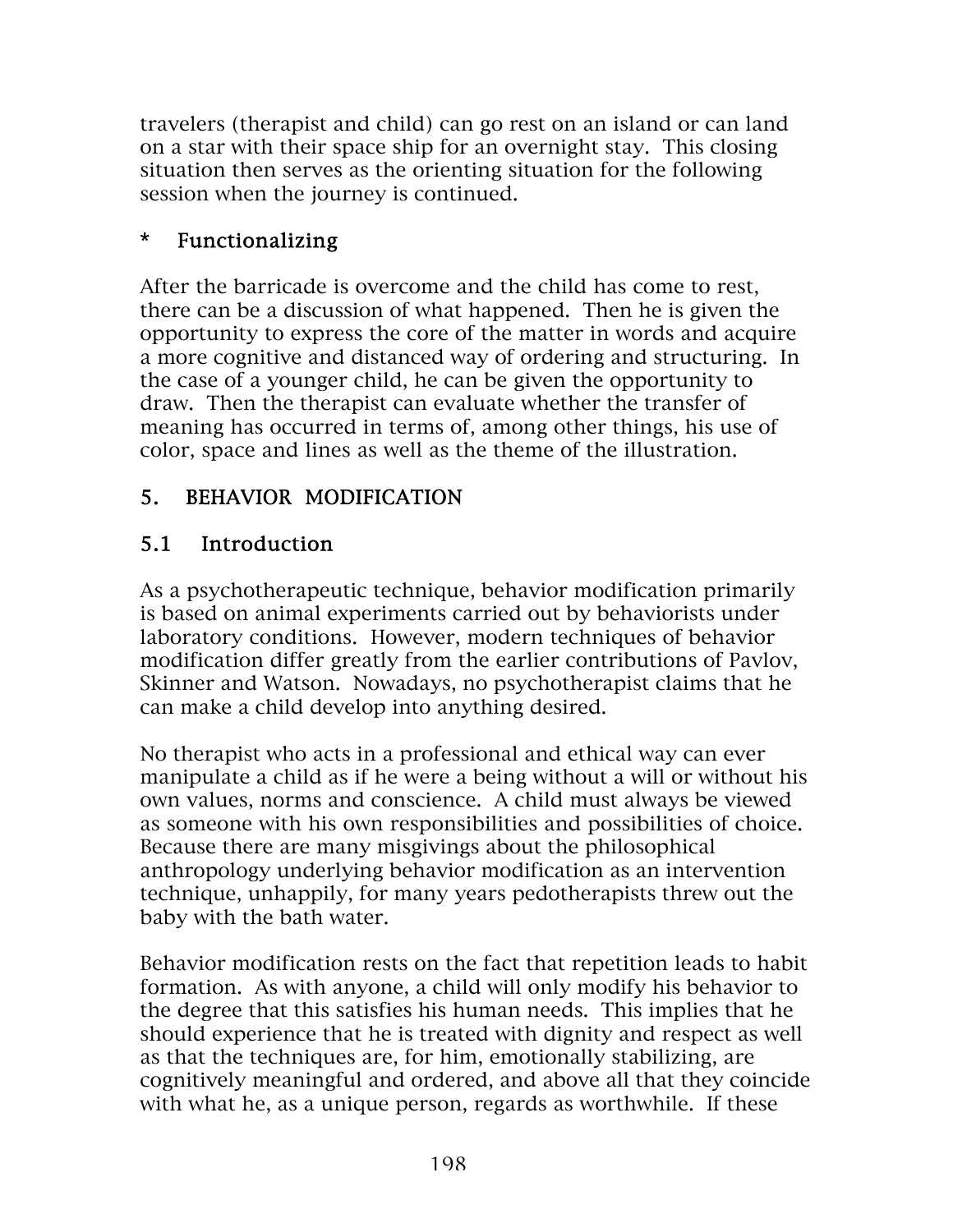preconditions for lasting change are not met, his behavior certainly still can be modified, altered or changed by skillfully manipulating his interests. However, such change will be short-lived and will not be maintained by him because the new behavior itself is not meaningful for him; rather, the change occurs because the reward is meaningful. Then, reinforcement must continually be used to perpetuate the desired behavior. However, this strategy cannot be used indefinitely. Saturation and boredom are all too well known as consequences of many such attempts at behavior modification.

Many behaviorists have sighed (groaned): "But certainly there must still be something somewhere else that we can use as a reward!" The only lasting "reward" is what is consistent with the child's own sense of what is right and proper. If he treats the target behavior as "meaningful-for-me" because it falls within his hierarchy of values, he will unconditionally accept the underlying norm, identify with it, and live up to it. Any change that runs counter to his moral livedexperiences, at best, will be short-lived.

In the informal context of the home where educating first occurs, each child is subjected to reward and punishment, approval and disapproval, intervention and concurrence. This begins at birth and is repeated with relentlessly consistent regularity until particular patterns of behavior are established. Here one thinks especially of toilet training, table manners, polite forms of address and all relevant matters concerning "politeness", being "well-mannered", or "being educated" (reared or brought up). Thus, an "uneducated" person is viewed as "ill-mannered".

The repetitive character of specific educative activities arises from this. Some of the things that appear in every educative situation are repetition by the child and modeling by adults with whom the child has a strong and positive emotional relationship and with whom he can identify. Also characteristic is frequent support by the adult showing appreciation when appropriate. These very same practices are integral components of any successful behavior modification program. Despite its origin and the negative connotations that some therapists attribute to it, behavior modification is a very useful technique in pedotherapeutic practice.

Human behavior is a very complex matter and cannot be reduced and limited to quantifiable activities. However, this does not mean that at least part of a person's behaviors are not measurable,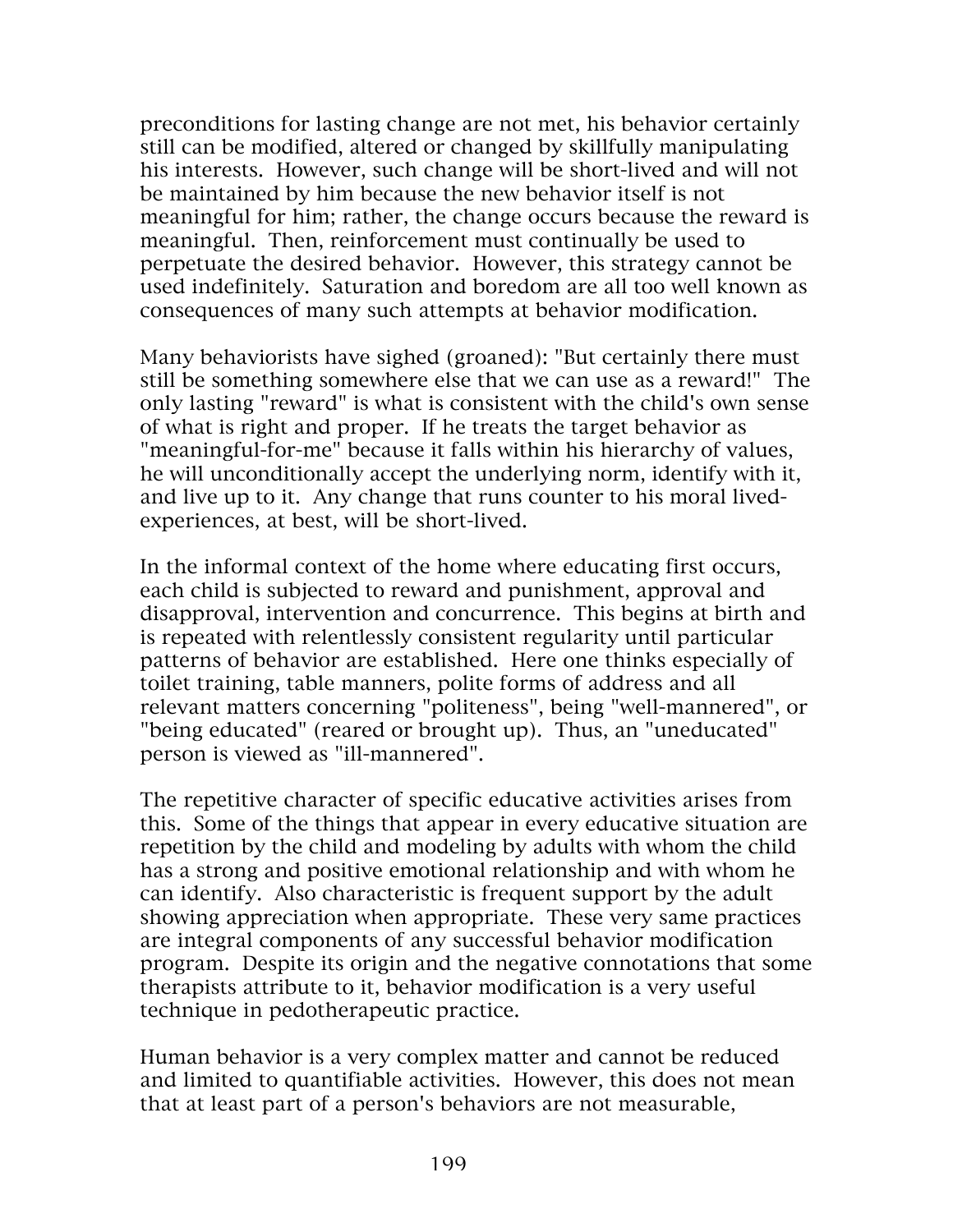countable, computable and recordable. Indeed, experience shows that most of the unacceptable behaviors of children with which the pedotherapist has to deal clearly fall within this category.

For too long, pedotherapists have engaged in the "bad practice" of disparaging the importance of behavior. Unique changes in meaning in the pedotherapeutic situation do not necessarily bring about changes in the child's already existing possessed experience [as the intentional framework influencing behavior]. Repetition is necessary for the new experience to be integrated into possessed experience. For example, a child might realize that it can be rewarding to spend more time on mathematics and less time watching videos. However, he needs to repeatedly lived-experience the consequences of such a move before it becomes a style of life. Also, many parents acknowledge in the therapist's office that corporal punishment does not have favorable consequences for the child's becoming, but once they are back home in their familiar difficult situation, they fall back on their old practices. For a change in the adult's behavior to be maintained, it has to be meaningfully rewarding to him.

When a child's pedagogic situation is modified to a more positive quality, negative behaviors (e.g., nail-biting, violent outbursts, poor school achievement, impudence) do not necessarily disappear by themselves. Pedotherapy involves attaining insight (Olivier, 1980: 159-178), but the behavior resulting from this insight deserves just as much attention. In this regard, behavior modification techniques are valuable aids.

Some recommendations for the use of behavior modification techniques are given below.

### 5.2 Recommendations for use

The pedotherapist's task is to select a technique on the basis of

\* his own therapeutic style;

\* the predilections and potentialities of the child; and

\* the nature of the problem.

Behavior modification seems to be of value in cases such as autism, intellectual retardation, destructiveness, short attention span, withdrawal, phobias, hyperactivity, aggressiveness, enuresis, nail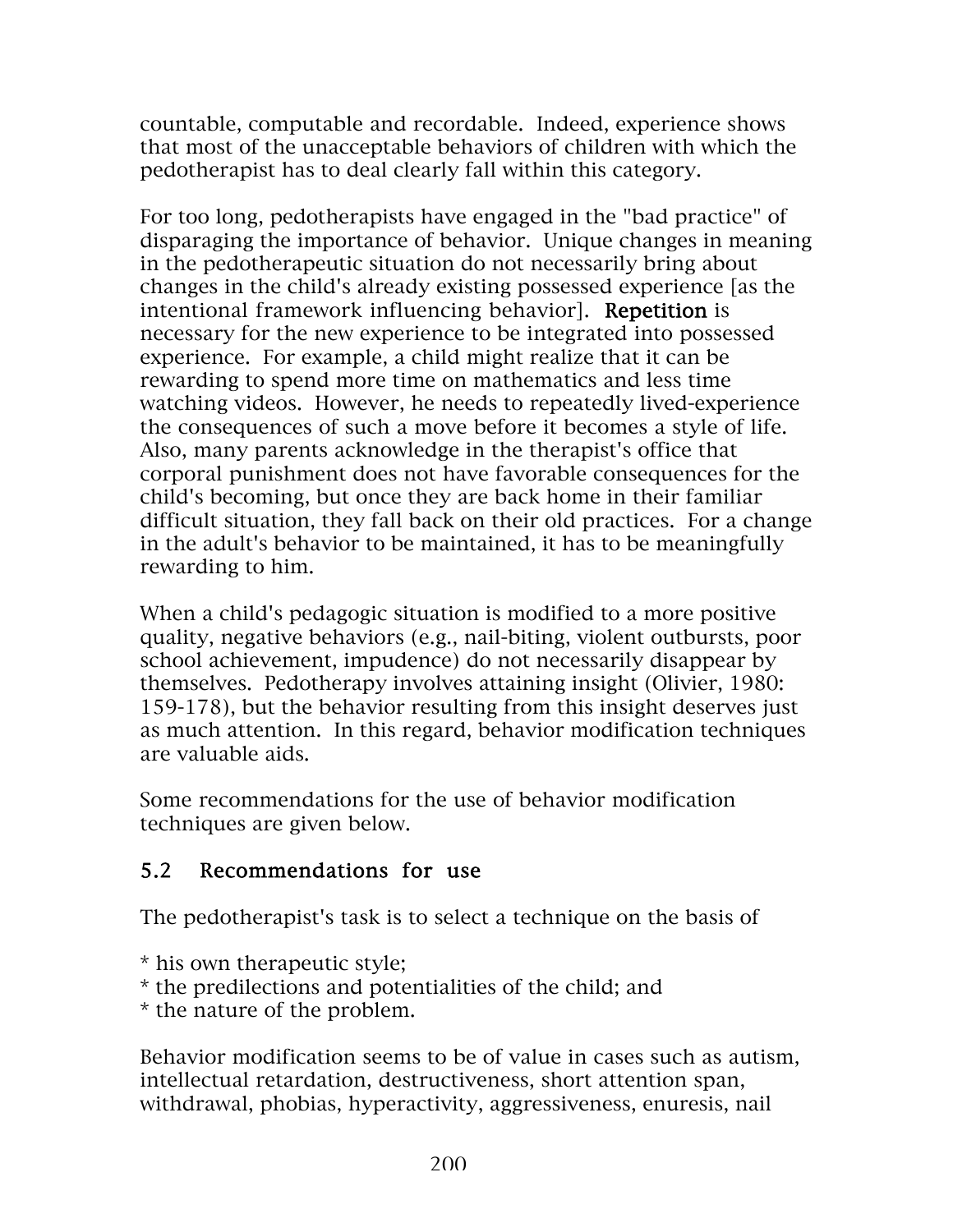biting, eating and dietary disorders and sleep disturbances (Morris, 1976). In no way is this a complete list. Rather, it is an indication of the variety of symptoms that can be alleviated by this technique. Not only the child but also the parents need help. In this connection, Bijou and Baer (1967: 184) say [in English]:

"The fact that the parents have been living with the child whose behavior they have allowed to remain seriously deficient or deviant indicates that their everyday repertoires of behavior do not include effective instructional techniques; thus they too may well require training".

The therapist usually indicates to the parents the child's progress. This serves as a positive reinforcement for the parents and motivates them to maintain their own modified behavior toward their child.

Many experienced therapists believe it is sufficient merely to indicate a principle in guiding the parent; e.g., the parent should treat the child with respect. Then the parent will wonder "How?" The therapist needs to explicitly spell this out for the parent in terms of behavior. He has to specifically indicate what behaviors the parent needs to carry out to show respect for his child. For example, when acceptance and respect are shown for a four year old, the parent might:

\* squat so his face is on the same level as the child's when he speaks to him;

\* purposefully remain silent and listen when the child wants to say something; and

\* say he is proud of his child who already has become so grown up when he succeeds in dressing himself.

### 5.3 Designing a program

## 5.3.1 Identifying the target behavior

The pedotherapist is obligated to pedagogically evaluate if the deviant behavior reported by the parent really is unacceptable. After a thorough evaluation of the disharmonious educative dynamics, the therapist can identify the undesirable behavior in consultation with the parents. It is important that the undesirable behavior to be modified is described with specific reference to the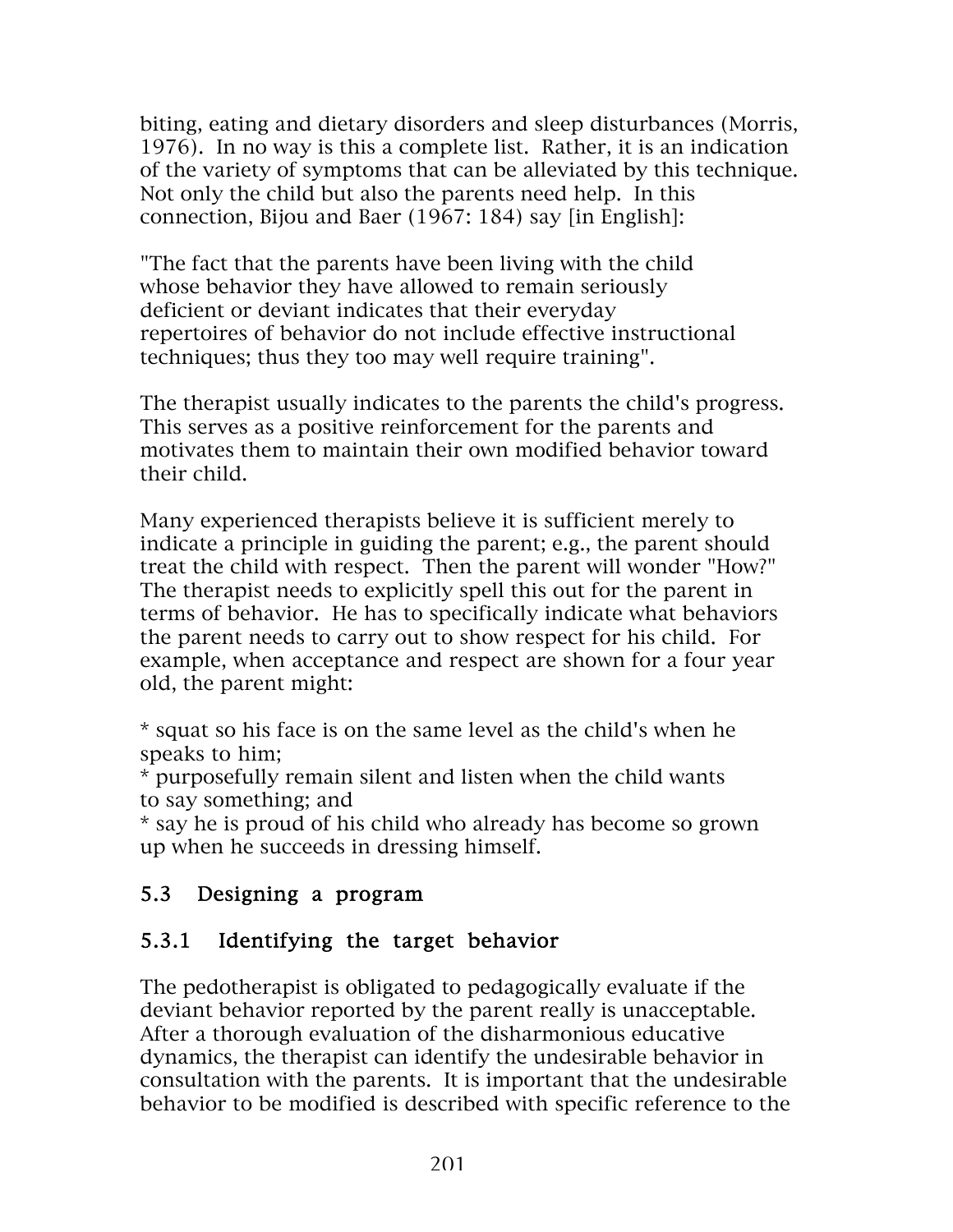relevant circumstances during which it occurs. Then there can be a choice of target behavior, but once again with reference to the relevant circumstances; e.g., during family mealtime, the child must eat his previously finely sliced food with a spoon. It is important that the behavior is described in terms of observable activities. This prevents unnecessary confusion and feelings of failure by both parents and child. For example, it is inadequate merely to specify, e.g., that a hyperactive child must be kept still. It is necessary to specify that he cannot climb over the car's seat on the way from home to school. This specifically formulated activity is easily observed, quantified and recorded.

## 5.3.2 Exploring the child's experiential world

Via diagnostics, the child's level of becoming is ascertained. Also, it has to be determined how he sees his world. The pedotherapist has to determine how he feels, what he knows and what he wants with respect to other matters and things. For there to be a meaningful system of rewards, the therapist needs to thoroughly know the child as a person. This aspect often is ignored by behavior modification therapists. It is important to consider his past as well as his future hopes.

Pedotherapy is not merely a "here and now" approach. Also, regarding the matter of a child's historicity, pedotherapeutic behavior modification differs from behaviorist behavior modification (Morris, 1976: 7).

# 5.3.3 Planning the base-line period

To record the child's present behavior, the therapist chooses procedures and a period for observation. It has to be determined under what circumstances the undesirable behavior is manifested. Specific attention has to be given to what immediately preceded the behavior and what consequences follow from it. For example, a fit of crying arises when father and mother talk to each other. They stop their conversation and both turn their attention to their child. The frequency of the connection between the "cause" and the behavior on the one hand and the consequences on the other hand are recorded over a particular period of time. This forms the baseline data.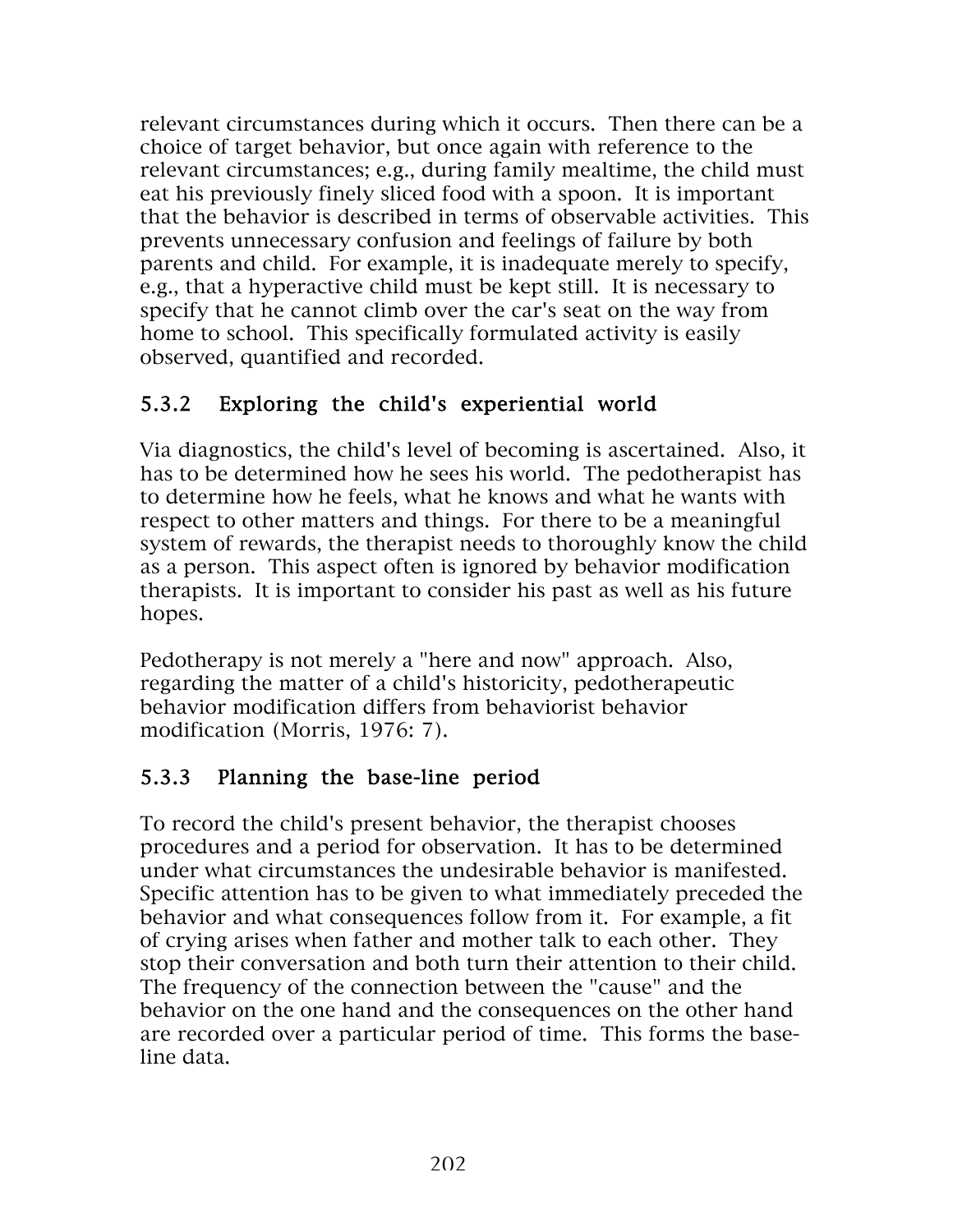A simple graph is constructed with the occasions of observation along one axis and the number of times the behavior is manifested along the other. Here is an example of a chart on which such a graph can be constructed:

### Observation Chart

|                                                       |                |  |  |  |  | Name_____________<br>Age______________________<br>Behavior______________ |  |  |
|-------------------------------------------------------|----------------|--|--|--|--|--------------------------------------------------------------------------|--|--|
|                                                       | 8              |  |  |  |  |                                                                          |  |  |
| Number<br>of times<br>he stood<br>up from<br>his desk | 7              |  |  |  |  |                                                                          |  |  |
|                                                       | 6              |  |  |  |  |                                                                          |  |  |
|                                                       | 5              |  |  |  |  |                                                                          |  |  |
|                                                       | $\overline{4}$ |  |  |  |  |                                                                          |  |  |
|                                                       | 3              |  |  |  |  |                                                                          |  |  |
|                                                       | $\overline{2}$ |  |  |  |  |                                                                          |  |  |
|                                                       | $\overline{1}$ |  |  |  |  |                                                                          |  |  |
|                                                       | $\overline{0}$ |  |  |  |  | 1 2 3 4 5 6 7 8 9 10 11 12                                               |  |  |

Observation sessions (10 min. each w/ 20 min. interval).

The therapist decides under what circumstances and when the observations occur, e.g., daily (for three weeks) during the first half-hour the child does homework, or during weekday dinners for ten days.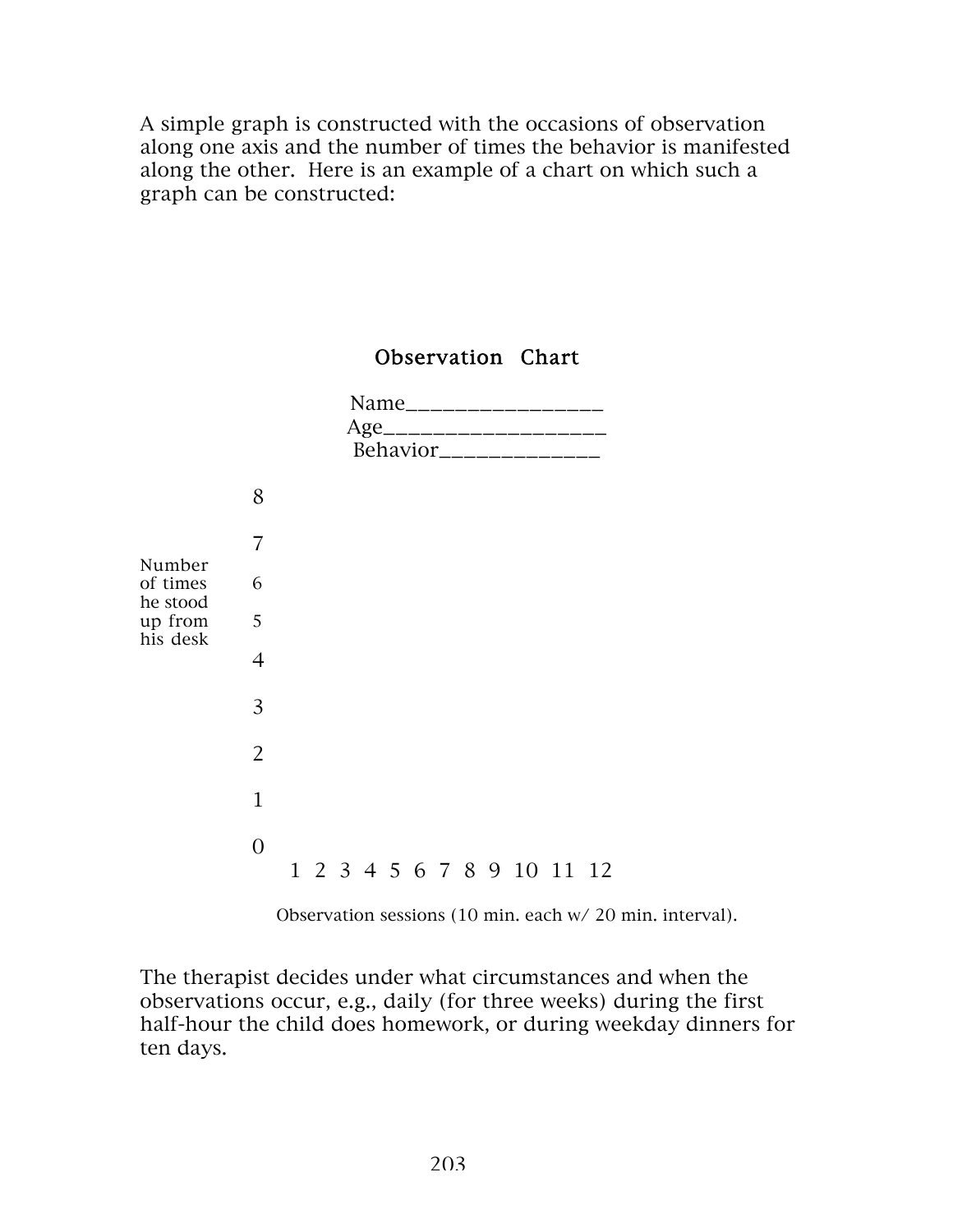### 5.3.4 Choice of consequences of desired and undesired behaviors

### o Introduction

The strategy the therapist chooses has to be discussed with the parents and/or teachers (or with all who can be of assistance). Absolute consistency of actions is necessary. This helps the child create structure, identify limits and orient himself. Just such matters often are missing in children who are affected.

The child also has to be informed, according to his ability, about the aim and procedures that are going to be followed. Under no circumstances might a bribery or bargaining situation be created with him. He should not get the impression that he can manipulate the parents or the therapist or force attention by preposterous behavior. Also, no contract is entered into with him. As an adult who accepts responsibility for his becoming, the pedotherapist takes care that he remains in control of the situation. At all times the child needs to feel accepted and safe. He need not provide counterachievements (quid-pro-quo) or plan strategies to earn loving attention. As a person with dignity, he already commands this love in spite of his problems.

When a system of rewards is designed, it needs to be taken into consideration that the child never be deprived of what he has a right to as a person. It is because this anthropological matter is misunderstood that critics often claim that behavior modification is nothing more than blackmail (Morris, 1976: 59). In a pedotherapeutic context, a contract is not entered into with the child. Thus, it is not stipulated beforehand what he will "earn" if he conforms. Consequently, he cannot be bribed. The reward always follows the desired behavior. Tangible rewards such as candy and toys always are given together with verbal praise, approval or agreement. There is consistent reference to the underlying norms. For example, "You have not sucked your thumb all morning. I can see you are big now. Here is a piece of candy". Even if the reward includes something such as spending more time in the company of the parent, verbal approval is still expressed. For example, "It is pleasant for a grown up to be with a child who doesn't constantly fight. Let's go for a walk".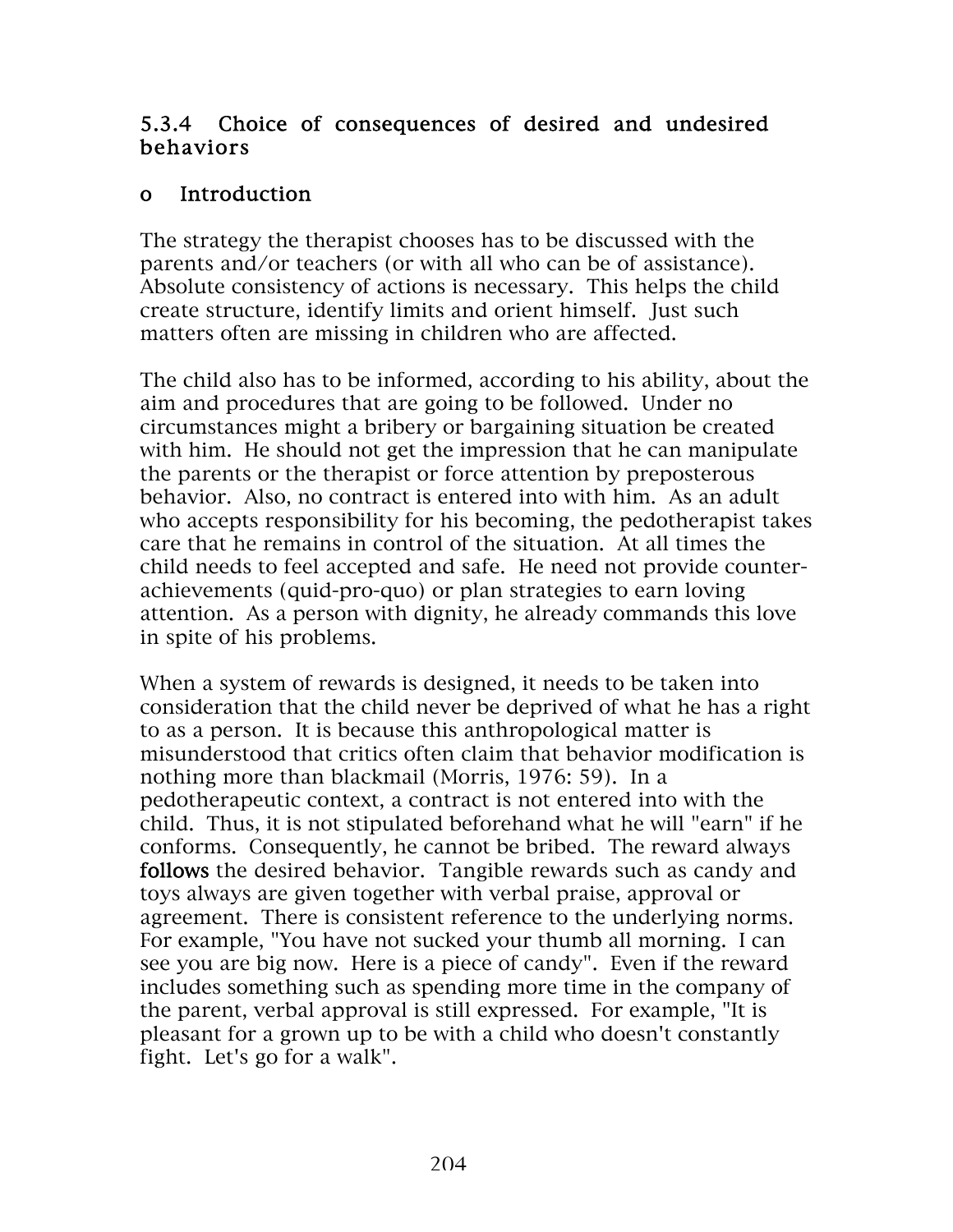For the above reasons, a bartering or exchange system is not recommended for young children. In an exchange system, the child earns credit in the form of points, coupons, stars, etc. When he has a given number, he can purchase a reward for himself, e.g., five stars to watch one hour of TV after bedtime, three stars for an ice cream cone.

In the case of teenagers, the system can be used with extreme caution after it is certain that in each case it is meaningful to the child to modify his behavior. Then the reward functions as a bonus and is not the only motivating factor. For example, if a child eagerly wants to increase his points in mathematics in order to gain entry into a particular occupation, he can exchange his additional credits, awarded for earning the additional points, for an evening out with his friends, for records or for a new pair of shoes.

The choice of rewards offered the child after successful behavior depends on his personal preferences and the availability or desirability of such a reward, especially with reference to his specific cultural context. It is here that the therapist's resourcefulness is put to the test. Parents, friends, teachers and even the child himself can provide information and clues.

Regarding the methods that can be followed, the therapist chooses from the following alternatives.

### o Reinforcing desired behavior

If the child carries out the desired behavior in the appropriate context, he is rewarded. This strategy often is used with young children of limited intellectual ability. Also, in this case, the underlying norm is emphasized. This hastens transfer from the therapeutic situation to broader life contexts. He is encouraged to perform in acceptable ways even if the parent or therapist is not present.

It is important that the reward directly follows the desired action. For older children, there can be a verbal expression of gladness or pleasant surprise, or a wink, a smile, a pat on the shoulder, etc., but he also should receive one form or another of immediate feedback. Then he can wait and receive the reward later in the form of a privilege.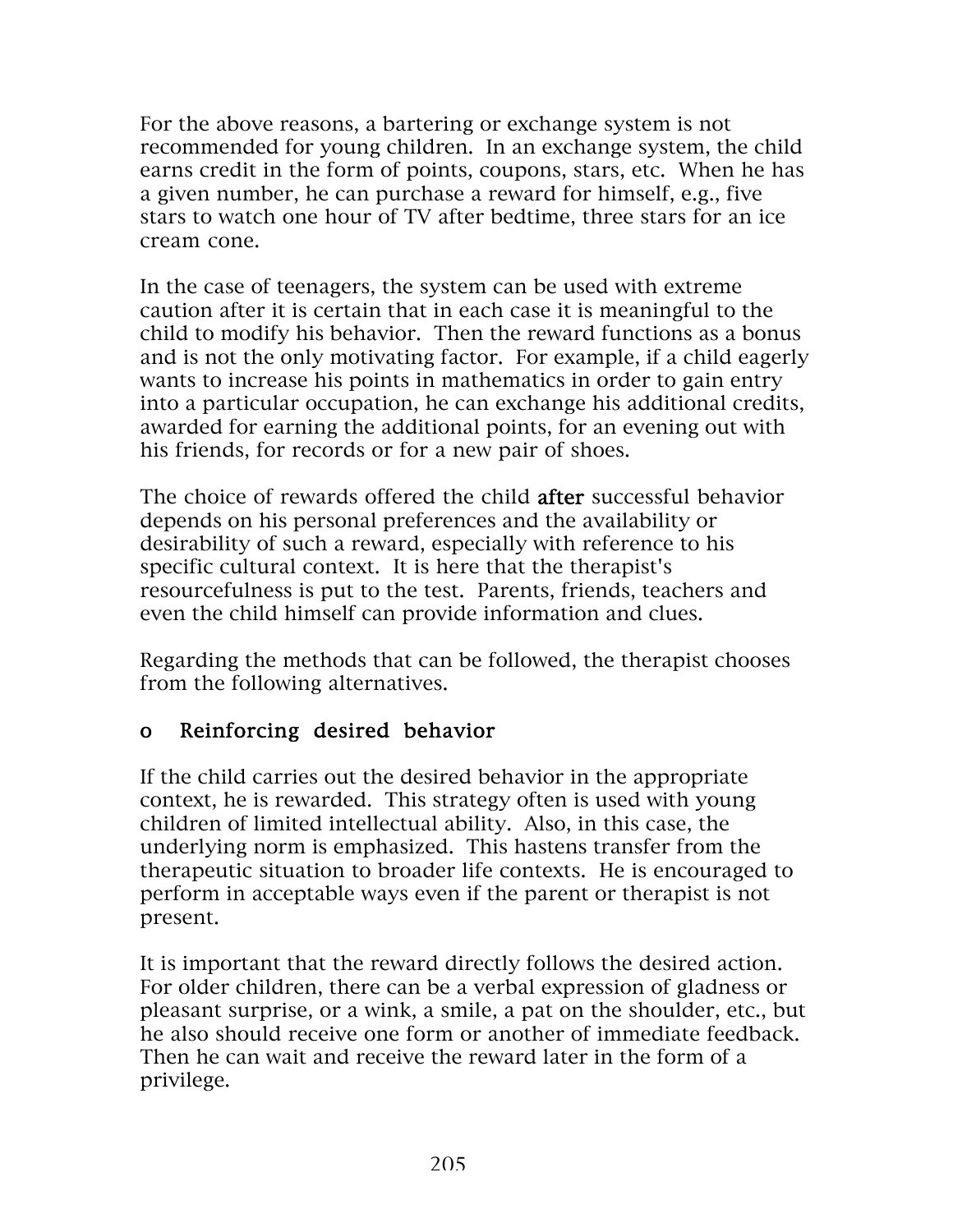When the reward is something other than verbal approval, it gradually needs to be replaced by the latter. When this occurs too suddenly, the desired behavior declines. When reward (other than approval) is given over too long a period, the child becomes saturated and bored.

## o Teaching new behavior

When the new behavior is an activity that is difficult for the child because, e.g., he does not yet possess the readiness, the activity has to be acquired in steps. If one expects too much, the child is surrendered to failure and the attempt is counterproductive. Each step is rewarded as the child masters it. For example, let the child who is afraid of going to sleep alone first walk in front of his parent to the bedroom. Later the parent can stand in the hallway and watch how he turns on the light himself by the bedroom door before they walk in together, etc.

The child needs to know beforehand precisely what he has to do. The parent or therapist models the action and even initiates it. Often it is advisable to begin with the last part of the activity or behavior, e.g., by first rewarding buttoning up the shirt and then proceeding to the distinction between the front and the back side of the shirt. Accordingly, the child experiences a greater feeling of achievement or success.

## o Eliminating undesired behavior

## \* Introduction

In the primary pedagogic situation where parent and child live together, a great deal of the child's unacceptable behavior is counteracted by punishing, scolding, moralizing, belittling, restricting privileges, withdrawing parental presence and even spanking. Parents often do not admit to the latter, but in many cultures even today it is silently approved. Although the undesired behavior soon disappears, usually it only is suppressed. Moreover, corporal punishment has negative emotional consequences such as precipitating fear, anxiety, feelings of guilt and a poor self-concept (Russ, 1977: 151). Punishment and specifically physical pain are not recommended and are to be used only in exceptional cases.

## \* Incompatible behaviors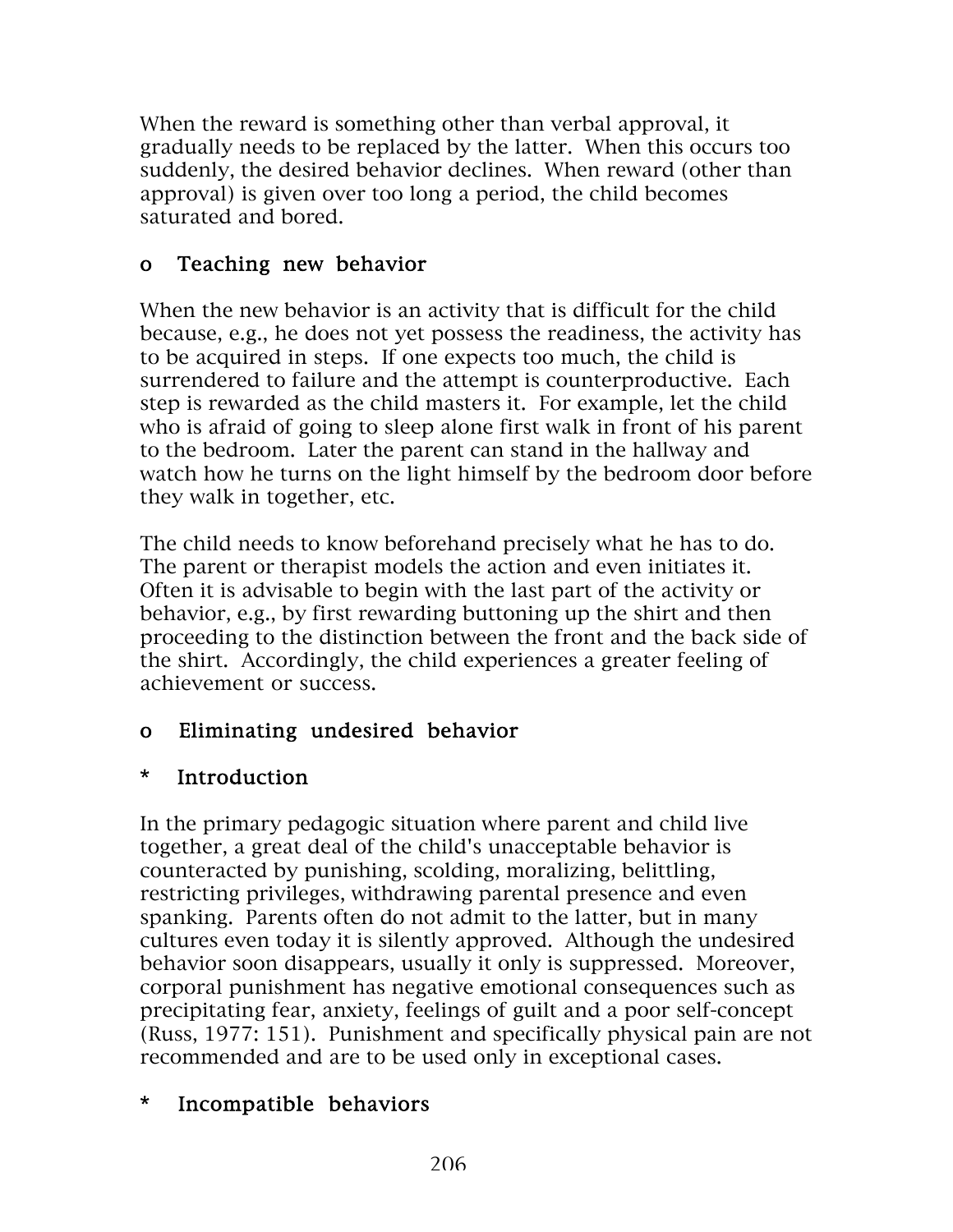This way of eliminating undesirable behaviors is pedagogically more acceptable than those mentioned in the preceding section. The undesirable is eliminated by rewarding substitute behaviors that indeed eliminate it because the substitute behavior is incompatible with the undesired. For example, the hyperactive child cannot simultaneously fidget around in the room and also complete his homework in a short period of time. The latter is rewarded. A substitute activity, which makes the undesired behavior impossible, is chosen as the target behavior and is rewarded.

### \* Desensitization

Anxiety and aggression, its counterpart, are the most general symptoms with which a pedotherapist must deal in his practice. Often anxiety escalates to such a degree that the child feels tense and afraid, even if there are no conspicuous reasons. Both of these behaviors are modified via desensitization with relative success. Gradual exposure to what is lived-experienced as threatening, but under safe and supportive circumstances, eliminates the undesirable behavior.

### \* Extinction

The accepting, fulfilling or rewarding circumstances that usually follow the unacceptable behavior are removed. For example, a child who usually demands immediate attention by lying on the floor screaming and kicking is paid no attention because the adult promptly leaves his presence.

When a child does not experience the expected consequence, he usually intensifies his attempts. It is necessary that the parents or teachers persist with this response to his negative behaviors. The pedotherapist must be prepared that the child will become annoyed before he will improve; consequently, the pedotherapist's perseverance is necessary. Many parents are entangled in desperation. Therefore, help, support and encouragement provided to them by the therapist are necessary if he is to help them to help their child.

### \* Removal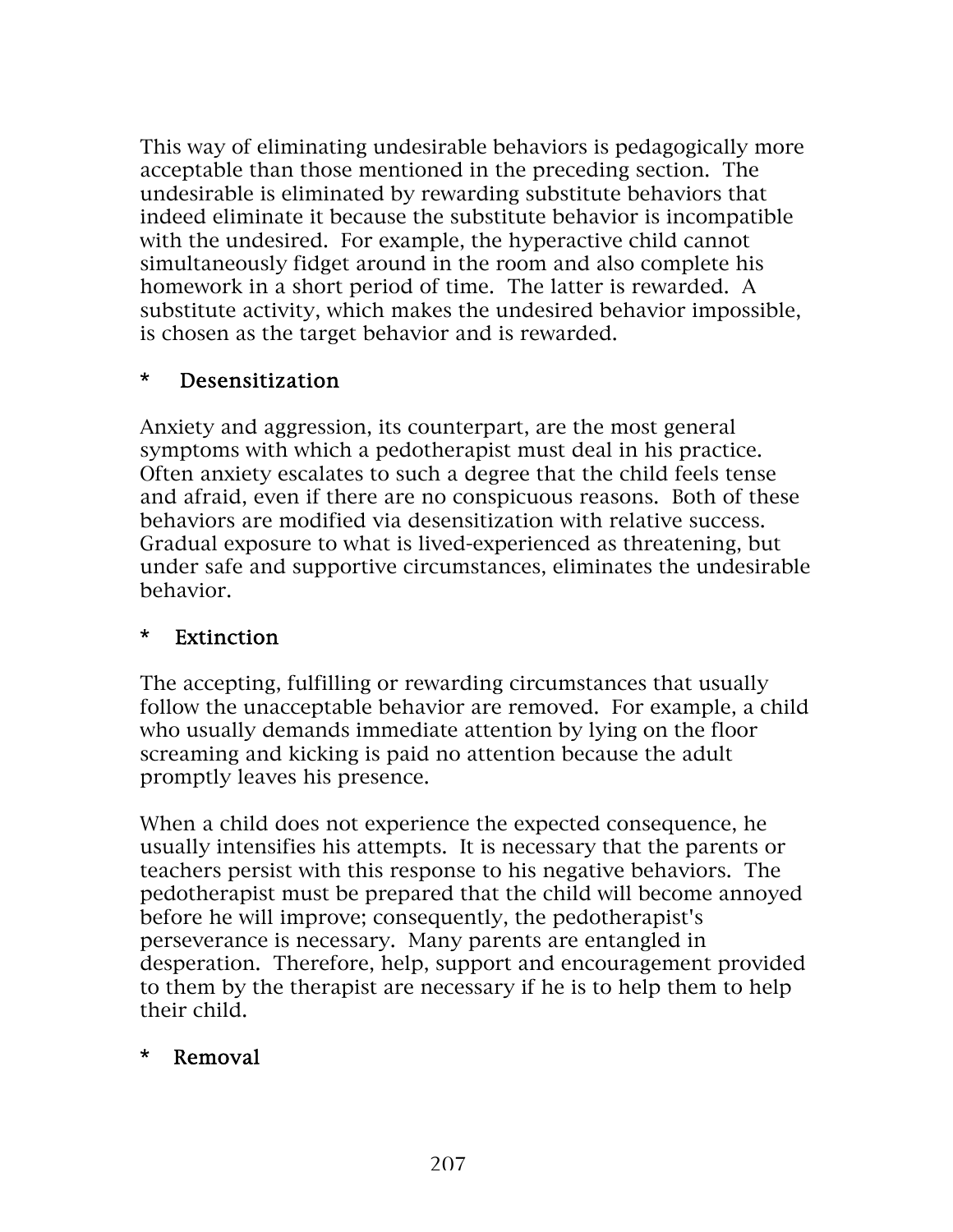This strategy is related to extinction. The child is removed from the situation in which he misbehaves. In this way, he is deprived of the opportunity to earn credit. For example, he is sent out of the room, ignored or loses his turn to participate. If he wants to be noticed and with this be rewarded, he must behave in acceptable ways. Once again, it is necessary each time for him to say why his behavior cannot be tolerated.

### \* Situation management

This technique is used when the therapist's aim is not to eliminate a particular activity but rather when the child has to learn under what circumstances the behavior will be acceptable. Before this strategy can be used, the therapist must insure that the child can distinguish among the different situations and judge whether or not the behavior will be appropriate. Specific distinguishable matters need to be pointed out as beacons for the child. An adult with whom he identifies ought first to demonstrate the particular behavior and, if necessary, to initiate ("prompt") him in it.

At first the child is exposed only to clearly different situations. As he achieves success and learns to differentiate among distinguishable situations, he can be exposed to less drastic differences. Verbal approval is not only directed to him but it also should refer to the behavior and the situation. For example, "I noticed that you did not take your shoes off in church. That is nice".

### \* Exchange system

This is when the child earns symbolic credit for acceptable behavior, e.g., stars, coupons, points which later can be exchanged for privileges of his own choice; also, he loses credit for unacceptable behavior. Thus, he pays a fine.

This system is only appropriate for older children and those who already can think abstractly, can anticipate the consequences of their deeds, and clearly can distinguish among different situations. Since this strategy holds the danger of deteriorating into a bargaining situation, it is not highly recommended for pedotherapeutic use. It especially is teenagers who often are ready to take a calculated risk to try to double their credit. In addition, they sometimes, e.g. during a week at home [from boarding school],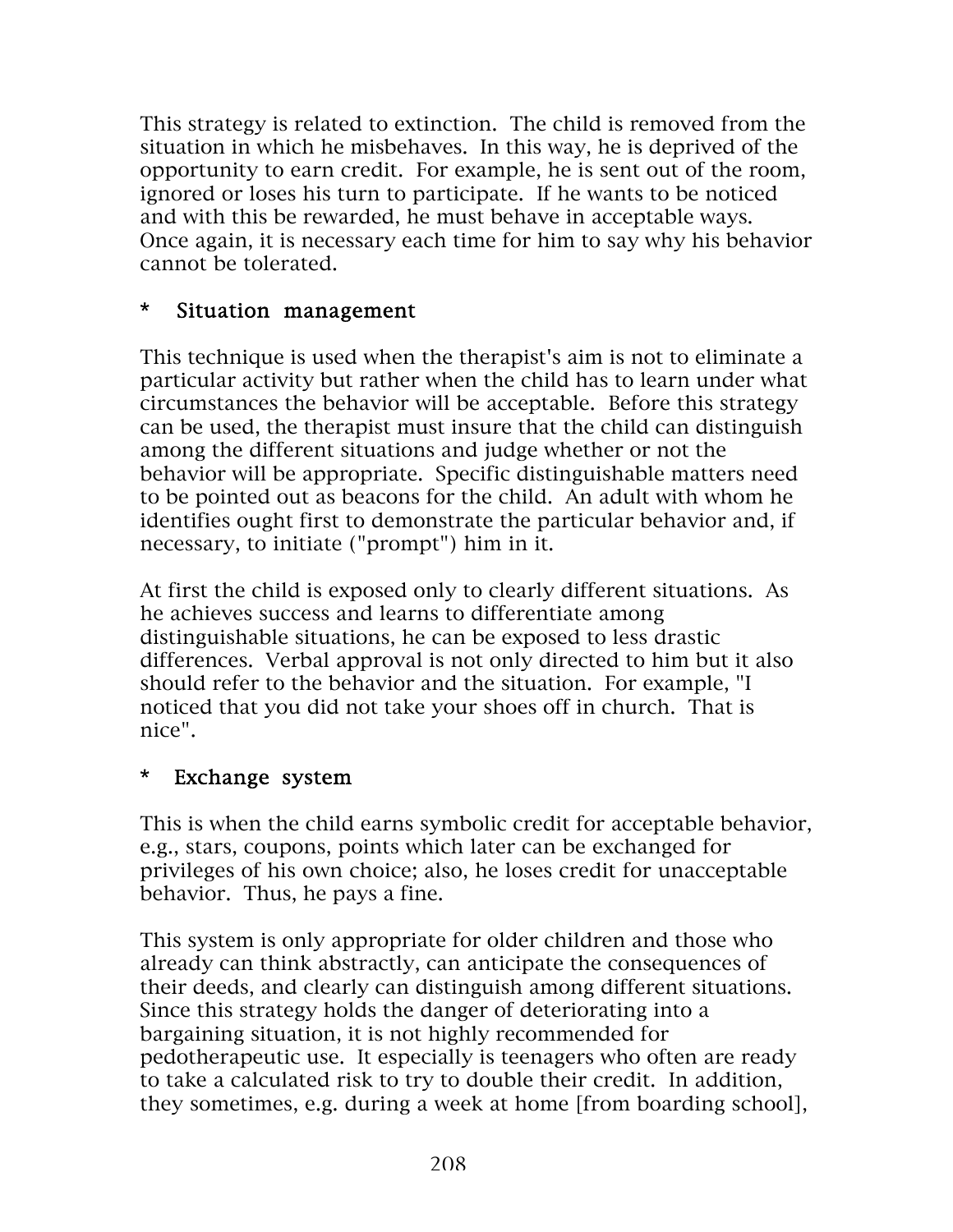will be very compliant with respect to their behavior, but during the following week at school in front of their friends they will, in calculating ways, forfeit credit for the sake of appearances before their peer group. If such a situation arises, the strategy is immediately stopped and the therapist reconsiders if this particular behavior modification technique really is the appropriate one for such a child.

## 5.3.5 Selecting criteria for success

In light of the child's potentialities, his level of becoming, societal expectations and the parent's degree of comprehension, aims are determined.

The parents have to be accurately informed about the degree of success they can expect. Since total success is seldom within reach, it is more realistic to aim for a situation where the child generally or for the most part behaves correctly. Room has to be allowed for varying degrees of success.

The progress the child makes can be recorded on a progress chart. Recording is an integral part of classical behavior modification, but in a pedotherapeutic context, it is only a casual aid. The judgment of a person's behavior by his fellow humans is and remains a subjective matter, and it cannot be reduced to a success-failure event on the basis of statistical data.

If the pedotherapist is aware of the pitfalls contained in these strategies and then plans with caution, behavior modification techniques can enrich his practice of providing help.

# 6. HUMAN MODELING

## 6.1 Introduction

In pedotherapy often an impasse is reached where for the client it is pleasant and relaxing to attend the session but where he himself shows little commitment. In order to bridge this situation, Coetzee, a student of the famous phenomenologist J. H. van den Berg, designed the technique of human modeling.

In the therapy situation a strong therapeutic bond arises between therapist and child. From within this relationship, the child's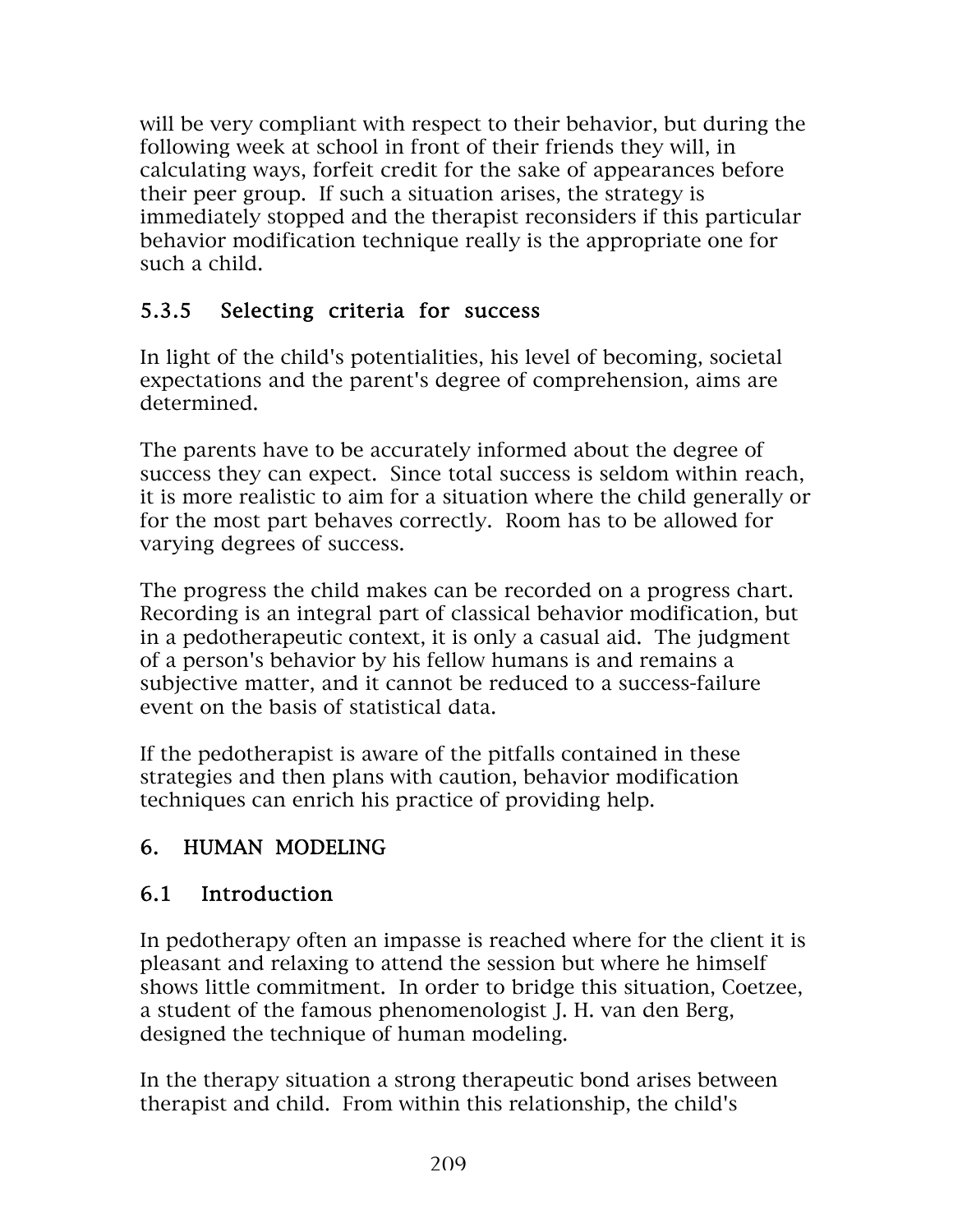behaviors are studied and modified. However, it can happen that this relationship is so reassuring and secure for him that he avoids all unpleasantness or possibility of anxiety only by selectively attending (Coetzee, 1974: 36).

As far as children in therapy are concerned, the same thing happens if the therapist has not carefully structured the sessions. It is especially important that the questioning phase be given pertinent attention. It is during this phase that the child experiences that he is confronted by the problem; that he is personally involved; that input is expected from him; and that he is called upon to be involved. During the questioning phase, he is appropriately confronted with the problematic, be this feelings, thoughts, deficient knowledge or the turn that his life has taken. He should never leave the therapist with the feeling that he merely had "a pleasant little walk under the bridge". The value of the preparation and careful planning of the pedotherapeutic session can scarcely be overemphasized.

Although the importance of the questioning phase is recognized by pedotherapists, it remains one of the most difficult to actualize. That is why it often is left to chance in a trial-and-error way. However, if this phase is handled too formally or is too constrained, the pedotherapeutic session quickly deteriorates into a school lesson (usually of a more or less moralizing nature) and the child feels like he has been steamrollered and has had little say or choice. He is "preached to" and is not seen as a conversational partner.

The technique of human modeling offers the therapist the golden opportunity to do justice to the matter of questioning. It revolves around situation-analysis, problem solving and exploring alternatives. The technique directs a strong cognitive appeal to the child and makes an appeal for ordered thinking. This stimulates affective stability. Because he forms an image of a person in a human situation, he can do nothing other than draw from his own experiences. To the situation of the person modeled, the child attributes his own world, desires, wishes, likes and dislikes, and other meanings. Person and world are one and cannot be separated.

Because the modeled person is his own product, he identifies with him just as children with imaginary playmates identify. From the age of three to four, children often make their images from such imaginary playmates (Hurlock, 1972: 260). They enter into communication with the mate while indeed remaining in touch with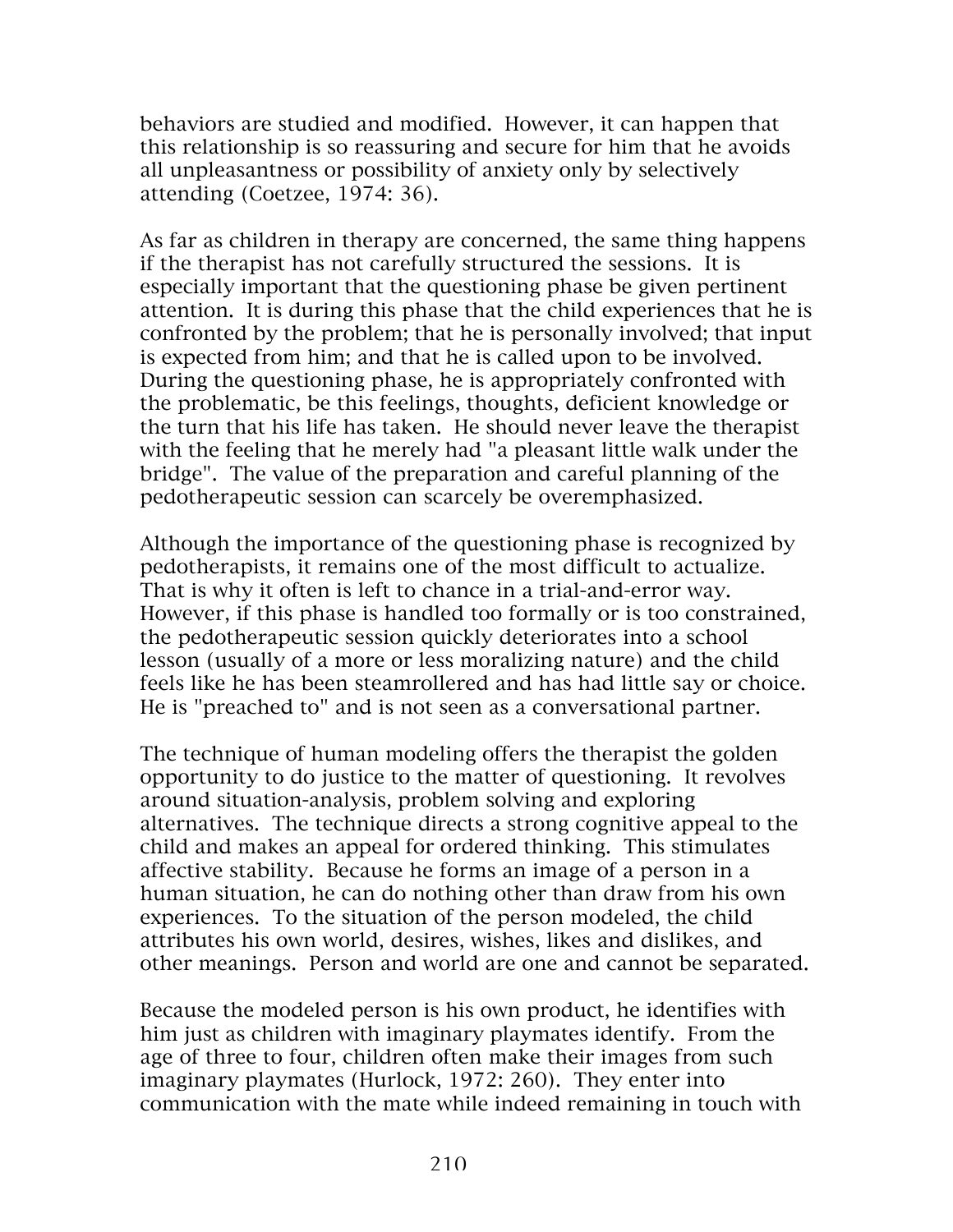reality. A child easily moves between the real and the unreal without confusing one with the other. Mud cookies are baked and offered with all of the care and ceremony that the child has perceived in the real situation, but when it comes to eating, he knows where to draw the line. Fraiberg (1959: 23) says: "... the child's contact with the real world is strengthened by his periodic excursions into fantasy". Sonnekus et al. (1973: 84) have shown that imagining and fantasizing are cognitive modes of learning. The therapeutic event is a learning event and where children readily learn via imagining and fantasizing, human modeling is especially appropriate for use in pedotherapy with them.

## 6.2 Indications and counter indications for use

This technique can be readily combined with others such as play and drama therapy and it is very useful in helping children with--

\* a poor self-concept;

\* weak interpersonal relationships;

\* sibling rivalry;

\* aggression;

\* withdrawal;

\* anorexia nervosa;

\* school phobia;

\* family disruption; and

\* drastic home disruption such as death or divorce, foster-care placement or hospitalization, etc.

Counter indications are--

\* acute anxiety;

\* psychosis;

\* weak intellectual potentialities;

\* weak language use;

\* very young children; and

\* serious affective lability by which the child remains bound to the concrete.

## 6.3 Pedotherapeutic application of human modeling

#### 6.3.1 Preparation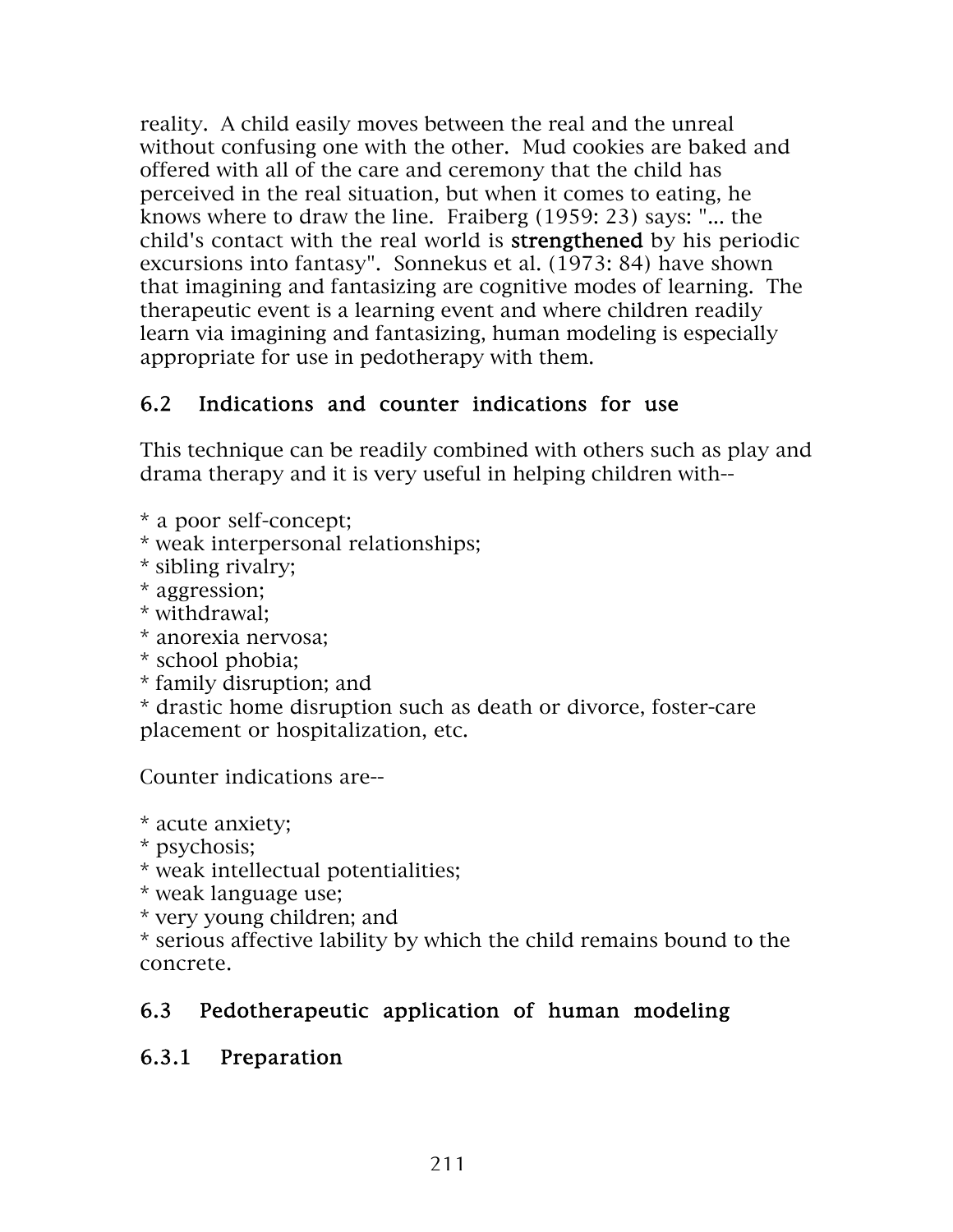After a complete evaluation, the pedotherapist ought to have insight into the child's life world and, more specifically, into his meanings on an affective, cognitive and moral-normative level. Human modeling, as a pedotherapeutic technique, also provides the opportunity and puts the therapist in a position to gradually know the child better and to refine and verify his initial diagnosis. Tables of inadequate and substitute meanings such as were discussed in chapter 9, section 4.2.3, are prepared to serve as guidelines for the therapist.

## 6.3.2 Method

#### \* Create a person

The pedotherapist makes sure that he has on hand a large variety of arts and craft materials such as glue, scissors, Scotch tape, colored sticker paper, papier mache, modeling clay, pipe cleaner, paint, small brushes, felt, cloth, wool, string, cardboard clothing, drums, thread, buttons, beads and plaster of Paris. This material must be kept in a cabinet or drawer and not be displayed all at once. (Too wide a choice overwhelms an already hesitant and uncertain child).

When a child enters the room, the therapist says that he would like him to make a person for him. There is material available. He may use all of it. It can be a boy or a girl, a man or a woman, an old or a young man or a child, whatever he wants. It is his person that he is going to make and he can look like whatever he chooses as long as he does not try to make someone he knows. Thus, it cannot be Superman, Tarzan or Heidi. The precise wording of the instructions is not important; what is important is that he understands that he must create his own fantasy figure and that the esthetic appearance of the end product is not important (Coetzee, 1976: 28).

The therapist indicates to him what material is available and discusses their possible use. A young child perhaps might not be aware that he can carve a little figure out of a cake of soft soap. Assure him that if there is something specific that he wants to use that is not available, the therapist will help him try to locate it. The child may also bring something from home with him. The remainder of the session and possibly the following is spent being by each other, establishing a relationship and in sharing the fruits of creativity. The therapist must be interested and supportive but be careful not to influence the child. An older child might choose to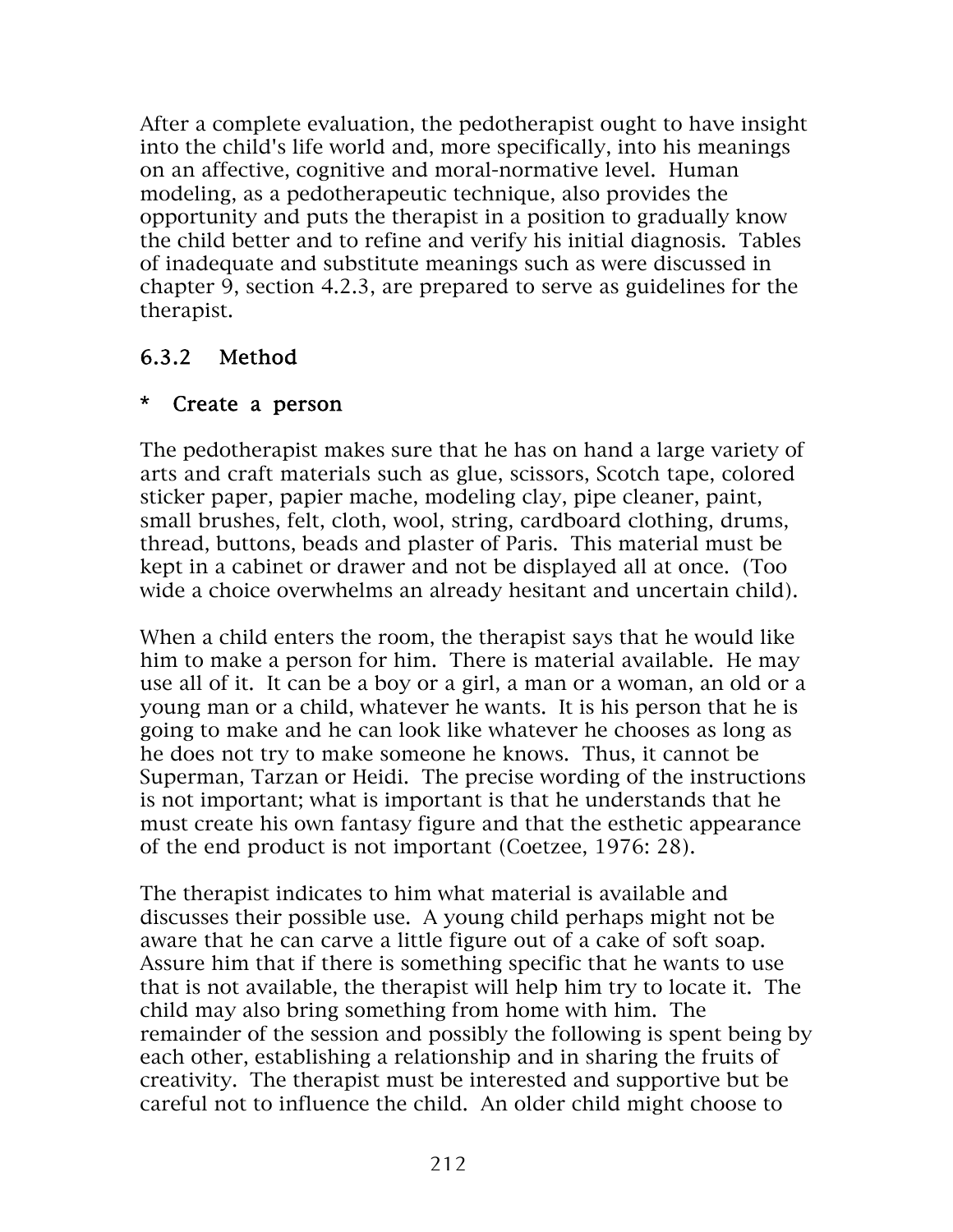make a person while at home but no one should give him any help other than with obtaining the material.

When the human model is visually complete, the therapist expresses the desire to learn to know the person better and asks the child about the person represented. Say to the child that you want to know everything about this person: his name, age, where he lives, what he does, what he likes, everything that has happened to him, his plans for the future, etc. It might be necessary to systematically lead younger children with questions rather than give the entire assignment at once. Older children, especially teenagers, might choose to write a little piece and then read it to the therapist. Then the therapist can expand on the data by asking supplementary questions.

In cases where the child does not readily engage in imagining and fantasizing, the therapist can make fruitful use of the incomplete sentence media of Rotter or that of the Child Study Center at Yale University in the U.S.A. The child's responses are filled in by the therapist or tape recorded. The following is a list that clearly is very useful: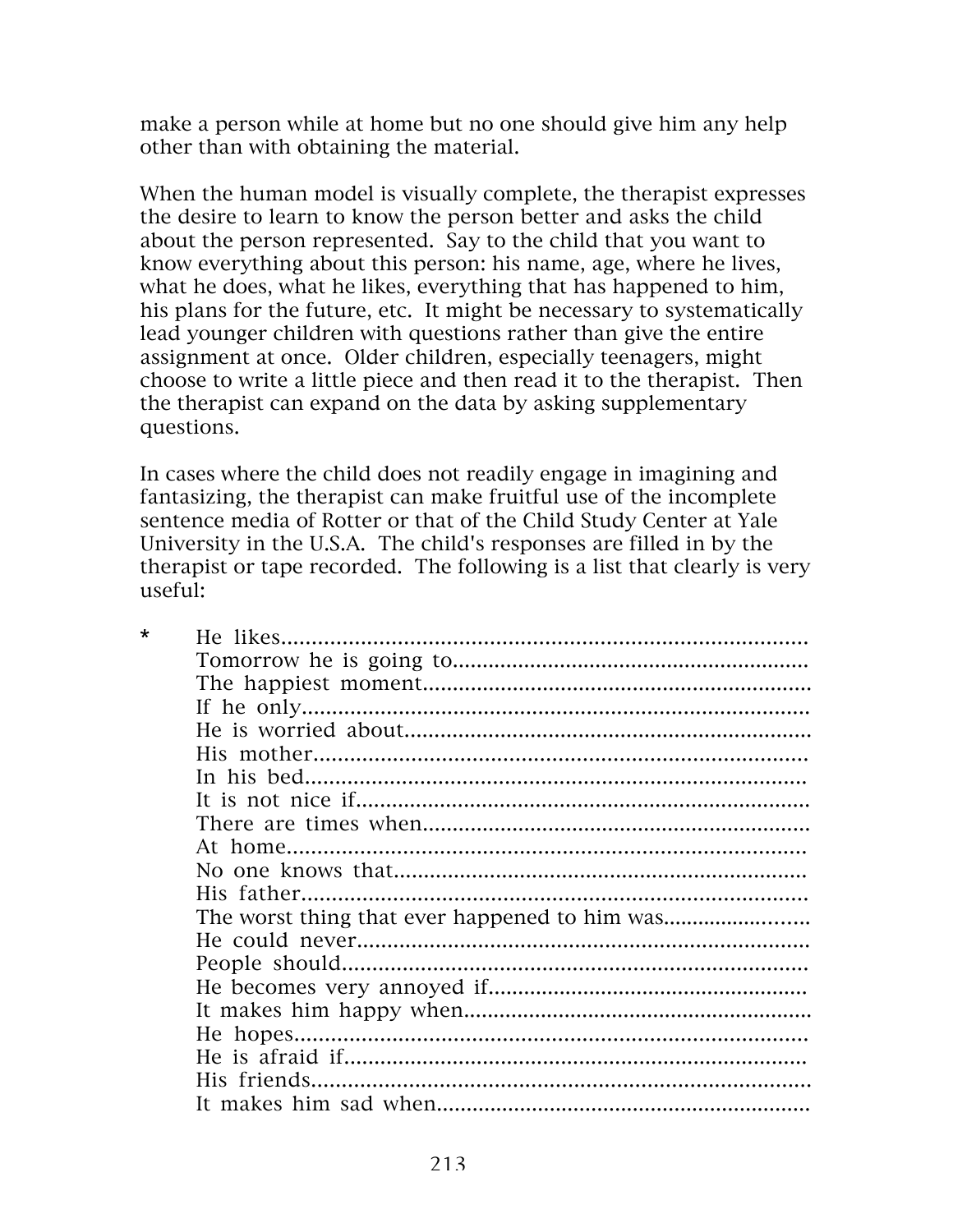In the above incomplete sentences, the modeled person is referred to as "he". The therapist makes the necessary changes if the modeled person is female. It is not necessary to require that each sentence be completed. Spontaneous discussion often arises around a sentence. Usually the modeled person is referred to as a real person, as if he really exists. "The core of the method of human modeling is that the 'modeled person' must always remain a real person. To be a human being means to exist in interpersonal situations" (Coetzee, 1974: 13).

After the child has represented the person, he and the therapist now share a common knowledge. This strengthens the therapeutic relationship and the feeling of co-involvement between therapist and child.

#### \* Situation-analysis

The child's age, intelligence and level of becoming will determine how the therapist handles this step. With a teenager it might be possible merely to ask a few leading questions in order to get him to discover the positive and negative aspects of the modeled person's situation. Teens also enjoy assembling a written list of advantages and disadvantages, strong points and shortcomings and then rank ordering them in terms of their importance or sense of urgency. In the case of younger children, the therapist plays a more guiding role and insures that the modeled person's situation is reduced and ordered such that it is cognitively within their reach. With very young children, e.g., preschool and school beginners, the therapist does the ordering himself and then states the problems one by one for discussion.

Because the modeled person is "manufactured" by the child himself, he readily identifies with it. The problem that is brought up is accepted by him as his own problem, a "problem-for-me". This indeed is an indirect discussion about the child's own world. In his preparation, the therapist already has analyzed the child's unique difficult reality and thus can identify projections and the related symbols. He also can indicate the resemblance between the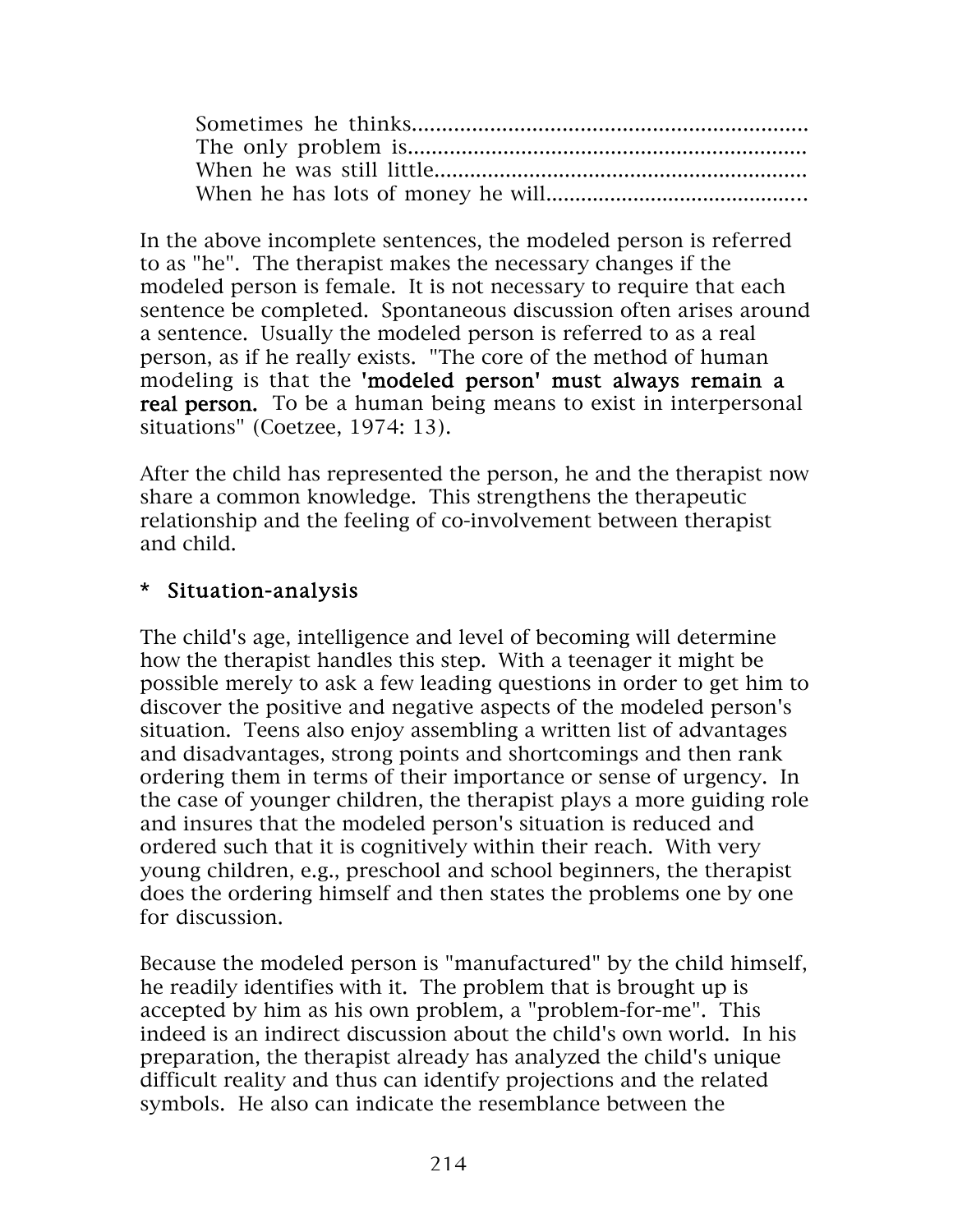modeled person's situation and that of the child in order to facilitate transfer between the therapeutic and the real situation. Note, however, that this resemblance is never elucidated for the child. As in all indirect therapy, the problem remains in the background unless the child himself refers to it verbally. Thus, there always is reference in the third person to "him and his problem" and never to "you and your problem".

Because the problem is discussed, ordered and delimited, its precise nature and extent are determined and it is less alarming to the child than the vague, unfamiliar, threatening. Cognitive order leads to affective stability because, with the support of the therapist, the child learns how to deal with a human problem situation. He discovers how to differentiate between primary and secondary issues, cause and effect, what is changeable and what isn't. In the chain of events, he must continually refer back to his own view of life. Indeed, this is one of the essentials of the educative aim for all children.

#### \* Problem solution

Therapist and child try jointly to search for solutions to the modeled person's problems in order of their urgency.

During the orientation phase of the very next session, the therapist sketches one of the problems and mentions the relevant constituents. In the case of a younger child a drawing that he has made of the problematic situation can again be presented or a tape recorder listened to again. When human modeling is combined with play therapy, a little scene is constructed around the child's modeled person. This requires the availability of a large variety of play materials such as doll furniture, animals, a telephone, dining set, baby bottle. It is advisable to see that there is modeling clay. Missing articles can quickly be made from it.

During the questioning phase, the child's attention is directed to the unbearableness of the situation and is asked what can be done about the matter.

During the exposition phase, alternatives are explored. The therapist accepts all of the child's suggestions irrespective of the acceptability or weak quality of the plan. He says simply: "Yes, that is interesting. Come and we'll take a little look at what happens if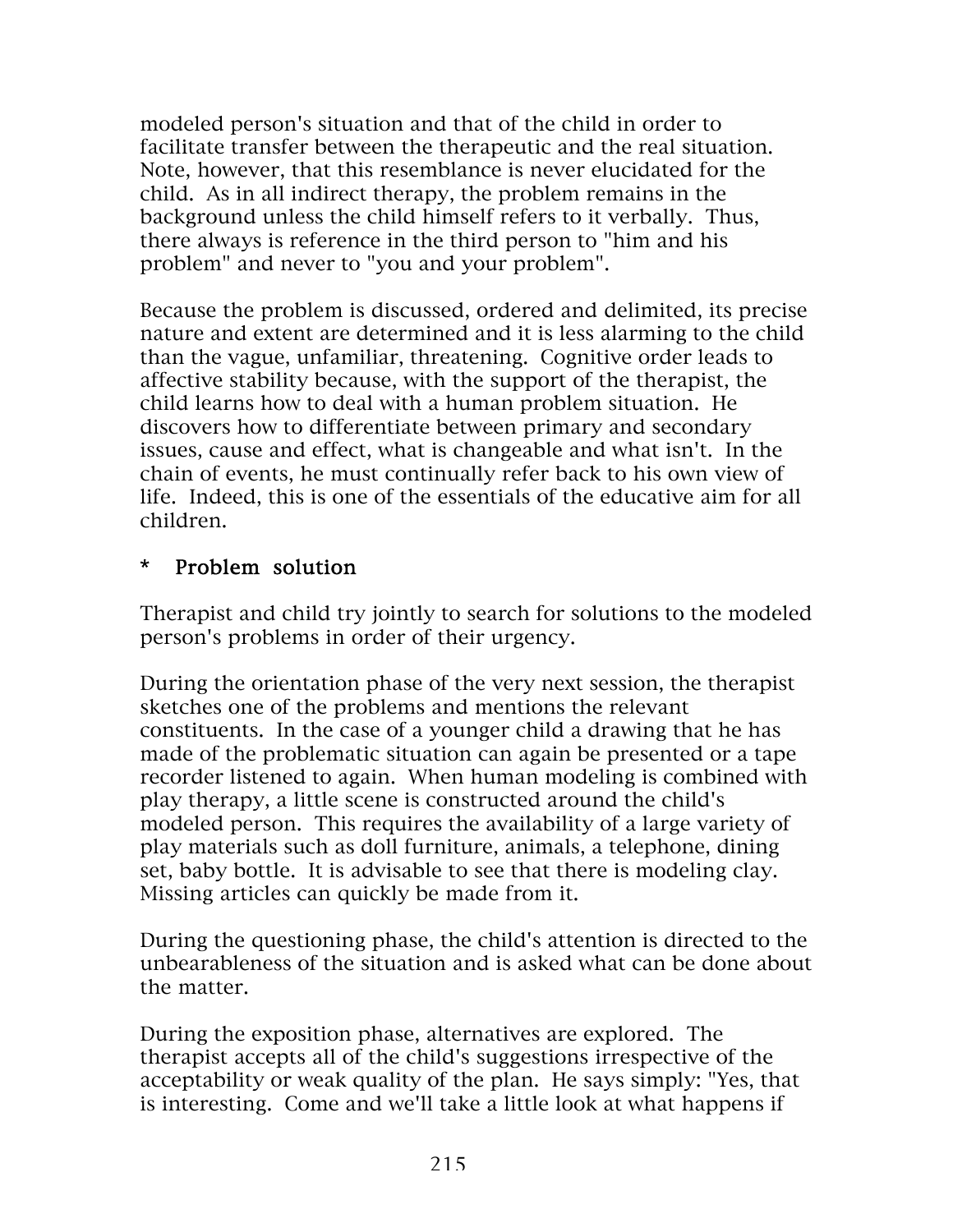he does that". In this way, he leads the child to himself discover that this is a less acceptable way out and that there are other possible solutions. It is important that each session end on a positive note and that the child is emotionally calm. Even if the problem is not yet finally solved, the future at least needs to be kept in view and there has to be positive hope for the future.

The child can be given the opportunity to functionalize by making a drawing or tape recording of the core of the matter. Older children can write a paragraph or write a letter to the modeled person. The parents and other educators also have to be informed about the new insights or attitudes that he has acquired and be asked to support and encourage him when he acts accordingly.

Each problem to which he himself finds a solution has a positive influence on his self-concept. He lived-experiences that indeed he is someone who can do something about his own destiny. The therapeutic event is a learning event. A lesson in life is learned. Human modeling allows the therapist to help the oppressed child to change meanings on his laborious way to adulthood.

## 7. LOGOTHERAPY

## 7.1 Introduction

By definition, educating is assisting with attributing meanings. Viktor Frankl views a person's search for sense and meaning as a primary force in his life (Frankl, 1962: 99). A child is born with the potentiality to attribute meaning but this potentiality only can be adequately actualized when he is guided by an adult. To be able to continually discover new or deepened dimensions of sense and meaning on higher levels of becoming and to become who he ought to be, namely a full-fledged adult, he is dependent on the support from those who already are adults.

As already indicated (see chapter 3), a child gives meaning to reality in three ways, namely--

- \* affectively;
- \* cognitively; and
- \* moral-normatively.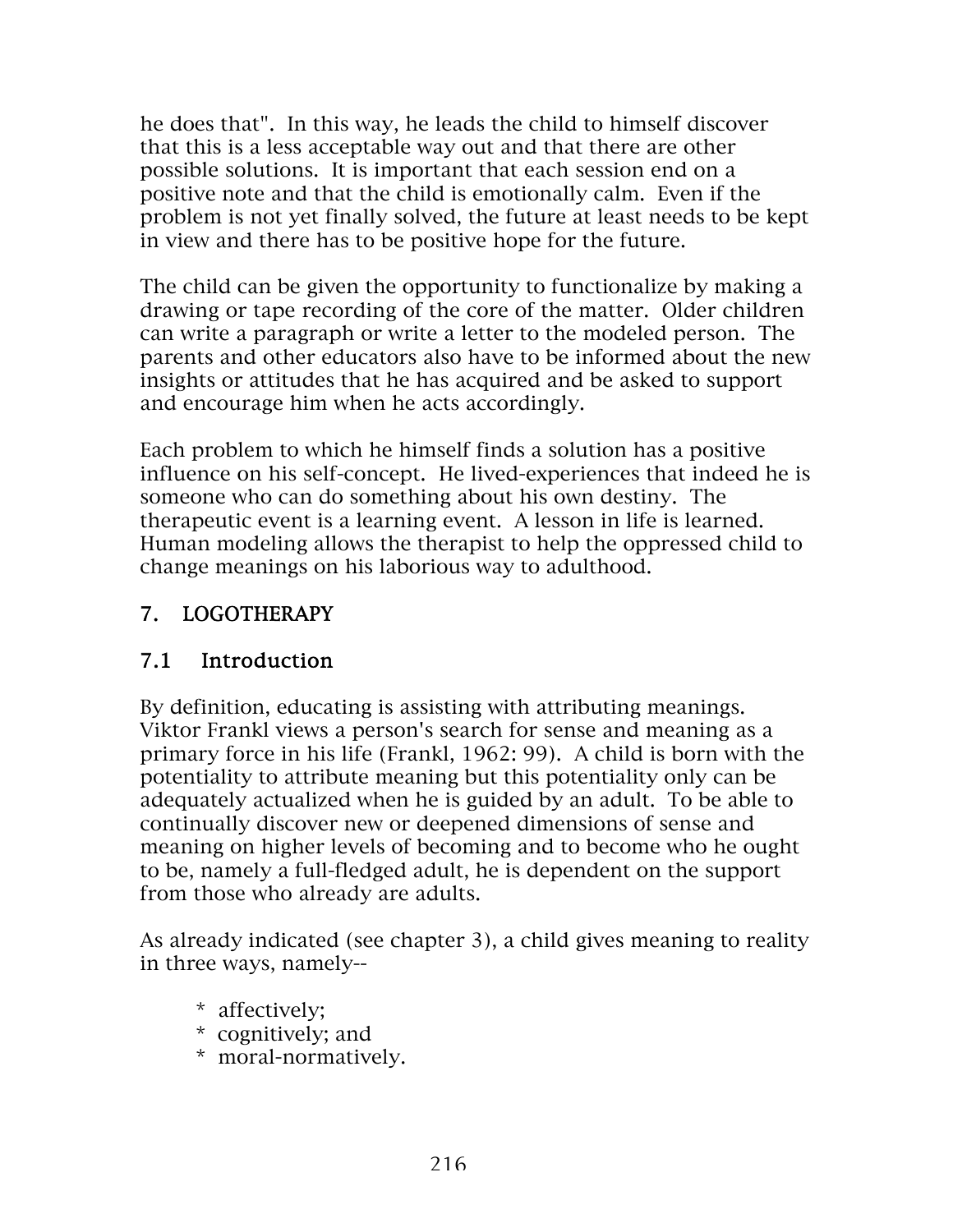The adequate actualization of his potentialities for emotional meaning requires that he be guided emotionally. His cognitive potentialities can only be adequately actualized with cognitive support and his sense of propriety can unfold only under moralnormative guidance (Sonnekus, 1975: 20-35). Already as a young child he is in a position to actualize--

\* creative values [values that can be realized by creative activity];

\* values of experience [values that are realized by receptive surrender, as in esthetic enjoyment of nature and art]; and \* values of attitude [expressed by the way we respond to the inevitable suffering that limits our access to creative and experiential values].

These values are distinguished by Frankl (Frankl, 1969; 43-50). Without adult guidance, however, these potentialities will not necessarily be actualized.

It is even possible that the child-in-education receives the three types of support from his educators (i.e., affective, cognitive, normative) but that his attributions of meaning do not occur as desired. This phenomenon of problematic or disharmonious educating is the area studied by orthopedagogics.

Orthopedagogics is the part discipline of pedagogics that studies educative disharmony. This phenomenon is recognizable in the attenuated or confused meanings a child attributes to reality. A child in educational distress is not becoming adult as he should. The meanings he attributes to his world on affective, cognitive and moral-normative levels are either faulty or attenuated. This inadequate attribution of sense and meaning results in a specific stance or attitude toward reality and in its turn this attitude influences his behavior.

Thus, orthopedagogic practice is aimed at setting into motion the child's restrained becoming such that he and his natural or primary educators again can proceed without assistance. It is important to the orthopedagogue that the "different" behaviors manifested by the persons of concern as a result of their own attitudes and attributions of meaning be changed. For the behavior of parent and child to change, the meanings attributed by both must change.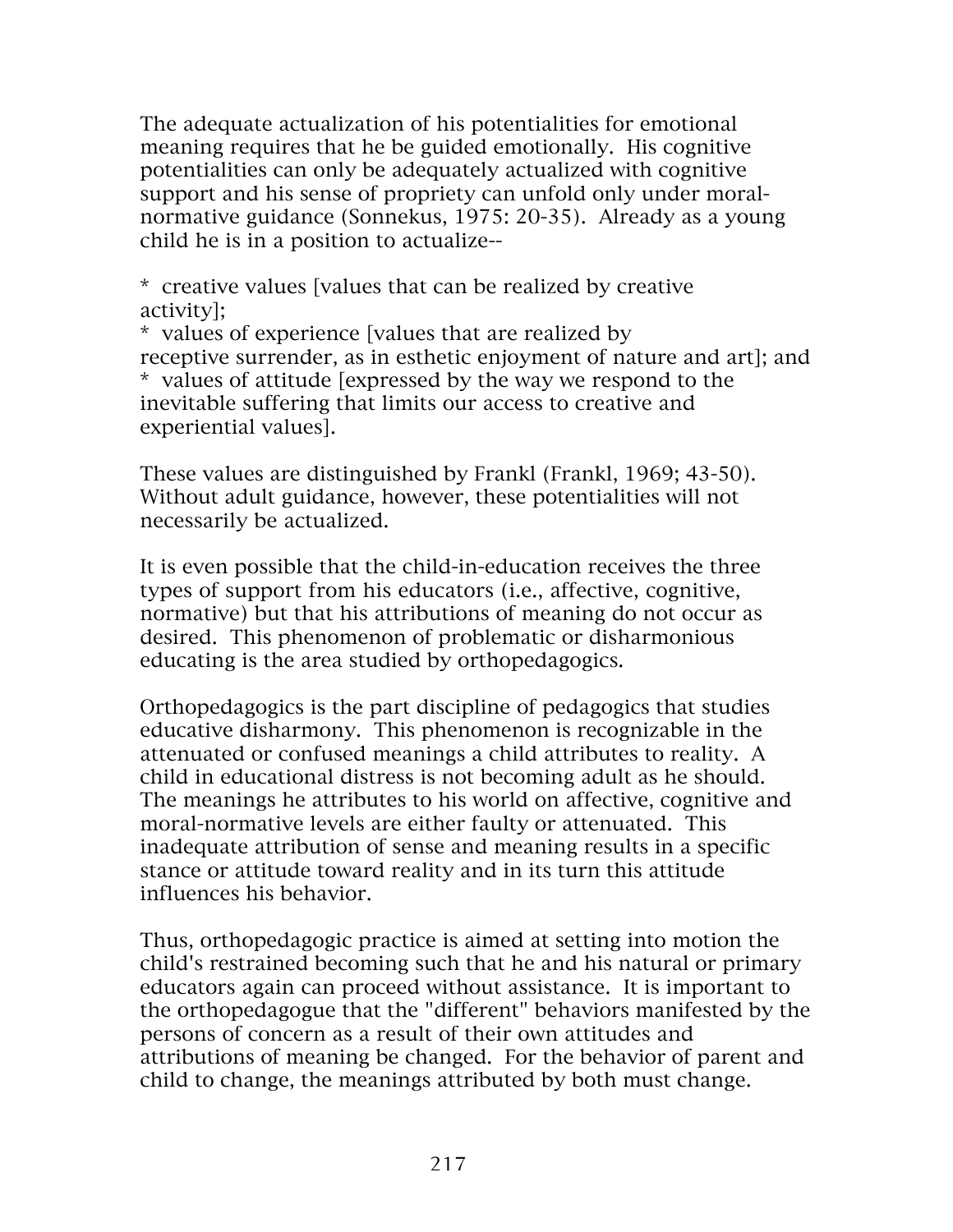Consequently, orthopedagogic assistance is described as assistance to parent and child in attributing meaning such that the child's becoming can be elevated and his primary educating can be harmonized. This involves the actualization of values by both parent and child. Expressed in Frankl's words [in English]: "...the realization of these value-potentialities is what life is all about".

When educating goes awry, it gives rise to the child attributing inadequate meaning and he becomes derailed. For example, as a result of pedagogic neglect, he can become psychopathic. Conscience as potentiality is a primordial fact. It is given with being human. However, the development of conscience, the awakening of a sense of responsibility and acquiring a unique hierarchy of values occurs via educating. It does not thrive as a result of an automatic process of maturation. Even a preschool toddler can be in a state of existential distress because of lived-experiencing deficient meaning.

Frankl's logotherapy as a therapeutic approach is aimed at encountering a person in existential distress. The pedotherapist never replaces the parent; he never dares to relieve the parent of his educative responsibilities. The freedom to choose, and the responsibility that comes with the choice, always resides with the parent. This approach is in agreement with Frankl's view: "...logotherapy sees in responsibleness the very essence of human existence" (Frankl, 1962: 111 [in English]).

Also, as far as a child is concerned, the pedotherapist never presents to him his own view of life and hierarchy of values as the only or correct ones. Educating, as assisting with attributing meaning, implies guiding to defensible choices. Morally independent choosing is indeed an essential of adulthood and as such it figures in the aim of educating. The aim of all educating, primary as well as secondary [i.e., at home as well as at school and beyond], is attaining adulthood. In June 1954, in a speech before the Royal Society of Medicine's division of psychiatry, Frankl said: "And in the end education must be education towards the ability to decide" (Frankl, 1969: xix [in English]).

In his informative book, The search for meaning, A. J. Ungersma, a student of Frankl, says the aim of logotherapy is to help the patient "to achieve the courage and freedom to be himself, to be a self that he and others can respect" (Ungersma, 1961: 11 [in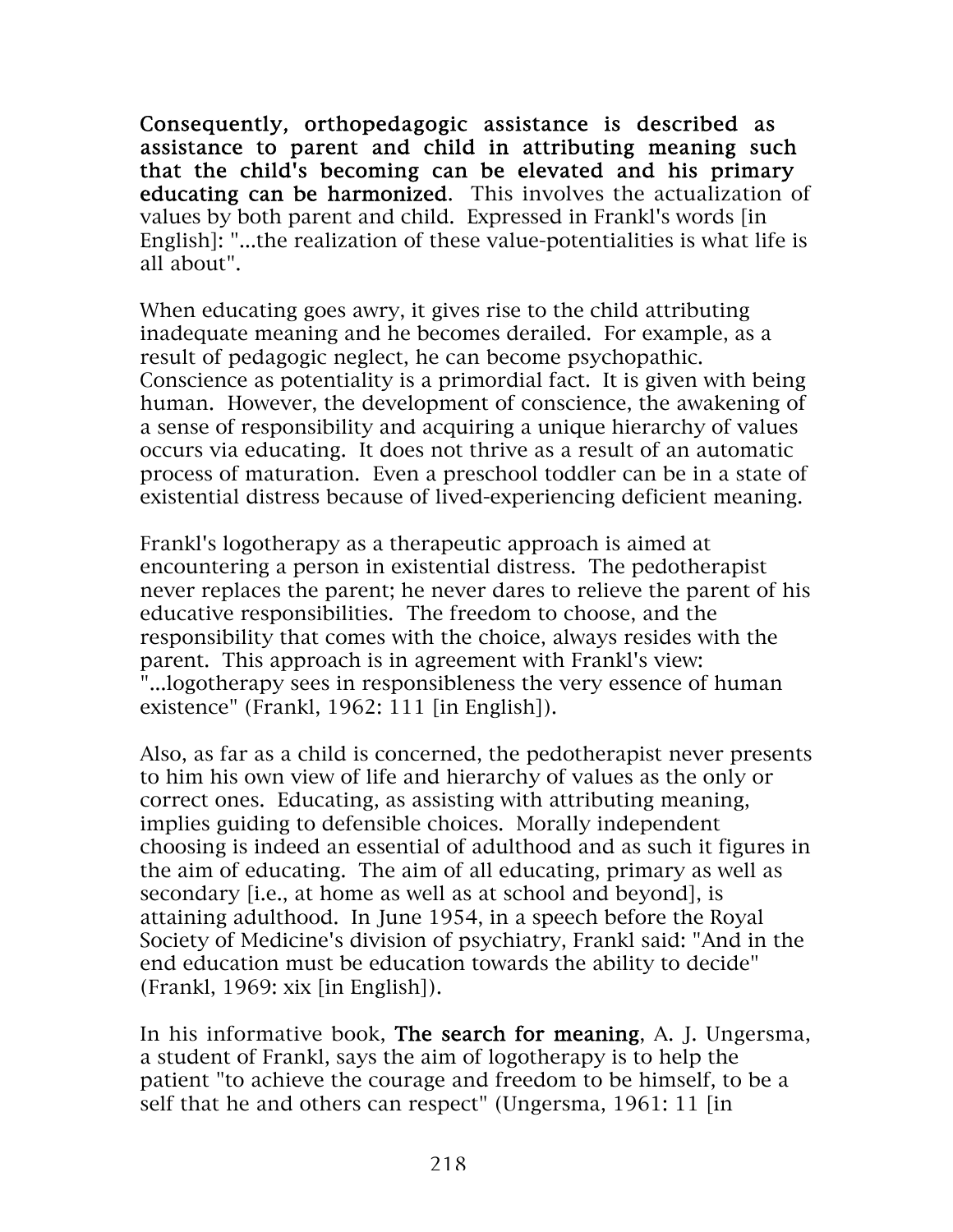English]). This agrees with the pedotherapeutic aim (as a matter of secondary educating) and indeed also with the general educative aim embodied in the primary educative situation (Landman, 1977: 73-75).

Logotherapy implies a way of approach rather than prescribed techniques or methods. Precisely because of the great emphasis placed on the uniqueness and un-repeatability of each patient and each therapist, Frankl avoids giving clear directions and guidelines for its practice. Just this facet, which can be called by critics a flaw in Frankl's work, makes it so useful for each orthopedagogue who confronts the challenge of encountering a unique child in his unique situation of distress and guides him briefly on the path of life.

## 7.2 Some essentials of the pedagogic aim structure

Thanks to the thoughtful work of pedagogues such as C.K. Oberholzer, W.A. Landman, C.J.G. Kilian and others in South Africa and especially M.J. Langeveld in the Netherlands, it is now possible to indicate with a relative degree of clarity the aim of educating. It is fairly well accepted generally that the aim of all educating is the child's attainment of adulthood. However, the essentials of adulthood are not a matter of common knowledge. The following refer to some of these essentials that show a relationship to aspects of Frankl's anthropology:

## \* Meaningful existence (ways of living)

This includes an awareness of life demands, a sense of being called upon, leading a responsible life, and accountability for participating in actualizing values.

## \* Self-judgment and self-understanding

The expression of moral judgments, judging and making choices in light of the valuable, as well as the exercise of self-criticism.

## \* Respect for human dignity

Being aware of one's own human dignity and regard for another's dignity. Knowing that to be a person means to be concerned with values.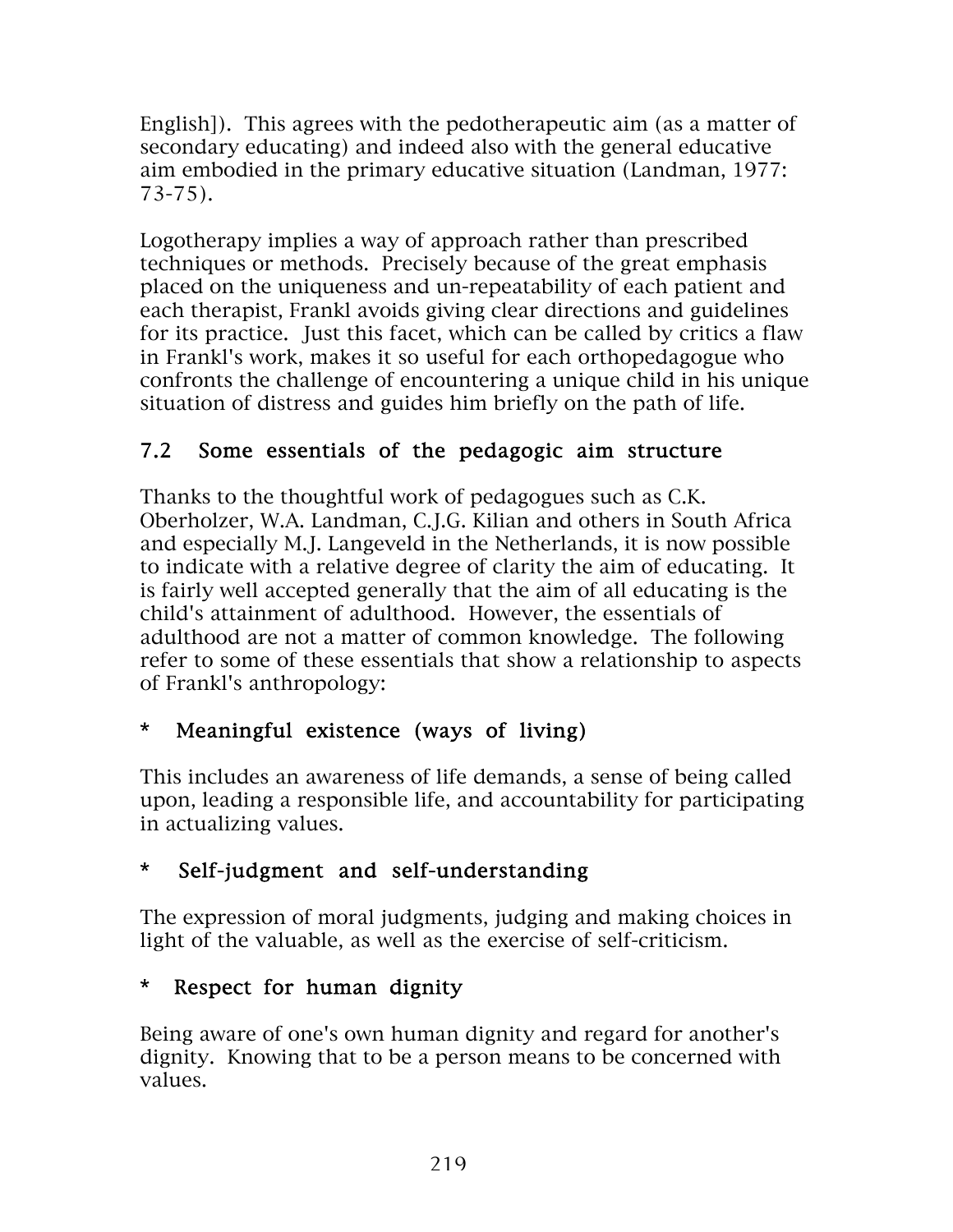## \* Morally independent choosing and responsible acting

This includes the whole matter of a sense of responsibility and acceptance of responsibility.

#### \* Norm identification

An indissoluble unity of particular norms that form one's philosophy of life is practiced.

### \* Outlook on life (philosophy of life)

Someone who in independent and ordered ways actualizes values (see Landman, 1977: 73-76).

#### 7.3 Frankl's view of being human in connection with pedotherapy

"All therapies have a philosophy" (Van Dusen, 1957: 369 [in English]). Frankl affirms this view but is of the opinion that the underlying image of a person or anthropology often is so concealed in psychotherapy that little comes of it (Frankl, 1969: xviii). In the case of pedotherapy as orthopedagogic assistance, the aim of the intervention as well as the method is determined by the phenomenologically founded personological anthropology on which it rests.

In the following, reference is made to only some facets of the child anthropology underlying pedotherapy that are congruent with Frankl's view of being human.

\* A person is Dasein. He is in a world of meaning. While a person is conscious, he has the potentiality to actualize his psychic life. Thus, as a person he communicates with his world. To use his potentialities for seeking meaning is, according to Frankl, unique to being human and differentiates him from other beings. Where educating is help with giving meaning, pedotherapy is help with changing meaning.

\* A person is totality-in-function in communication with the world. Although various aspects of being human can be distinguished, a person continually exists as a totality-in-function. Thus, dimensions can be differentiated but not separated. Here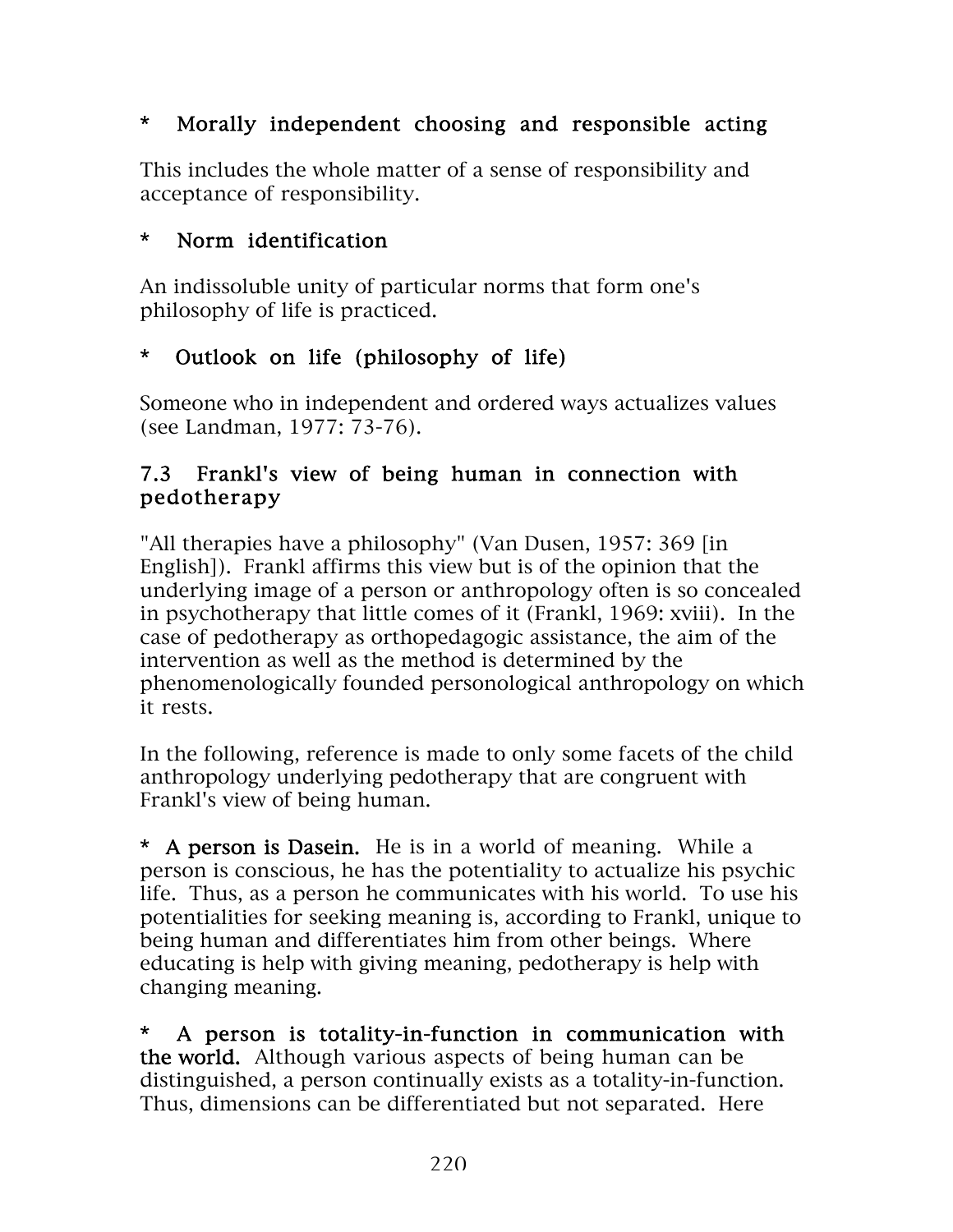there especially is thought of a person's affective, cognitive and moral-normative potentialities. Frankl distinguishes among physical, psychic and nooetic (spiritual) dimensions of being human but also stresses the totality of existence (Frankl, 1969: x). Pedotherapy is directed to the person as a totality.

\* A person is a meaning giving being. Lubbers (1971: 33-37) differentiates the following ways of attributing meaning, namely, personal, open and explicit. Orthopedagogic evaluation is especially aimed at exploring the child's personal meanings. The personal, unique meanings that he attributes underlie his behaviors. These meanings are changed especially by means of indirect pedotherapy. When a child's attribution of open meaning is narrow or attenuated, it is expanded and the therapist supports him to discover on continually higher levels of becoming the implicit meaning in his existence. The areas of giving meaning explored by pedotherapy are pointed out by Frankl, namely, creative, experiential and attitudinal values. Even the latter is relevant to a toddler involved in such matters, e.g., as acceptance of authority, incompleteness of the family as a consequence of divorce, death, hospitalization, inclusion of group activities in the play group or preschool, etc. The older the child, the more explicitly these attitudinal matters figure in, especially in vocational orientation with teenagers and during parental guidance.

\* A person is unique and un-repeatable. On the basis of this fact, activity programs or group therapy are never used in authentic pedotherapy. No standardized method or technique exists for changing any behavior. Children may well have symptoms in common, but the underlying attunement that rests on unique attributions of meaning differs from person to person. Parents often commit the same errors of educating but their underlying meanings differ. The uniqueness of the person is a central theme in Frankl's work. Toddlers often feel threatened because of supposed shortcomings. "I am naughty. Will my dad not give me away?" is a general worry. When the child realizes that his father never again will have precisely such a child and that this is exactly what his father loves about him, this can alleviate existential distress.

\* A person is possibility of choice. This onticity of childbeing is often violated and many child therapists work with children in an authoritarian manner. However, M.J. Langeveld, the noted Dutch pedagogue, has indicated that "the child is someone who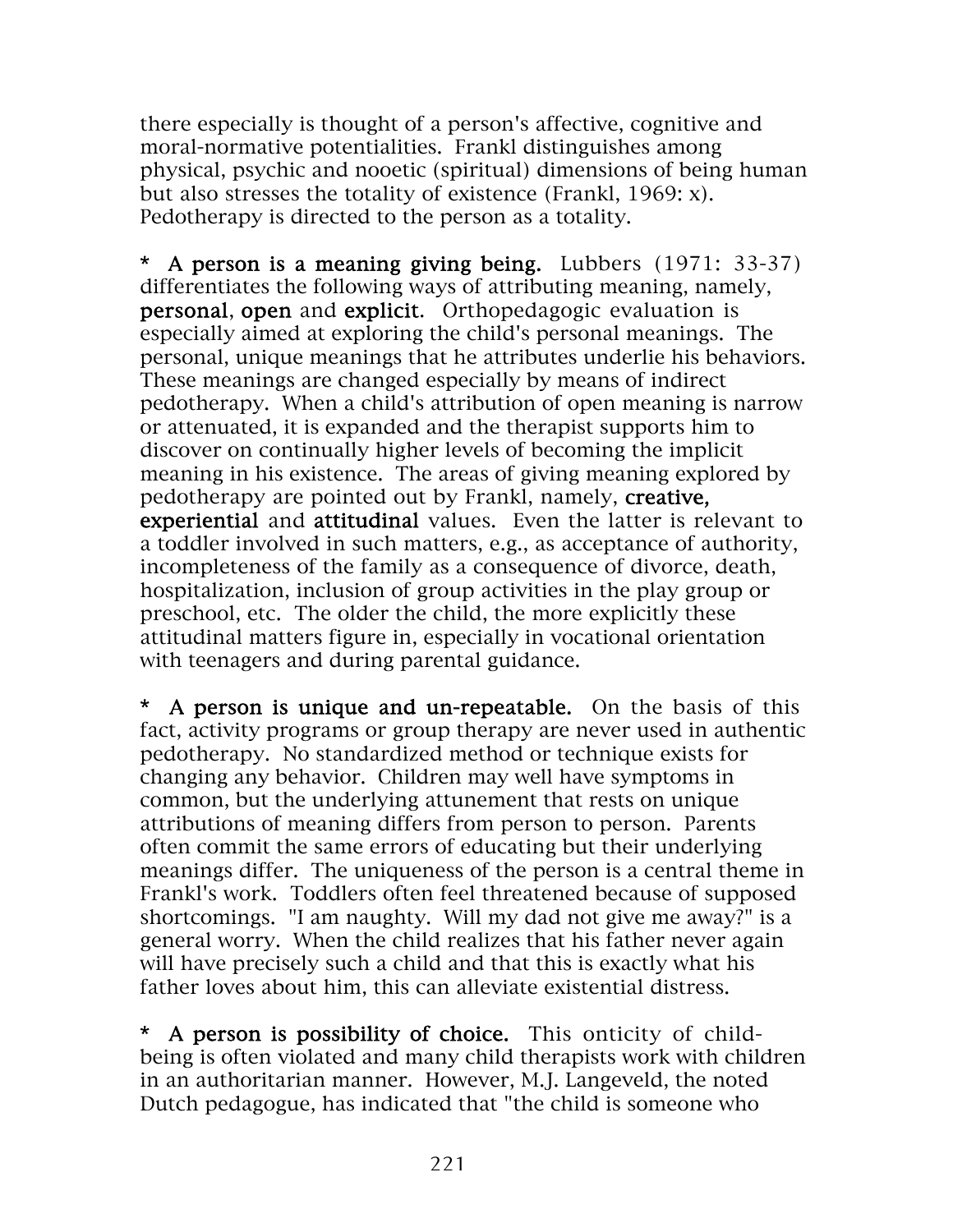eagerly wants to become someone himself". This emphasizes the child's own share in his becoming. He is never clay in the hands of the therapist. He is not a tabula rasa that can be written on arbitrarily. There always is mention of one's own willful choice and intentionality.

The other side of choice is responsibility (according to Frankl). The younger the child, the more he needs to be supported regarding this matter. Because the child is not yet morally independent, he cannot face the consequences of his choices alone. In pedotherapy, the therapist, as a full-fledged responsible adult, stands beside him in his choices. However, the therapist enters into an andragogic relationship with the parent (i.e., a supportive relationship between adults) and therefore he does not stand beside the parent with respect to his (independent) choices. He explores alternatives with the parent, but the choice and resulting responsibility fall finally on the parent. Frankl is of the opinion that to live a meaningful life is to be aware of responsibility. This matter is at the essential core of orthopedagogic assistance.

## 7.4 Concluding considerations

The significance of Viktor Frankl's work for pedagogic theory and practice has long been recognized and is highly regarded. So interwoven is the one with the other that students of education scarcely can explore their scientific terrain without taking note of this great contemporary thinker.

As in the case of pedotherapy, logotherapy does not make use of any unique techniques or methods, with the exception of paradoxical intention. This strategy has to be handled with extreme caution in the case of children. Where a child in distress often is bound to the concrete in his thinking and his hope is invested in the pedotherapist, such a paradoxical suggestion or remark can be a shock to him. He cannot yet sufficiently distance himself in order to see the "absurdity" of the suggestion. However, if the therapist is certain that he is affectively ready, intelligent enough and above all has a sense of humor, it indeed can be used. For example, the therapist says to a four year old who already has stopped shouting and timidly laughs: "Why don't you see how loud you can shout. Be the very best shouter who has ever been in this consulting room".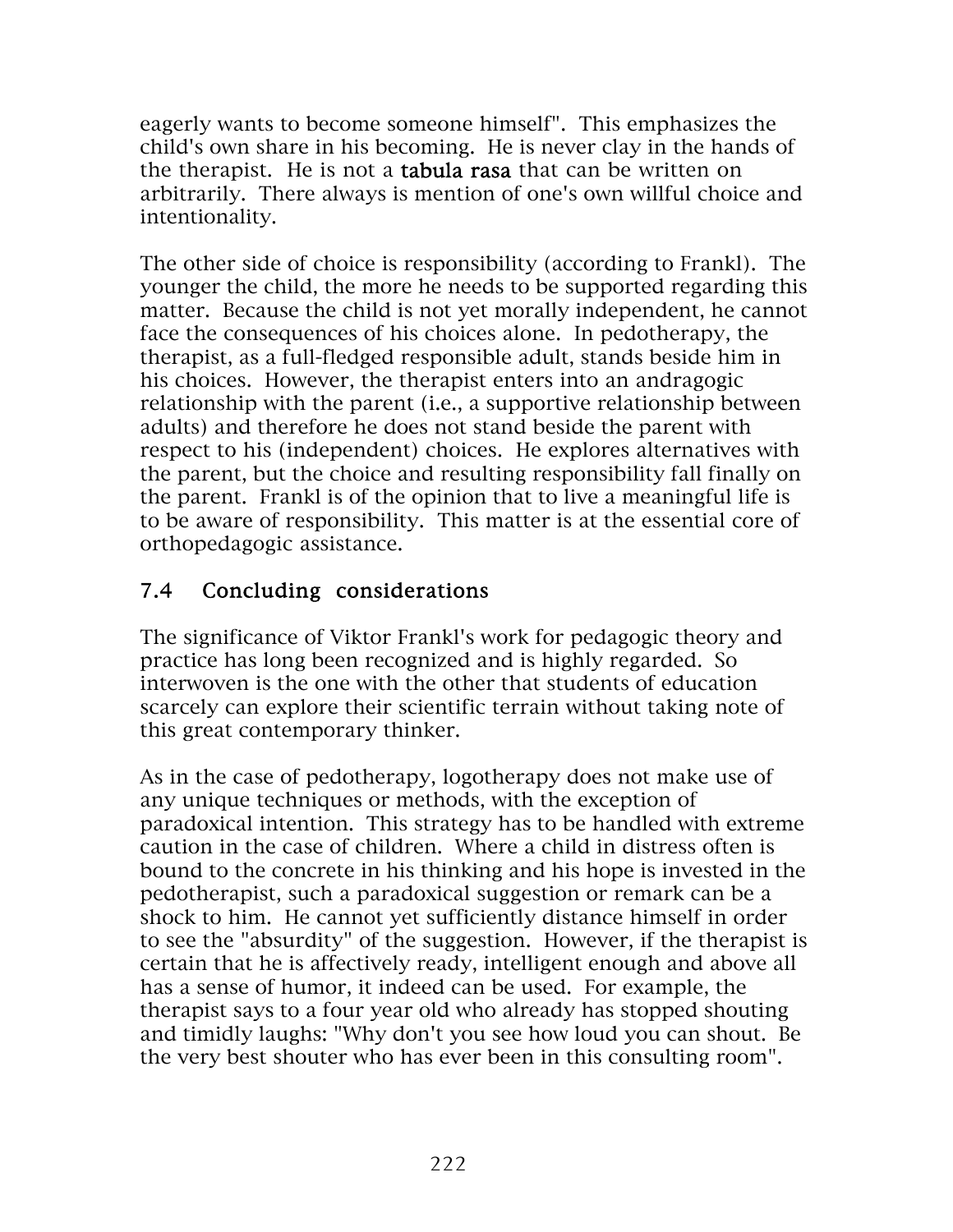Because logotherapy directs a strong appeal to a person's cognitive potentialities, many therapists assume that it is not appropriate for use with young children. However, the sensitive therapist who does not underestimate the search for meaning in the life of young children will discover many fruitful logotherapeutic moments in assisting them.

## 8. BIBLIOTHERAPY

## 8.1 Introduction

According to Celliers (1983), bibliotherapy is the use of information media in the form of books, films, slides and tape recordings that are divided into fictional and real information. The aim is to try to abolish and cure specific human deficiencies, inabilities and illnesses. Bibliotherapy is not an autonomous or independent therapy and only is a form of therapy when it is part of a larger program of assistance. Thus, it is essential for the librarian to participate in a multidisciplinary team to be able to contribute to abolishing the child's distressful becoming.

The role of the bibliotherapist includes the following:

\* Selecting and recommending suitable materials. To do this it is necessary that he has knowledge of the person's gender, his reading proficiency, reading preferences, the nature of the problem, the therapeutic aims, or imaginary or real learning materials required by the pedotherapist, the level of becoming and the chronological age of the reader.

\* Conducting group discussions of the materials when needed.

\* Observing the pedotherapist.

## 8.2 Possible applications of bibliotherapy

## 8.2.1 Introduction

Bibliotherapy is useful for assisting the child as well as the parent.

## 8.2.2 The parent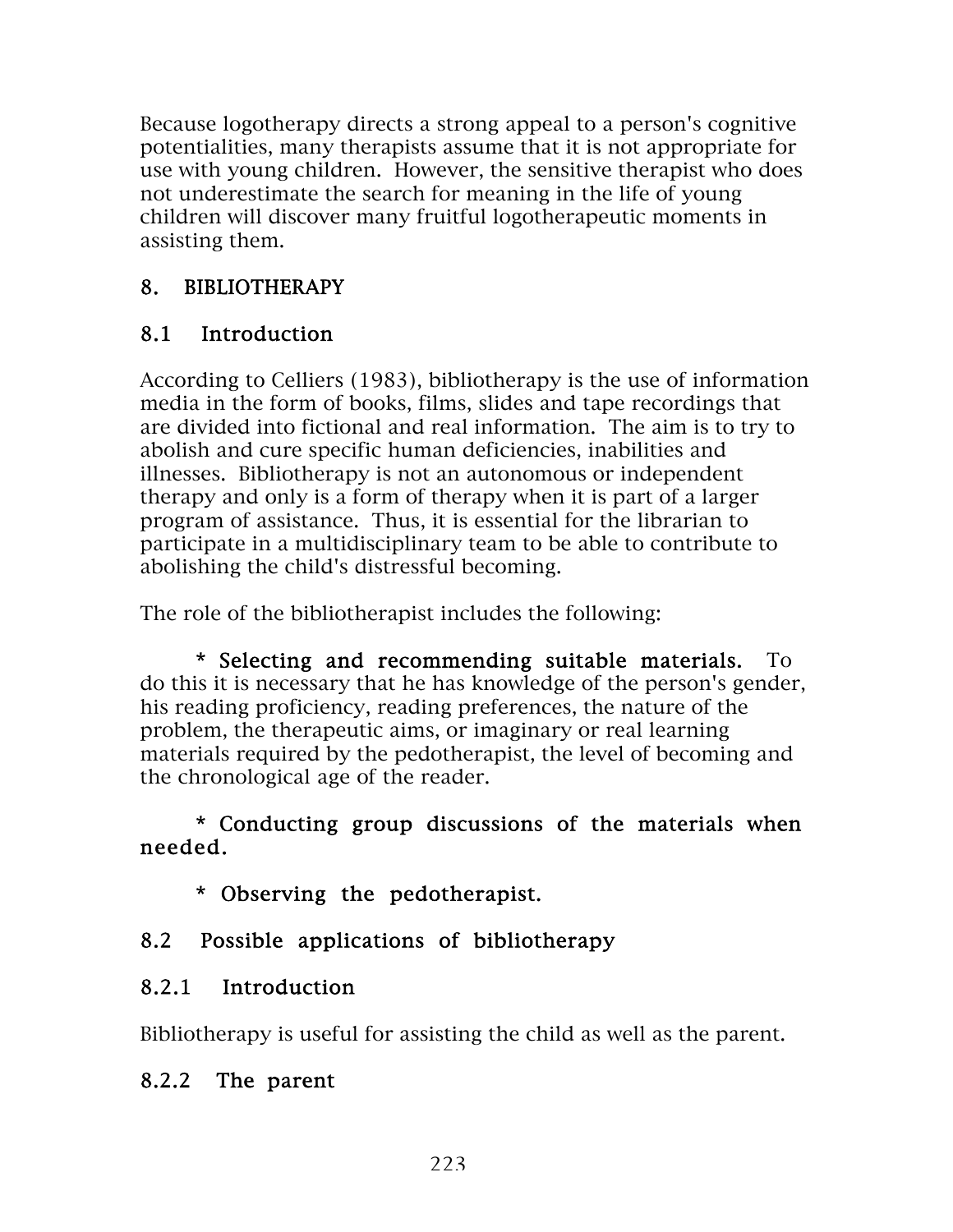When a pedotherapist accepts a parent in therapy, this can be with the aim of:

\* Training in parenting. Many parents are not up to their task because of faulty knowledge and insight into the true nature of parenting. The gaps in knowledge of such a parent can be cleared up in a relatively short time by reading the relevant literature on the subject. However, merely reading a book on parenting does not necessarily give rise to insight or an increase in knowledge. It is necessary that the content be discussed with the pedotherapist in order to reveal its relevance for the unique parent and his child. The necessary relationships can only be laid out by the pedotherapist after a thorough exploration of the nature and scope of the relevant problematic and/or disharmonious educative situation.

\* A second type of parental help offered by the pedotherapist involves preparing the parent for therapy that is integrated with the child's therapy. This involves assistance with:

\* Becoming aware of the nature and scope of the child's problem. Once again here parents can make fruitful use of factual as well as fictional literature regarding, e.g., puberty problems, learning problems, physical impairments, social disapproval and conduct and societal trends.

\* Situational analysis: In terms of fictional literature, the parent can be supported to assume a cognitive, ordered attitude, to explore alternatives and nuanced thinking can be promoted. Because here the parent is going to be worked with via indirect pedotherapy, he has the opportunity to think and communicate about the situation with his child in a less personally involved way.

\* Clear away feelings of guilt and stimulate a readiness to change: By reading about similar problem situations, e.g., divorce, juvenile delinquency and a parent's excessive involvement in work, the parent is not only supported cognitively but he can be supported on an emotional level by knowing that others are wrestling with the same problem. Bibliotherapy gives the pedotherapist the opportunity to guide the parent to adequately attribute moralnormative meaning by, e.g., pointing out the logotherapeutic aspects of the reading material.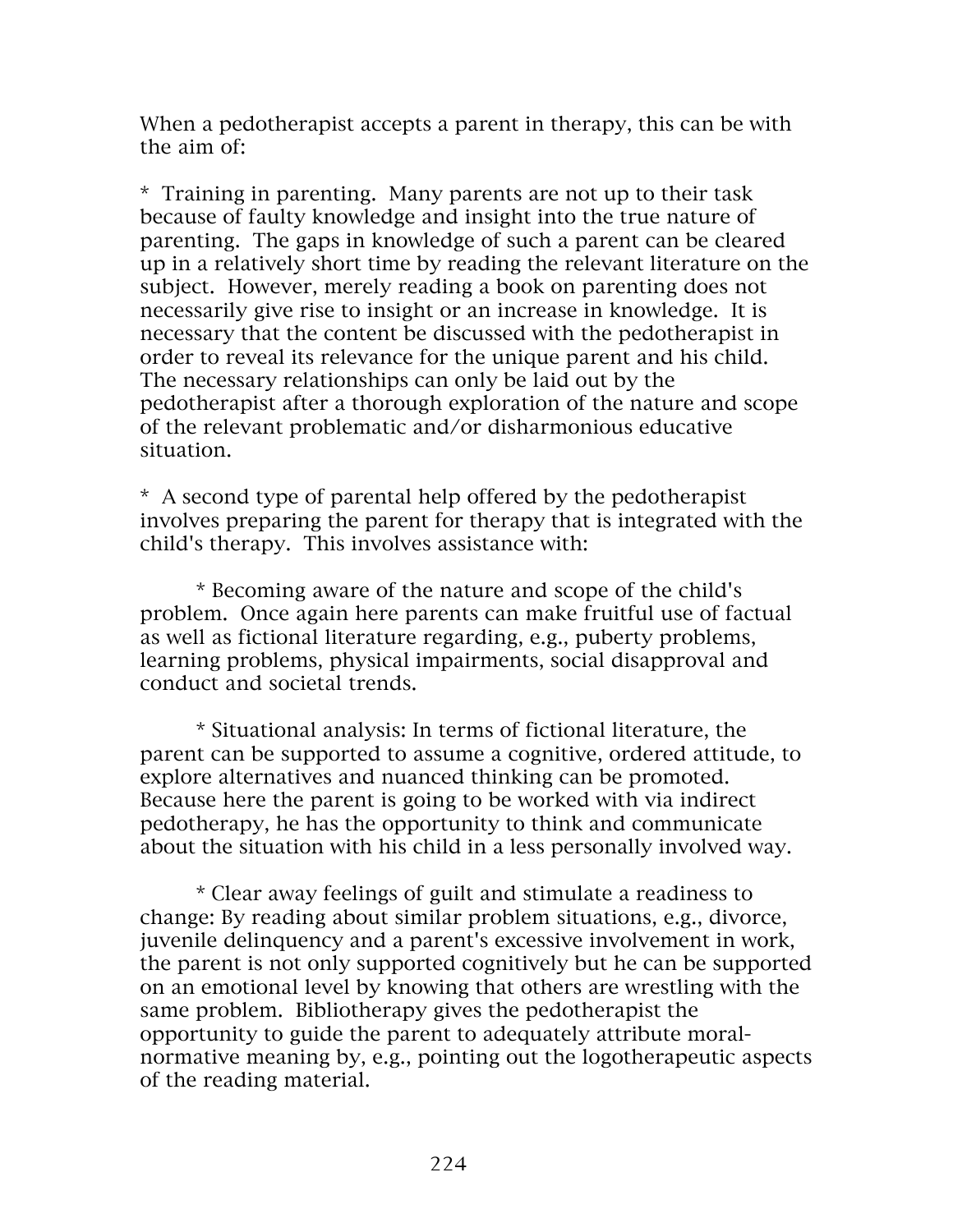It is necessary that the pedotherapist continually remain in conversation with the bibliotherapist so that the desired reading material is made available in the right sequence.

Each confrontation with reality forces a person to take a new position or attitude such as when he takes a second or third look at an already familiar landscape and new content becomes visible. This necessitates that he reorient himself each time. New insights offer new beacons and necessitate a new or changed attitude, behavior or attunement. This new attitude requires a change in behavior and in this way the conflicts become cleared away.

With the assistance of bibliotherapy, within a relatively short period of time, the parent can be brought to a second or third encounter with what initially was problematic. Reading material offers experiential opportunities here and now. Pedotherapists have ignored this valuable aid for too long.

\* A third type of parental assistance involving the pedotherapist and parent concerning his educative activities, i.e., those actions or behaviors that he carries out daily with his child. The aim of this type of advice is that the parent's conduct be supportive of or supplement the input of the pedotherapist.

While pedotherapeutically assisting a child, he is supported to change meanings. It is necessary that the parent's daily educative role be coordinated and integrated with this. Although here the use of reading material by the parent himself is less appropriate, he can take supportive action regarding the child's use of the reading material. Consequently, bibliotherapy also is indirectly useful here.

## 8.2.3 The child

In cases where the child attributes inadequate meaning to content because it is actualized on too low a level, direct pedotherapy often is the recommended procedure. In such a case, he does not incorrectly represent the content but it is below what is acceptable for a child on his level of becoming, with his potentialities and in his cultural situation. The inadequate meanings can be amended and amplified by using pictures, books, films, tapes, etc. obtained, selected and ordered in consultation with the bibliotherapist.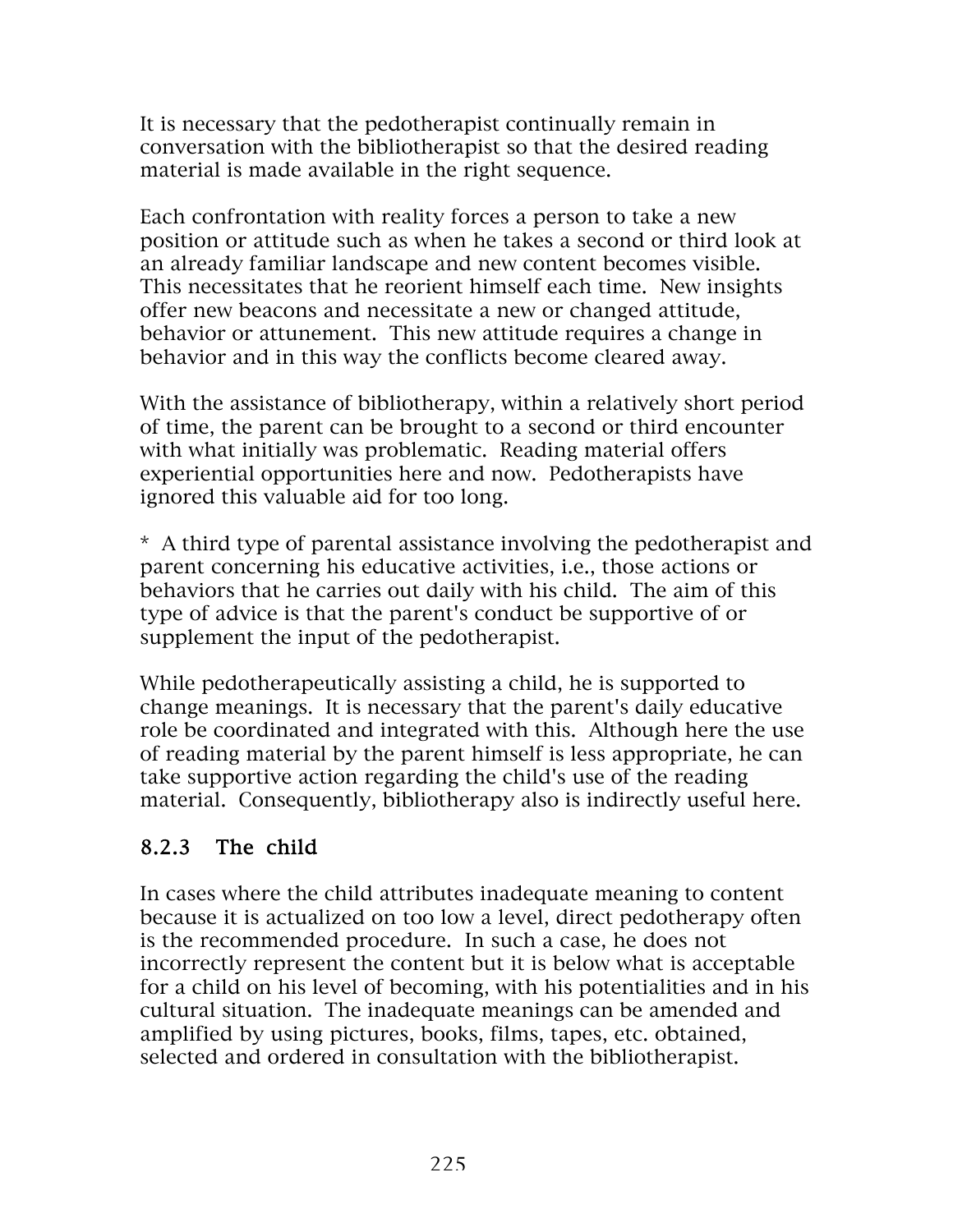The direct application of informational material is recommended in cases of children with

- \* problems of vocational choice;
- \* perceptual problems (orthodidactic help);
- \* deficient knowledge and scanty general information;
- \* language problems, especially as a result of an attenuated vocabulary;
- \* diminished social sensitivity;
- \* a weak venturing attitude;
- \* concrete and schematically bound thinking; and
- \* faulty actualization of imagining and fantasizing as modes of learning, etc.

In cases where the child attributes incorrect meaning to content, or where he is so offended that a direct re-encounter would be too painful for him, indirect pedotherapy is the recommended approach. Then there is involvement with the problem in an indirect, more distanced (and for the child affectively safer) way.

To allow for the meaning to be transferred from the therapeutic situation to the reality of life, it is necessary that the fictional reading material be chosen with great care. In the first place, it is necessary that the contents meet all of the criteria for therapeutic content (see chapter 9).

The child does not choose the characters or symbols. These are selected for him by the therapist. However, if he doesn't identify with the characters, introjection will not occur. In classic psychoanalysis, introjection is viewed as the process by which the child accepts the attitudes and values of his parent's as his own (Gouws, 1979). Melanie Klein, the famous psychoanalytic play therapist, in 1946 had already used introjection in a broader, primarily pedagogic context. She describes introjection as "taking back" (Eidelberg, 1968).

By conversing with the child the therapist establishes which character the child identifies with. This means not only that he desires to be the particular character but that he appropriates for himself the character's problems, strengths and situation. Actually, he views the character as a symbol of himself. Thus, for example, a toddler quite disconcertedly says: "Don't laugh at my tail!" when the mouse's funny short tail is pointed out in the picture. What is said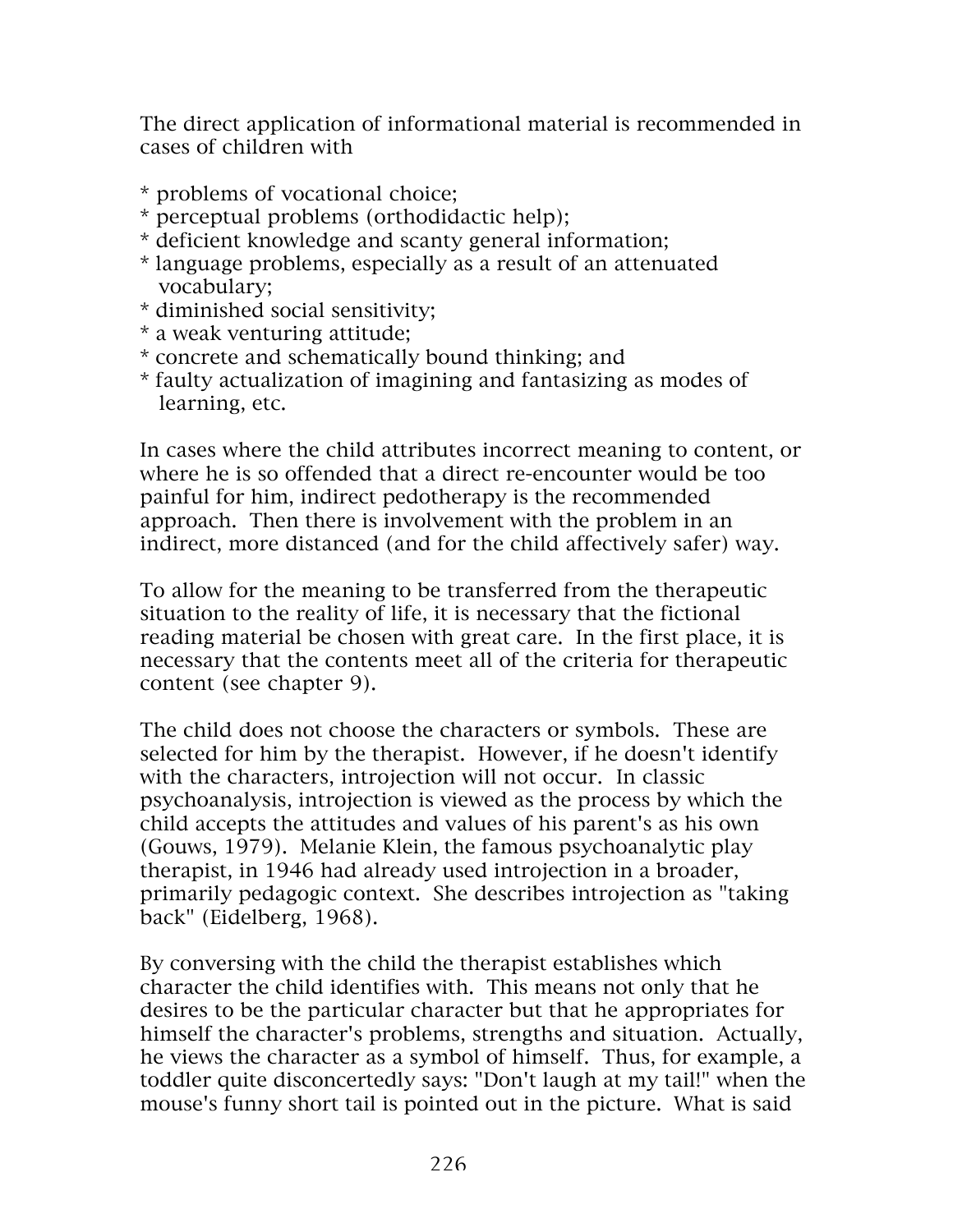about the mouse, he unknowingly lived-experiences as a direct reference to himself.

Because he identifies himself with the character, the therapist can converse with him in terms of the symbol (character). Particular concepts can be broadened or amplified, new relationships can be pointed out or comparisons can be made. Then the child "retrojects", i.e., takes back or appropriates meaning in terms of the symbol. Indeed, this is the opposite of projection. Where projection is giving or attributing meaning, "retro-jection" is a taking back or appropriating. If the event progresses successfully, the new "retro-jected" meanings become integrated into the child's experiential world and form part of his referential framework and lifestyle; "retro-jection" has occurred.

It is necessary that the fictional reading materials to be presented to the child are thoughtfully selected. For this, consultation with the bibliotherapist is necessary.

## 8.3 Choice of material for indirect bibliotherapy

A trained bibliotherapist also is well grounded in literature and can provide the pedotherapist with information about literary criteria such as intrigue, structure, suspense, characterization, dialogue and relationship to reality.

Although the pedotherapist collects this latter information, it is necessary that he reduce the problematic content to its elementals. In doing this, he can determine what it is that the child inadequately knows, realizes, understands, values, etc. On the basis of these facts, the pedotherapist can approach the bibliotherapist for a selection of fictional reading material that will put the child in a position to give meaning in a new light to the incompletely or erroneously understood content.

For example, the bibliotherapist provides a variety of stories in which a teenage boy and his father have a poor relationship. The greater the similarity between the child's own situation and that of the fictional character, the greater is the possibility that he will identify with the specific character. From the nature of the matter, it will not be possible to find one book or story that "fits to a tee". However, what is important is that an identification character be found. Experience shows that a child readily identifies himself with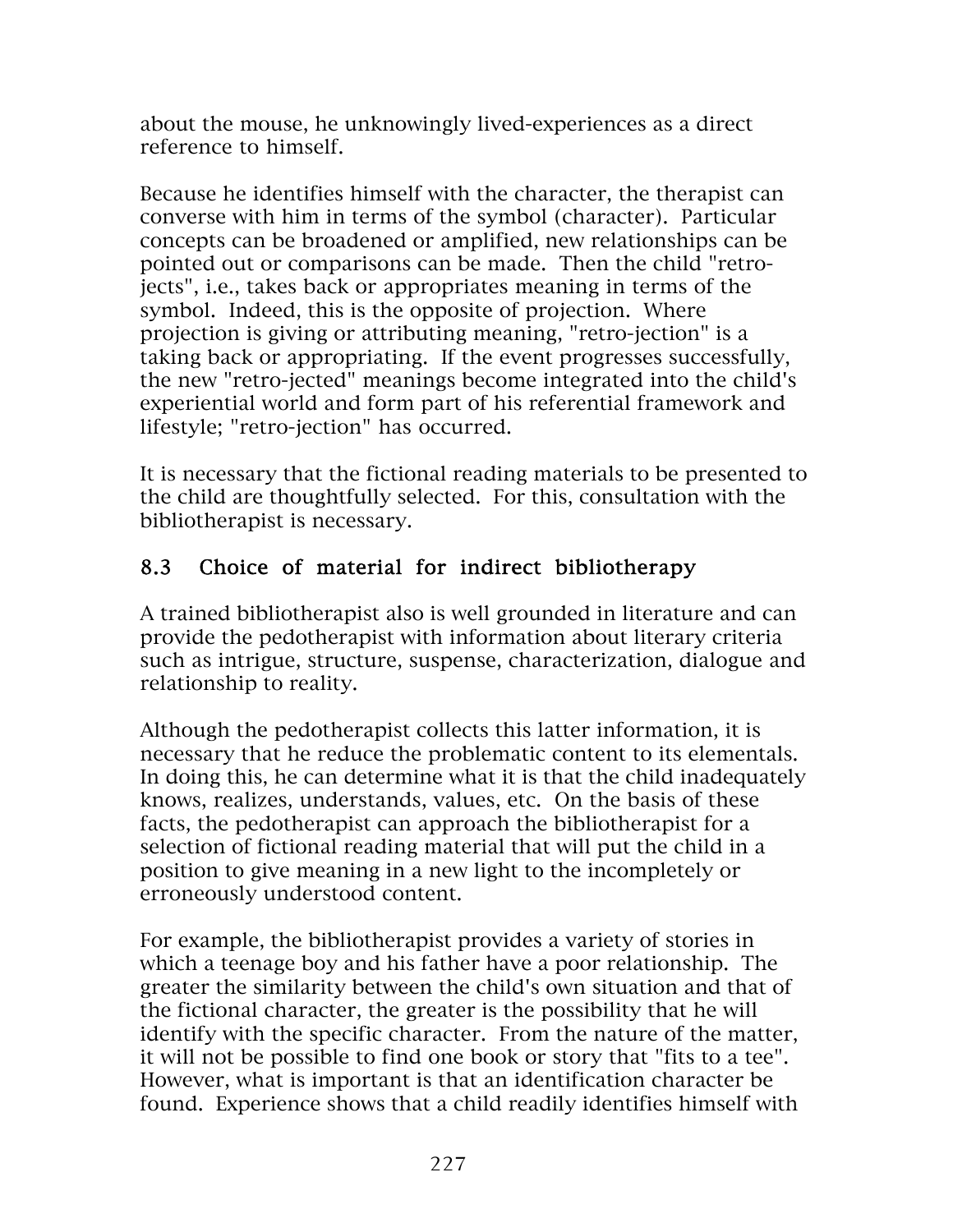a character who behaves as he does. The bibliotherapist provides the pedotherapist with the needed reading material. Then during the questioning phase of the child's therapy, he can ask what he thinks would have happened if the story had taken this or that direction. Then the discussion can be supplemented by reading material from another book in which a situation similar to the above one turns up; e.g., the boy, who ran away, is tracked down by the police. A variety of alternatives are discussed during the exposition phase.

During the functionalizing phase, the child can then provide an alternative result or direction to the story, or he can be asked to write a character sketch of the identification figure. Once again, parental guidance is coordinated with helping him so that the favorable new meanings can become consolidated.

## 9. THERAPY TO PROMOTE SCHOOL READINESS

## 9.1 Introduction

Many parents do not realize the big problems school entry confronts a child with. Certainly it is one of the greatest challenges he will encounter in his six or seven years of life. Few other transitions in the course of a his life are as drastic as the leap from toddler to school child.

If one takes into account that he as yet only has a very limited possessed experience, by which he alone has to pave his way among strangers, one realizes the scope of the problem. As yet he has had relatively little time and opportunity for practicing and mastering life skills and now he needs to learn, achieve and make progress in a highly complex situation the scope of which he cannot gauge.

The school beginner has to establish relationships with unfamiliar teachers that he doesn't know and consequently cannot yet completely trust. He must be obedient and submissive and not only do what they say but also remember what they have said about unfamiliar assignments with which he is not yet acquainted. He is required to speak, walk and sit in specific ways at specific times. Even eating and going to the toilet occur according to new rules.

After school entry, the child also is lacking not only because he must be obedient to his teachers but also to all of the other teacher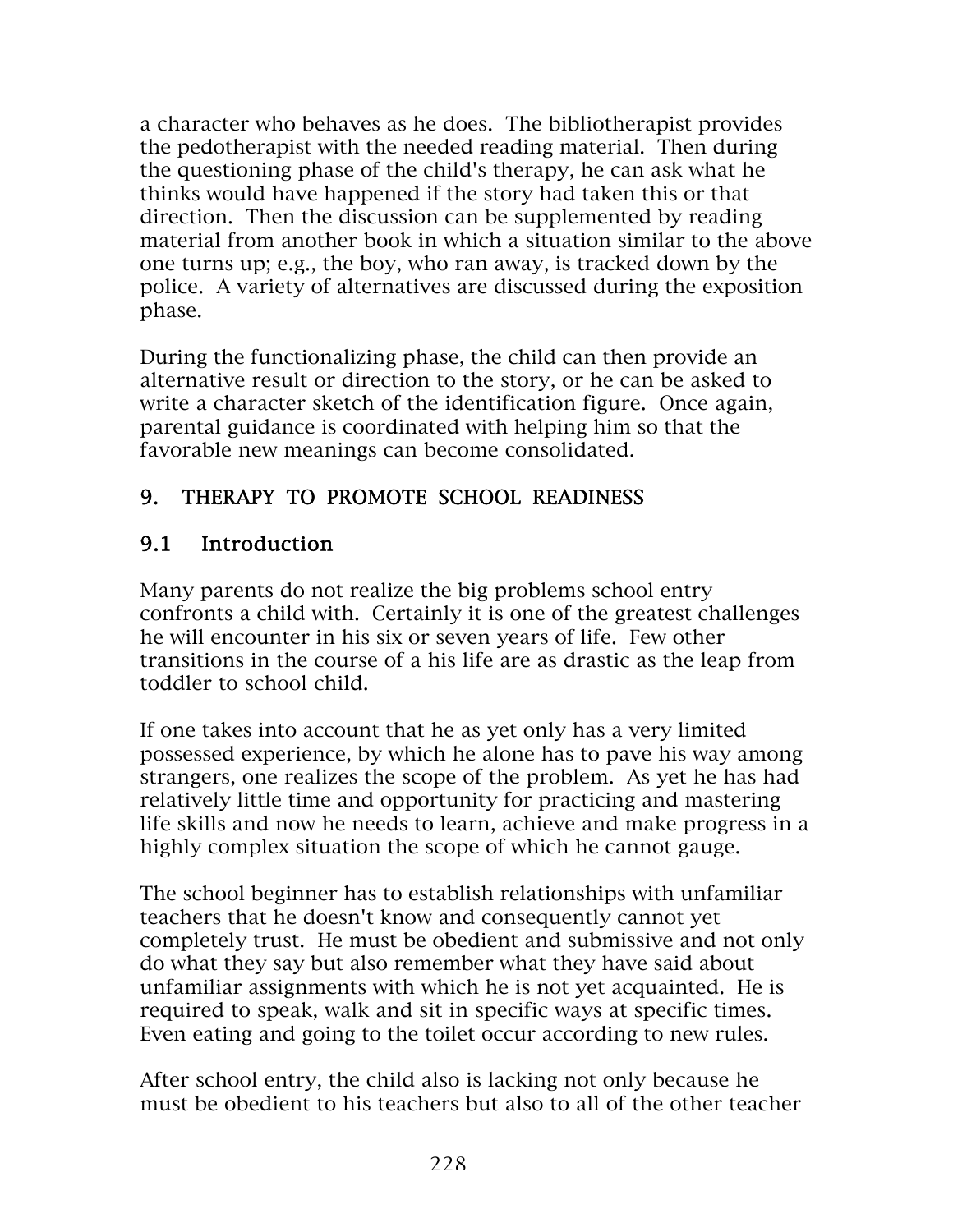personnel, the school principal and even prefects who always have something to say about what he does and is allowed to do. To fit into this authority-structure, he must himself puzzle things out while still mastering the competitive situation with classmates.

In the meantime, there is a whole series of new possessions that he must care for and take responsibility--satchel, lunch box, exercise books, coloring crayons, school sweater, etc. And among all of this, a sword hangs over his head: he has to learn. His entire day at school exists in new skills, insights and proficiencies that he must master. It is one problem or another. Everything is unfamiliar and new.

Adults and especially parents sometimes forget precisely how great the challenge is. School entry ought to be an adventure for parent and child from which great fulfillment and satisfaction are drawn. However, this does not mean it is a course free of problems.

With the great emphasis today on school readiness, many parents are aware of their responsibility in this connection, but they lack the needed knowledge and insight. It is here that the orthopedagogue can play an important role regarding--

\* children whose becoming must be sped up so they can become ready for school in a short time; \* preventing learning and behavioral problems by informing and even training parents with toddlers in time; \* compensating in the case of milieu-restrained children who

otherwise would not be able to profit from schooling.

To prepare a child for school entry does not require any costly or expensive equipment. Also it requires no specific technical skill or specialized training in the application of techniques. Under the guidance of an orthopedagogue each parent is able to support his child to that level of becoming where he is ready to enter school. A school beginner deserves the full support, understanding and help of his parents and above all he deserves their very best efforts to prepare him as well as they possibly can for this life adventure.

Many parents are confused about the difference between school maturity and school readiness. Some people even use them as synonyms. In the following, attention is directed to this matter.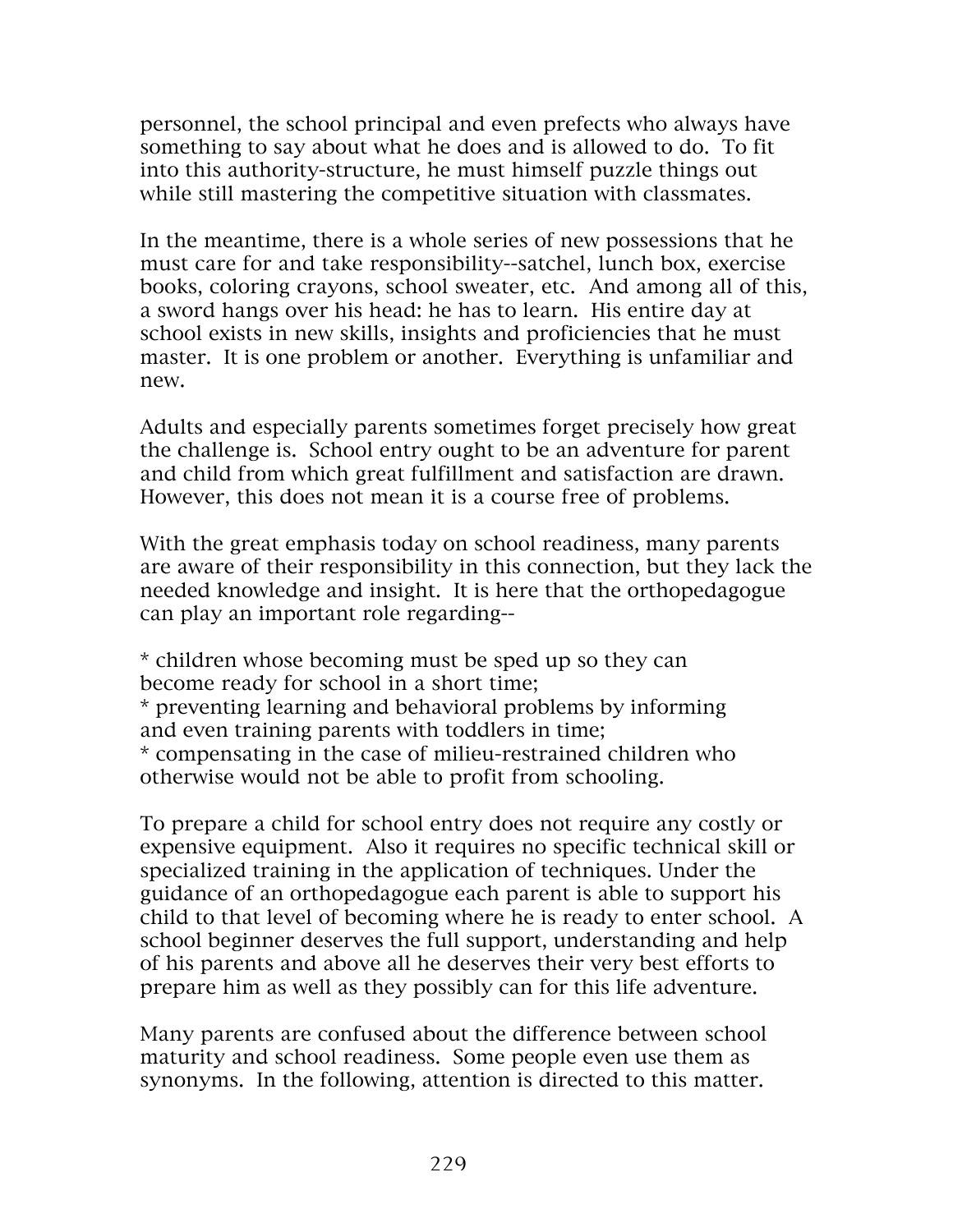### 9.2 School maturity and school readiness

School maturity is a matter of the child's physical equipment and bodily growth. Matters such as perception, motor skills, laterality, muscle coordination, spatial orientation and sensory perception are relevant here. However, in most school preparation programs, these facets are absolutized and indeed are elevated to the only matters around which successful school entry revolves.

Since school maturity is a matter that is relevant to the specialist who deals specifically with learning problems, namely the orthodidactician, here it is sufficient to refer only to a few criteria for school maturity:

\* Visual discrimination: Can the child notice similarities and differences among geometric figures, the forms of words and among individual letters?

\* Form constancy: Can he identify as the same a letter typed in upper or lower case or in another color or appearing among other letters?

\* Certainty of direction: Can he differentiate left from right and above from below? Can he recognize that p, b and d have the same form but that the directions (orientations) differ? The same holds true for t and f, u and n.

\* Figure-ground discrimination: Can he differentiate foreground and background by differentiating which object in the distance is nearer or farther, or, e.g., by spotting a pair of scissors in a full drawer?

\* Visual memory: Can he remember everything in a picture now that it is turned over?

\* Eye movement: Can he follow the flight of a ball through the air and also the movement of a hand that slowly moves from right to left in front of his face?

\* Auditory discrimination: Can he differentiate sounds that are almost the same, e.g., a "b" and a "d"?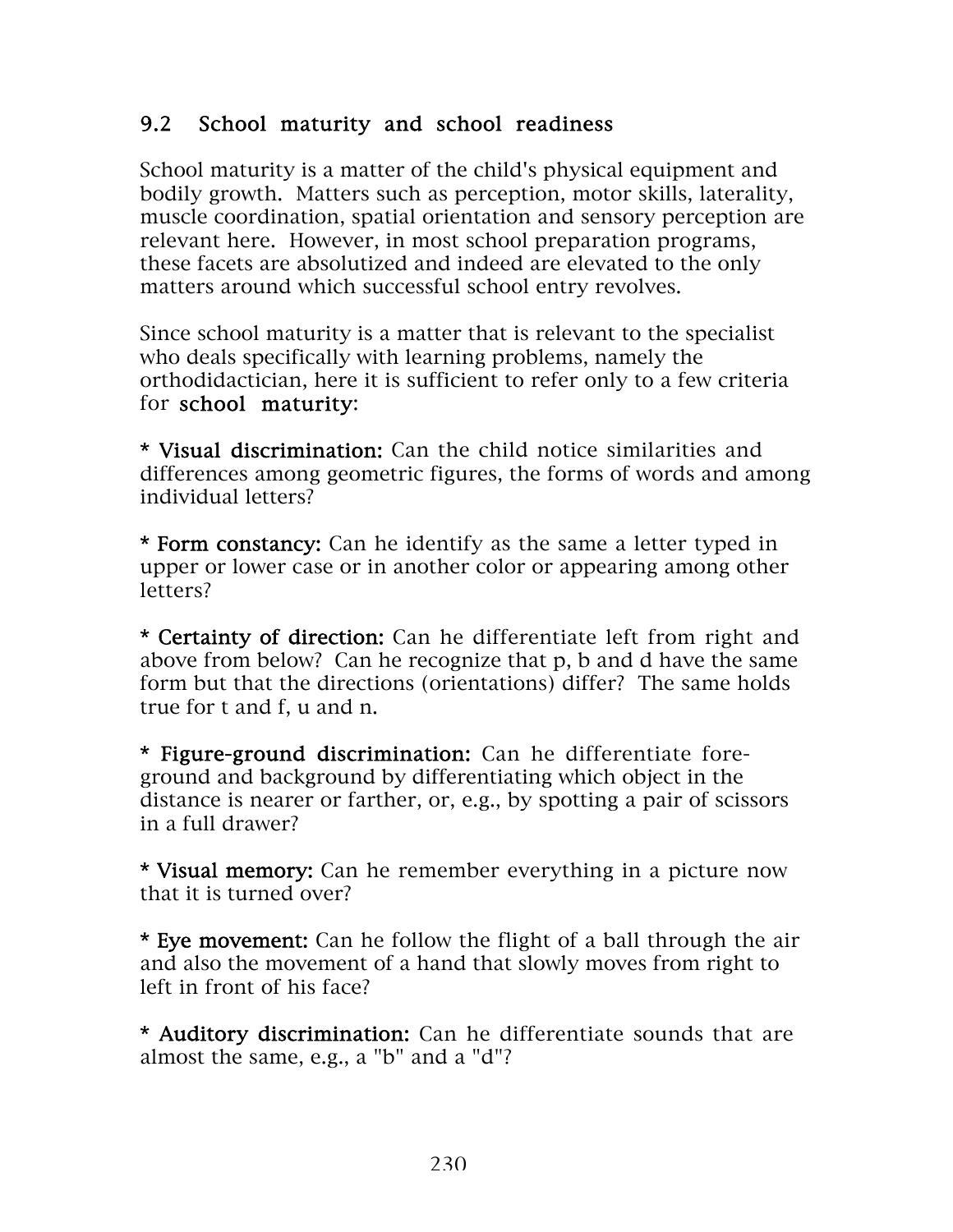\* Auditory figure-ground discrimination: Can he hear what a person says while someone else in the room speaks or the radio plays?

\* Muscle coordination: Can he manipulate the scissors with one hand while turning the paper with the other? Can he draw a line with a crayon between lines on a sheet of paper? Is he clumsy?

\* Spatial orientation: Can he run to where a ball is going to hit the ground?

\* Mid-line crossing: Can he swing one of his arms from left to right in front of his body or move the left arm only from the left to the middle and the right arm from the right to the middle?

\* Balance: Can he remain standing on one leg for ten counts and on one leg with eyes closed for at least three counts?

\* Color discrimination: Can he differentiate primary and secondary colors from each other, e.g., by assembling a jigsaw puzzle? It is especially important to note whether he can distinguish red from green and blue from yellow.

\* Auditory memory: Can he repeat a simple rhythm after it is tapped? Does he remember which sounds are long and short, which are hard and soft?

\* Tactile perception: Can he put his hand in a sack and pull out the pennies among the dimes or the circles among the triangles without looking?

School readiness has to do with the child's attunement to or attitude toward formal learning tasks and is the result of educating. Of relevance here are matters such as a venturing attitude, independence, communication skills (especially language skills), obedience, readiness to make an effort, the handling of criticism and interpersonal relationships.

The following are some criteria for evaluating school readiness:

\* Venturing attitude: Will he try to butter his own bread, or reach for something that is too high for him?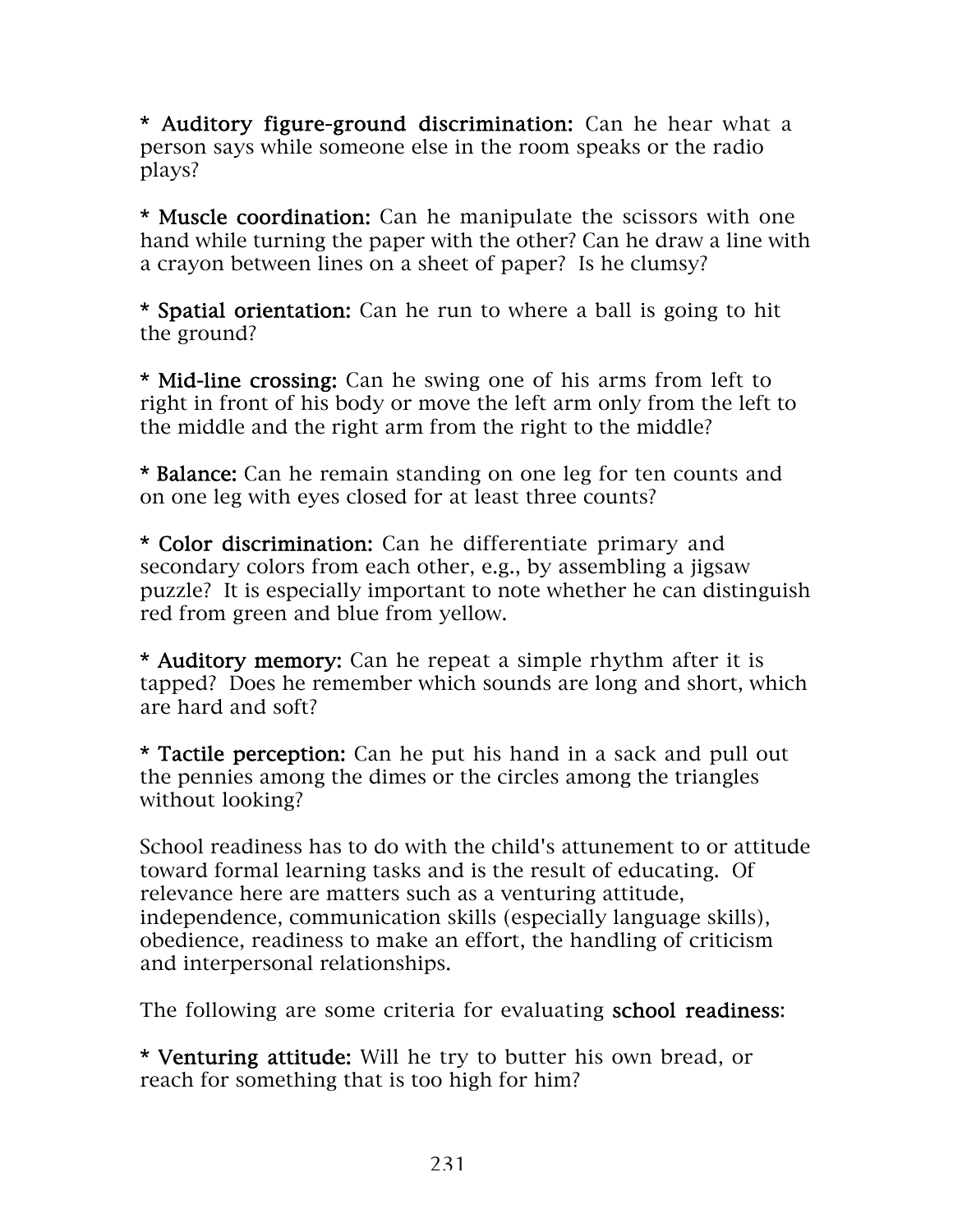\* Independence: Is it important for him to dress, bathe and feed himself?

\* Distancing: Does he readily leave his mother while at a child's party, even though he does not know many of the children?

\* Communication skills: Can he express his thoughts to someone outside of the family circle? Is his language proficiency such that unfamiliar people easily understand him?

\* Identity acquisition: Does he know his own surname, address and telephone number? Does he know where his parents work?

\* Obedience: Does he carryout tasks without being threatened or reminded of them?

\* Self-control: Can he wait his turn to get some candy or to swing?

\* Interpersonal relationships: Does he know what to do if he accidentally hurts a playmate or if someone accidentally hurts him?

\* Acceptance of disappointment: Can he accept that his picture is not chosen as the prettiest or that he doesn't win the races?

\* Patience: Can he stop playing and come and eat when he is called, or put away his crayons and go brush his teeth before he has finished coloring?

\* Attention span: Can he concentrate on one activity for approximately 10 minutes? Does he complete a task?

The parent does not have unlimited time and opportunity to take care of this aspect of his child's education. At most he has six or seven years. It also is not a matter that can be settles in a couple of days or months. If the opportunity passes by unused, the parent cannot return later and try to fill the gaps. A child who is committed to compulsory schooling without being lead to the highest level of readiness possible becomes enmeshed in problems which the longer they last the greater they become. A lack of school readiness "penalizes" the child as well as his entire school career with respect to his whole being a person.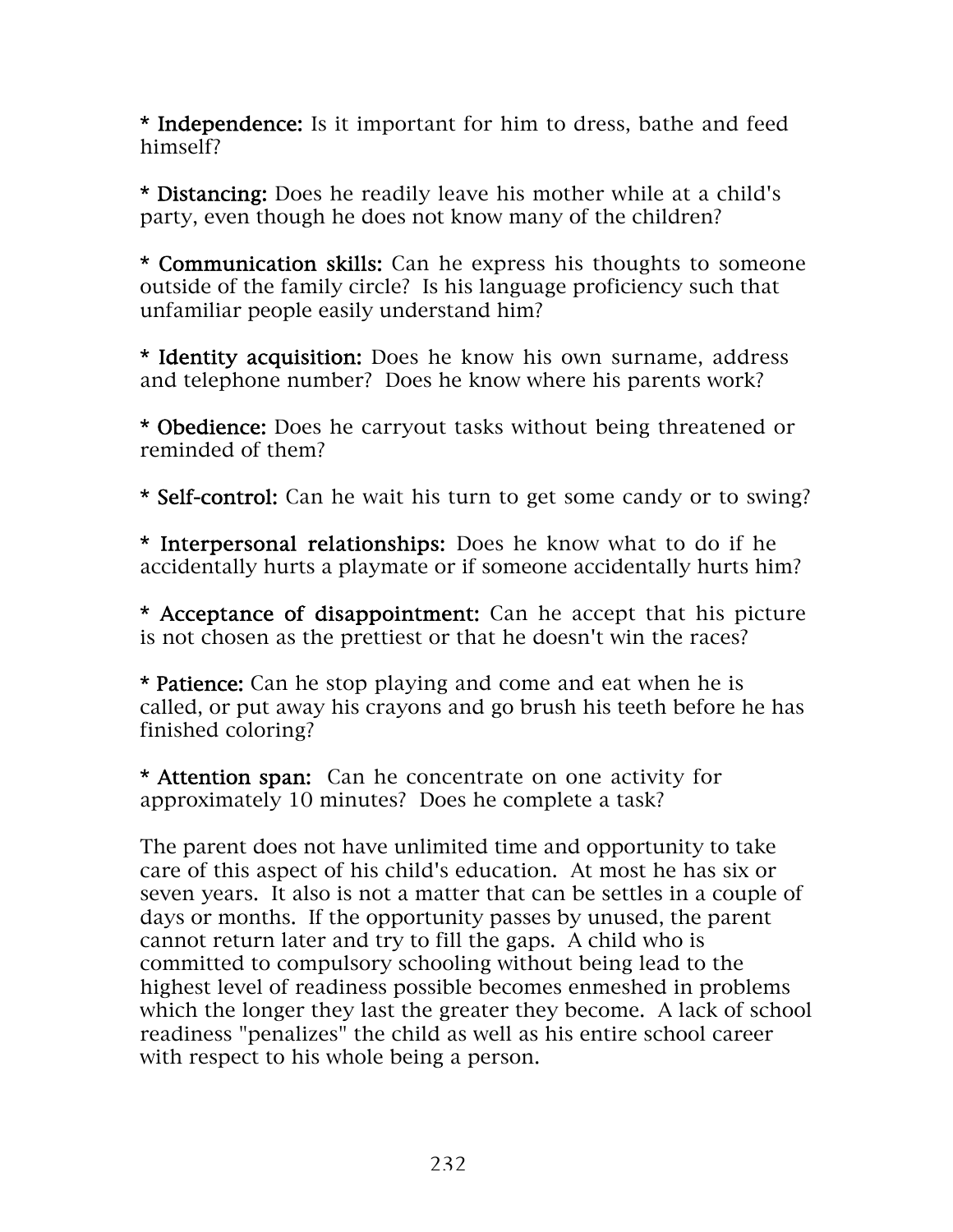It is not difficult to prepare a child for school entry: it is not expensive; it does not require sophisticated equipment, special space or skills. It is something that is to be attained where each parent and child are lovingly with each other. All that is needed are those everyday activities such as playing, drawing, conversing, moving and making music--in other words, things that people have done together through the centuries. School preparation is not strange to life. It is an intensified use of everyday ways of living.

If there is a decision to hold back a child who is not yet school ready until he is, it is pertinent for the orthopedagogue to indicate to the parents that their child will not automatically become school ready in the following year. They must make this possible for him by changing their educative role such that their child has the opportunity to catch up with respect to his restrained becoming.

Often it is not necessary for such a child to have regular helping sessions with a therapist. Indeed, the parents need to be thoroughly guided and informed about what they can do at home, e.g., by offering him appropriate opportunities for playing, drawing and conversing.

#### 9.3 Play as preparation for school

#### 9.3.1 The nature of child play

The child is a player. He is playing in the world and in playing is busy creating a world for himself. Through play, he creates relationships and explores his own possibilities and limitations, the physical environment, other persons, ideas and concepts. By playing, he learns to know life, practices living and masters life skills.

For a child, play is a serious situation; it is not something he lightly engages in. He is intensely involved in it. Consequently, he is confused and upset when his play is interrupted without sensitivity.

Because, for a child, play and learning are so closely intertwined, the playing child truly is in dialogue with his world. He plays with those things that "speak to him", that direct an appeal for exploring. "The child plays with those things that, in their turn, play with him, i.e., invite him to interpret them", says the Netherlander Hester Koster [in Dutch] (1972: 21).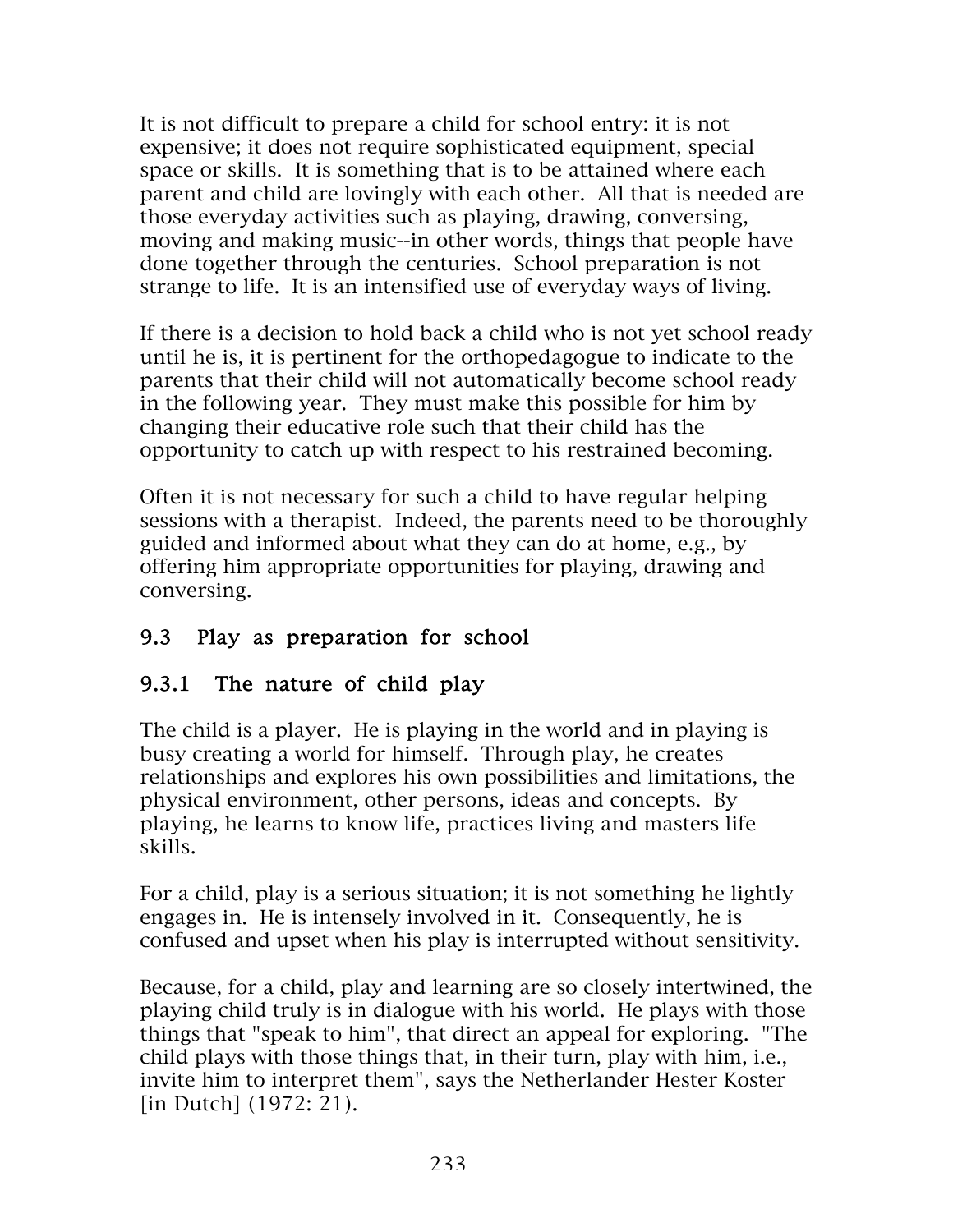This explains why a child so readily looses interest in mechanized or electronic toys. After he discovers how a specific toy works and what its possibilities are, its mystery, appeal and attraction are lost.

When he uses a toy for dramatic play, i.e., when he begins to improvise, this often is labeled as destructive by the parents. They are disappointed in their child when he removes a wheel from an expensive new wagon in order to use it with another toy or even to chew on it. Expensive toys that appeal to adults often have very little authentic play value for a child.

The meaning of child play is in the activity itself and not in its outcome. This is a difference between play and work. An additional difference is that play can freely begin or end on one's own initiative. As soon as this free choice is compromised by an assignment or a constraint, however informal, it no longer is play. A child cannot be ordered to play!

An adult makes a date to play, invites someone to play with him, dresses in special clothes, takes his "playthings" and goes to the designated place of play; not a child. He plays in his nightclothes in the bedroom or in school clothes on the sidewalk. Thus, it is risky to require a child to put on old clothes, invite a playmate and go to the sandbox with the instructions: "When you two play nicely here, the sand must not be carried off!" By luck, under such circumstances, it might happen that mysteries are still in the formless sand, in the patterns the tree makes or in the dry little sticks and foliage that have fallen overnight. The favorite old lids and little bowls might direct a new invitation and the child might play. However, it is not the parent who allows the child to play. In the end, he plays because he wants to.

Many parents are worried because their child does not remain involved with one thing for long and is quickly "bored" with his toys. A variety of researchers have shown that on average a two year old remains involved with a particular plaything for only 6.9 minutes after which he looks for something else. The average five year old limits himself to 12.6 minutes at a time for a particular play activity (Hurlock, 1972: 325). Note that during the first year of school a number of periods are approximately 20 minutes long.

#### 9.3.2 The use of child play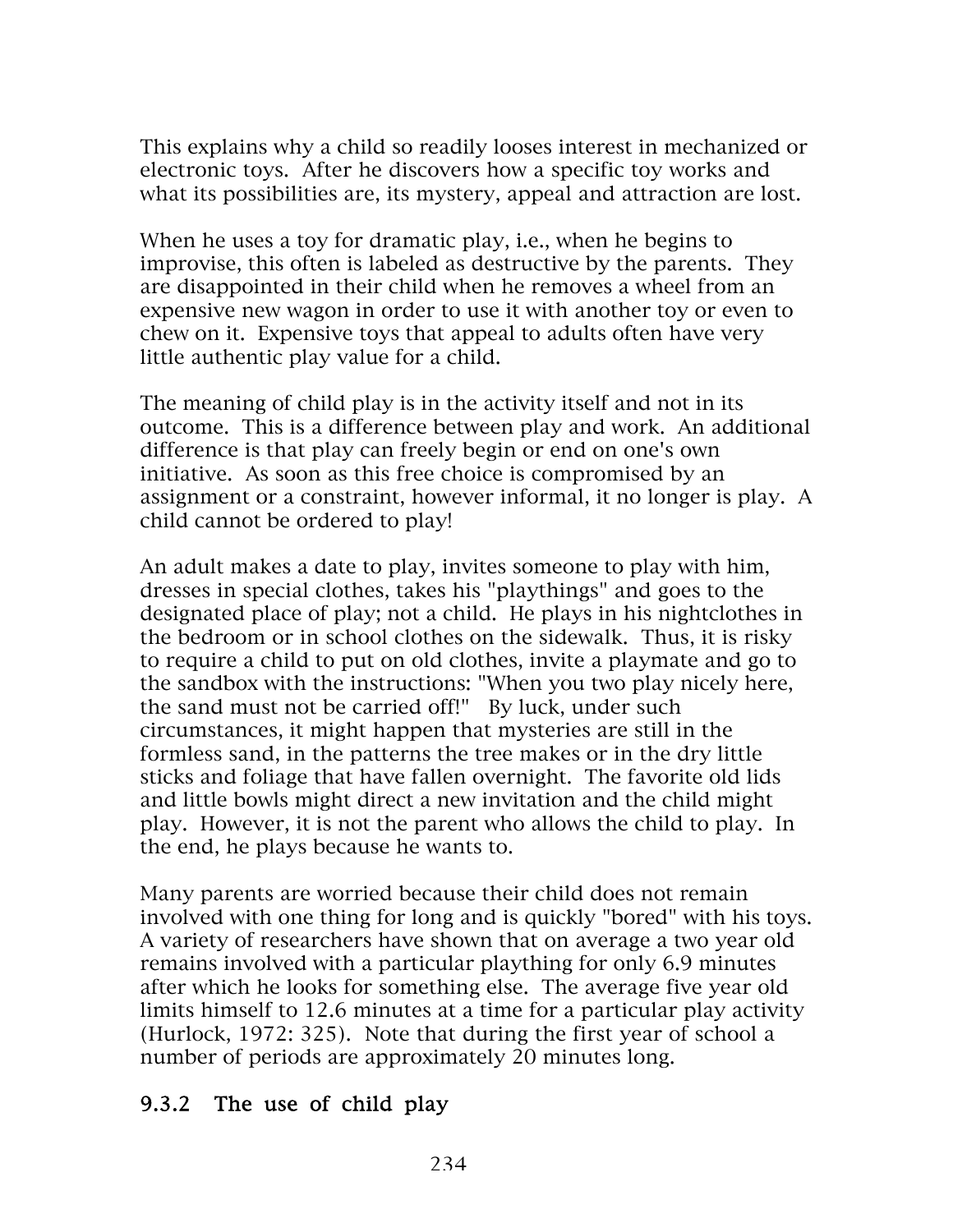Schoolwork is not games. And yet it is through play that we prepare the child for work. This can be practiced successfully if the parent provides for a healthy balance among the following different play opportunities:

## \* Free play

The child must have sufficient opportunity to be involved with reality alone at his own tempo and choice. He discovers his own potentialities, talents, likes and dislikes, learns to know his own body and bodily strength and discovers various puzzles, problems and mysteries. In safety and security, he can practice and experiment, cope with and search for solutions. In school he also is largely dependent on himself. He has to solve an arithmetic problem himself, write a composition, try to determine the meaning of new words. When he takes a storybook from the shelf or checks out a library book, he is alone on his exploratory journey.

The child also needs the opportunity to learn how to keep himself busy without anyone else entertaining him. Inactivity and boredom of school children often are due to the child never being granted time to engage in free play alone. His parents continually are busy "stimulating" him. Being alone is necessary for mental health.

#### \* Play with peers

A child needs to be given ample opportunity to play with or by other children. He cannot keep pace with the fast tempo of thinking and activity in an adult's world. He needs to practice interpersonal relationships in a more relaxed tempo without criticism or interference. Many lessons of life can be learned through free play with peers that will serve him well in the highly competitive school situation.

A five year old girl and a four year old boy play house together. He is the father and gives incessant orders. She carries out some of them but ignores most. Actually she does her own thing by dressing and undressing her doll. The play does not go smoothly and now he prefers to be the baby. Mindful of his own baby brother at home, he is demanding and insists on all of the food his mother sets out for them and eats it up. This annoys her; she no longer wants to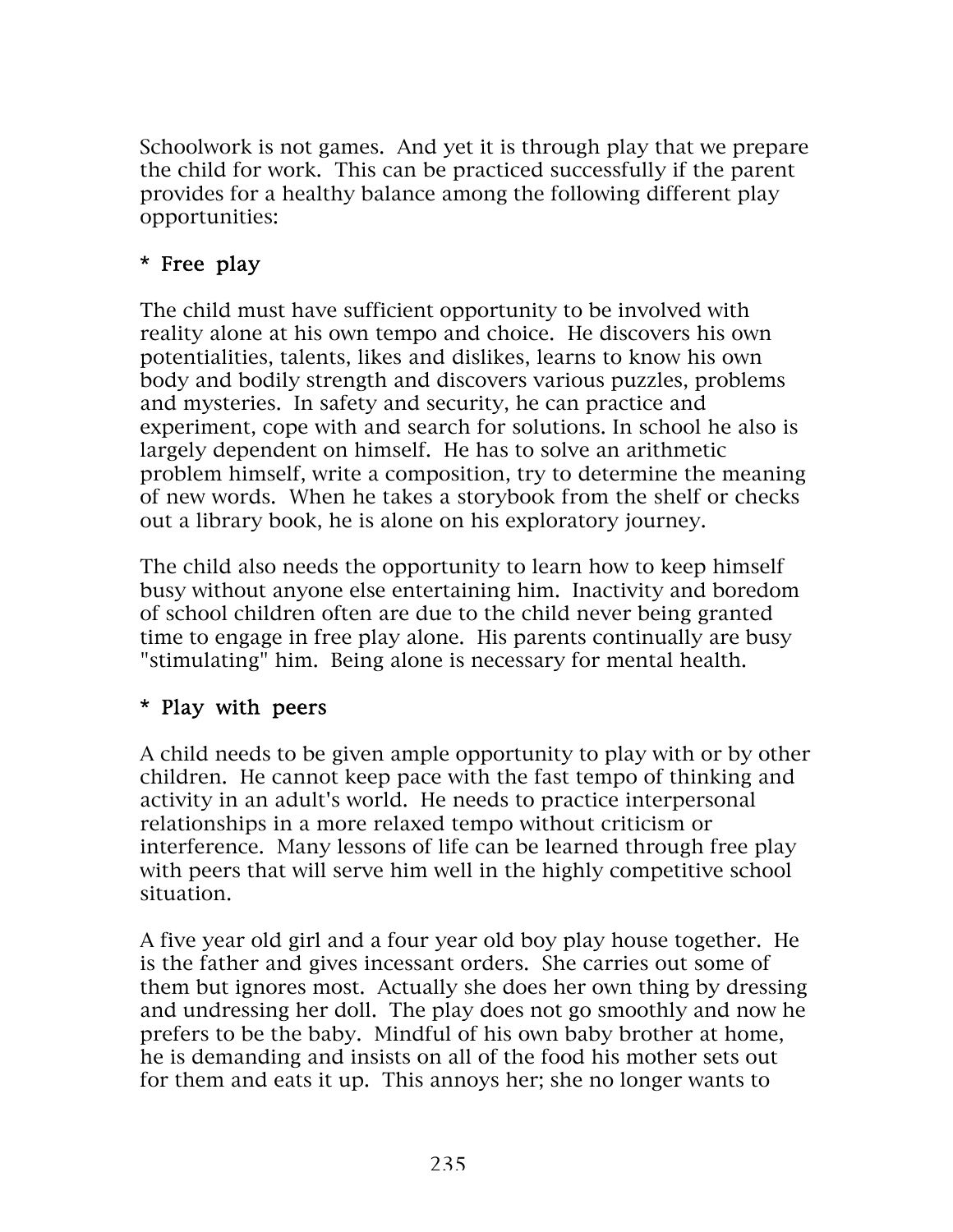play and runs home. He is offended and goes inside crying to his mother.

From the above it can be seen that perhaps the boy feels excluded by the new baby at home and wants to assert himself by dominating his peers. When that doesn't work, he tries to get attention in another way. This also fails. According to the mother's perspective, play with this mate progressed poorly. Indeed, she sits with a flood of tears! However, she is sympathetic and says: "Yes, you feel sad if your playmate suddenly goes home"; she helps him to recognize that in spite of his awkwardness she loves him, that she welcomes him by her, that she notices his distress and doesn't blame him for it. She helps her child to become emotionally stabilized, to see little failings in perspective and to build up a favorable self-image. And perhaps he also learns the life lesson that it is rewarding to show a little selfcontrol in one's dealings with others.

Hurlock seconds this view in saying: "Finally, play is one of the most important forces in the moral training of the child. True, he learns what the group considers right and wrong in the home or in the school, but the enforcement of the acceptance of moral standards is never so rigid there as in the playgroup. The child knows that he must be fair, honest, truthful, a good sport, a good loser, and selfcontrolled if he is to be an acceptable member of the playgroup. He also knows that his playmates are far less tolerant of his lapses from the accepted codes of behavior than are the adults of his home and school environments. He therefore learns to toe the mark more quickly and more completely in play than at any other time" (Hurlock, 1972: 323 [in English]).

#### \* Play in the presence of the parent

To be by a child where he plays is to encounter him in the heart of his world. A mother who can sit on her haunches and in wonder see how the mud protrudes from her child's little fingers without grumbling about the "new sweater that Grandma had sent just last week" is someone who learns to know her child there where he is, as what he is. A father who can laugh together with his only little lamb when she manages to ride backwards on her bike without intruding in a fatherly overprotective way with: "You will fall! Wait, let me help!" is one who learns to know his child as a child and makes himself recognizable as a friend of children. He teaches his child to live! A knack that each parent ought to master is to be by his child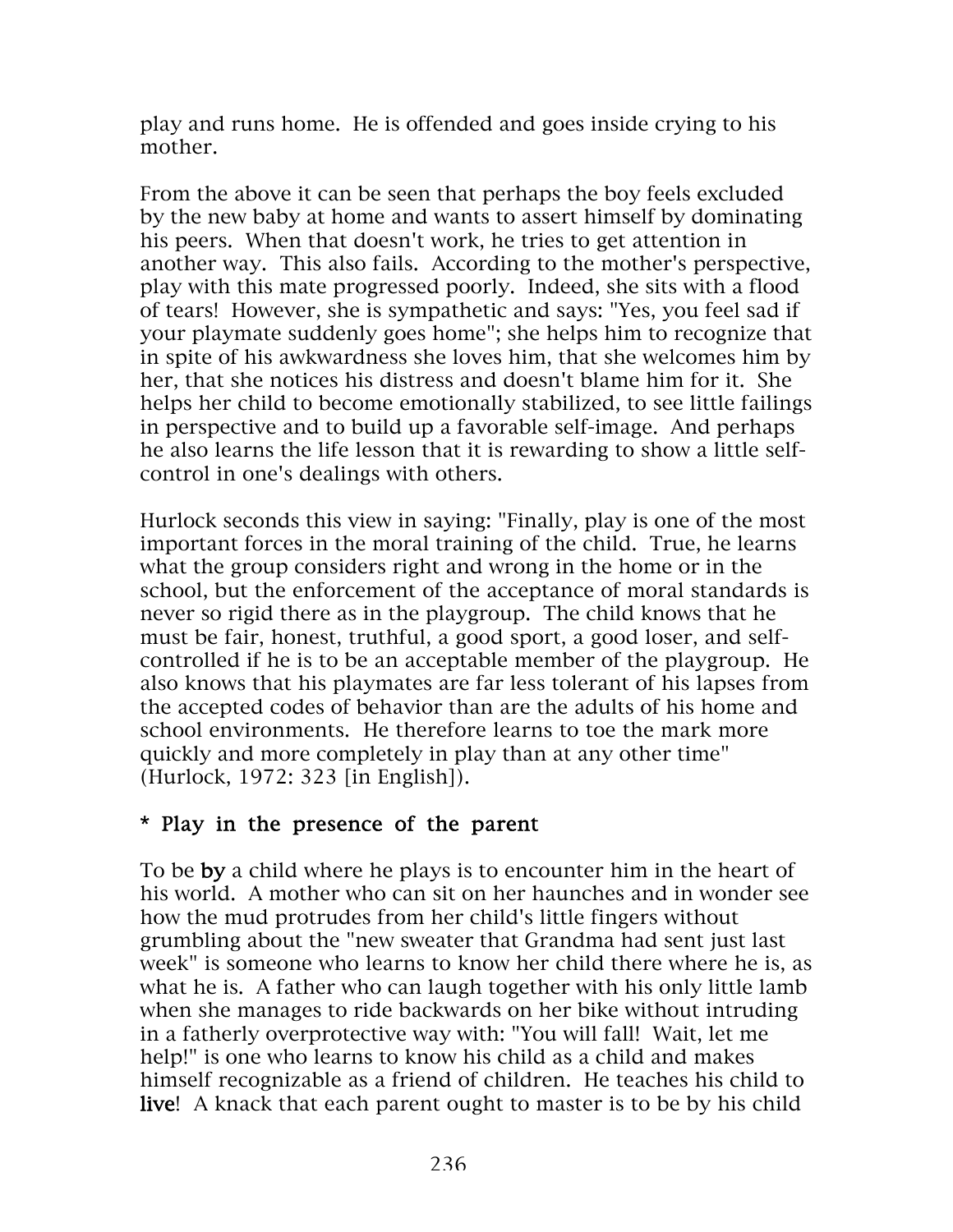where he plays, and even play with him, without dominating or taking over the game.

A child is calm and content and feels secure when he may carry his building blocks or other toys and sit and play alongside his father's chair, or may go into the kitchen by his mother and color. This creates ample opportunity for conversation between parent and child. Then the parent is by the child in order to make use of learning opportunities that arise spontaneously. Thus, one learns that the child can count, differentiate between more and less, higher and lower, large and small and many other concepts and ideas that form the basis of beginning arithmetic and science. The parent also has the opportunity to direct his child's perception and observation, to broaden his vocabulary and increase his attention span.

Often it is necessary for the parent to demonstrate a little to introduce the possibilities of the play material to the child. However, it is important that he then distance himself and leave the initiative to the child while remaining empathically there to provide him help and support when and where needed.

#### \* Play with the parent

Here the parent can use any of the forms of play he feel comfortable with. For example, a father can engage in functional play with his son by wrestling on the mat, by teaching him to cycling. A mother might enjoy constructive or even illusive play with her child.

This provides the child with the opportunity to learn that he is not necessarily the leader or "boss" of the playground, to abide by the rules agreed on beforehand, and to overcome failures. For many school beginners, it is a painful matter to discover that he is not the fastest runner in the class, that another can draw more beautifully than he and can learn to read faster than he. If at home in playing with the parent, he lived-experiences that he need not be the winner in order to be highly regarded, he can persist in trying to succeed and maintain his self-respect.

In playing with the parent, he can learn to search for alternative solutions, to orient himself to new situations, to assume a venturing attitude, to accept limitations and to work purposefully. All of these factors play a role in beginning instruction in mathematics.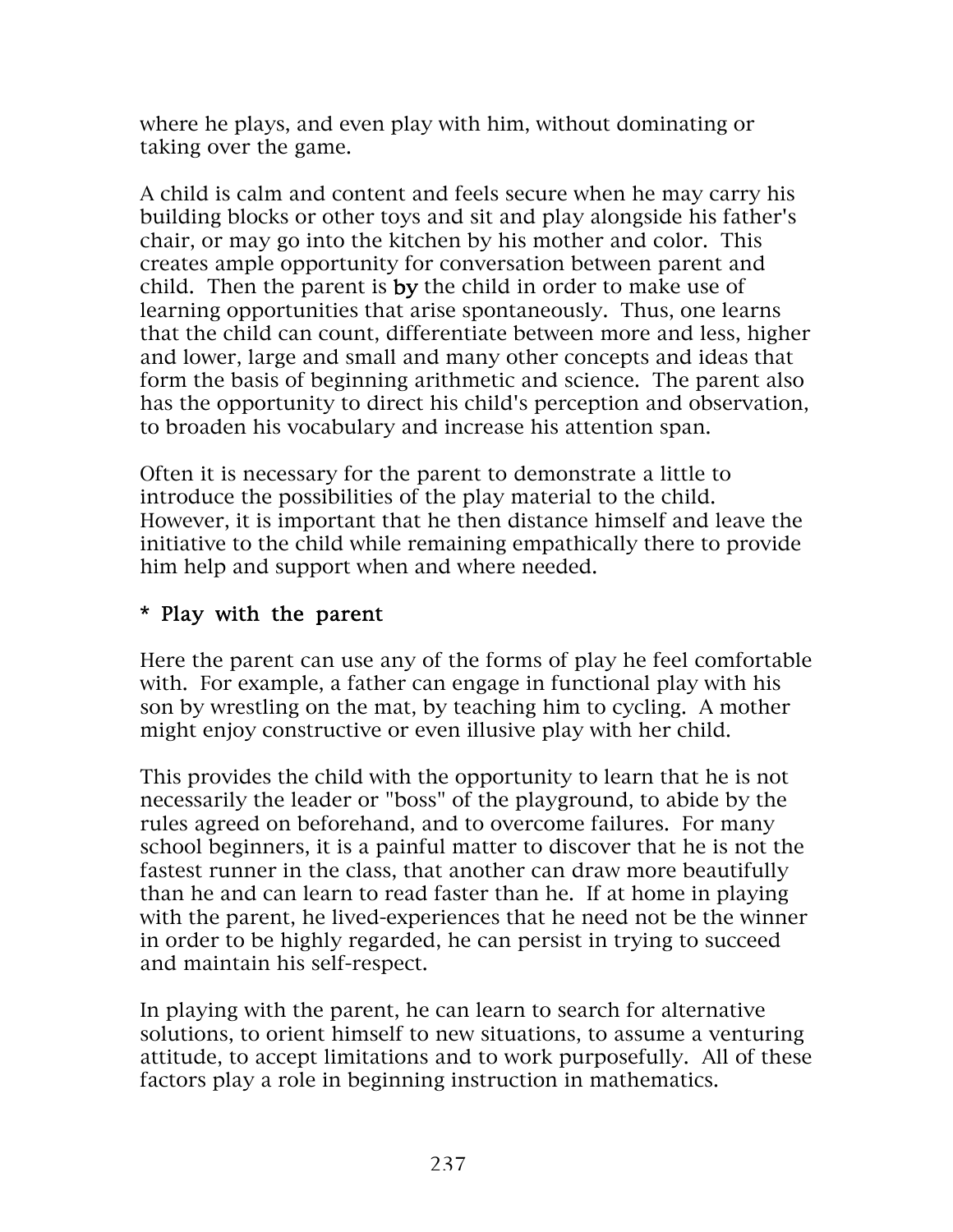By a varied and balanced use of play, a parent can contribute greatly to his child's successful school entry.

## 9.4 Language as preparation for school

## 9.4.1 Introduction

Language is an authentic medium of human communication. As such it is a means that each parent can use in preparing his child for school entry. Here it is necessary to distinguish between written and spoken language since the two forms can be used separately or together.

# 9.4.2 Spoken language

For anyone who has ever conversed with a toddler, it is clear that there is a big difference between the language and speech of a child and that of an adult.

To truly converse means to be sensitively with each other, to be open to each other and to participate in the other's world and meanings. To converse means that both partners have the opportunity to speak but also to listen. The adult can use conversation as a social or as a teaching medium. From an educative perspective, a harmony and balance between the two forms is necessary.

## \* Social conversation

By this is meant open and free conversation that arises spontaneously. No preconceived aim or conversational theme is anticipated. During social conversation, the parent has an opportunity to learn to know his child, to determine how he feels about things, what he thinks about them and where his knowledge is deficient. He also has the opportunity to fulfill his needs as the opportunity arises. Not only does he learn to know his child, but in social conversation he also presents himself as knowable and gives his child a glimpse of his own unique adult world.

In this way, the parent affirms to his child that he is regarded as worthy, that he recognizes that his child has unique meanings about matters and he wants to understand them. He helps his child obtain self-respect and regard for his own human dignity. This certainly is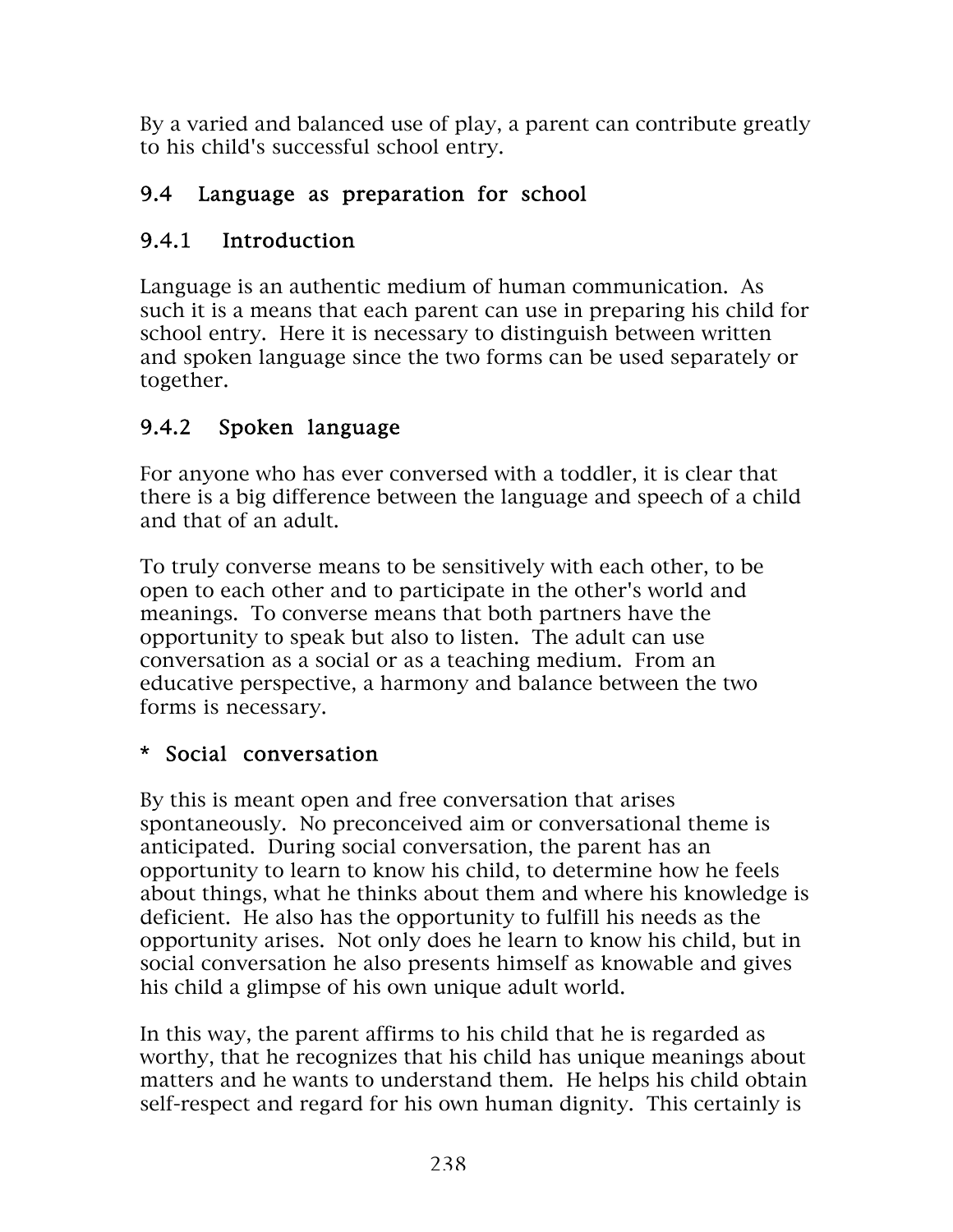one of the most precious gifts that any parent can give to his school beginner.

A child who in talking with his parents lived-experiences that he may think for himself and may express his thoughts in words with candor is a child who already has taken the first step on the way to scholastic success.

Many parents unwittingly inhibit the stream of conversation between them and their child. Gordon (1975) has indicated that parents often incorrectly understand that a child seldom says what he means in words. He says one thing but really expects his parent to hear and understand something else. If the parent has the patience and will to correctly understand his child, he can help him to gradually express his thoughts better and more clearly so that he can more easily be understood by adults. This skill will serve him well in school.

Parents often trip themselves up by unwittingly obstructing communication with:

- \* ordering ("stop bothering me");
- \* threatening ("if you don't now...");
- \* preaching ("a big child such as you ought to...");
- \* giving advice ("why don't you try not to...");
- \* instructing ("let me show you...");
- \* criticizing ("you are now very naughty...");
- \* belittling ("don't be a baby...");
- \* analyzing ("you are only tired now...");
- \* lauding ("a clever child like you can easily do that".);
- \* reassuring ("don't worry, this is not so bad...");
- \* ferreting out ("why did you do this...");
- \* withdrawing ("I will listen in a minute".).

With a little practice, each parent can learn to listen to what his child says and to talk such that the child can listen to what he has to say.

# \* Teaching conversation

This differs from social conversation in that the parent has a specific aim in view and there is room for specific opportunities to converse. He uses this conversation to inform his child of particular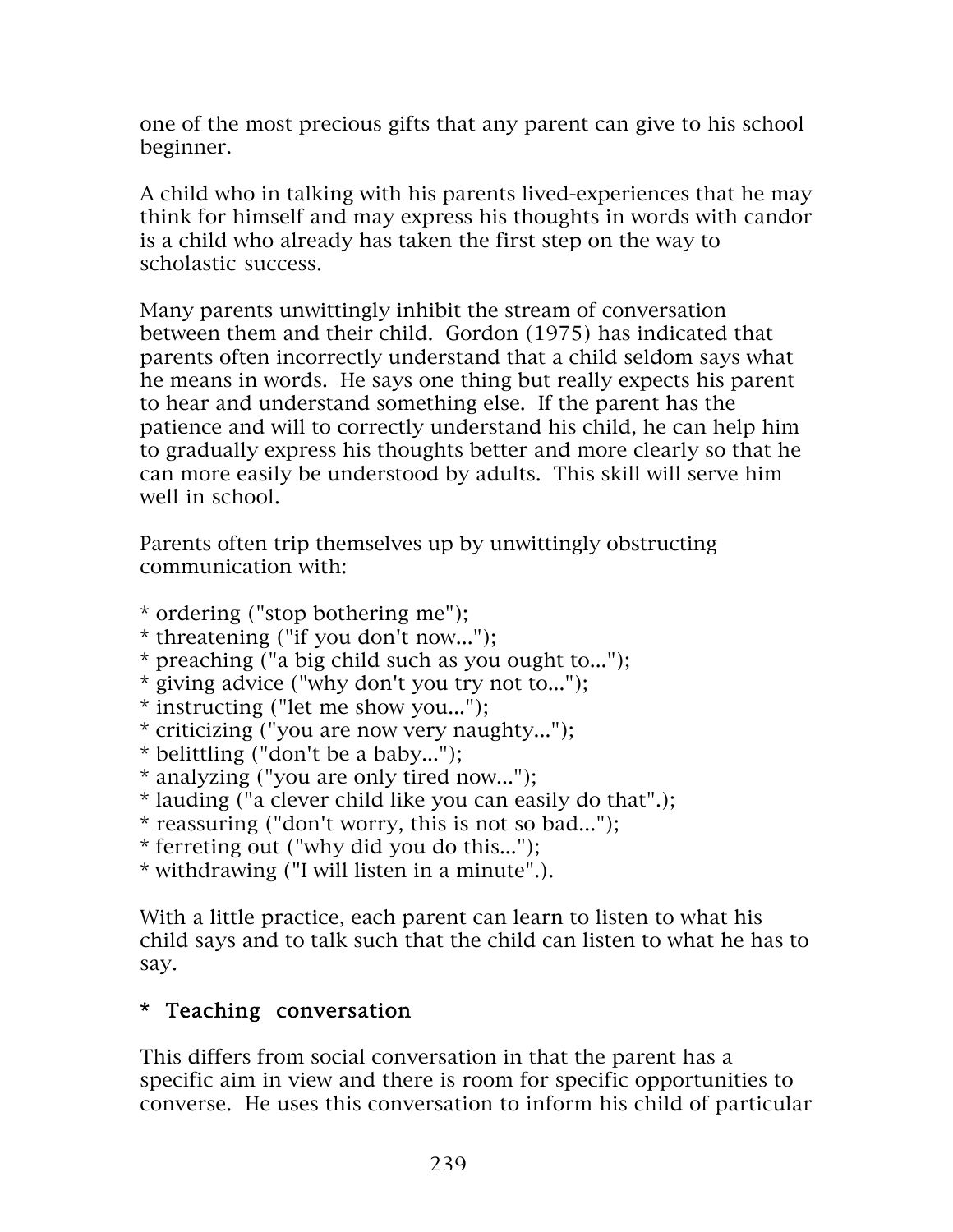facts such as what he must do if he feels sick at school, or gets lost in the shopping center; how to use a telephone. The greater the child's general knowledge, the smaller the threatening unknown. A child who knows Grandma and Grandpa's telephone number does not sit panic-stricken in class wondering what will become of him if perhaps Mother doesn't turn up or if he is not on time for the school bus.

In the teaching conversation, the parent teaches his child and there is the whole surrounding reality of life to teach about without concentrating on reading, writing and arithmetic. These formal contents will be unlocked for him in ordered ways by his teachers. This is not to say that a parent should withhold any information about formal school content if the child asks about it. Withholding information is no less harmful than forcing information on a child who is not yet ready for it.

In the teaching conversation the parent purposefully tries to increase his child's vocabulary and improve his grammar. [In a country such as South Africa, each parent is obligated to educate his child in the use of at least the two official languages. Mastery of at least one black language is highly recommended].

It is known everywhere that young children readily learn foreign languages. However, this does **not** mean that they can master more than one new language at a time. To expose a child to two languages from the beginning is to handicap him in both. However, a child who begins his school career without a specific home language or "mother tongue" will learn to read and spell under extremely unfavorable circumstances. Even mathematics can only be mastered via language. He doesn't have a single distinct language in which he can think and communicate. In the primary school, especially in the junior-primary phase, he might seemingly hold his own but he will stumble at the beginning of the senior-secondary phase where cognitive tasks figure more prominently.

Thus, parents must see to it that a child is exposed to a second language when his mother tongue is already established and preferably on a one-person-one-language basis. Young children readily learn a new language, but one language at a time is the key.

It is detrimental to a child's acquisition of identity and a favorable self-concept when parents arbitrarily change languages in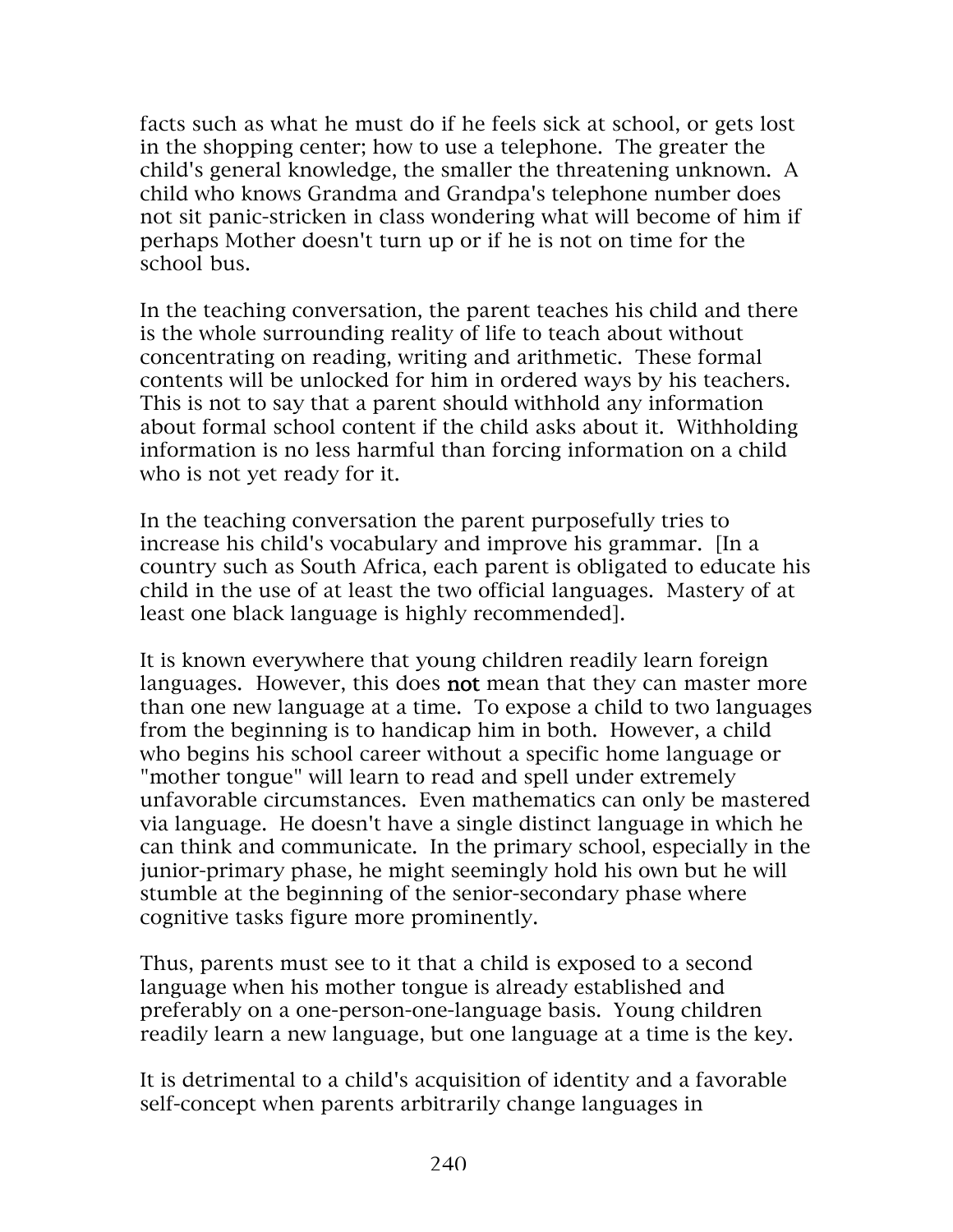communicating with him and also when he is addressed in another language than is the rest of the family.

The parents need to insure that the quality of the spoken language to which his child is exposed via records, radio, film, television, family discussions and the pre-school is of such a nature that it is elevating for him. Baby talk and other whimsical uses of language should be avoided as far as possible. In school, a child has to communicate in a polite and generally accepted way.

## 9.4.3 Written language

From an early age children ought to be exposed to words in books, magazines and newspapers. Long before he can read, he is curious about the mystery contained in letters on paper. By reading to children, their attention span is increased, their vocabulary is enlarged, their general knowledge is expanded, they learn to analyze a situation in order to connect cause and effect and draw logical conclusions. A child is guided from a concretely bound thinking to a level of abstract thinking. He can make good use of all of these skills when he is in school.

A good children's story teaches him to think and feel in subtle ways. He learns to not only find pleasure in unusual results and high tension but also in its everyday, less dramatic and less sensational but true value.

A story is never for a child a "light diversion" but is serious. It helps to furnish his referential framework. Thus parents should take care that the stories read to their children have relevance for life reality and contribute to their values and norms. A child who knows what is right and what is wrong, what is expected of him and what is not when he goes to school is a child who feels secure.

## 9.5 Drawing as a means of preparation for school

## 9.5.1 Introduction

In his graphic expressions a toddler makes his world known to others. What he can not yet express in words he conveys when he is allowed to draw freely and without restraints. His drawings are an expression of the world as he sees it and not as it appears to an adult.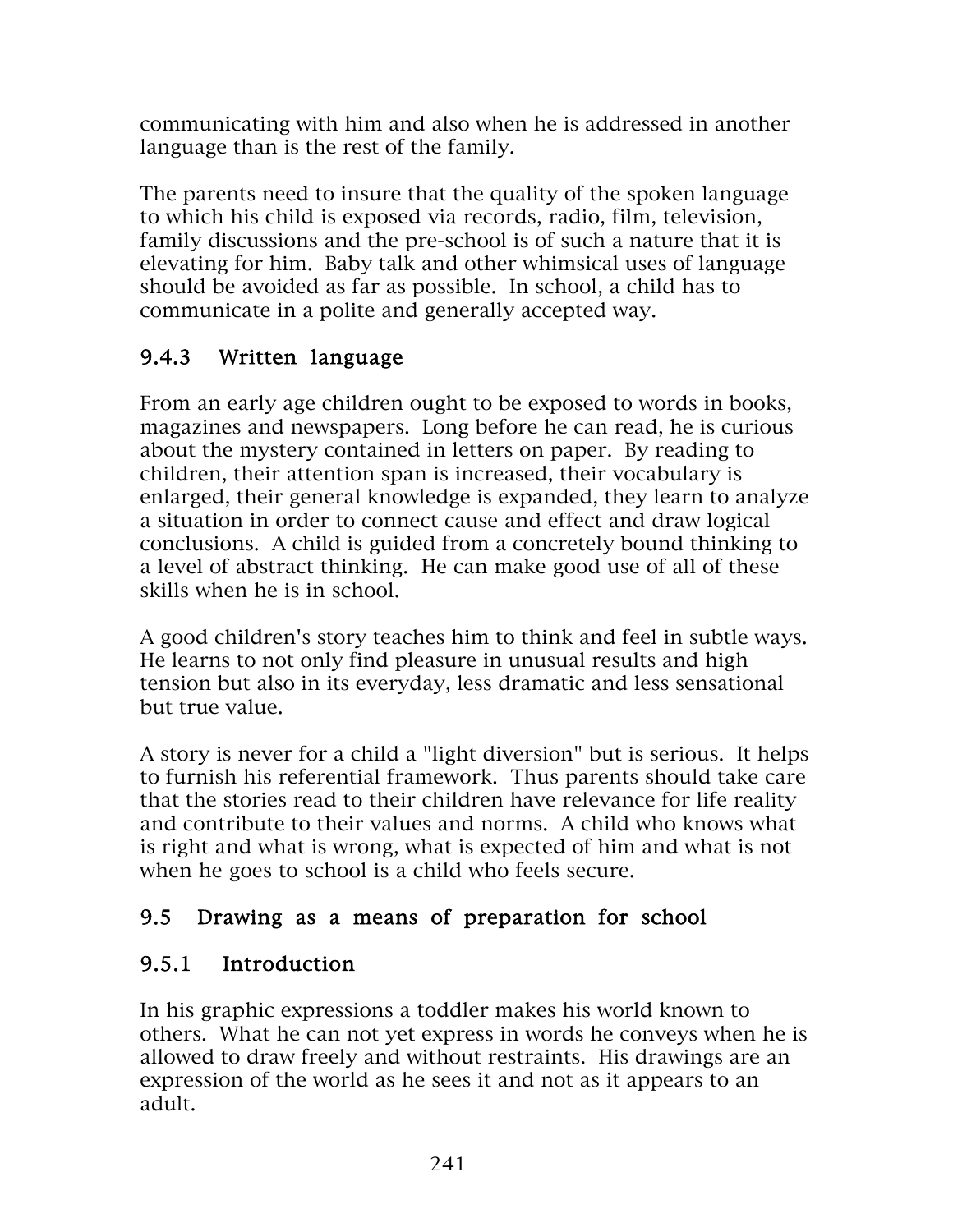He makes no effort to capture the correct color, take into account perspective or proportions, or to use foreground and background. He will not give a photographic reproduction. What he clearly expresses in his drawings is feeling.

The toddler knows his world with his feelings. He also explores his world emotionally. It can be said that he draws from an affective perspective. What carries the most emotional value is given the most prominent place. Also, it usually is proportionately the largest, with color, heavy lines and details emphasized. The parts of an object, landscape or person that are emotionally irrelevant simply are left out.

### 9.5.2 Free graphic expression

In order to allow his emotional potentialities to develop favorably, he needs some opportunity for graphic expression. There should be a variety of drawing materials at his disposal. In this way he can safely explore, experience, give meaning to and assimilate his world. Pent up emotions of whatever nature tend to spill over into his cognitive potentialities, eclipse them and even occasionally supplant them. In order to meet the cognitive challenges of the school, he needs a stable emotional life.

#### 9.5.3 Preparatory writing exercises

The parent can channel the child's love for drawing in the direction of perception and coordinated practice by, e.g., placing at his disposal a large number of sheets of blank paper, by drawing patterns with him and in this way showing that ordered and precise repetition is necessary to form a pattern. He can even be asked to draw simple geometric figures or make line drawings. However, the opportunity for free graphic expression should never be lost.

Man, house and tree are the most popular drawing themes for young children. Boys usually draw better bodily proportions than girls and at about six years, in drawing a person, an indication of gender usually occurs.

As with play, the meaning of drawing for a child lies in the activity itself. When he has finished drawing, he has no real interest in the product. If his drawing is hung up, he believes the specific theme is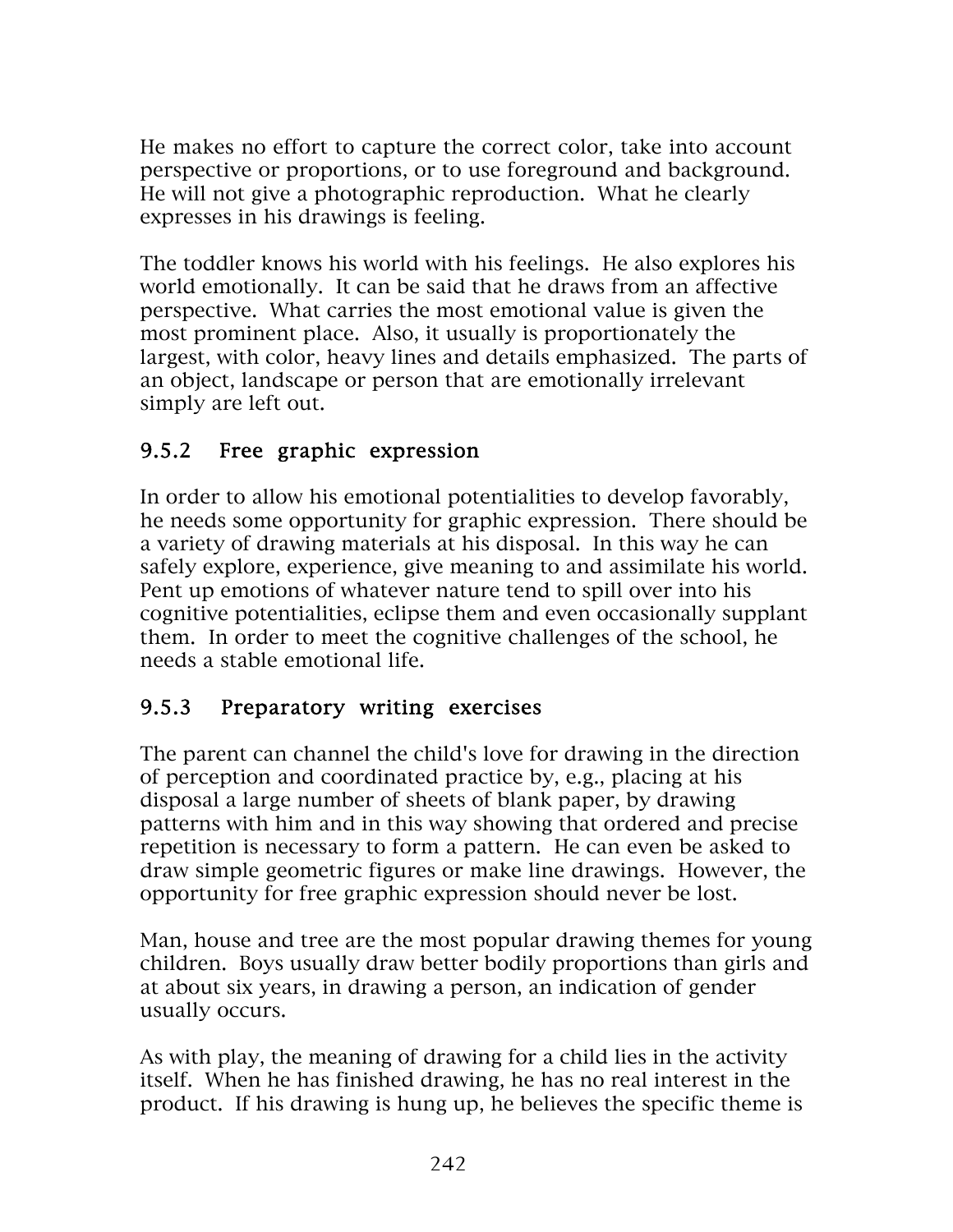of particular importance to the adult and in the future will try to repeat it in order to receive approval. Therefore, parents should be careful when they express approval or disapproval about the child's graphic work.

## 9.6 Synthesis

School readiness is not a gift that a child receives as a present for his sixth birthday. It is something that can be acquired through the educative roles of parent and child. To guide a toddler to school readiness is one of the richest and most satisfying experiences contained in parenthood. It is something the parent ought to enjoy in knowing that he has given his child a little push on his way to adulthood.

When a child is identified as not being school ready, the parents need to carry out the mentioned activities with an intensified tempo and under the supervision of an orthopedagogue in order to bring about for their child the most favorable circumstances at school entry.

### 10. THERAPLAY

#### 10.1 Introduction

While M. J. Langeveld originated pedotherapy in the late 1950's in the Netherlands with the accent on play as the most obvious way in which a child enters a relationship with his world (Langeveld, 1960), in the United States, Austin Des Lauriers designed a play therapy that later evolved into Theraplay (Jernberg, 1980: 1). There are remarkable agreements between the two but also definite differences.

In the footsteps of Des Lauriers, in her theorizing, Jernberg used the phenomenological method. She started from the primordial or original educative situation as it appears in life reality, i.e., the parent-child relationship or more specifically the mother-child relationship. Jernberg studies a child in the educative relationship there where he appears, just as he himself appears. Thus, she returns to the phenomenon itself. In this she follows the mode of thinking that pedagogues use in their scientific practice (see Oberholzer, 1954 and Landman, 1977: 2-60).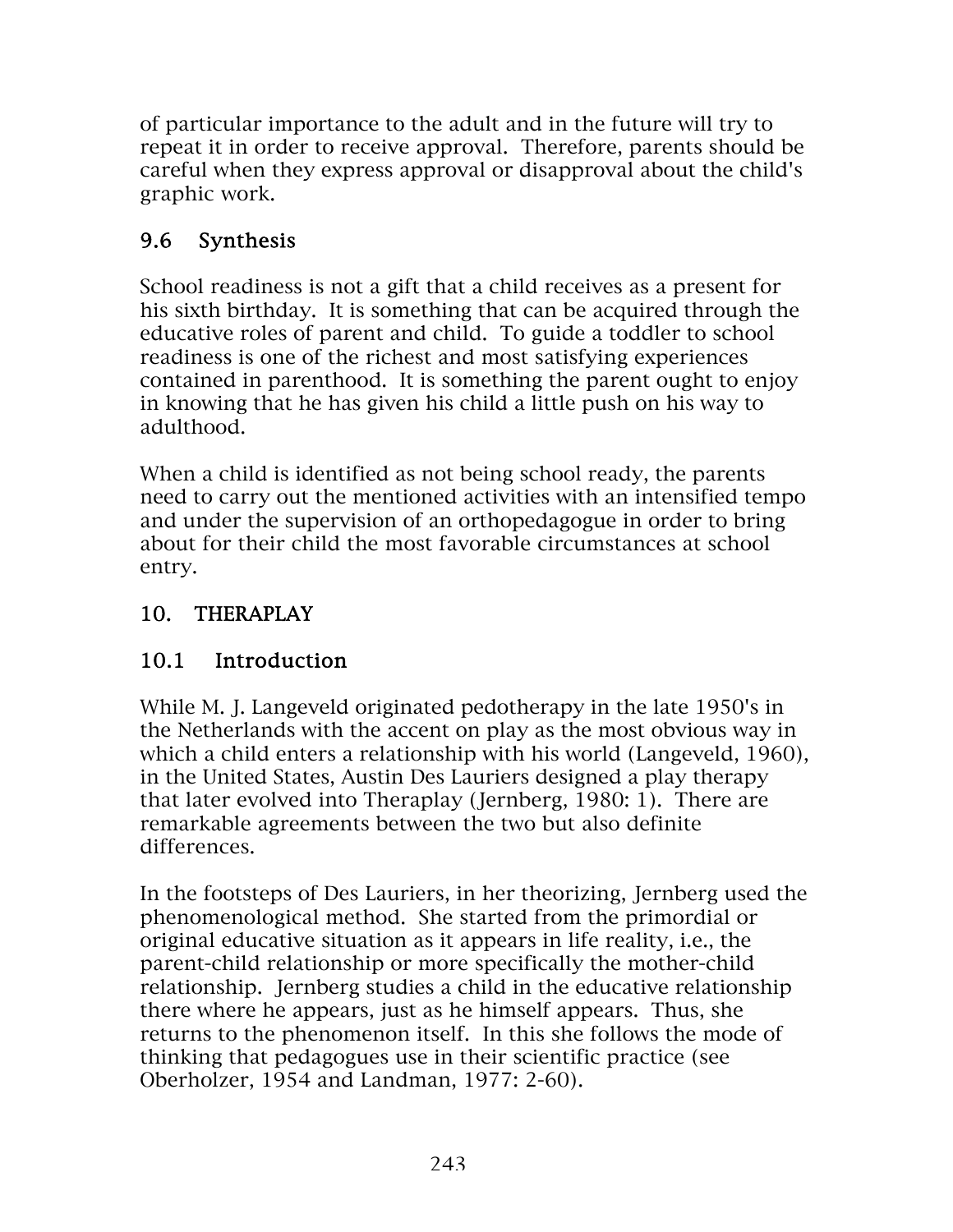Jernberg begins with a penetration of the educative activities carried out by the mother in order to give her child the opportunity to become adult. The pedagogic activity structure is described by Landman in its essentials (Landman, 1977: 69-73). Jernberg also uncovers essentials of what occur between mother and child and then elevates them to categories, namely--

- \* nurturing;
- \* challenging;
- \* intruding, and
- \* structuring.

These four categories are in agreement with the four aspects of child becoming described by Langeveld in his Ontwikkelingspsychologie [Developmental Psychology] (Langeveld, 1960: 42), i.e., the biological moment, helplessness, security and exploration.

By "nurturing", Jernberg means a loving, physical nursing, pampering and caring of the child. This also has to be embodied in the therapeutic situation.

"According to Langeveld, educating a child is more than a mere 'feeding and protecting' if he ever will prosper as a person. He also has a particular need for loving nurturance and if this is lacking, then his becoming occurs in unfavorable ways" (Pretorius, 1972: 35 [in Afrikaans]).

Physical contact, coddling and especially eye-contact are of the greatest importance in pedotherapeutic play therapy. Especially in the case of direct play therapy, functional or competitive play is actualized during the orientation phase which is aimed at physical contact. Often an entire direct play session is devoted to sensopathic play. This type of play is also of particular value during the functionalizing phase of therapy. Then the child has an opportunity to respond to the coddling.

Jernberg's category "challenge" is aimed at inviting, indeed challenging the child to break out of his own helplessness (Langeveld's aspect of becoming). Appropriately embedded in direct pedotherapeutic play therapy is a questioning phase. The child is not allowed to evade the challenges of life. He is challenged on affective, cognitive and moral-normative levels to enter into the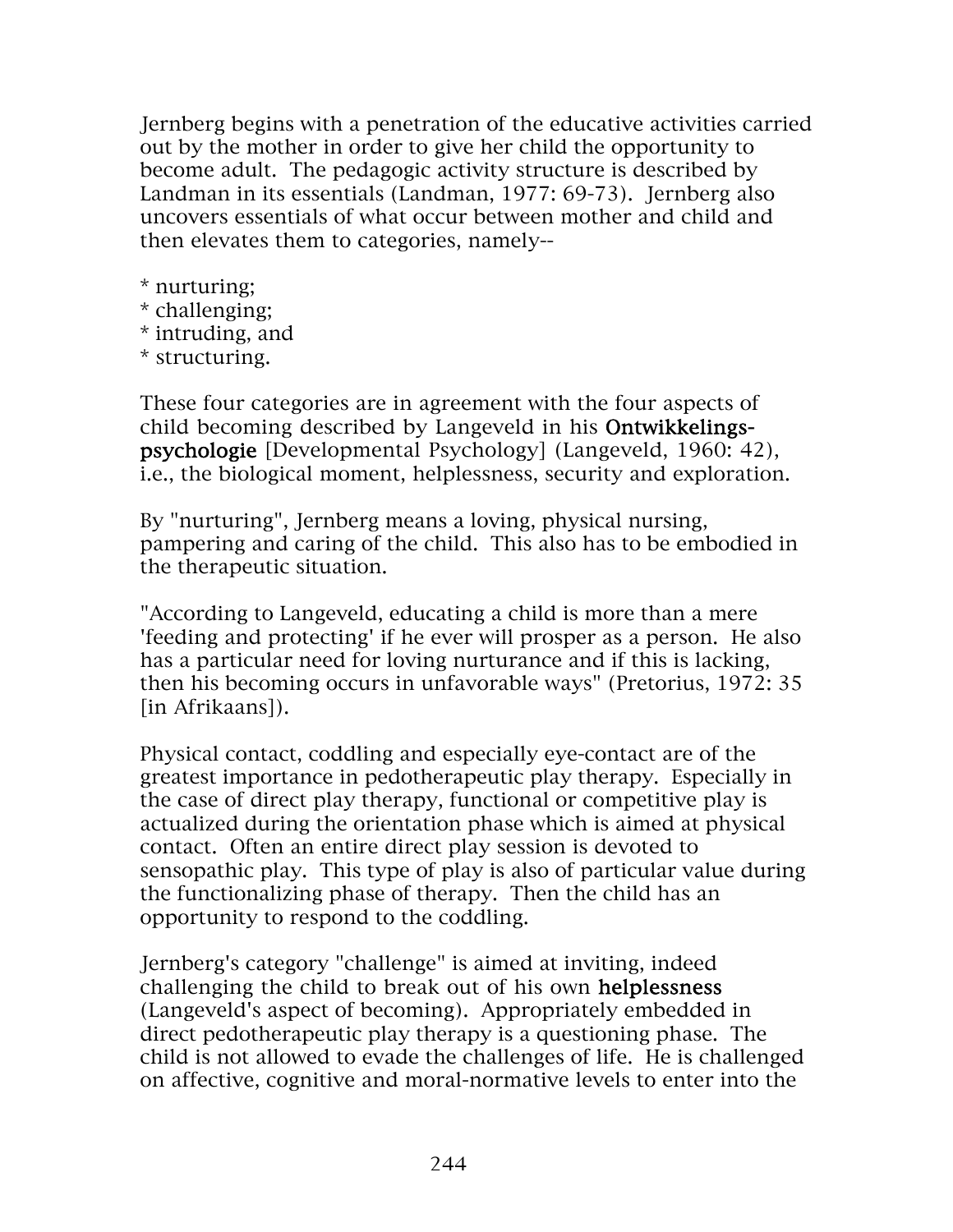event and transform his own being stuck and helplessness into a lived-experience of "I can".

According to Langeveld, a lived-experiencing of security is something that each child must have on his way to becoming adult. A child feels secure in knowing that he is supported by the educator and/or therapist. The adults can only do this if they are in control of the situation and are able to show the child definite limits as orienting beacons. According to Jernberg (1980: 18-21), "To be in charge" is one of the therapist's most important tasks. As is the case with a pedotherapist, a Theraplay therapist also does not work indirectly. To assume co-responsibility for the child's becoming during the session, the direct therapist has to be in charge and this can only occur if there is a definite, relevant identifiable structure to the course of giving help. Pedotherapy is highly structured. During indirect therapy, there is much less emphasis on the structure of the pedotherapeutic event, but it is never absent.

Following Langeveld, exploration as an aspect of becoming means that the child's intentionality will be actualized (Pretorius, 1972: 37). In the language of Vorsatz, the therapist does his best to "allow the child to act". He then describes the setting of limits and boundaries during structuring as "not allowing the child to act" (Vorsatz, 1966: 67). This allowing the child to act or evoking his exploration is called "intruding" by Jernberg. At most, a pedotherapist directs an appeal to the child, invited or not, but because of his respect for the child's human dignity and right to privacy he will never force himself on him. The principle is the same but there is a difference in degree [of implementation]. Jernberg also warns that this intrusion on the child leads to wild outbursts from him (Jernberg, 1980: 2).

A further difference between pedotherapy and Theraplay is in the role that historicity plays. Theraplay is a here-and-now therapy that ignores the past and does not take the future into account. The pedotherapist, in contrast, views the child as a temporal being. His past is a co-determinant of his present as is his anticipation of his future. In the therapeutic situation he is involved in designing his future. Nevertheless, Jernberg doesn't succeed in encountering the child in a completely unbiased here-and-now because she prepares her therapy on the basis of the symptoms the child has shown in the past. However cryptic this may be, Jernberg still takes account of the child's past although only in the form of a penetration into the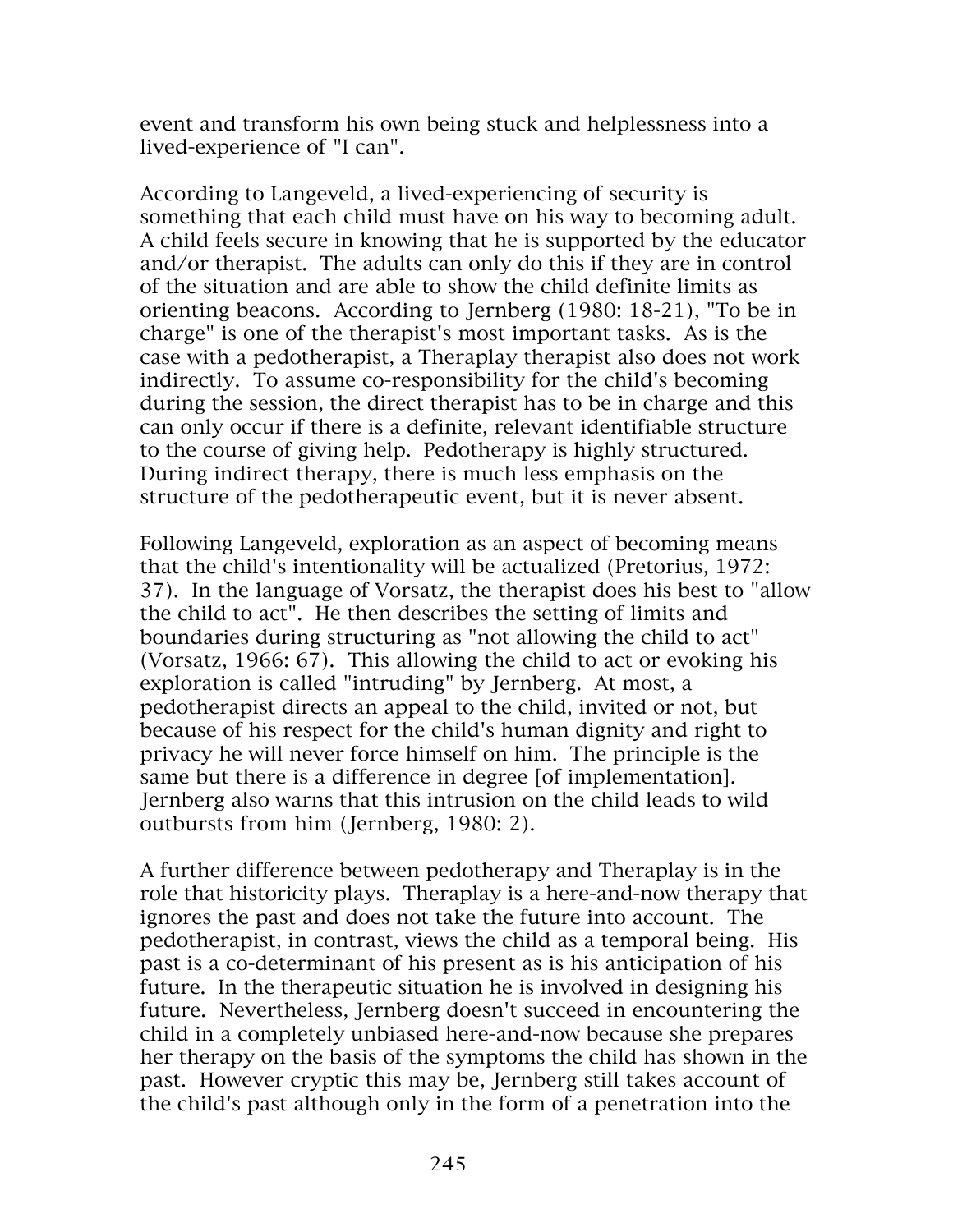unacceptable activities resulting from an attunement that has arisen from accumulated meanings.

Play always gives the child satisfaction. However, it also is a serious situation and therefore it is not always extremely pleasurable. None the less, a child enjoys playing. For him, the pedotherapeutic play situation is pleasant, fulfilling and meaningful and therefore he enjoys it. However, there is never a specific aim to enjoy oneself as with Theraplay. Also, in this respect, pedotherapy is less pointedly driven than Theraplay. However, the underlying principle remains the same.

## 10.2 Application of different forms of child play

In the English literature on the topic, there often is a distinction between "games" and "play". By the latter is specifically meant illusive or role play while the first mentioned includes all of the other forms of play, i.e., sensopathic, constructive, esthetic, competitive and functional play. This distinction is not made in Afrikaans. There is an overarching reference to play as a way of being.

With indirect pedotherapeutic play therapy, exclusive use is made of illusive play since this mode of play is excellent for a symbolic encounter with what is problematic. In Theraplay, as in direct pedotherapeutic play therapy, this form of play is not used. Thus, indirect pedotherapeutic play therapy shows little correspondence with Theraplay but it shows a considerable agreement with Lubber's image communication (1971: 54-85).

Direct pedotherapeutic play therapy uses all of the other forms of play, i.e., that also are used in Theraplay and which can be conveyed with the term "games".

In an analysis of the play world of a child, Vermeer (Faure, 1963: 44-59) uses the following categories:

\* The play world as illusive (make believe) world;

- \* The play world as esthetic world;
- \* The play world as manipulable world; and
- \* The play world as bodily (sensopathic) world.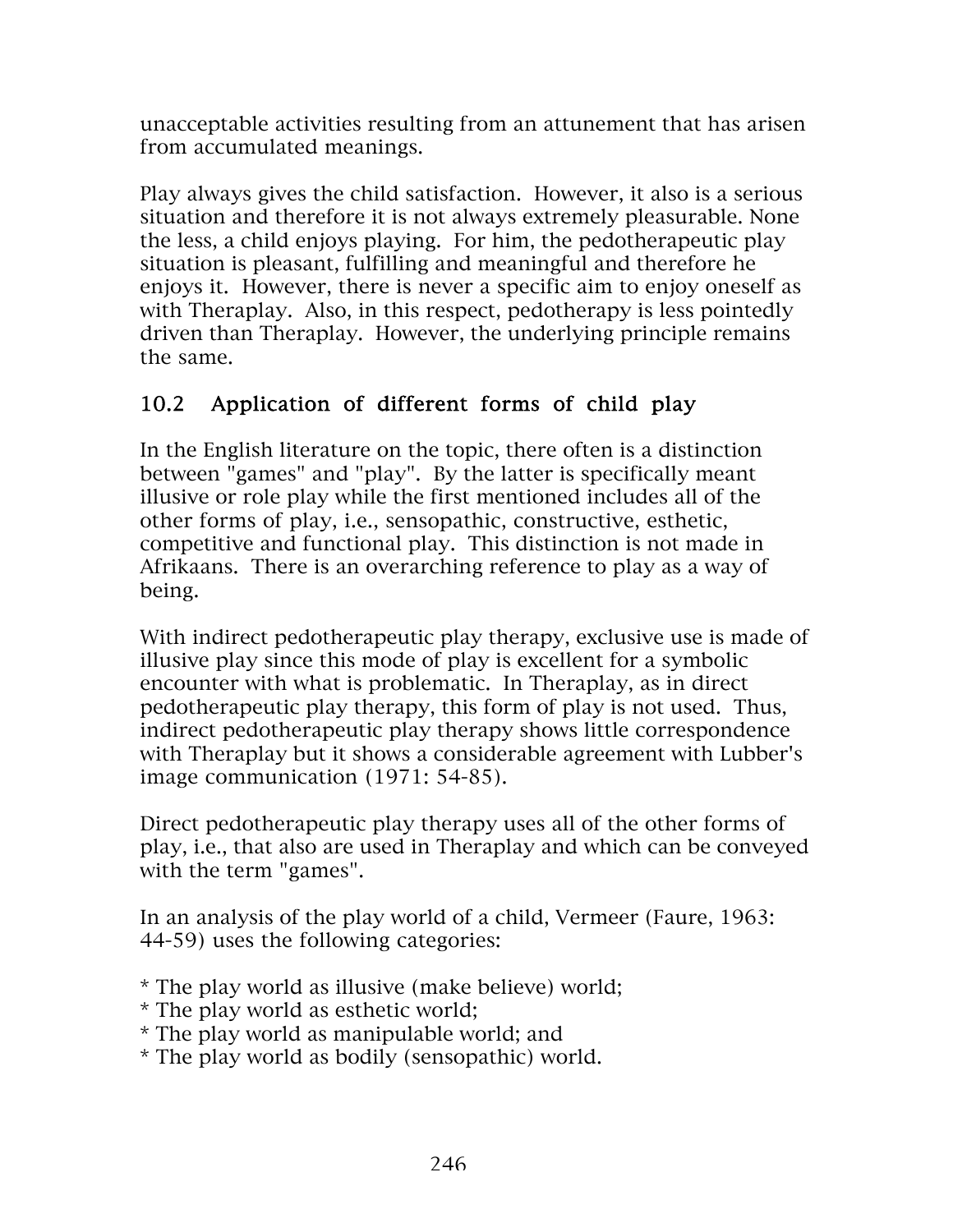Also, according to this classification, the first named is not included in direct pedotherapeutic play therapy and also not in Theraplay. The other categories are included in all other therapeutic forms.

#### 10.3 The relationship between the therapist and the child

The fundamental essentials of educating (trust, understanding and authority) also are central constituents of Theraplay. Not only is everything in the therapeutic situation designed to promote mutual trust between therapist and child but the therapist continually presents himself primarily as knowable to the child. The therapist's demonstration of trust and taking the initiative stimulates trust in the child.

Because the session activities occur individually to satisfy the particular child's needs, the therapist shows an understanding of his unique situation. The therapist also knows that he might feel strange and ashamed and therefore try to withdraw. Once again he shows an understanding of the child's blockage, his deficiency in insight and experience. The therapist protects him in this situation, decides and takes the initiative regarding the therapeutic event. In addition, he shows an understanding of the child by a "focus on his need for change" (Jernberg, 1980: 19). Also, the orthopedagogue accepts the child as he is but considers it inappropriate for him to remain so.

As with the pedotherapist, the Theraplay therapist does not verbalize and point out the child's implicit and hidden meanings to him. The pedotherapist never names the problem unless the child brings it up as a conversational theme.

As in the case of pedotherapy, the Theraplay therapist upholds authority. The child is clearly aware of who has control of matters and who takes responsibility. Therefore, limits and boundaries are set in decisive and firm, but also loving, ways. The pedotherapist believes that he lets the child feel secure in knowing that he will not allow himself to be harmed.

## 10.4 Parental involvement

In this respect there is considerable agreement between pedotherapeutic play therapy and Theraplay. In both cases the following holds true: "It is not directed to re-enacting old conflicts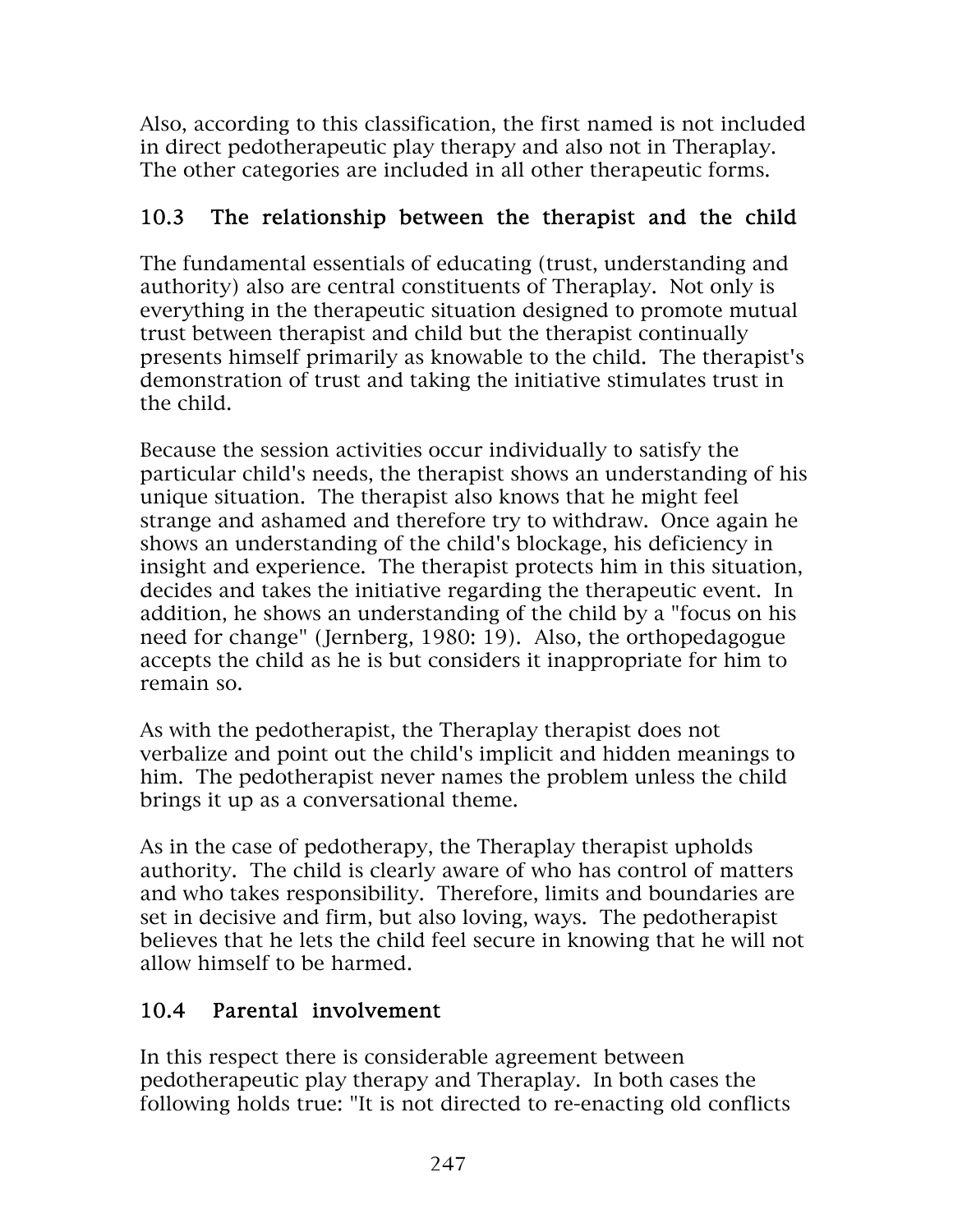(although it certainly is directed to filling old needs), nor is the patient himself required to formulate goals" (Jernberg, 1980: 20).

When going over an inventory of aims there is consultation with the parents. As in pedotherapy, the parent has input into the setting of therapeutic aims and, equally important, into their attainment.

Although Jernberg fails to embed in the therapy in orderly ways the dynamic interaction between the parent's behavior as a result of his own meanings and a depiction of the child's changes in meaning, she does give prominence to these matters. Often she asks and appeals to the parents to re-evaluate their own attitudes, e.g., by saying: "If you say you want your son to become more law abiding, is it or isn't it worth it to change your behavior with him?" (Jernberg, 1980: 20). The pedotherapist knows that no child is derailed in isolation and thus cannot be "treated" in isolation. With the aim that the child must finally behave differently, from his educative situation and under the guidance of his educator he must acquire new meanings. This is only possible if the educator also acts differently, intervenes differently, guides differently and responds differently to his distress. To act differently means that the parent's role in the event means something different.

## 10.5 Indications and counter-indications

Theraplay can be applied with success to--

\* emotional problems;

- \* problems of interpersonal relationships;
- \* perceptual problems;
- \* problems of school readiness;
- \* problematic bodily experiences; and
- \* self-concept and emancipation problems.

However, it is less useful for--

- \* seriously labilized children;
- \* traumas;
- \* psychopathology;
- \* juvenile delinquency;
- \* elective mutism; and
- \* hypersensitive children.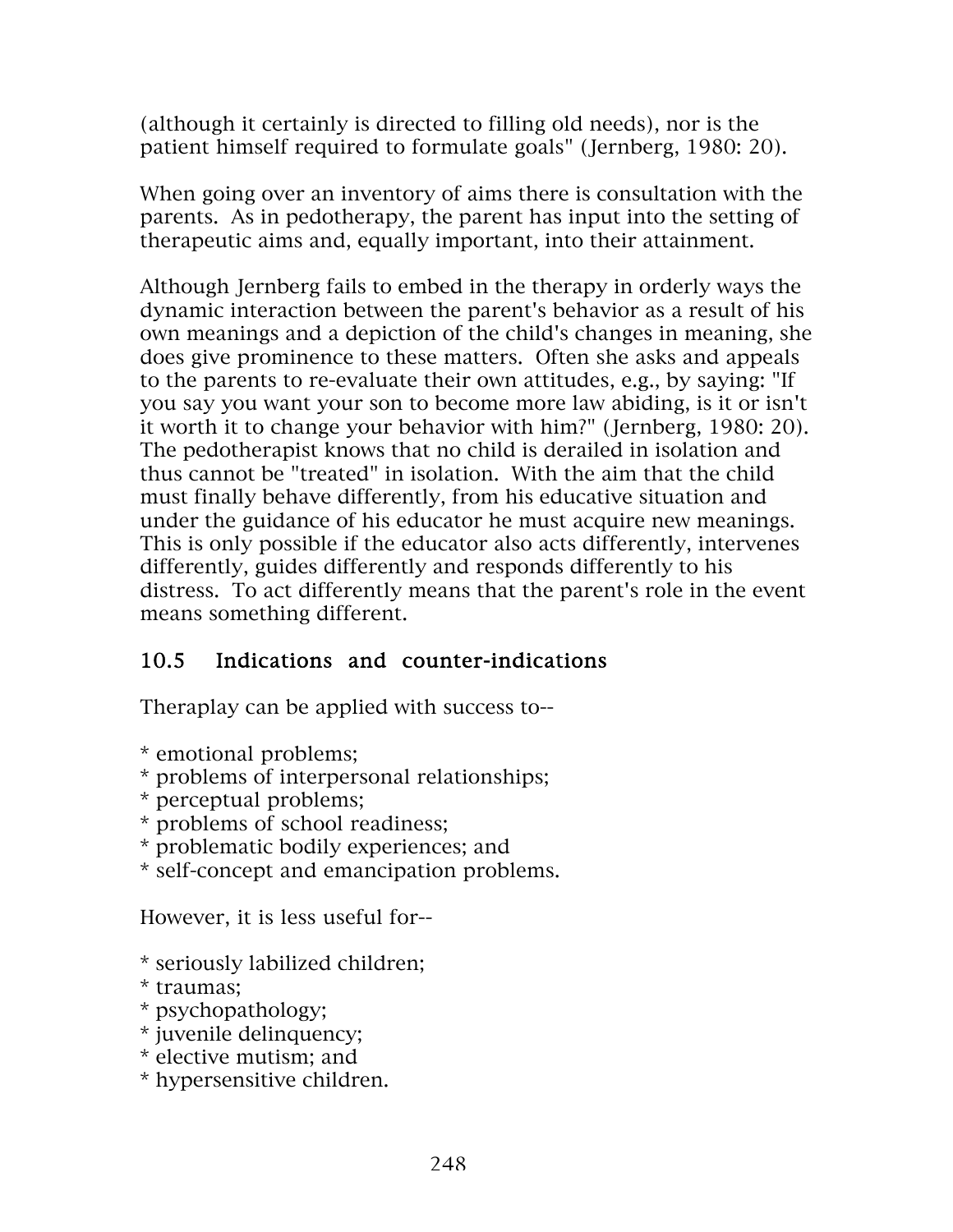## 10.6 Procedure

As indicated, there is much in Jernberg's theory that is pedagogically and orthopedagogically acceptable. Also, in the practice of Theraplay, there is a great deal of correspondence with the form of the course of direct pedotherapeutic play therapy, as indicated in the following table:

| Theraplay                                             | Direct pedotherapeutic<br>play therapy          |
|-------------------------------------------------------|-------------------------------------------------|
| Introduction                                          | 1. Association                                  |
| 2. Exploration                                        | 2. Encounter                                    |
| 3. Tentative acceptance                               | 3. Engagement                                   |
| 4. Negative reaction<br>5. Growth and trust           | 4. Pedagogic intervention<br>(intervene/concur) |
| 6. Closing:<br>* preparation<br>* review<br>* parting | 5. Periodic breaking<br>away                    |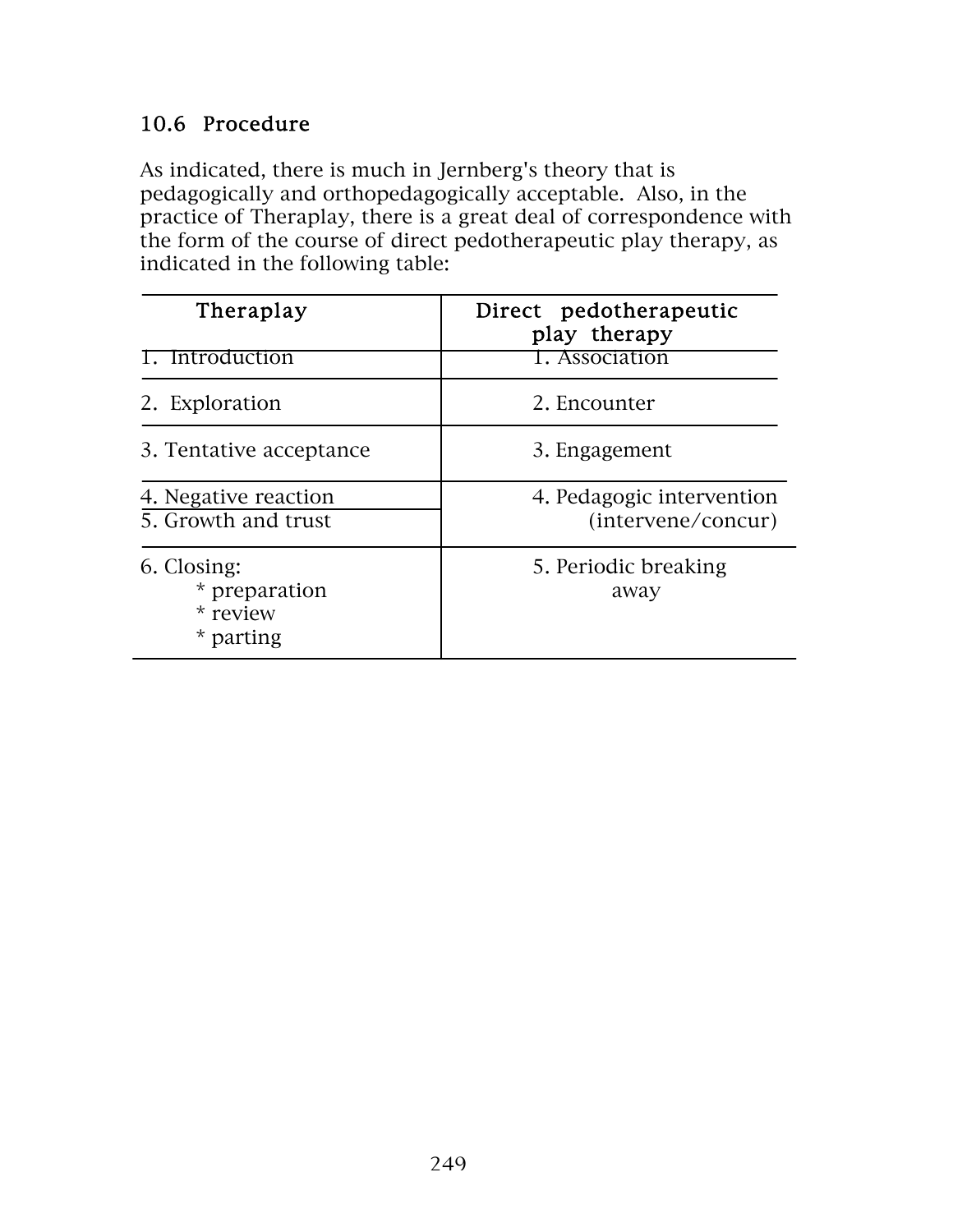Even concerning the course of the individual sessions, there is a parallel between the two therapeutic procedures to be noted:

| Theraplay                                                                              | Direct pedotherapeutic<br>play therapy |
|----------------------------------------------------------------------------------------|----------------------------------------|
| 1. Opening:<br>* Greeting<br>* Control                                                 | 1. Orientation                         |
| 2. The session itself:<br>* structuring<br>* challenging<br>* intruding<br>* nurturing | 2. Questioning and<br>3. Exposition    |
| 3. Closing:<br>* parting<br>* transition                                               | 4. Functionalizing                     |

In Theraplay there are only three describable phases in contrast to the four in pedotherapy. Indeed the "challenging" activities that Jernberg has embedded in the middle phase include questioning the child. The activities that she introduces in each of the phases also are acceptable for pedotherapy with the exception of intruding (for reasons already mentioned).

[In the following three paragraphs, bold print refers to the aspects of the phases of an individual session as indicated in the immediately preceding table].

In Theraplay, the **greeting** is genial, informal and personal. Thus, the child is given the opportunity to orient himself to the therapist. During the control activity, the therapist determines, e.g., how much the child has grown, how high he now can kick, etc. Thus, the therapist takes the opportunity to orient himself with respect to the child's level of readiness.

During structuring activities the therapist gives decisive instructions to the child such as: "Don't jump before I blow the whistle". This indicates to the child limits and reliable beacons in terms of which he can explore the situation. When he is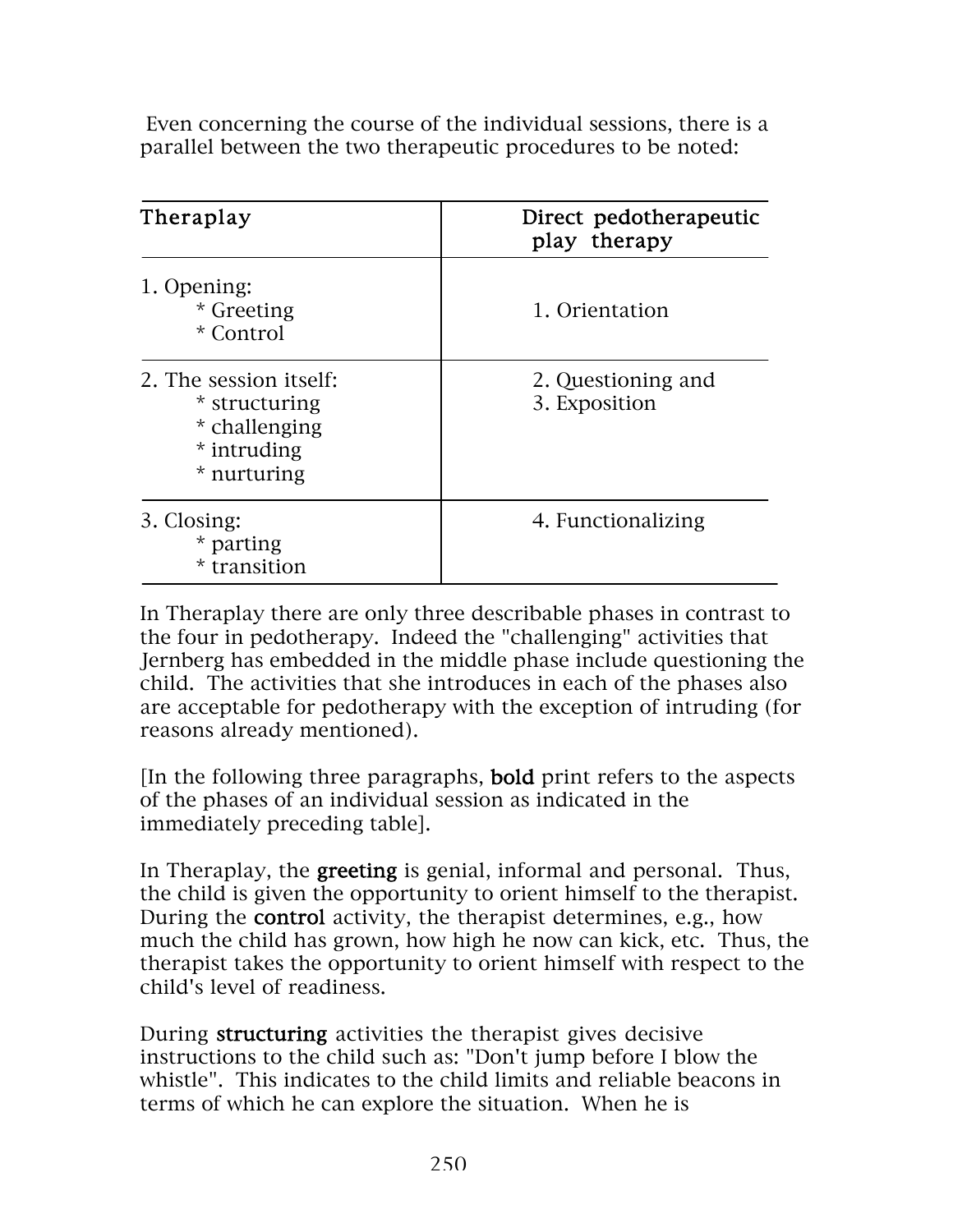challenged, e.g., by saying: "I'll bet you can't jump on the mat", he not only is asked to do so but is given the opportunity to discover his own point of view and individuality. Thus, he lived-experiences emancipation and discovers that he is someone himself, because, according to Langeveld (Sonnekus, 1973: 7), he wants to be someone himself. The **nurturing** that he lived-experiences from the therapist confirms for him that the therapist is kind and is someone whose company is highly desired.

During the parting phase, the therapist discusses what has happened, praises the child and expresses appreciation to him. During the transition phase, the therapist supports him to again join the "outside" world and also offers him functionalizing opportunities, e.g., when he says to his mother that he now is old and independent enough to put his shoes on himself.

## 10.7 Final considerations

Theraplay shows so much agreement with direct pedotherapeutic play therapy that it can fruitfully be applied by pedotherapists provided they feel at home with the specific style of play prescribed. Some therapists avoid the intense intimacy that Theraplay demands. However, there are so many possible variations that even those who initially have reservations will find that they can enrich their own practice with this technique.

# 11. OTHER TECHNIQUES

# 11.1 Introduction

It is not feasible to discuss all of the possible useful pedotherapeutic techniques in a work of this nature. The nine techniques that have been discussed ought to form a solid basic repertoire for any practitioner. Because each therapist has his own preferences, standards and therapeutic style, each of the techniques will not be preferred equally by everybody.

Where the pedotherapist starts with pedagogic theory and uses pedagogic and psychopedagogic criteria as critical yardsticks, he can very fruitfully expand his therapeutic skills by making use of the following techniques.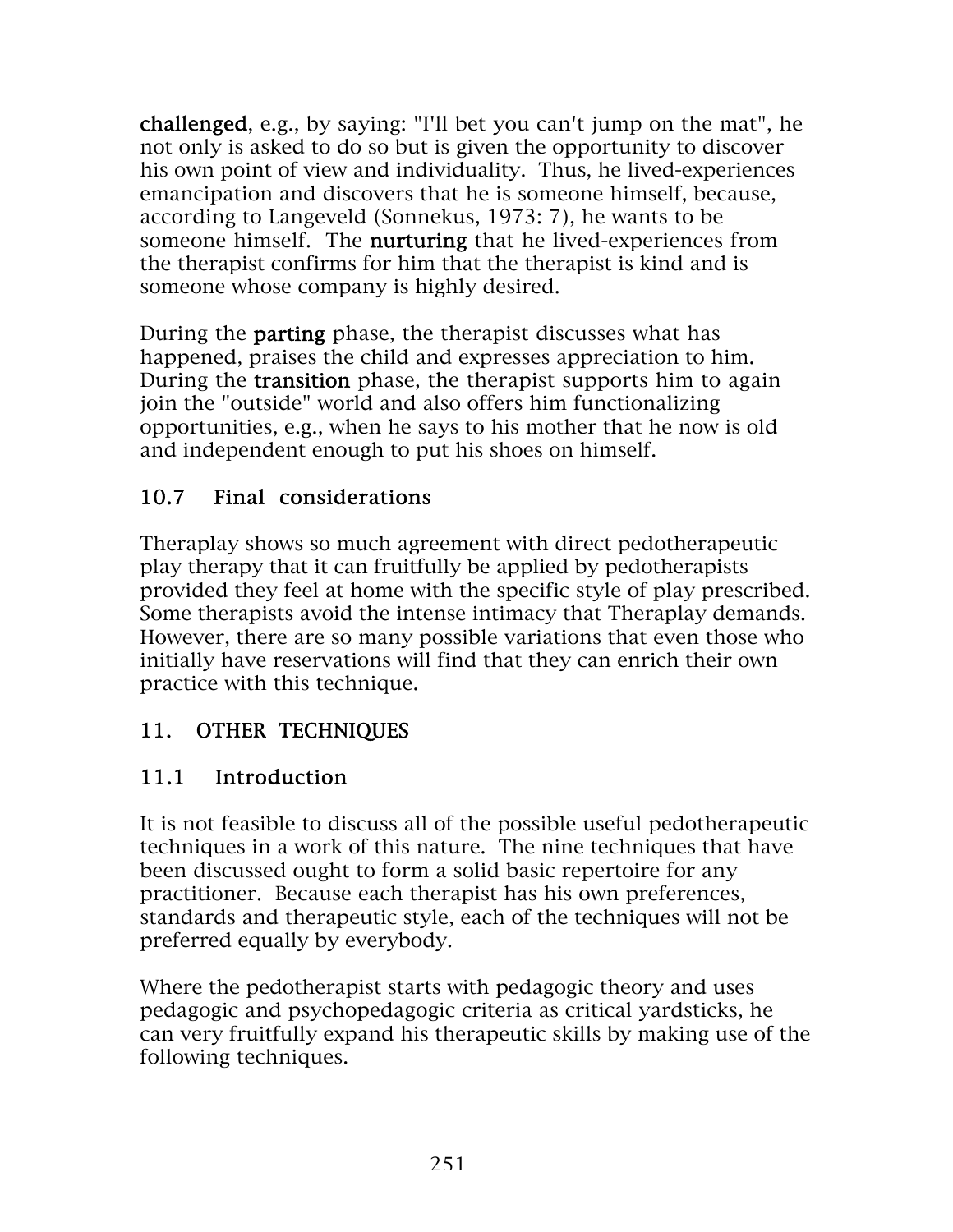In order for his assistance to a child in educative distress to be accountable, however, he never dares to be a cheerful loan broker. His intervention should always remain pedagogically and psychopedagogically accountable. Thus, the pedotherapist has to critically evaluate the technique from an orthopedagogic perspective and if necessary modify it.

The following is a list of some of the most preferred intervention techniques:

- \* Person centered therapy;
- \* Rational therapy;
- \* Gestalt therapy;
- \* Existential therapy;
- \* Transactional analysis;
- \* Drama therapy;
- \* Hypnotherapy;
- \* Music therapy;
- \* Theraplay;
- \* Effective parenting: and
- \* School maturity.

## 11.2 Recommended literature

All of the above techniques are amply described in the literature. With the aim of establishing a beginning point for the interested reader, there is reference to some relevant works that also include comprehensive bibliographies:

\* "Current Psychotherapies" (Corsini, Arlow, Mosak, Kaufman, Meader, Rogers, Ellis, Wilson, Simkin, Yantef, Glasser, May, Yalom, Dusay, Foley, Lazarus, 1985);

\* "Psychodrama: theory and therapy" (Greenberg, 1974);

\* "Hypnosis and hypnotherapy with children" (Gardner and Olness, 1981);

\* "Music therapy in special education" (Nordoff, 1975);

\* Parent Effectiveness Training" (Gordon, 1970);

\* "Perceptual Development (school maturity)" (Grove and Hauptfleisch, 1975).

## 12. PROGNOSTICATION

## 12.1 What is prognostication?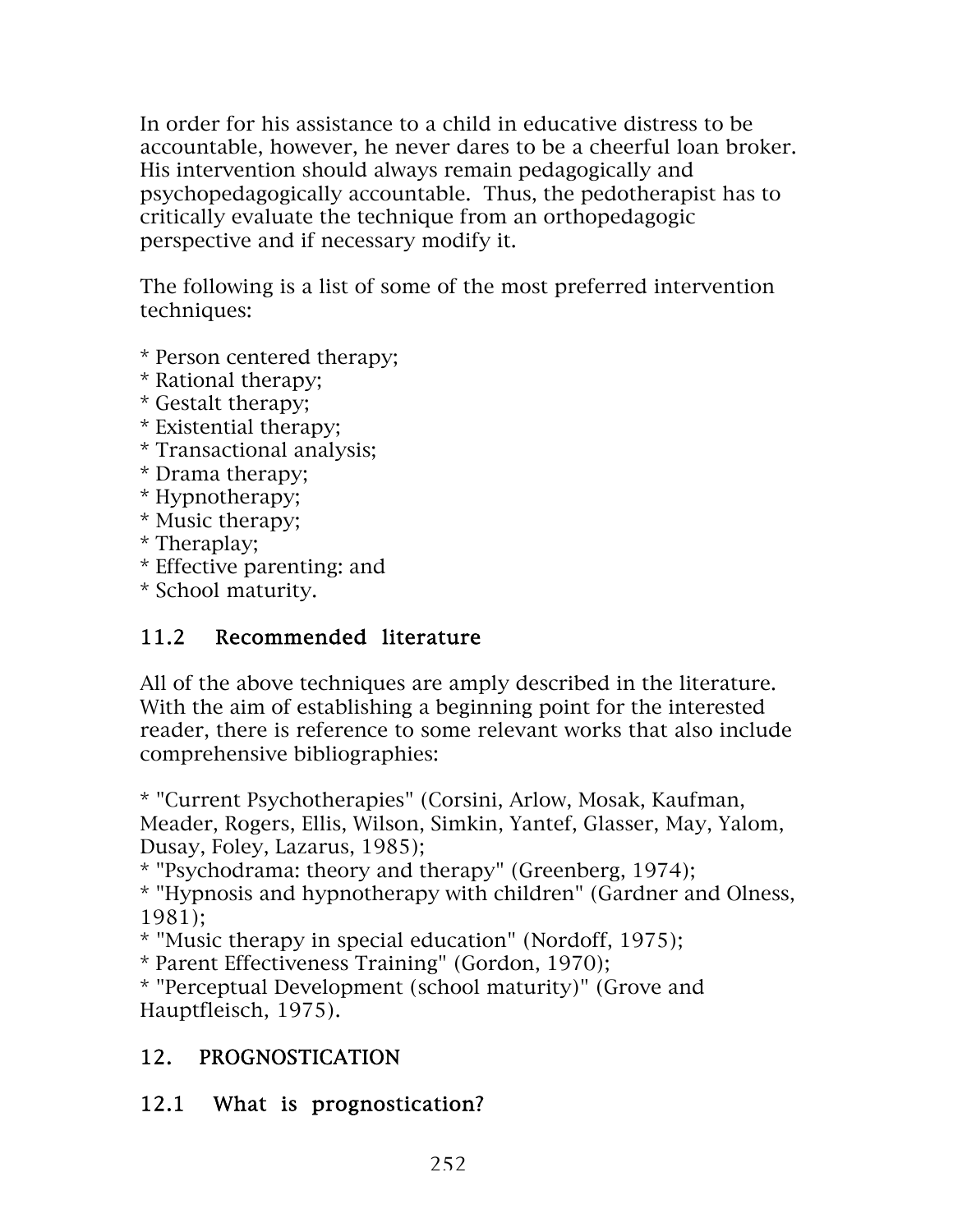Literally, the word means "foreknowledge" regarding an event that has not yet occurred. This foreknowing thus has predictive value. The prediction of restored potentiality is made on the basis of present indications. Consequently, there is thought about the effect or result of the assistance.

Prognostication has to do with ascertaining the changes and the preevaluation of the effect that the intervention is going to produce. The entire act of assistance or intervention indeed is planned around the prognosis. The therapist's intervention is future directed and aims at the optimal harmonization of what now runs a disharmonious course in the child's education.

During prognostication, the present unacceptable situation is contrasted with the desired or acceptable situation. Then subsequent strategies can be planned to bridge the gap. Van Greunen (1984: 47) puts it as follows [in Afrikaans]:

"It compiles the gaps between the unacceptable and the acceptable, the unfavorable and the favorable, the deviating and the nondeviating and altogether this leads to the question of which actions to bridge the gap".

Moreover, Van Greunen (1984: 41-72) indicates that the activity of prognostication includes both of the following activities. To ascertain-

\* the harmonizing possibilities; and

\* possible strategies for intervention.

Thus, the therapist has to reflect on how the situation is now and how it ought to be as well as what he is going to do to achieve it. He needs to determine if this change is practically feasible.

Prognostication is a task for each psychopedagogician who deals with assisting a child in distress. However, before he is able to express himself regarding the possible successes of his harmonizing actions as intervention, he must first be sure of all of the relevant constituents that arise in the distressful situation.

During prognostication there are specific questions about the-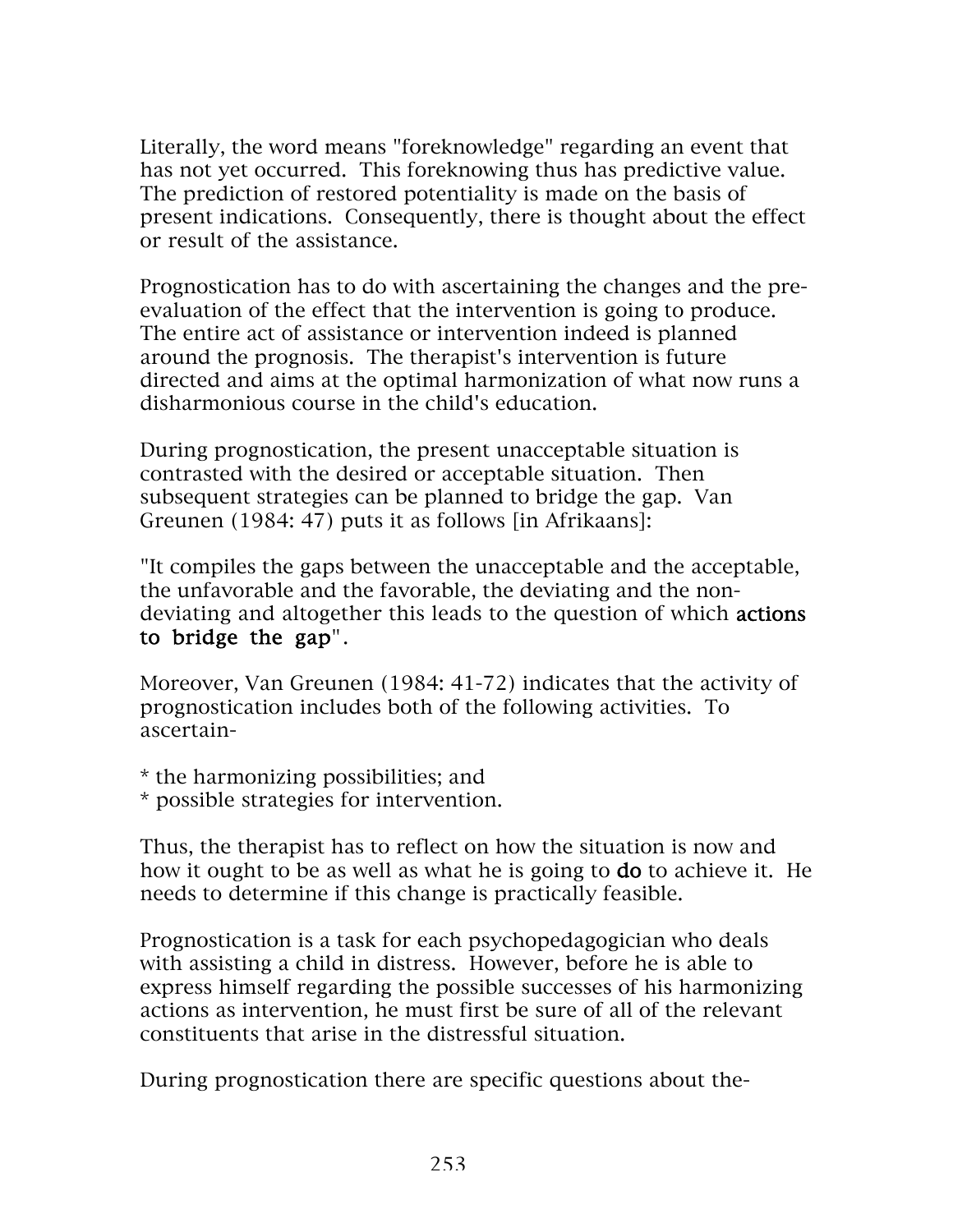- \* possibility of elevating the level of becoming;
- \* changeability of the unfavorable meanings; and
- \* possibilities of harmonizing the course of educating.

Thus, there is an attempt to make a prediction about giving assistance. When the orthopedagogue is involved in prognosticating, he considers all possible forms of assistance, techniques and strategies in terms of their expected effects. This thinking in his preparation to give assistance is going to codetermine his choice of technique, the use of help from other scientific fields such as psychiatry, pediatrics, speech therapy, occupational therapy and social work. Orthopedagogic assistance involves--

- \* pedotherapy (helping child change meanings) and helping parents;
- \* orthodidactic assistance;
- \* help with choice of subjects, schools and occupations;
- \* environmental changes; and
- \* referral for supplementary help.

All of this is aimed at educative harmonization.

Educating does not necessarily always succeed. Neither can the results of pedotherapy be guaranteed. In spite of the best preparation, conscientious and skillful implementation of the harmonizing activities and positive attitude of the therapist, the intervention sometimes is unsuccessful.

Pedotherapy, as harmonizing assistance, is also not attainable with all children or all difficulties (Pretorius, 1972: 55).

Pedotherapy is appropriate when the deviation is attributable to or is co-influenced by disharmonious educating that, in turn, results in the child inadequately attributing meaning. However, there are children whose behavior is "deviant" but who are not enmeshed in disharmonious educative situations. Although the orthopedagogue chooses pedotherapy as an intervention strategy, he should determine if the deviant behavior is influenced by one or more of the following:

\* intra-psychic deviations (such as child schizophrenia); \* bio-physical factors (such as hereditary or acquired handicaps and infections);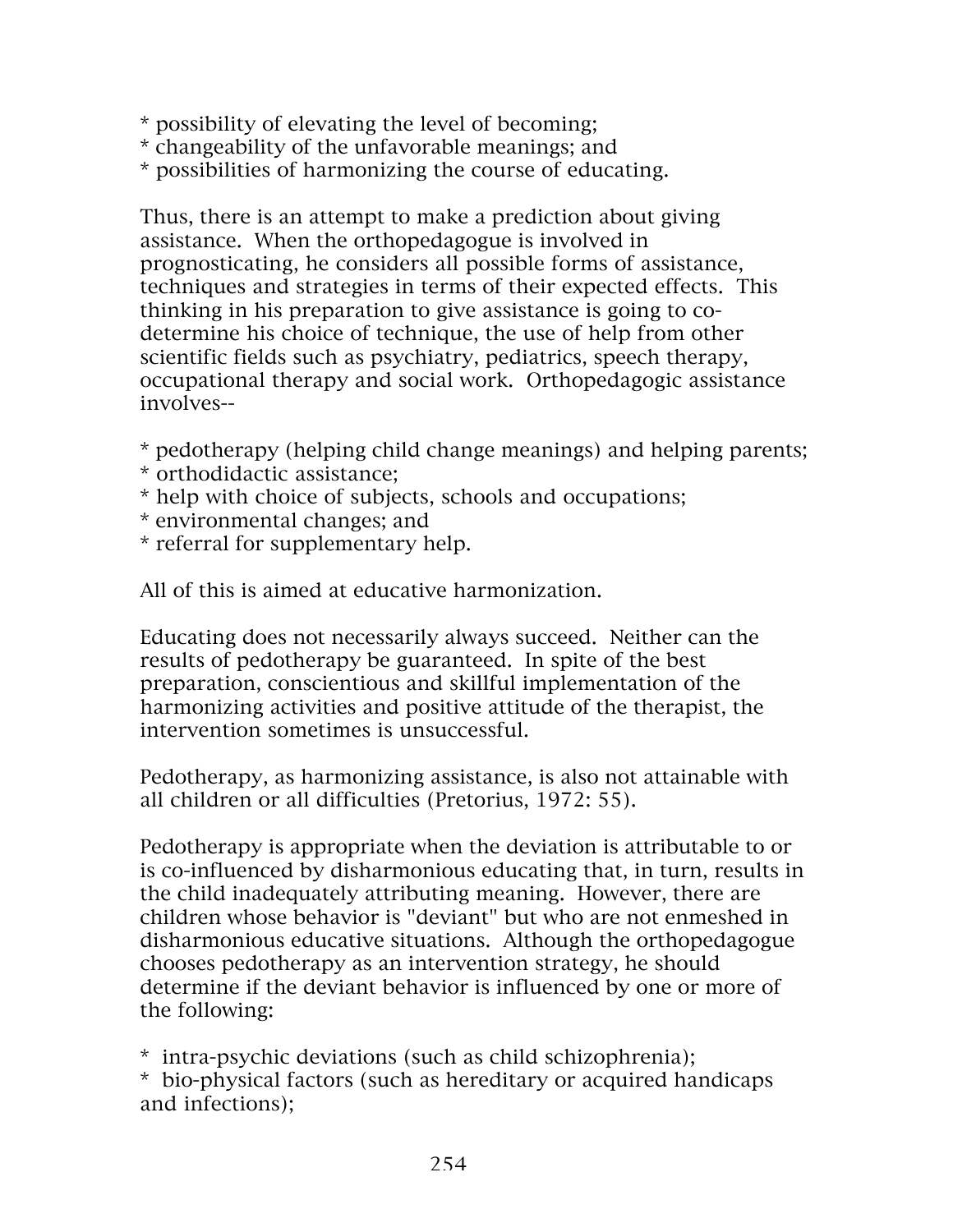\* sociological factors (such as environmental deficiencies, states of war and problems of acculturation);

\* ecological factors (such as high-density housing and deficient diet); and

\* contra-theoretical factors (such as political and ideological differences in a deeply divided community).

In all of the above cases, the primary factors leading to child deviancy do not lie foremost in the educative situation, and the orthopedagogue needs to enlist the help of providers of assistance from other scientific disciplines before he finally gives assistance to the child regarding his own personal meanings. Thus, for example it might be necessary to refer a poor-sighted child to an ophthalmologist for help. However, wearing glasses does not suddenly undo the negative lived-experience he has acquired. Hence he is still in need of pedotherapy to support him to a new attitude regarding his deficiency.

Orthopedagogic assistance is directed to harmonizing those components of educating that result in the child's inadequate becoming. Such assistance is directed to--

\* doing away with the educative impediments that can be elevated and bridging the gap in becoming; and

\* accepting and assimilating the fact of non-changeable educative impediments by the persons concerned.

## 12.2 Factors to consider in prognostication

Because the orthopedagogue works with people, exact prognostications are not possible. Each person always remains a mystery and is never completely knowable by his fellow persons. Not even the most accurate and penetrating evaluation can lead to absolute, exact or quantifiable prognoses. However, this does not mean that the orthopedagogue makes a prediction in random ways without a basis. In prognosticating, the following factors always should be taken into account:

#### \* The availability of assistance

Are the necessary facilities available? In particular, here the theoretical grounding and the anthropology underlying the assistance should be taken into account. A further consideration is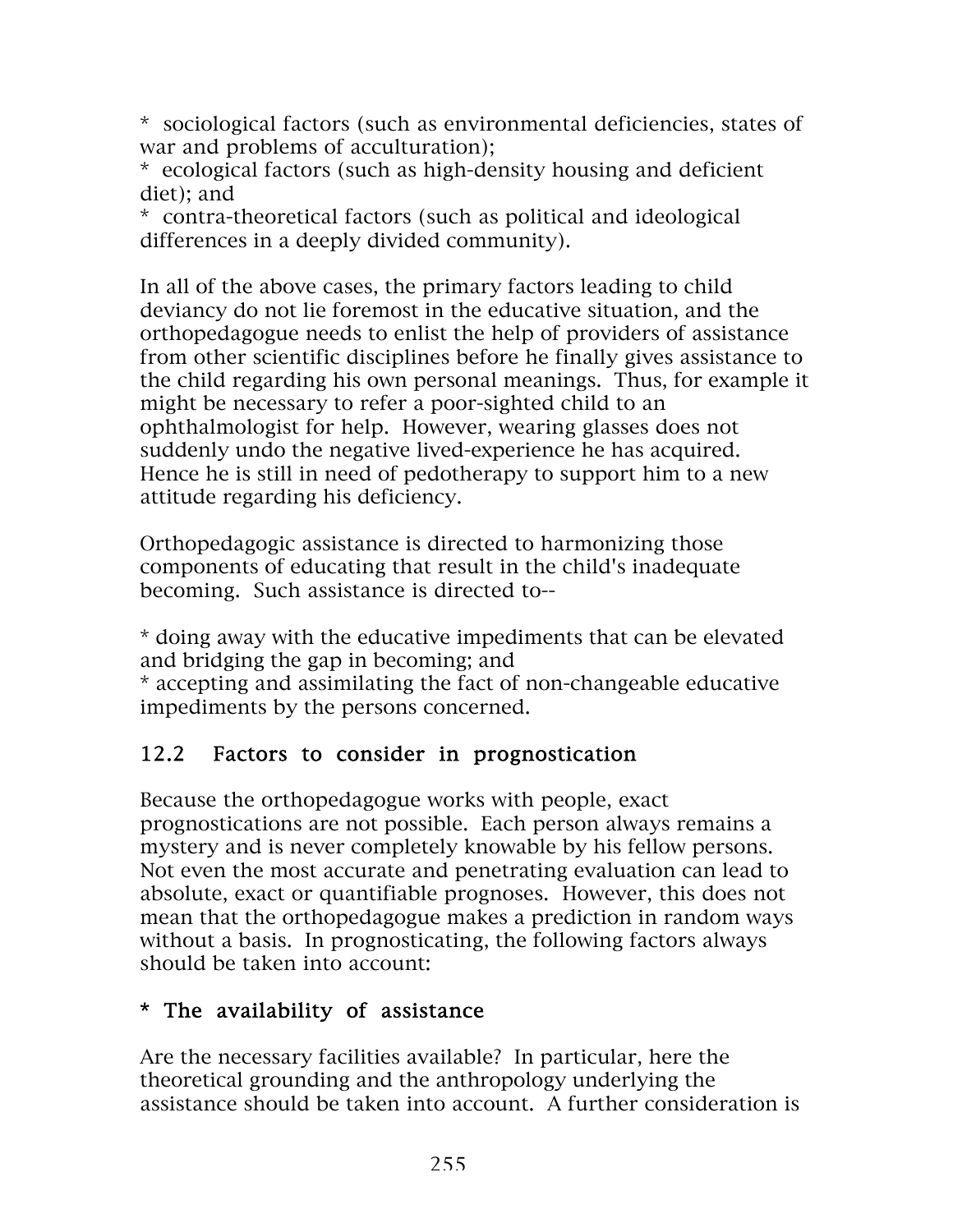the quality and effectiveness of the service that is going to provide the assistance. The financial implications also should be considered as well as the locality of the place. The availability of residential accommodation is an additional consideration.

#### \* The therapist

It often happens that the initial investigator explores the problem, identifies the disharmonious aspects, determines the nature and extent of the gap in becoming, gauges the potentialities for change, indicates guidelines for assistance and then the client is referred to another therapist for help. It is of cardinal importance that the therapist's competence, academic preparation and theoretical founding are above suspicion.

Clients do not always readily change from one helper to another. The fact that each therapist cannot establish a successful relationship with every client has to be taken into consideration. The fault does not necessarily lie with the therapist, the parent or the child. Sometimes there needs to be a referral to an alternative therapist before the assistance succeeds. However, the orthopedagogue who initially did the diagnostics and prognostication has the responsibility to place the client for help if he himself cannot continue.

## \* The child

The personological anthropology at the foundation of pedotherapy views the child as someone who in openness is able to make his own willful choices. This freedom of choice implies that his deviant potential can never be exactly determined statistically. All quantitative data regarding his potentialities (e.g., intelligence, dexterity, interests and reading ability) at best only give an indication of the quality of his actualization or use of his talents at a given time under given circumstances. The prognosticator should never place a limiting ceiling on the child's potentialities for becoming.

Nowadays it no longer is accepted matter of factly and rigidly that a child who attains a given IQ can never succeed in a given grade at school. It is an accepted fact that a person enters his world as a totality-in-function. Thus, all of his various potentialities are actualized in each life situation. If he succeeds or not, the results of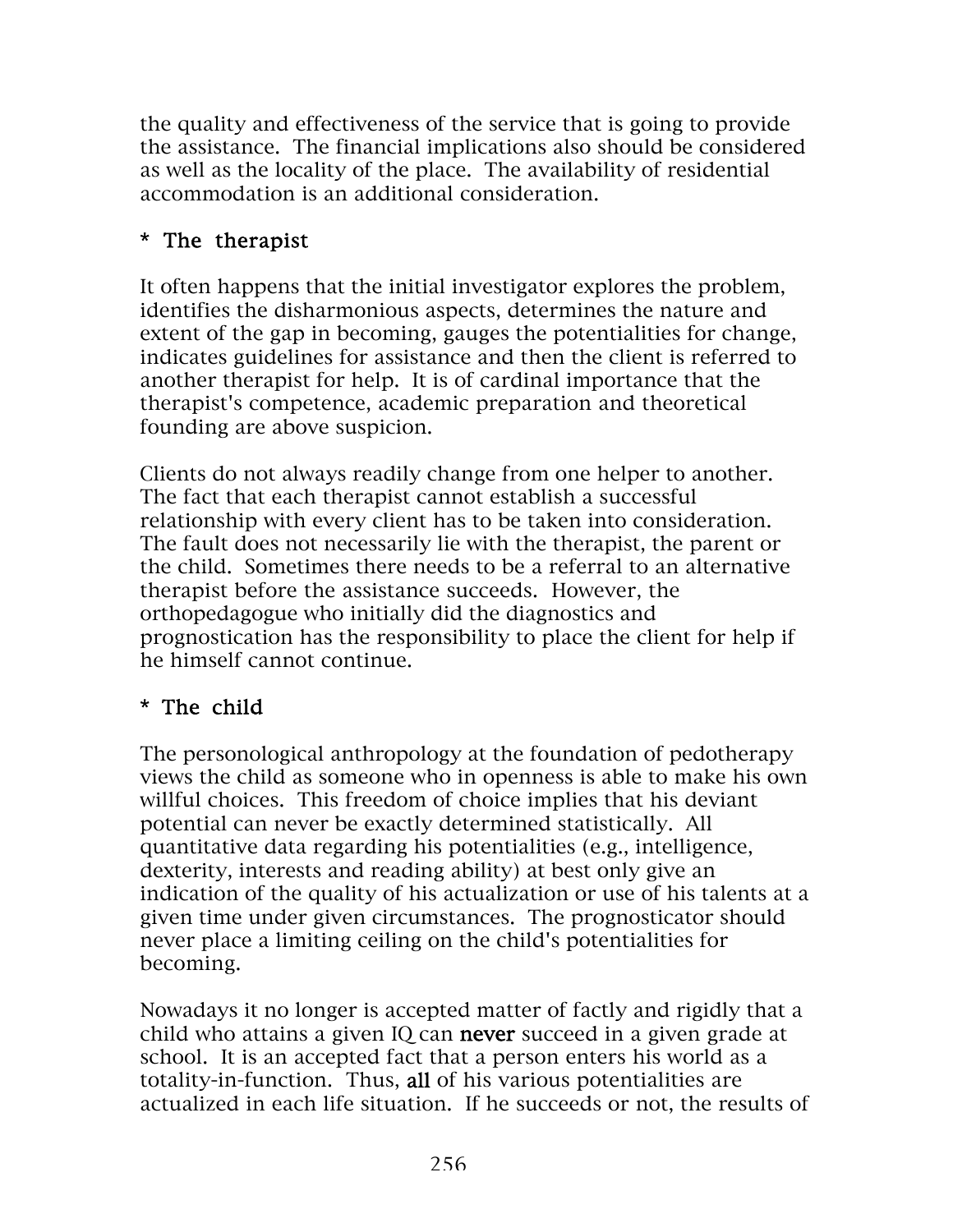his actualizing his potentialities in interaction with each other are directed by his intentionality. Many "dumb" and "backward" children continually achieve against all expectations. The parents of Winston Churchill, the British Prime Minister who lead his people through the second world war, were informed that he could not successfully complete his primary school career. Prognostication must leave room for the unpredictability of the child as a person.

Macro-structurally, when children are considered in general, or when large groups are considered, predictions can be made with a degree of accuracy. However, as soon as there is reference to the individual child's behavior, variations in values arise that differentiate him as an individual child from other children (Strydom, 1978: 13).

An implicit assumption in helping a child with behavioral problems is that his behavior is modifiable or changeable (Van Greunen, 1984: 63). Orthopedagogues view behavior as a result of attunement. In its turn, attunement is also the result of giving meaning. Consequently, giving meaning influences behavior. The attribution of meaning is changeable.

A child who still has a limited possessed experience can easily change his attitude or behavior toward life contents when he acquires supplementary experience and insight. An adult has formed much more residual experience and consolidated it into his possessed experience. This possessed experience also is representative of values and specific meanings. Among other things, this determines the person's self-image and his unique relationship with reality. Children have a shorter path of life behind them and therefore carry a lighter load of meanings and values.

#### \* The situation

Prognostication involves a child as totality-in-function as he himself appears in a particular situation. A person always finds himself in a situation as the total of momentary meaningful relationships with which he must deal (Van Niekerk, 1976: 25). The parents, teachers, peer and cultural groups, indeed his total milieu must be taken into account.

This means that the intelligence, stage of development and potential for change especially of the primary educators (parents) have to be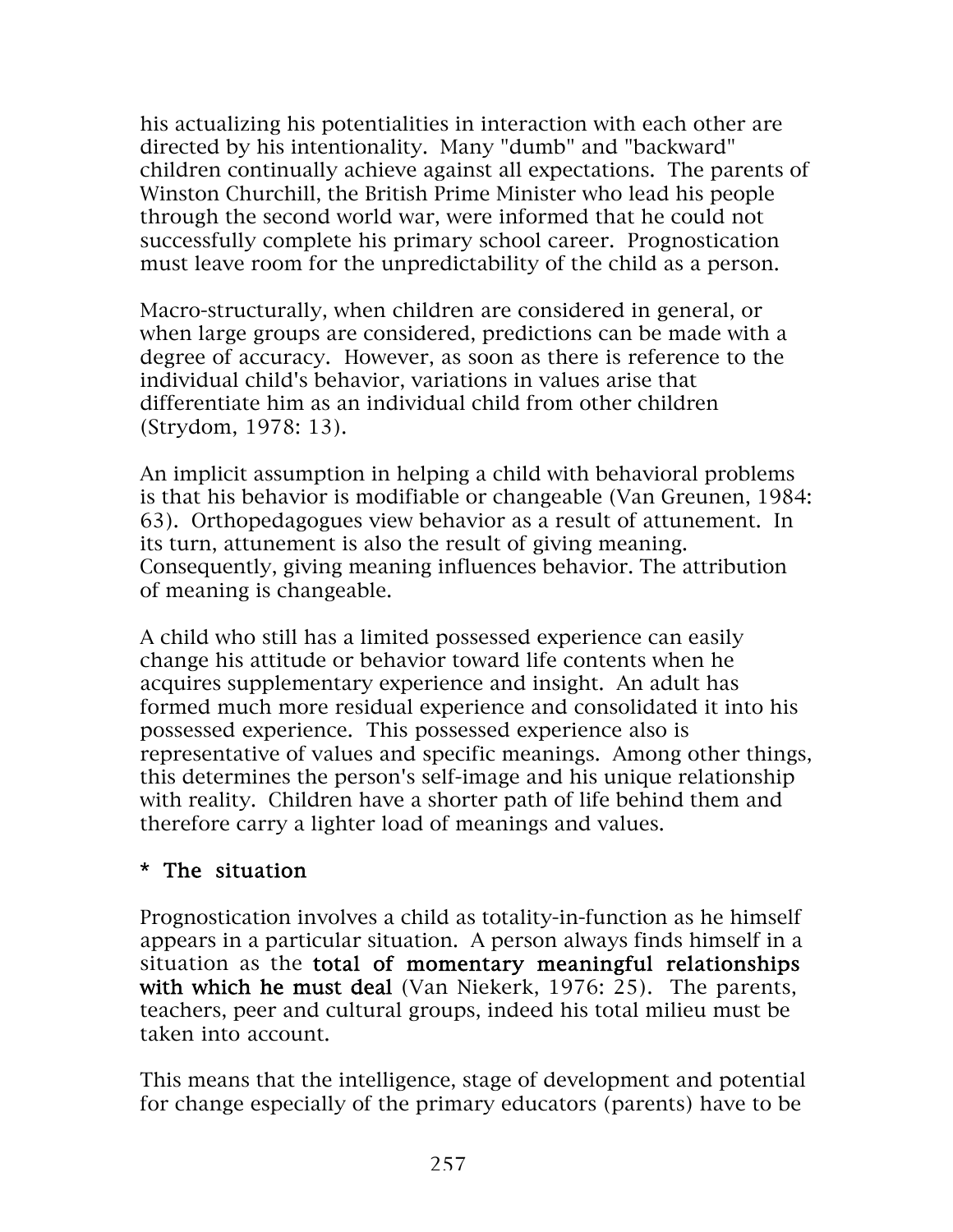gauged. Without the cooperation of the educators of children under 15, change is very difficult to achieve. Thus, the orthopedagogue should seek answers from the parents regarding the following questions:

\* Do the parents sincerely believe that their child must change?

\* Are the parents ready to change their own attitudes and life style?

\* Do the parents have insight into their role in the disharmonious dynamics of educating?

\* Are the parents flexible and intelligent enough to be able to change?

\* Do they have the presence of mind and persistence to stick with it despite setbacks?

\* Do the parents understand the implications of what might happen if they don't change?

\* Can they deal with the feelings of guilt and possible stigma that come with getting help?

Where educationally restraining factors are identified in the child's life world, the possibilities of change need to be gauged: e.g., changing schools, boarding house placement, etc.

## 12.3 Final considerations

When prognostication is carried out, it always involves thinking about the outcomes of the assistance. However, prognostication remains predicting or anticipating and does not include the act of helping. There is an expression of how the child might be in the future if the assistance succeeds. Prognostication forms a link in the chain of assistance between diagnostics and therapy. Without diagnosis, prognostication is not possible. In its turn prognostication places the aims of therapy in sharper focus.

#### 13. REFERENCES

Ackerman, N. W. (1972). The psychodynamics of family life. New York: Basic Books. Andolfi, M. (1979). Family therapy. An international approach. New York: Plenum Press. Axline, V. M. (1977). Play therapy. New York: Ballantine Books. Bijou, S. W. & Baer, D. M. (eds.) (1967). Child development: readings in experimental analysis. New York: Appleton. Celliers, I. J. (1983). Biblioterapie vir Alkoholiste en dwelfmafhanklikes. Humanitus, vol. 9, no. 2.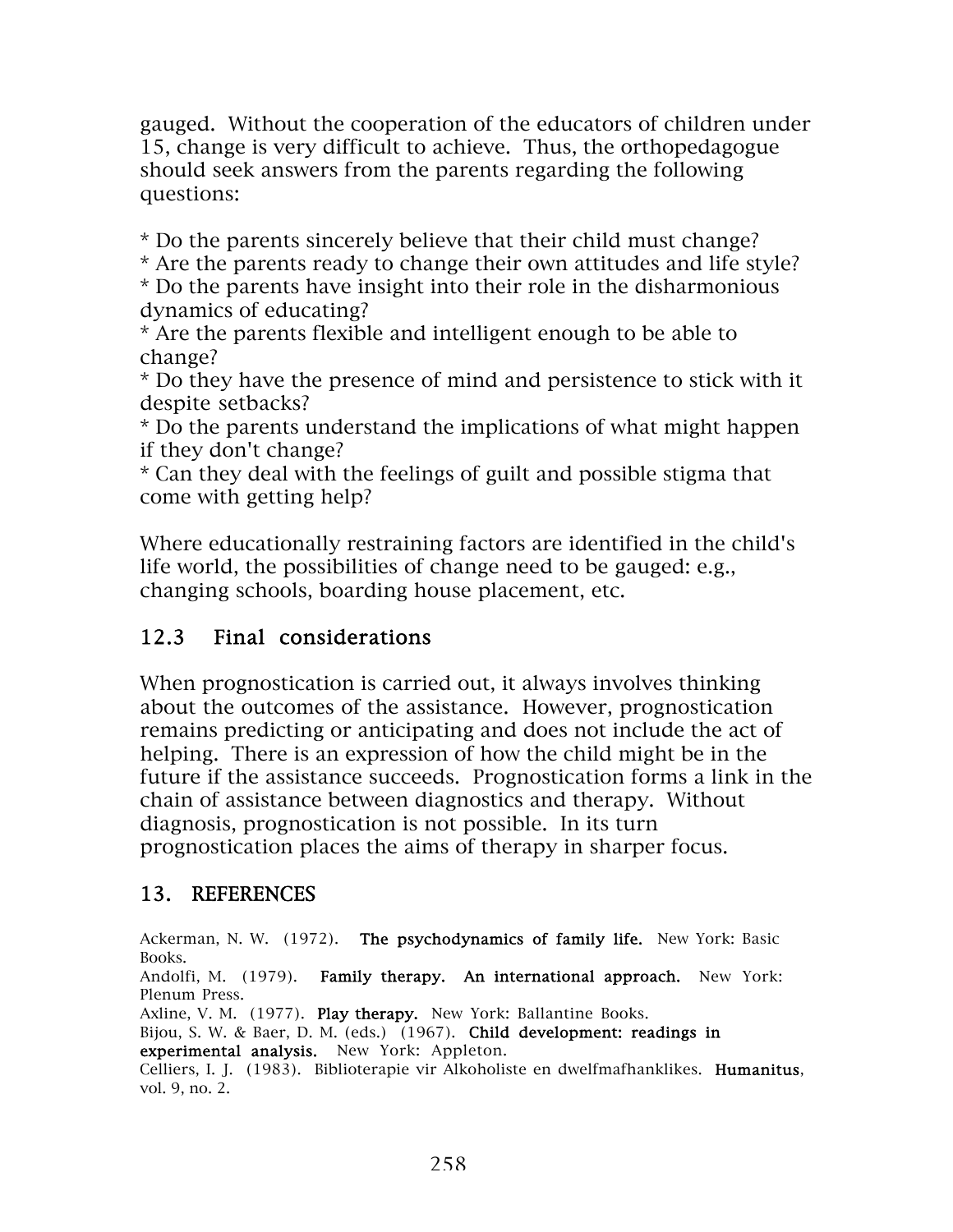Coetzee, A. L. (1974). Making your own personality: Human modeling. Pretoria: J. L. van Schaik.

Coetzee, A. L. (1976). Human modeling--a method in psychotherapy. Psychotherapia, Journal of the South African Institute for Psychotherapy, vol. 2, no. 3.

Eidelberg, L. (1968). Encyclopedia of psychoanalysis. New York: The Free Press. Faure, J. S. M. (1963). 'n Modern-pedoterapeutiese benadering van spel. Pretoria: HAUM.

Fraiberg, S. H. (1959). The magic years. Understanding and handling the problems of early childhood. New York: Scribner & Sons.

Frankl, V. E.  $(1962)$ . Man's search for meaning. London: Hodder & Stoughton. Frankl, V. E. (1969). The doctor and the soul: From psychotherapy to logotherapy. London: Souvenir Press.

Gilmore, J. B. (1971). Play as special behavior. In R. E. Herron & B. Sutton-Smith (eds.), Child's behavior. New York: John Wiley and Sons.

Gordon, T. (1975). Parent effectiveness training. New York: New American Library.

Gouws, L. A., Louw, D.A., Meyer, W. F. & Plug, C. (1979). Psigologie woordeboek. Johannesburg: McGraw-Hill.

Grove, M. C. & Hauptfleisch, H. M. A. M. (1979). Remedierende onderwys in die primere skool. Pretoria: HAUM.

Haley, J. & Hoffman, L. (1967). Techniques of family therapy. New York: Basic Books.

Haley, J. (1980). Leaving home: The therapy of disturbed young people. New York: McGraw-Hill.

Hurlock, E. B. (1972). Child development, Fifth edition. New York: McGraw-Hill. Jackson, L. & Todd, K. M. (1950). Child treatment and the therapy of play. New York: The Ronald Press.

Jernberg, A. M. (1980). Theraplay: A new treatment using structured play for problem children and their families. San Francisco: Jossey-Bass.

Kaslow, F. W. (1977). Supervision, consultation and staff training in the helping profession. London: Jossey-Bass.

Koster, H. (1972). Spelbehandeling. In I. A. van Berckelaer-Onnes, Verduisterd perspectief. Leiden: University Press.

Landman, W. A. (1977). Fundamentele pedagogiek en onderwys-praktyk. Durban: Butterworth.

Langeveld, M. J. (1955). Bevrijding door beeld-communicatie. **Nederlands** Tijdschrift voor de Psychologie, Vol. 2.

Langeveld, M. J. (1960). Ontwikkelingspsychologie. Fourth Edition. Groningen: J. B. Wolters.

Leuner, H. (1969). Guided affective imagery: a method of intensive psycho-therapy. American Journal of Psychotherapy, Vol. 23, no. 1.

Lubbers, R. (1971). Voortgang en nieuw begin in de opvoeding. Assen: Van Gorcum.

Minuchin, S. (1977). Families and family therapy. London: Tavistock.

Minuchin, S. & Fishman, H. C. (1977). Family therapy techniques. London: Harvard University Press.

Morris, R. J. (1976). Behavior modification with children: A systematic guide. Cambridge: Winthrop.

Oberholzer, C. K. (1955). Die teoretiese onderbou van en praktiese toepassing uit die pedagogiek. 'n Feesbundel aangebied aan Doktor Barend Frederik Nel. Pretoria: J. L. van Schaik.

Olivier, S. E. (1980). Die ontwerp van 'n pedoterapeutiese praktyk. D.Ed. dissertation, University of Pretoria.